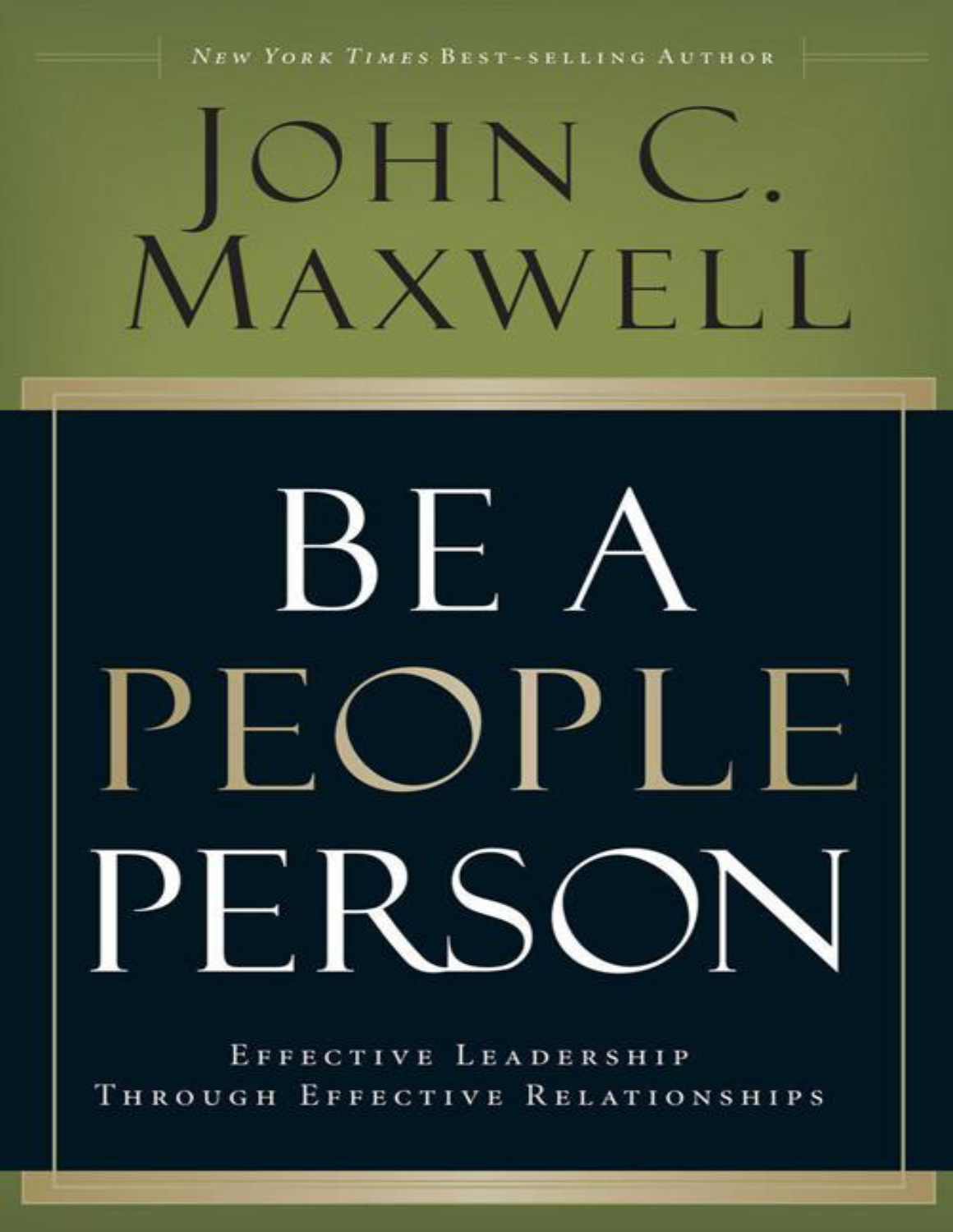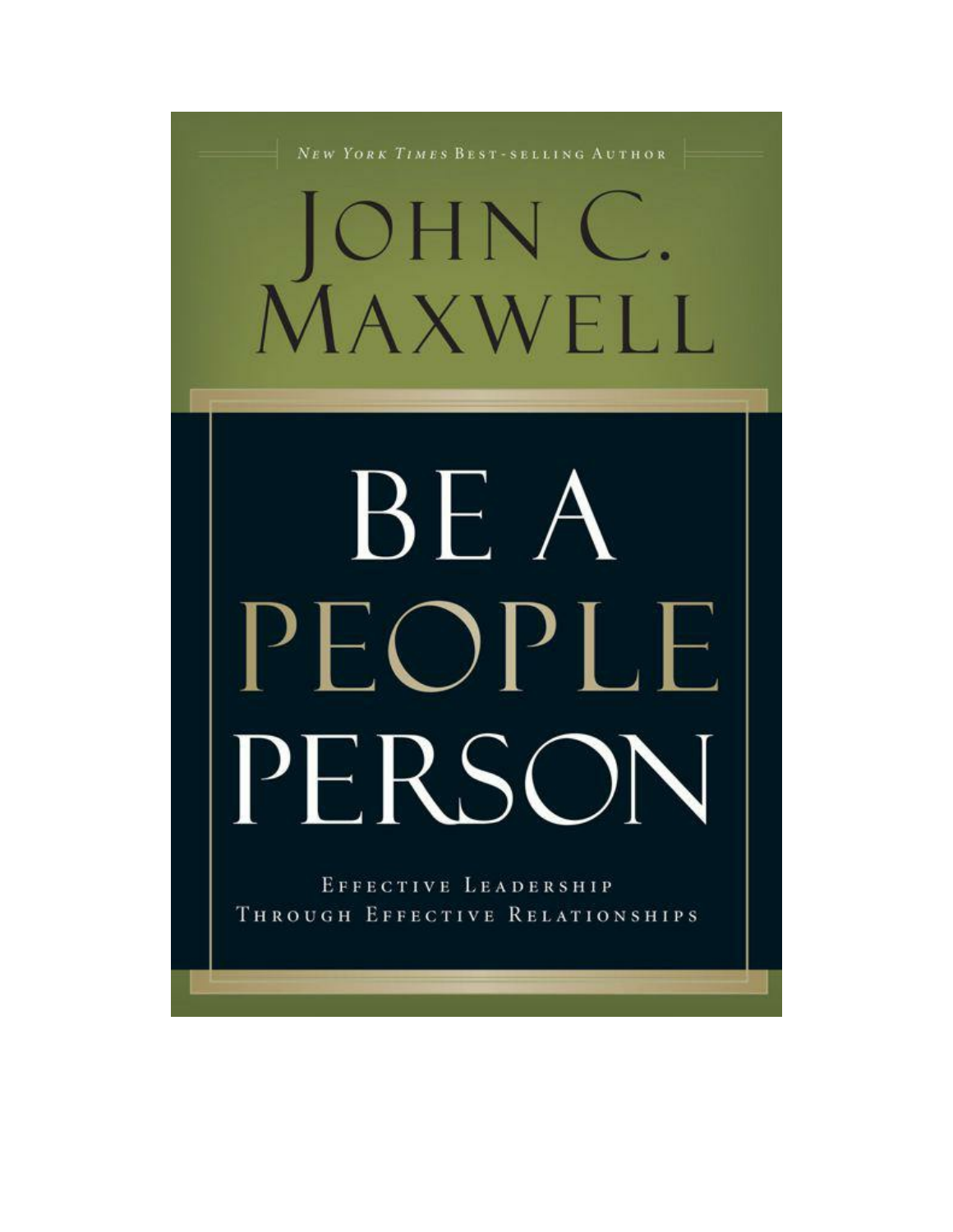



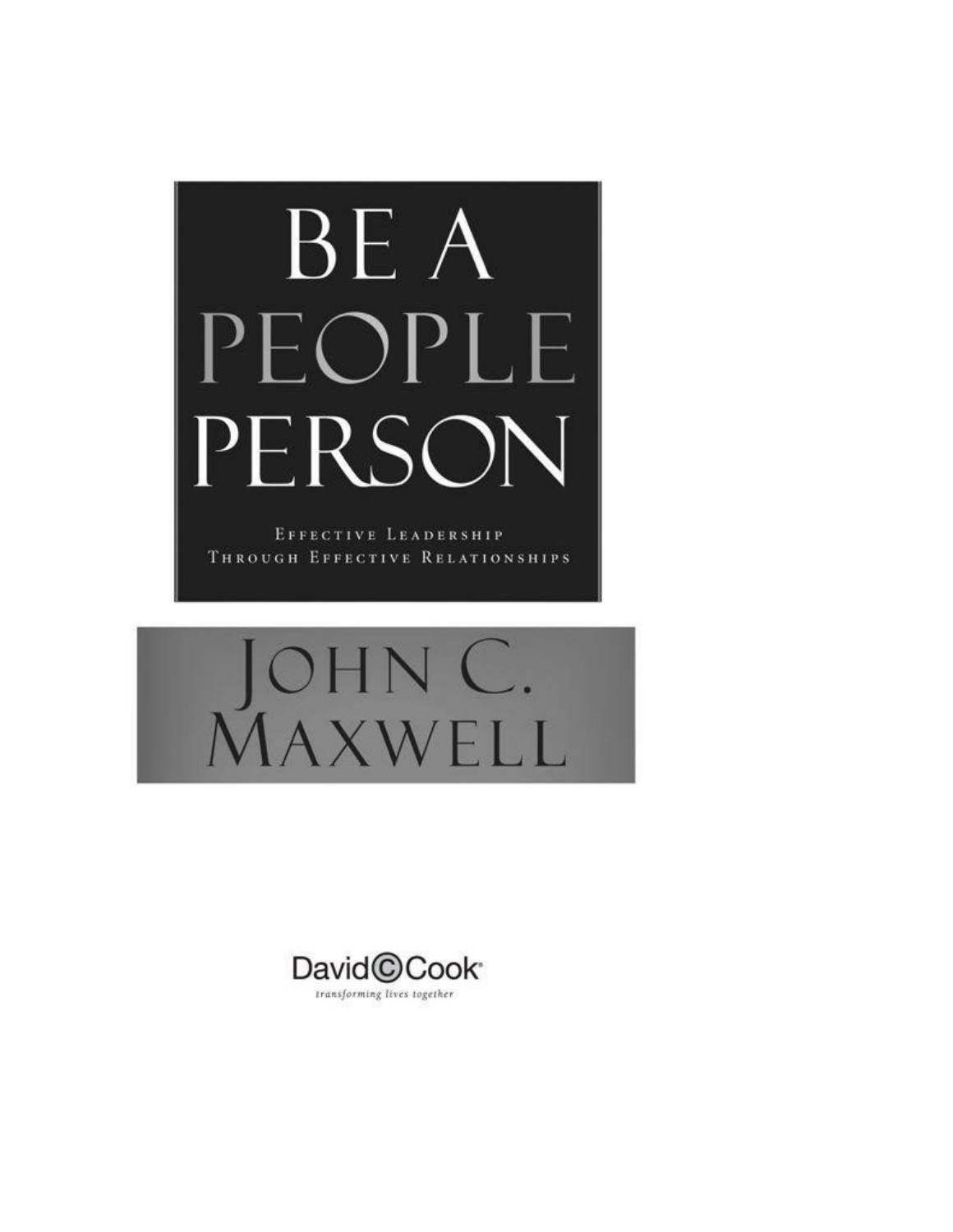# **CONTENTS**

[Cover](#page-1-0)

**[Acknowledgments](#page-4-0)** 

[Foreword](#page-5-0)

1. WHAT DRAWS ME TO [PEOPLE?](#page-6-0) [Understanding](#page-6-0) the qualities you enjoy in others

2. WHAT DRAWS [OTHERS](#page-21-0) TO ME? [Understanding](#page-21-0) what people like about you and why

3. HOW TO BE [CONFIDENT](#page-31-0) WITH PEOPLE Learning to feel [comfortable](#page-31-0) with others

4. [BECOMING](#page-45-0) A PERSON PEOPLE WANT TO FOLLOW [Developing](#page-45-0) the qualities of an effective leader

5. [MOTIVATING](#page-57-0) PEOPLE FOR THEIR BENEFIT [Developing](#page-57-0) the art of drawing out the best in people

6. HOW TO BE A PERSON PEOPLE [RESPECT](#page-70-0) [Understanding](#page-70-0) the value of your character

7. YOU CAN BE AN [ENCOURAGER](#page-83-0) Using your skills to inspire others to [excellence](#page-83-0)

8. LOVING [DIFFICULT](#page-91-0) PEOPLE [Understanding](#page-91-0) and helping difficult personalities

9. HOW TO BE A PERSON WHO CAN HANDLE [CRITICISM](#page-103-0) Learning to use [confrontation](#page-103-0) as an opportunity to grow

10. BEING A [PERSON](#page-116-0) PEOPLE TRUST Building integrity into your [relationships](#page-116-0)

11. [DEVELOPING](#page-124-0) A WINNING TEAM Learning how to help others become [successful](#page-124-0)

[Extras](#page-139-0)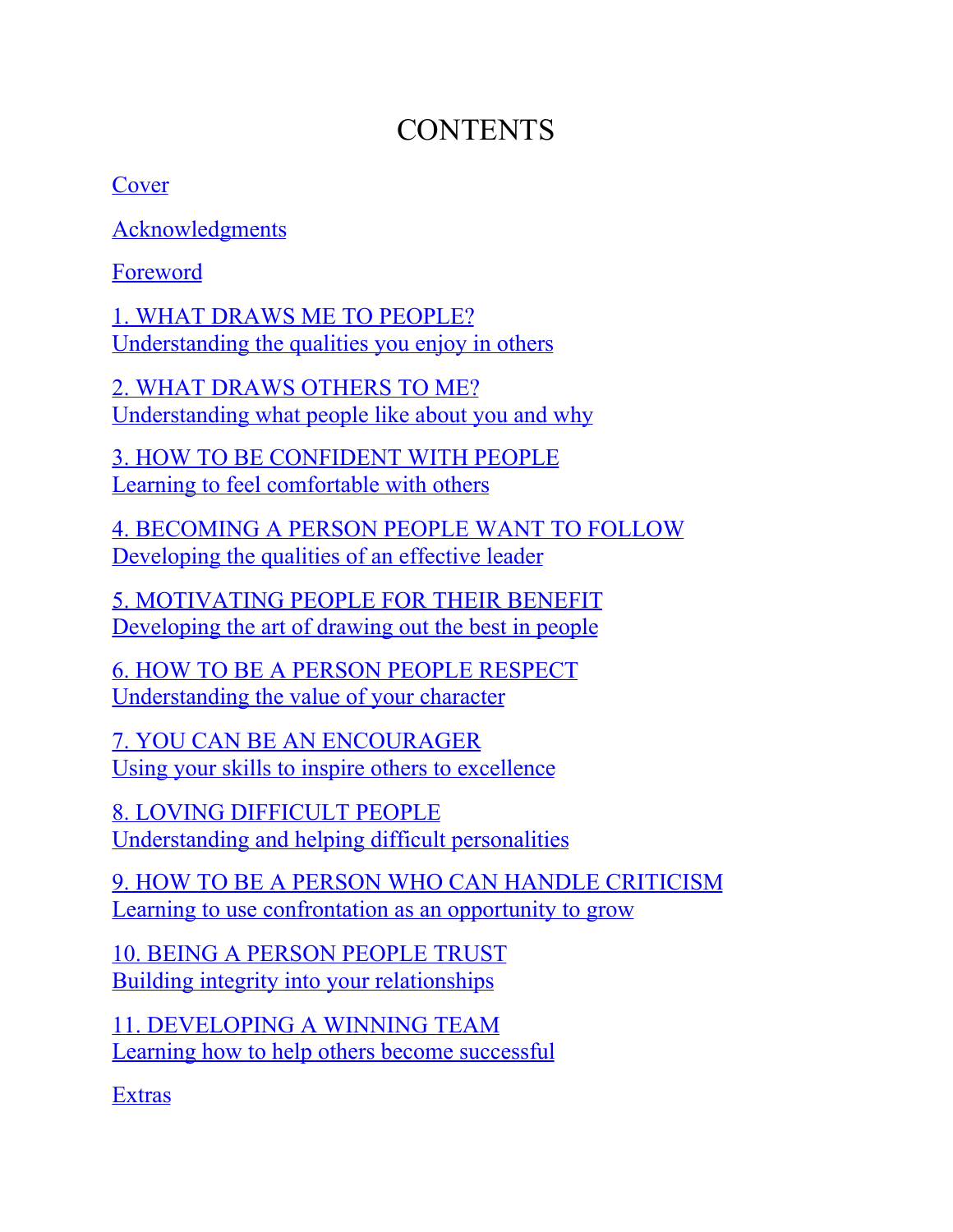# ACKNOWLEDGMENTS

<span id="page-4-0"></span>This book is dedicated to the three congregations that I have been privileged to pastor.

> The Church of Christ in Christian Union Hillham, Indiana 1969–1972

Faith Memorial Church Lancaster, Ohio 1972–1980

Skyline Wesleyan Church Lemon Grove, California 1981–1995

These churches represent thousands of relationships that have molded me as a leader. It is from these experiences that this book has been written. The one truth that rings clearer than any other is ...

> People don't care how much you know Until they know how much you care.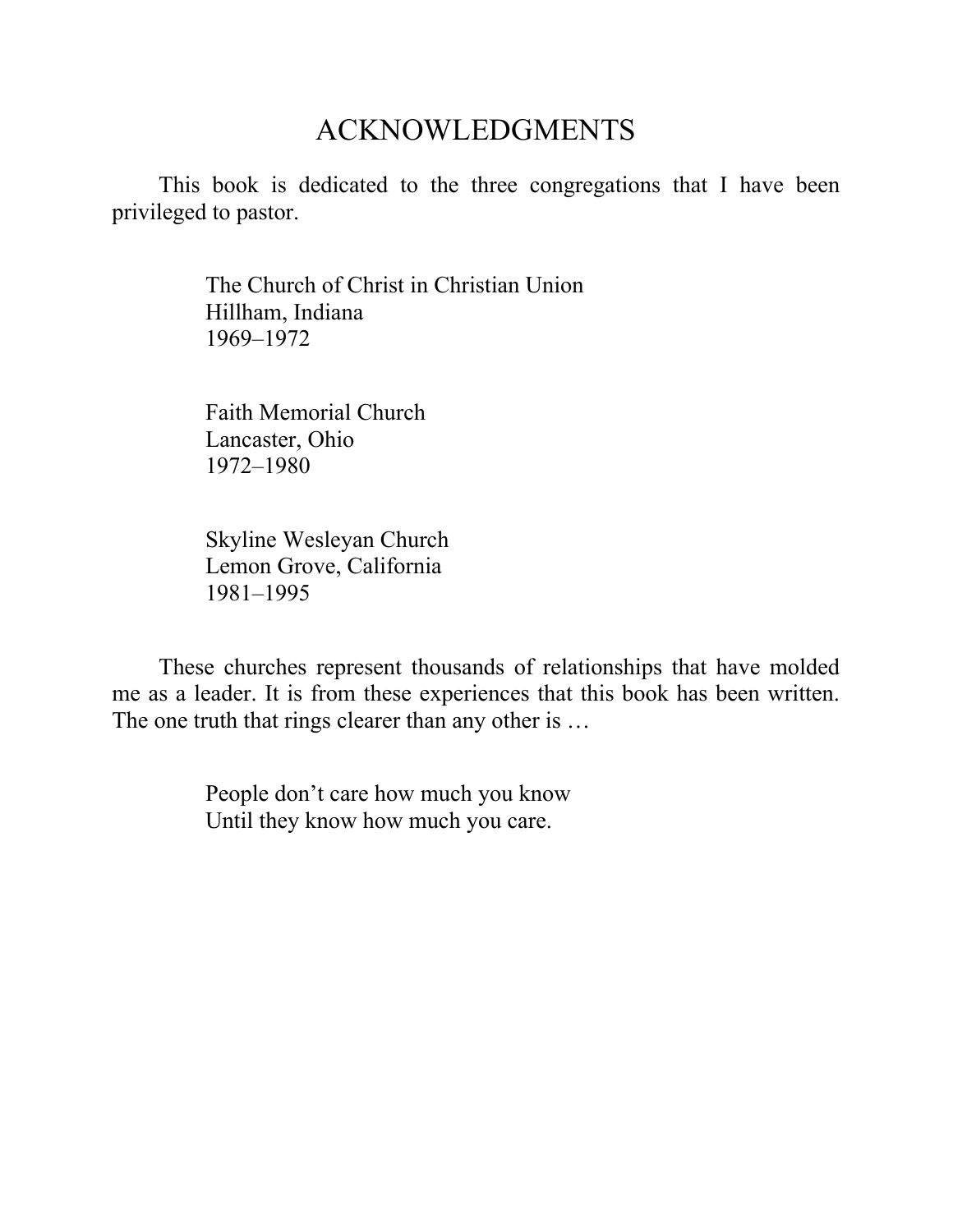# FOREWORD

<span id="page-5-0"></span>One of the most important decisions I've ever made is to be a people person. Honestly, it wasn't a difficult decision for me. I naturally love people and am attracted to them. But I also have to say, I've worked at improving my people skills. When I was growing up, I knew that I was going to become a pastor, and that meant that I would be working with people every day of my life.

My father knew this too. He is a pastor. Because he understood the power and importance of being good with people, Dad helped me to start developing those skills while I was just a boy. He coached me. He gave me books to read. And by the time I had graduated from high school, he had taken me to two Dale Carnegie courses to learn how to win friends and influence people.

My father also modeled great people skills to me. What makes that especially impressive is that unlike me, he is not naturally a people person. Where my temperament is very sanguine, his is melancholic. Where I am a natural optimist, his bent is toward pessimism. Yet he has taught himself to be both outgoing and positive. He continues to be an inspiration to me.

If you are a believer in Christ, then you need to be a people person too. Jesus exhorts us to love one another (John 13:43). And the apostle John explains that if we truly love God, then we must love our brothers too (1 John 4:20–21).

The good news is that with God's help, anyone can learn to be a people person—regardless of their personality or background. *Be a People Person* is the first relationship book I ever wrote. It contains eleven key lessons that can help a person to become better at connecting with, relating to, and leading others. Each lesson is taught from a biblical perspective and contains references to Scripture to help you learn more about what the Bible says about the best ways to interact with people.

I trust you will find this book helpful. And may God bless you as you bless others.

> John C. Maxwell 2007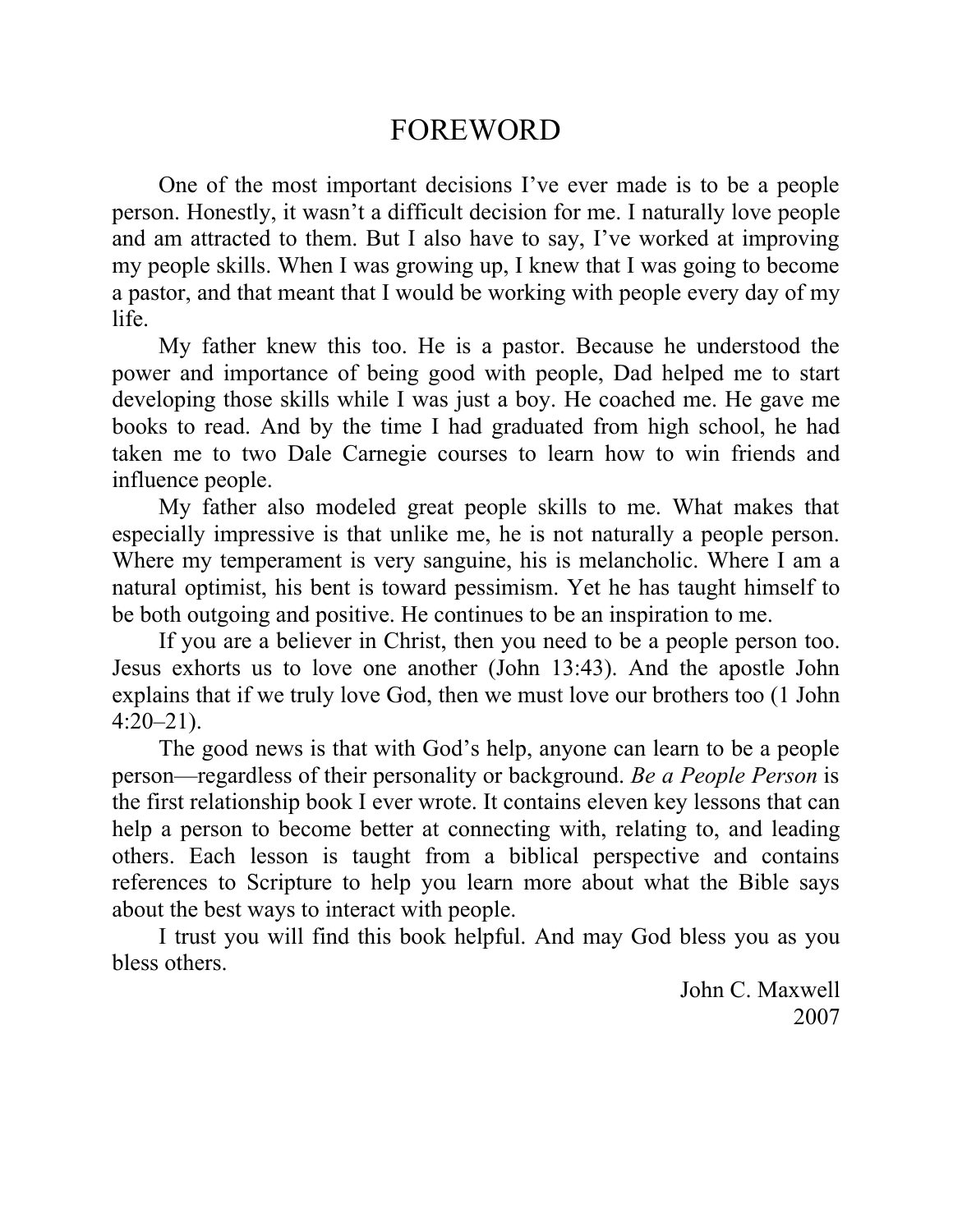#### CHAPTER 1

# <span id="page-6-0"></span>WHAT DRAWS ME TO PEOPLE?

Understanding the qualities you enjoy in others

THE BASIS OF LIFE IS PEOPLE and how they relate to each other. Our success, fulfillment, and happiness depend upon our ability to relate effectively. The best way to become a person that others are drawn to is to develop qualities that we are attracted to in others.

Just as I was preparing this chapter, I received an anonymous card from a member of my congregation. It was especially meaningful because it reflected the importance of warm, rewarding relationships:

> When special people touch our lives then suddenly we see how beautiful and wonderful our world can really be. They show us that our special hopes and dreams can take us far by helping us look inward and believe in who we are. They bless us with their love and joy through everything they give. When special people touch our lives they teach us how to live.

Does that reflect the kind of person you are to others? It was a humbling blessing for me to receive such a greeting card. I realized how appropriate it is to this chapter as we consider what qualities we need to develop in our lives—the qualities we enjoy in others.

This poster in a Nordstrom's department store once caught my attention: "The only difference between stores is the way they treat their customers." That's a bold statement. Most stores would advertise the quality of their merchandise or their wide selection as what sets them apart from the rest. The difference between Nordstrom's and other stores, according to an employee of the competition, is that other stores are organization-oriented; Nordstrom's is people-oriented. Their employees are trained to respond quickly and kindly to customer complaints. As a result, according to writer Nancy Austin,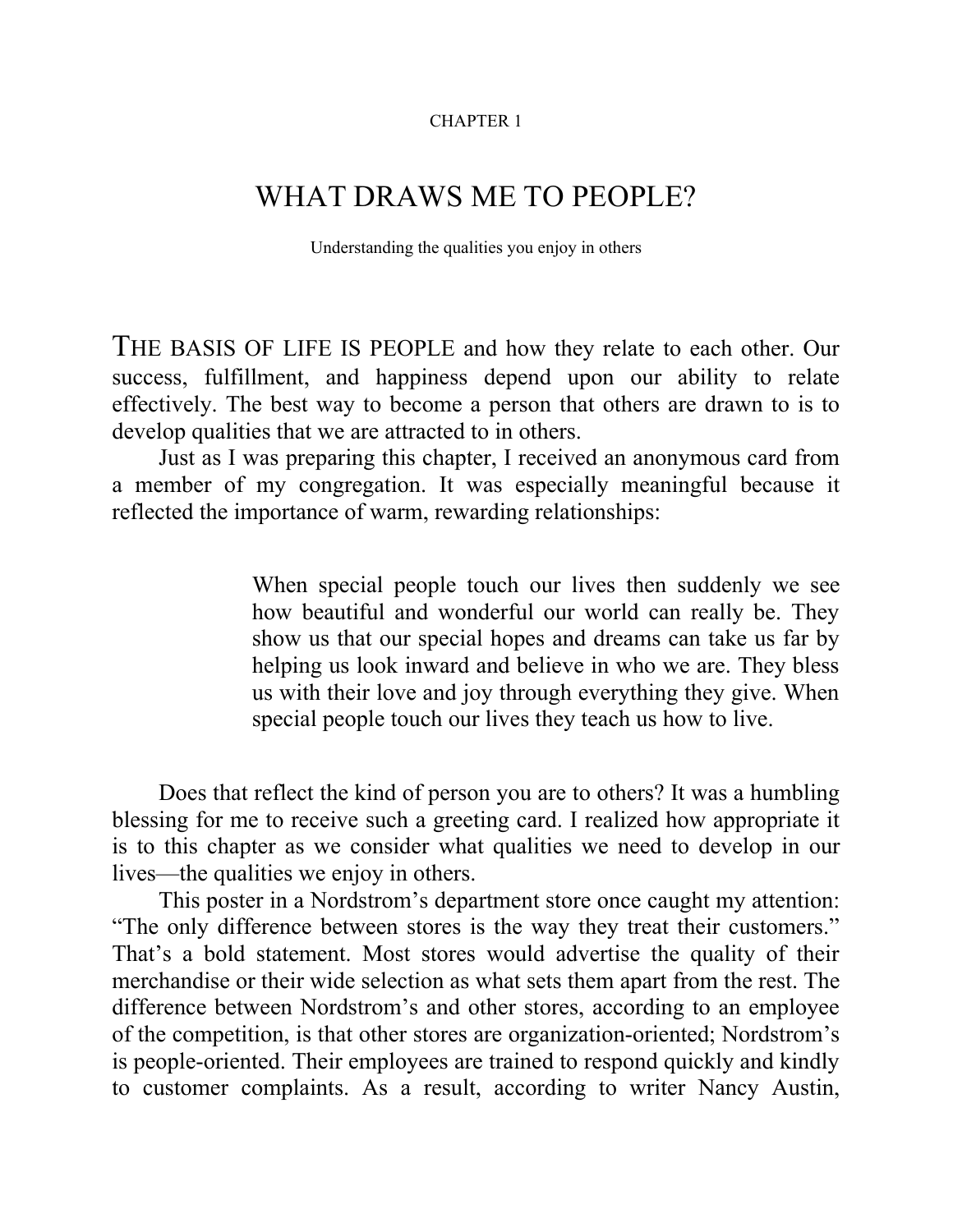"Nordstrom's doesn't have customers; it has fans."

A study by TARP, Technical Assistance Research Programs, in Washington, D.C., shows that most customers won't complain to management if something goes wrong with the purchase. But TARP found out that, depending on the severity of the problem, an average customer will tell between nine and sixteen friends and acquaintances about his bad experience. Some 13 percent will tell more than 20 people! More than two out of three customers who've received poor service will never buy from that store again and, worse, management will never know why.

Every company is bound to goof now and then, but from the customer's perspective, what's important is that the company responds. This is the secret of Nordstrom's success. The TARP study also shows that 95 percent of dissatisfied customers will buy from the store again if their problems are solved quickly. Even better, they will each tell eight people about the situation's happy conclusion. The trick for managers and salespeople is to give customers ample time to offer feedback on the service they receive.

This chapter certainly isn't about department stores and customer satisfaction, but there are some principles from these reports that should speak to us about our relationships with others:

Are we quick to respond to others' needs?

Do we run from problems or face them?

Do we talk more about bad news or good news?

Do we give people the benefit of the doubt, or do we assume the worst?

# The Golden Rule

What's the key to relating to others? It's putting yourself in someone else's place instead of putting them in their place. Christ gave the perfect rule for establishing quality human relationships. We call it the Golden Rule, a name it got sometime around the seventeenth century. Near the end of the Sermon on the Mount, Christ summed up a series of profound thoughts on human conduct by saying, "Therefore, treat people the same way you want them to treat you" (Matt. 7:12).

In this brief command, Christ taught us a couple of things about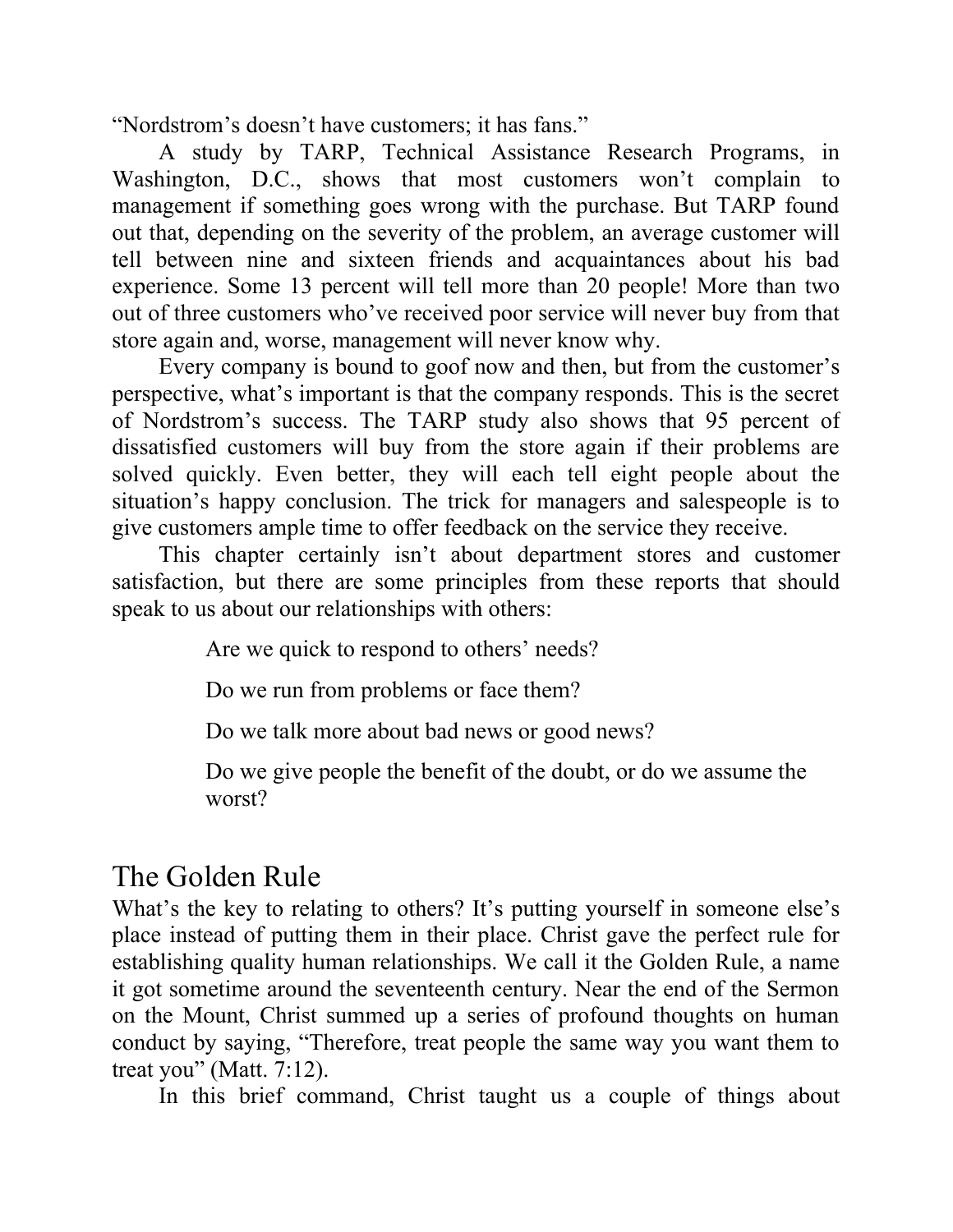developing relationships with others. We need to decide how we want to be treated. Then we need to begin treating others in that manner.

Recently I took my daughter Elizabeth out to a restaurant for lunch. The waitress, whose job it was to take care of people, made us feel that we were really inconveniencing her. She was grumpy, negative, and unhelpful. All of her customers were aware of the fact that she was having a bad day. Elizabeth looked up at me and said, "Dad, she's a grump, isn't she?" I could only agree with a look of disdain.

Halfway through our experience I tried to change this woman's negative attitude. Pulling out a \$10 bill, I said, "Could you do me a favor? I'd like some change for this \$10 bill because I want to give you a good tip today." She looked at me, did a double take, and then ran to the cash register. After changing the money, she spent the next fifteen minutes hovering over us. I thanked her for her service, told her how important and helpful she was, and left a good tip.

As we left, Elizabeth said, "Daddy, did you see how that lady changed?"

Seizing this golden opportunity, I said, "Elizabeth, if you want people to act right toward you, you act right toward them. And many times you'll change them."

Elizabeth will never forget that lesson because she had seen a noticeable change take place right before her eyes. That grumpy woman didn't deserve to be treated kindly. But when she was treated not as she was, but as I wanted her to be and believed she could become, her perspective suddenly changed.

Whatever your position in a relationship, if you are aware of a problem, it's your responsibility to make a concerted effort to create a positive change. Quit pointing your finger and making excuses, and try being a catalyst by demonstrating and initiating the appropriate behavior. Determine not to be a reactor but an initiator.

# Five Ways You Want Others to Treat You

These next five points seem too simple even to mention, but somehow we overlook them. The qualities that make relationships right aren't complicated at all. There's not a person reading this who doesn't need, like, or respond to these qualities in others.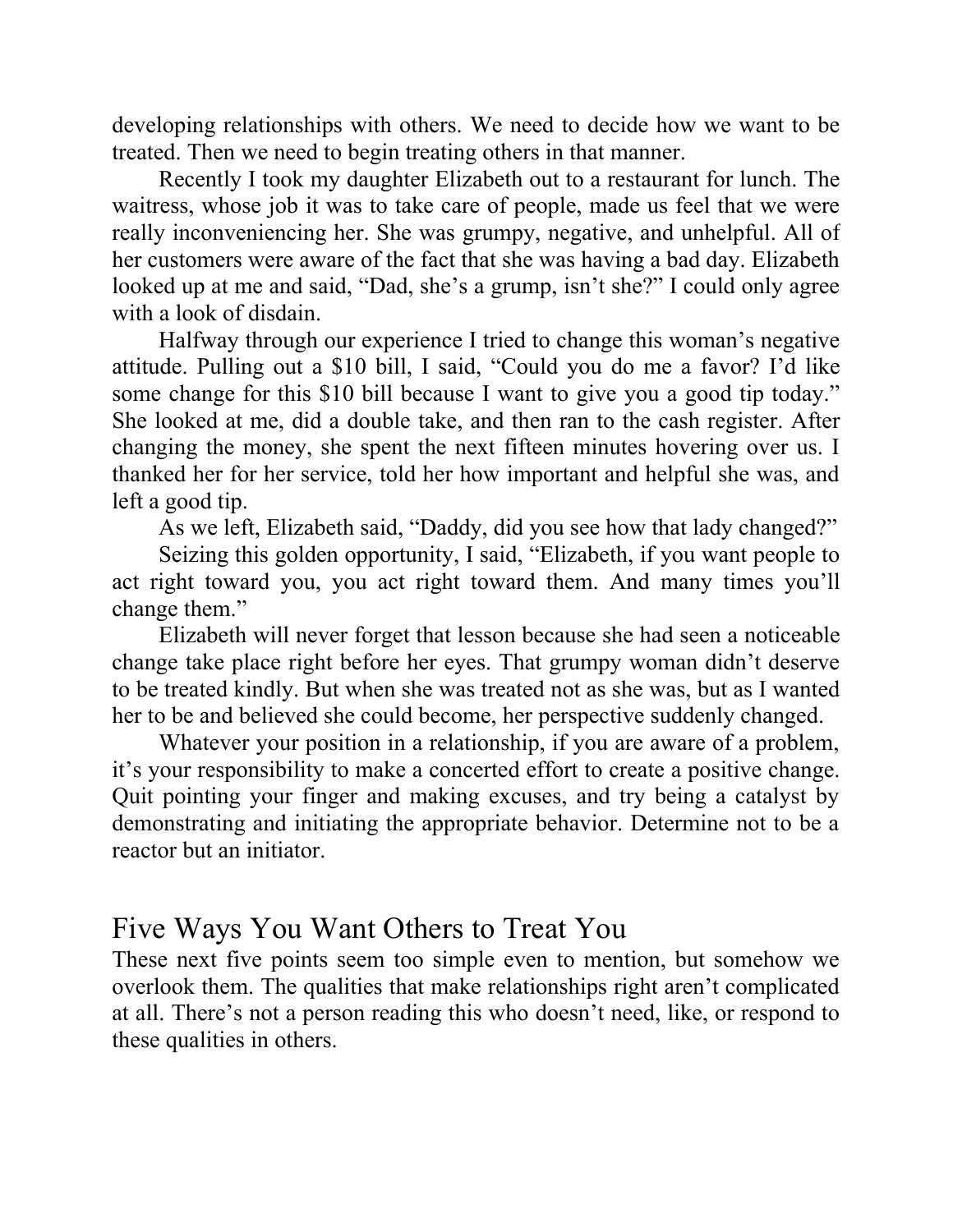#### *1. You want others to encourage you.*

There is no better exercise for strengthening the heart than reaching down and lifting people up. Think about it; most of your best friends are those who encourage you. You don't have many strong relationships with people who put you down. You avoid these people and seek out those who believe in you and lift you up.

Several years ago Dr. Maxwell Maltz's book, *Psycho-Cybernetics,* was one of the most popular books on the market. Dr. Maltz was a plastic surgeon who often took disfigured faces and made them more attractive. He observed that in every case, the patient's self-image rose with his and her physical improvement. In addition to being a successful surgeon, Dr. Maltz was a great psychologist who understood human nature.

A wealthy woman was greatly concerned about her son, and she came to Dr. Maltz for advice. She had hoped that the son would assume the family business following her husband's death, but when the son came of age, he refused to assume that responsibility and chose to enter an entirely different field. She thought Dr. Maltz could help convince the boy that he was making a grave error. The doctor agreed to see him, and he probed into the reasons for the young man's decision.

The son explained, "I would have loved to take over the family business, but you don't understand the relationship I had with my father. He was a driven man who came up the hard way. His objective was to teach me selfreliance, but he made a drastic mistake. He tried to teach me that principle in a negative way. He thought the best way to teach me self-reliance was to never encourage or praise me. He wanted me to be tough and independent. Every day we played catch in the yard. The object was for me to catch the ball ten straight times. I would catch that ball eight or nine times, but always on that tenth throw he would do everything possible to make me miss it. He would throw it on the ground or over my head but always so I had no chance of catching it."

The young man paused for a moment and then said, "He never let me catch the tenth ball—never! And I guess that's why I have to get away from his business; I want to catch that tenth ball!"

This young man grew up feeling he could never measure up, never be perfect enough to please his father. I would not want to be guilty of causing emotional damage to my wife, my children, or my friends by not giving them every opportunity to succeed.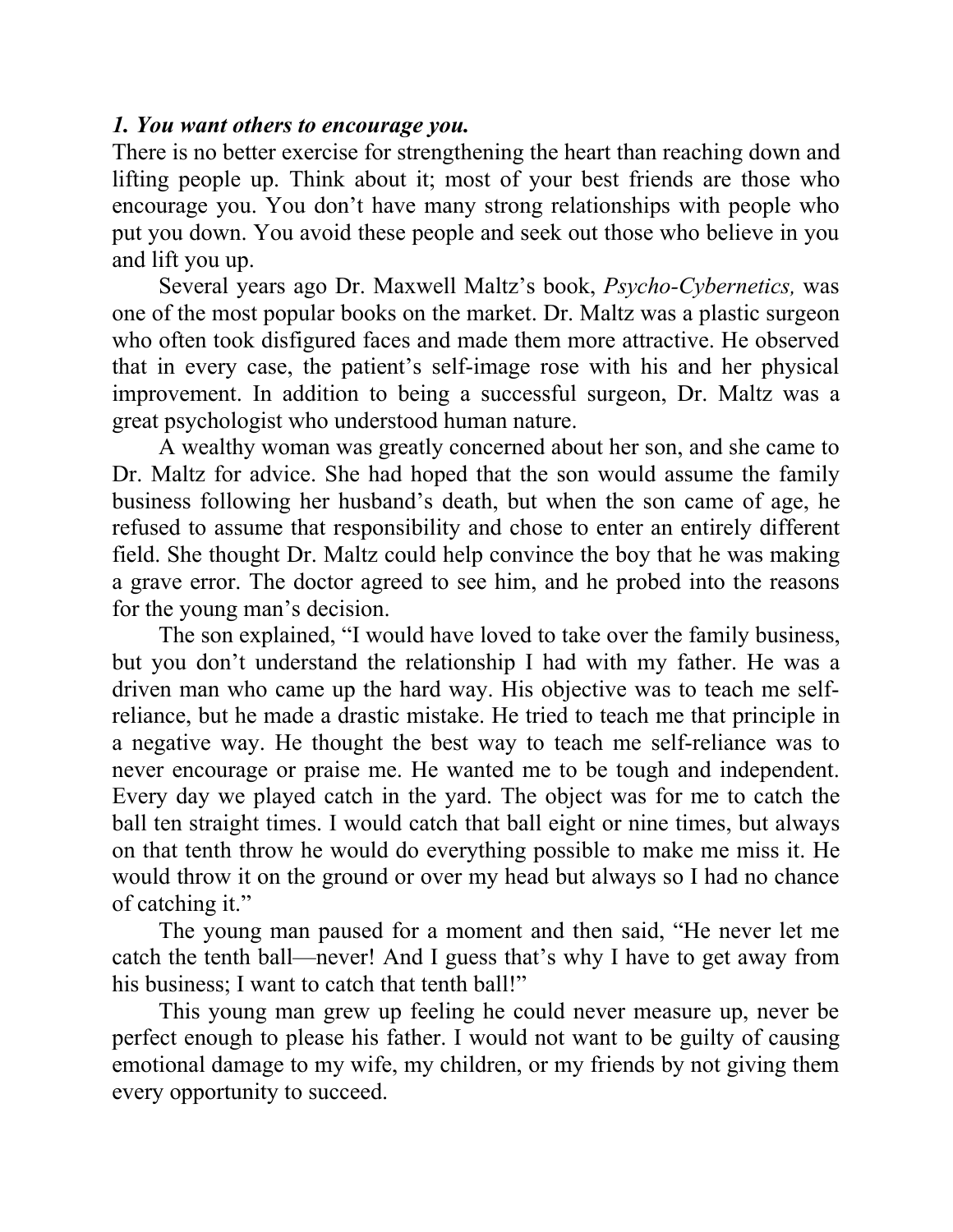When Elizabeth and I used to play Wiffleball, I would pitch and she would swing. I told her it was my responsibility to hit the bat with the ball. Once she had swung at least twenty times without making contact with the ball. Finally, in desperation and disgust, she said, "I need another pitcher; you can't hit the bat!" I was duly brought low for my failure to let her succeed. I have since done better.

The story of Eugene Lang gives us an ultimate example of encouragement. Entrepreneur Lang was *Success* magazine's "Successful Man of the Year" in 1986. The following is part of a feature article about Lang's encouragement of others:

> A gray-haired man stands alone in the center of the auditorium stage—a distinguished, paternal presence sporting a fine wool suit and the barest trace of a mustache. He scans the sunlit room, with its peeling paint and frayed draperies, but his gaze lingers on the people.

> They are Black and Hispanic men and women who fill most of the seats in the auditorium. Though some do not speak English, their attention is fixed on the man at the podium. But his speech is not aimed at them. He has returned to this place where he once was a student to address the 61 sixth graders, dressed in blue caps and gowns, who are seated in the front rows.

> "This is your first graduation—just the perfect time to dream," he says. "Dream of what you want to be, the kind of life you wish to build. And believe in that dream. Be prepared to work for it. Always remember, each dream is important because it is your dream, it is your future. And it is worth working for."

> "You must study," he continues. "You must learn. You must attend junior high school, high school, and then college. You can go to college. You must go to college. Stay in school and I'll …" The speaker pauses, and then, as if suddenly inspired, he blurts out: "I will give each of you a college scholarship."

For a second there is silence, and then a wave of emotion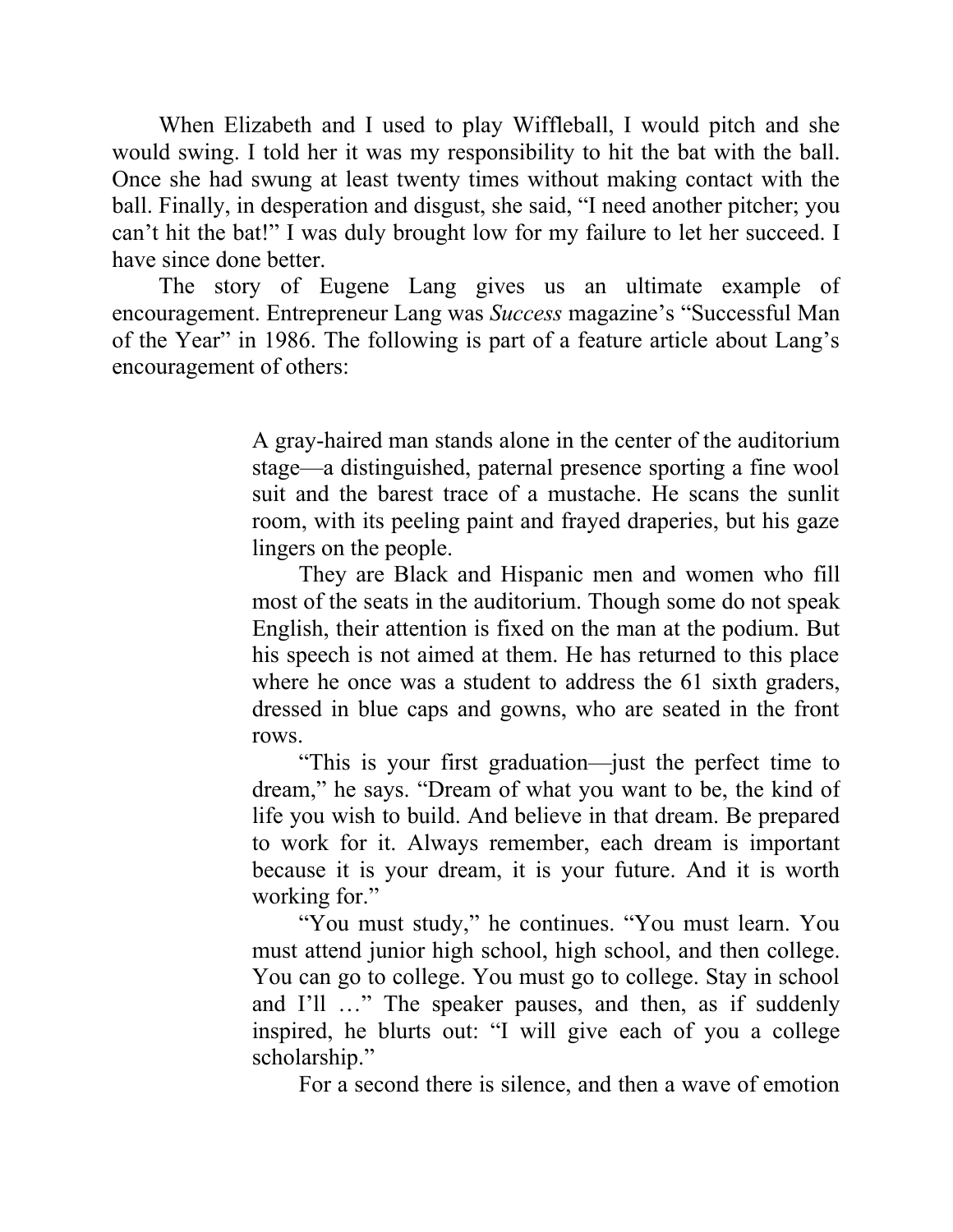rolls over the crowd. All the people in the auditorium are on their feet, jumping and running, cheering and waving and hugging one another. Parents rush down the aisles to their children. "What did he say?" one mother calls out in Spanish. "It's money! Money for college!" her daughter yells back with delight, collapsing into her parents' arms.

The place was an elementary school in a povertystricken, drug-ridden, despair-plagued Harlem neighborhood. The speaker was multimillionaire entrepreneur Eugene Lang, who 53 years earlier had graduated from that very school. The date was June 25, 1981, and the big question was whether the warm and ever-confident Lang, a man who believes that "each" individual soul is of infinite worth and infinite dignity," would fulfill his promise.

Well, he did and he still is. Of 61 graduates, 54 stayed in contact with Lang, and 90 percent of those achieved a high school diploma or equivalent, and 60 percent went on to higher education. You have to understand, at that time, in that community, the high school drop-out rate was 90 percent.

Lang began the "I Have a Dream" foundation and now other entrepreneurs all over the country are also going into classrooms offering the same kind of scholarships. Even the U.S. Congress took notice and used Lang's ideas as a model for a nationwide education program called GEAR UP started in 1998.

People need to be encouraged. Eugene Lang believed in these kids and it made all the difference in how they lived the rest of their lives. The article goes on to show Lang's impact:

> Lang's students speak confidently of becoming architects, computer experts, entrepreneurs of all types. Lang says 25 will go to college this year, the others will have high school diplomas, opportunities for vocational training and, eventually jobs. "This approach is exactly right," observes Charles Murray of the Manhattan Institute of Policy Research, whose book *Losing Ground* laments that poor people are losing their drive to climb the ladder of success.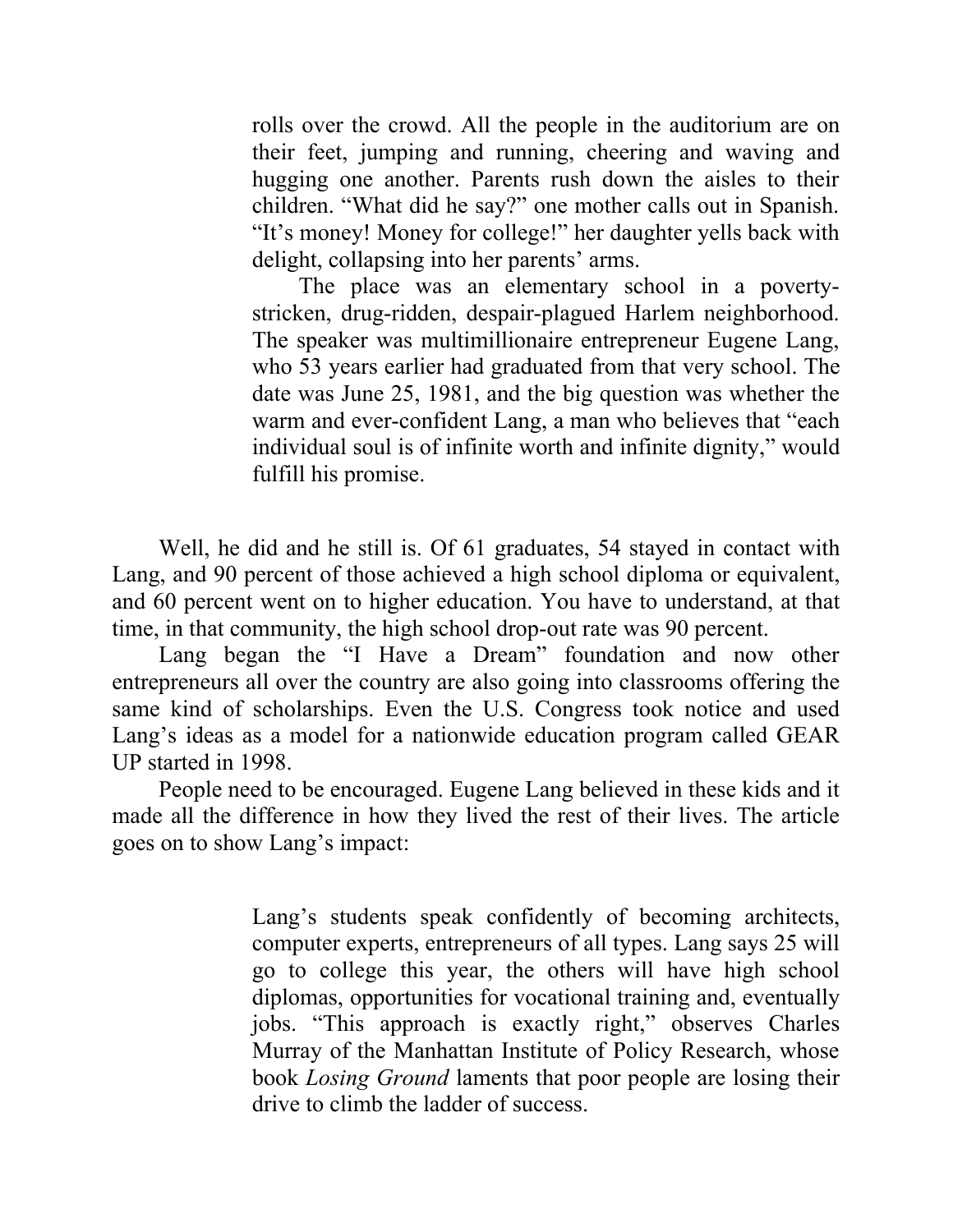Ari Alvarado expressed it from the students' side: "I have something waiting for me," he said, "and that's a golden feeling." And if this program works, it may in fact become the ultimate capitalist success story—for, as George Gilder points out, the roots of capitalism lie not in greed but in giving: The true capitalist is one who invests money and energy today in hopes of a return in the uncertain future. That's what Eugene Lang has done, and it's likely that some of his dream students will follow suit. "I want to become a doctor and do well so I can adopt a class of my own someday," says the optimistic Alvarado. "Just think, if all of us adopted classes … it could spread across the world!"

That is exactly what Eugene Lang hopes will happen: "We have to create the opportunity to work with hope, to work with ambition, and to work with self-respect. The rewards? There is no way to describe the joy of having a young person touch your arm and smile because you have taught him new values and touched his heart and mind. The greatest experience you can have is to see that child with his new aspirations."

The happiest people are those who have invested their time in others. The unhappiest people are those who wonder how the world is going to make them happy. Karl Menninger, the great psychiatrist, was asked what a lonely, unhappy person should do. He said, "Lock the door behind you, go across the street, find someone who is hurting, and help them." Forget about yourself to help others.

#### *2. You want others to appreciate you.*

William James said, "The deepest principle in human nature is the craving to be appreciated."

Have you heard the story about the young politician's first campaign speech? He was very eager to make an impression on his audience, but when he arrived at the auditorium, he found only one man sitting there. He waited, hoping more people would show up, but none did. Finally he said to the one man in the audience, "Look, I'm just a young politician starting out. Do you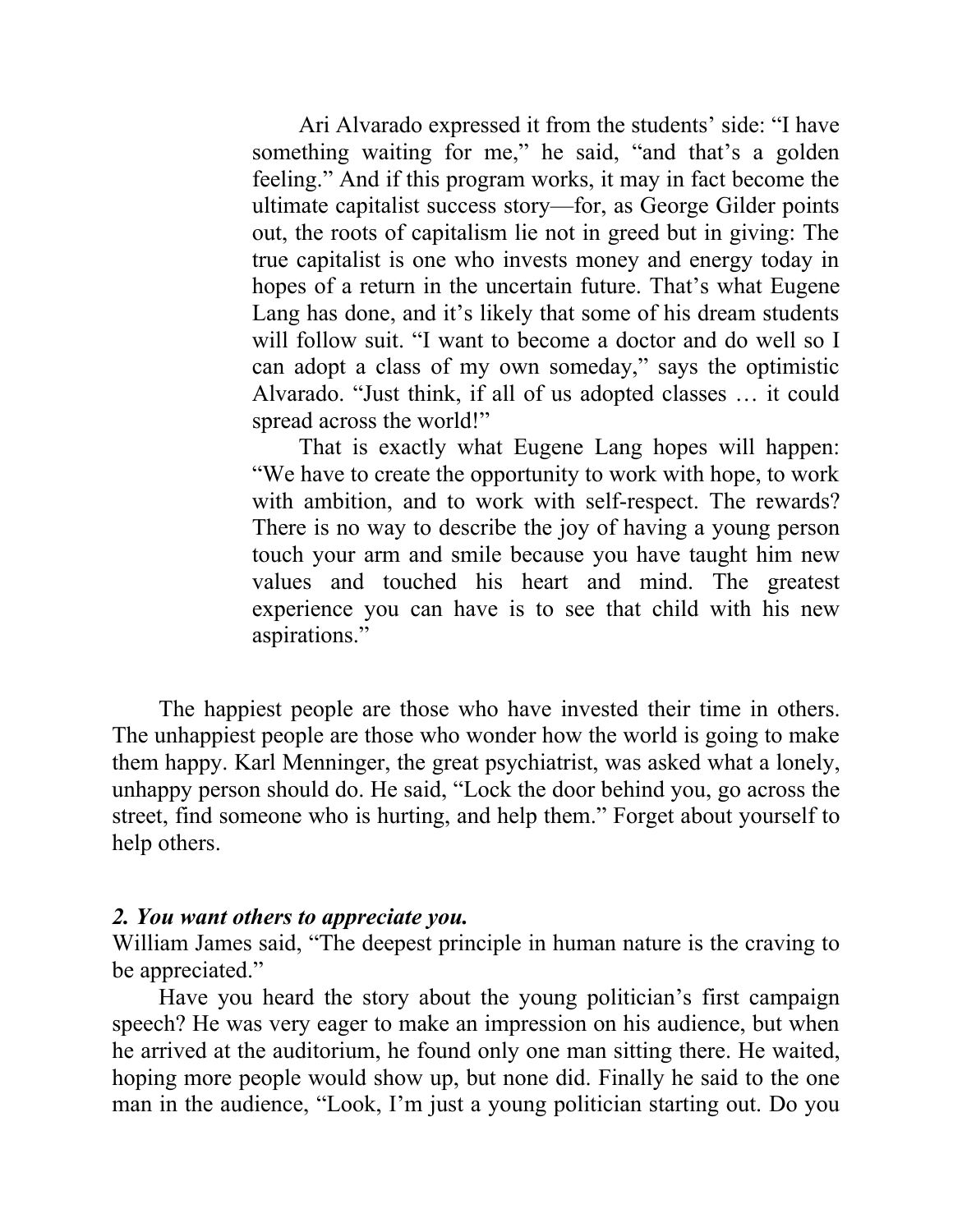think I ought to deliver this speech or dismiss the meeting?"

The man thought a moment and replied, "Sir, I'm just a cowhand. All I know is cows. Of course, I do know that if I took a load of hay down to the pasture and only one cow came up, I'd feed it!"

#### *Principle: We cannot underestimate the value of a single person.*

With the advice from the cowhand, the politician began his speech and talked on and on for two hours as the cowhand sat expressionless. Finally he stopped and asked the cowhand if the speech was all right.

The man said, "Sir, I am just a cowhand and all I know is cows. Of course, I do know that if I took a load of hay down to the pasture and only one cow came up, I surely wouldn't dump the whole load on him."

#### *Principle: Don't take advantage of people.*

J. C. Staehle, after analyzing many surveys, found that the principle causes of unrest among workers were the following, listed in order of their importance:

- 1. Failure to give credit for suggestions.
- 2. Failure to correct grievances.
- 3. Failure to encourage.
- 4. Criticizing employees in front of other people.
- 5. Failure to ask employees their opinions.
- 6. Failure to inform employees of their progress.
- 7. Favoritism.

Notice that every single item has to do with the failure to recognize the importance of the employee. We're talking about people needing appreciation. I try to apply this principle every time I meet a person. Within the first thirty seconds of conversation, I try to say something that shows I appreciate and affirm that person. It sets the tone of the rest of our time together. Even a quick affirmation will give people a sense of value.

Treat others as you want them to treat you. Treat them as if they are important; they will respond according to the way that you perceive them.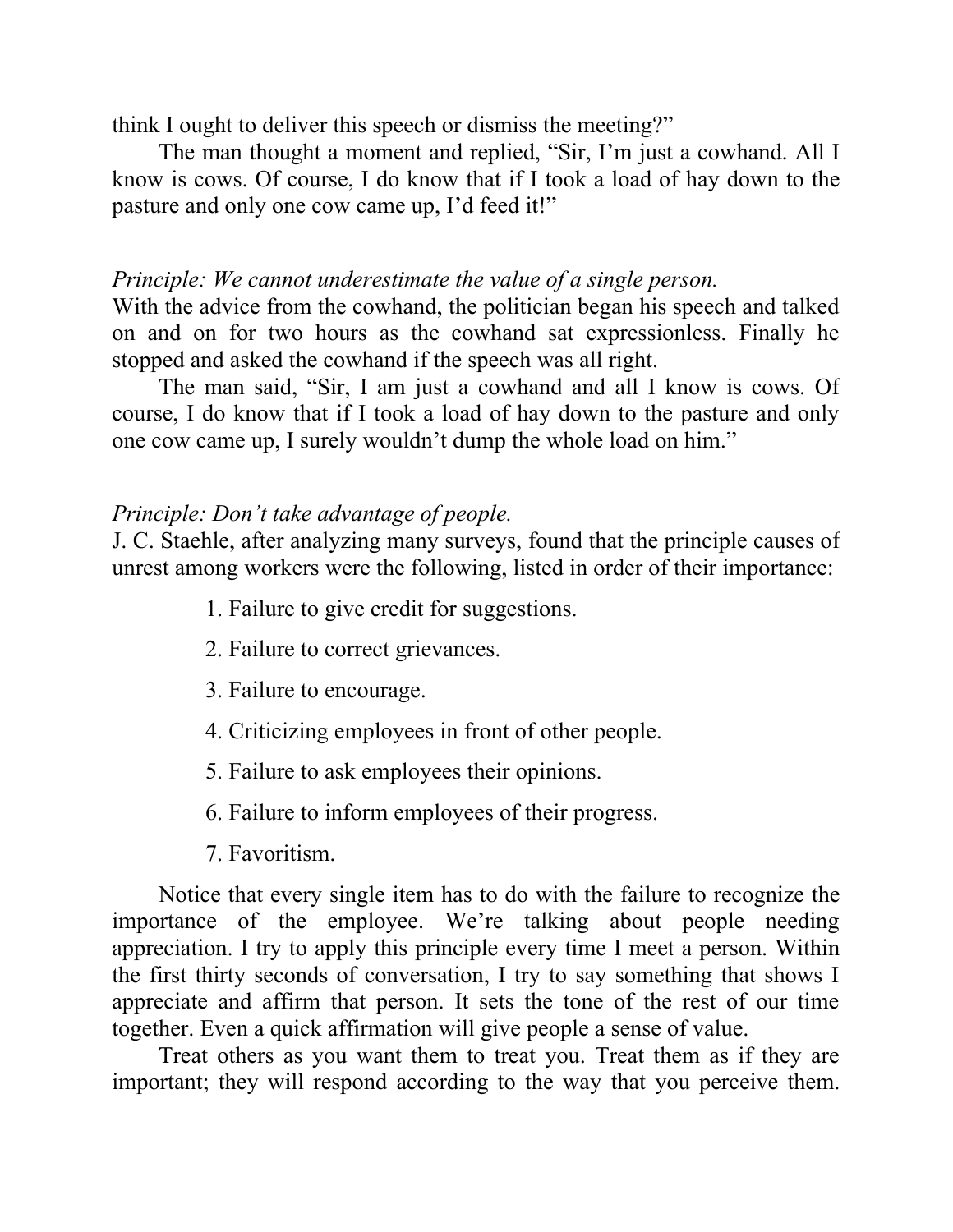Most of us think wonderful things about people, but they never know it. Too many of us tend to be tight-fisted with our praise. It's of no value if all you do is think it; it becomes valuable when you impart it.

#### *3. You want others to forgive you.*

Almost all emotional problems and stress come from unresolved conflicts and failure to have developed right relationships with people. Because of this, many people have a deep desire for total forgiveness. A forgiving spirit is the one basic, necessary ingredient for a solid relationship. Forgiveness frees us from guilt and allows us to interact positively with other people.

Earnest Hemingway, in his short story, "The Capital of the World," tells the story about a father and his teenage son who lived in Spain. Their relationship became strained, eventually shattered, and the son ran away from home. The father began a long journey in search of the lost and rebellious son, finally putting an ad in the Madrid newspaper as a last resort. His son's name was Paco, a very common name in Spain. The ad simply read: "Dear Paco, meet me in front of the Madrid newspaper office tomorrow at noon. All is forgiven. I love you." As Hemingway writes, the next day at noon in front of the newspaper office there were 800 "Pacos" all seeking forgiveness.

There are countless Pacos in the world who want more than anything else to be forgiven. The two great marks of a Christian are that they are giving and forgiving. Show me a person who walks with God, and I'll show you a person who has a giving heart and is forgiving of others.

The unfortunate truth is that many of us, instead of offering total forgiveness, pray something like this Irish Prayer:

> May those who love us, love us; And those who don't love us May God turn their hearts; And if He doesn't turn their hearts, May He turn their ankles, So we'll know them by their limping.

People who find it difficult to forgive don't see themselves realistically. They are either terribly arrogant or tremendously insecure. Though hanging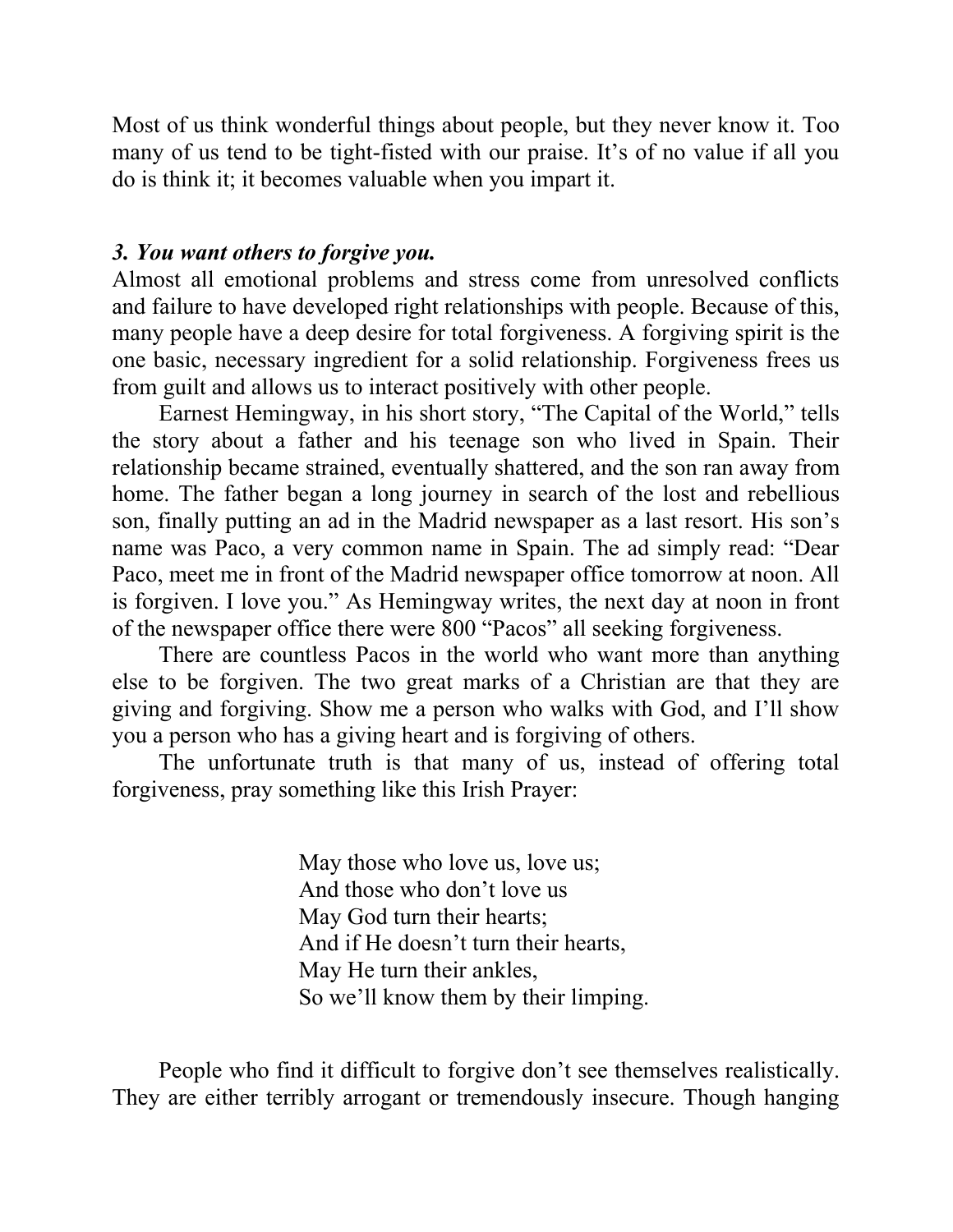onto a grudge gives some people a feeling of satisfaction, the truth is people who do not forgive are hurting themselves much more than they're hurting others. A person who possesses this characteristic and keeps score in relationships is a person who is emotionally wired to carry all the stress that goes with carrying grudges.

A few weeks ago I met with a man who came from a devastating background. His father had suffered a stroke and his mother had been in a serious accident; both are now unable to respond to him in any way. There are areas in this man's life in which he needs and wants his parents' forgiveness, but because they are physically unable to communicate, he cannot be sure that they understand him. Every day he goes to the hospital and asks their forgiveness, but he gets no response. The situation is robbing him of any joy.

This same man has an older brother that he hasn't spoken to in over two years. It is basically the older brother's fault, and my friend wants his brother to take the first step in patching up the relationship. I challenged my friend to let God cleanse his heart concerning his relationship with his parents, and to go ahead and take the first step in making the relationship with the brother right.

The following Sunday my friend approached me after the service. He didn't say a word but gave me a great big hug. I knew what had happened and said, "You made the relationship right, didn't you?"

"Yeah, I got it taken care of," he replied—the freedom from his burden evident in his smile.

Too often people wait too long to forgive other people. Forgiveness should be given as quickly and as totally as possible. Do it now. Don't be in the position of the young man who no longer has the opportunity to communicate with his parents. Because of his procrastination he will never experience the joy of their forgiveness and reconciliation.

One of the most striking scenes of the 1970s was Hubert Humphrey's funeral. Seated next to Hubert's beloved wife was former President Richard M. Nixon, a long-time political adversary of Humphrey, and a man disgraced by Watergate. Humphrey himself had asked Nixon to have that place of honor.

Three days before Senator Humphrey died, Jesse Jackson visited him in the hospital. Humphrey told Jackson that he had just called Nixon. Reverend Jackson, knowing their past relationship, asked Humphrey why. Here is what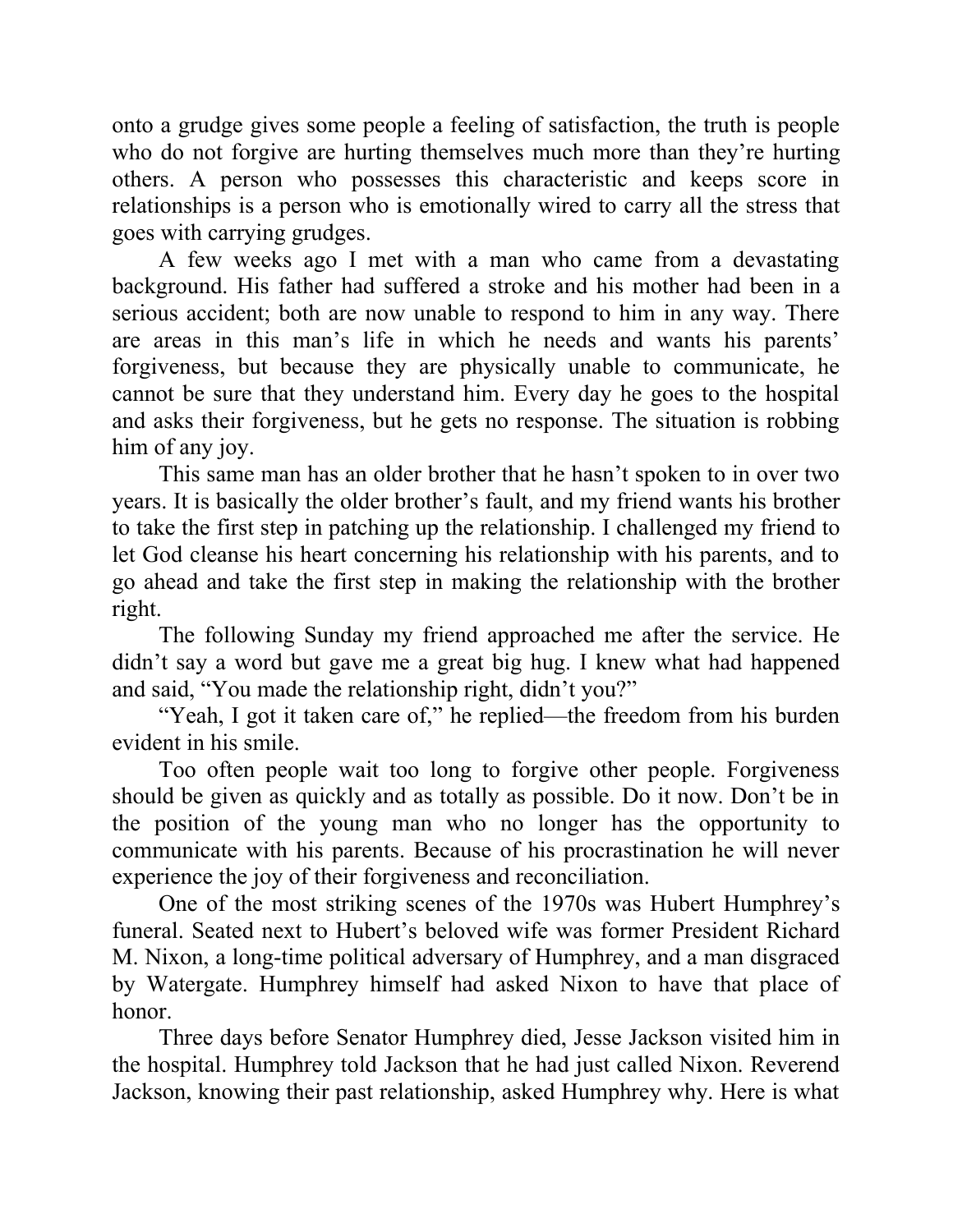Hubert Humphrey had to say,

From this vantage point, with the sun setting in my life, all of the speeches, the political conventions, the crowds, and the great fights are behind me. At a time like this you are forced to deal with your irreducible essence, forced to grapple with that which is really important. And what I have concluded about life is that when all is said and done, we must forgive each other, redeem each other, and move on.

Do you know how to die victoriously? Quit keeping score of the injustices that have happened to you. If you are at odds with anyone, take the first step; confront the problem and ask for forgiveness.

I received a letter from a pastor who, along with some of his laymen, heard me speak at a conference seven years ago. The laymen all became excited about what they had learned. The pastor put up a wall of defense, though. He wasn't excited, especially when they pushed him to put the principles into practice. Finally he left the church. Recently I received a letter from him telling me that he had been bitter toward me for the past seven years. He asked for my forgiveness. Immediately I responded, assuring him that all was forgiven.

Over my years in ministry there have been hundreds of times when I've experienced strained relationships. I have had people swear at me, tell me where to go, how to get there, and offer their assistance. But I have never knowingly let them walk out the door without telling them I love them. I don't hold any grudges or carry any resentment against anyone. I cannot stress this enough: if you don't have peace, it isn't because someone took it from you; you gave it away. You cannot always control what happens to you, but you can control what happens in you.

#### *4. You want others to listen to you.*

Recently I took a break from my work and walked across the street to the doughnut shop to get a soft drink. A man was sitting there talking to the girl behind the counter. Recognizing me, he said, "Pastor, she's been listening to me all morning. I've been telling her my story." I realized how important it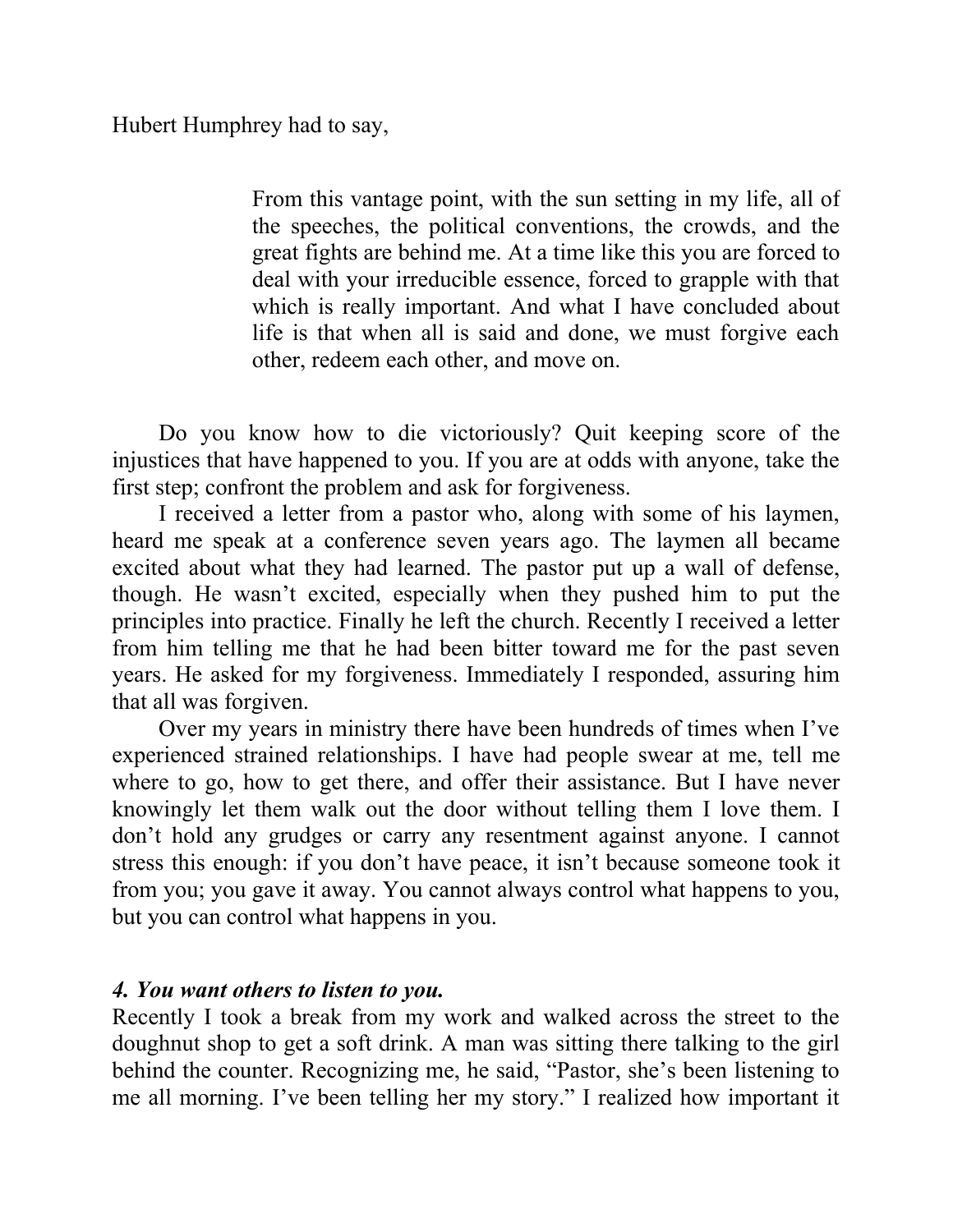was to him that she was listening attentively and showed interest in what he had to say. It made him feel that he had value.

My mother was the librarian where I attended college, and each time I entered the library, there would be a half a dozen college girls around her desk. Mom has always had an incredible counseling ministry, not because she is such a great talker, but because she is a tremendous listener. There's a difference between *hearing* people and *listening* to them. Listening is *wanting* to hear. Mom loves people and wants to hear from them; people respond to that kind of caring.

As people gain more authority, they often develop a lack of patience in listening to those under them. A deaf ear is the first indication of a closed mind. The higher people go in management and the more authority they wield, the less they are forced to listen to others. Yet their need to listen is greater than ever. The further they get from the firing line, the more they have to depend on others for correct information. If they haven't formed the habit of listening—carefully and intelligently—they aren't going to get the facts they need, and people will resent their decisions.

I saw a television sketch that, with some variations, might seem familiar in many households. A husband is watching television and his wife if trying to engage him in conversation:

> *Wife:* Dear, the plumber didn't come to fix the leak behind the water heater today.

*Husband:* Uh-huh.

*Wife:* The pipe burst today and flooded the basement.

*Husband:* Quiet. It's third down and goal to go.

*Wife:* Some of the wiring got wet and almost electrocuted Fluffy.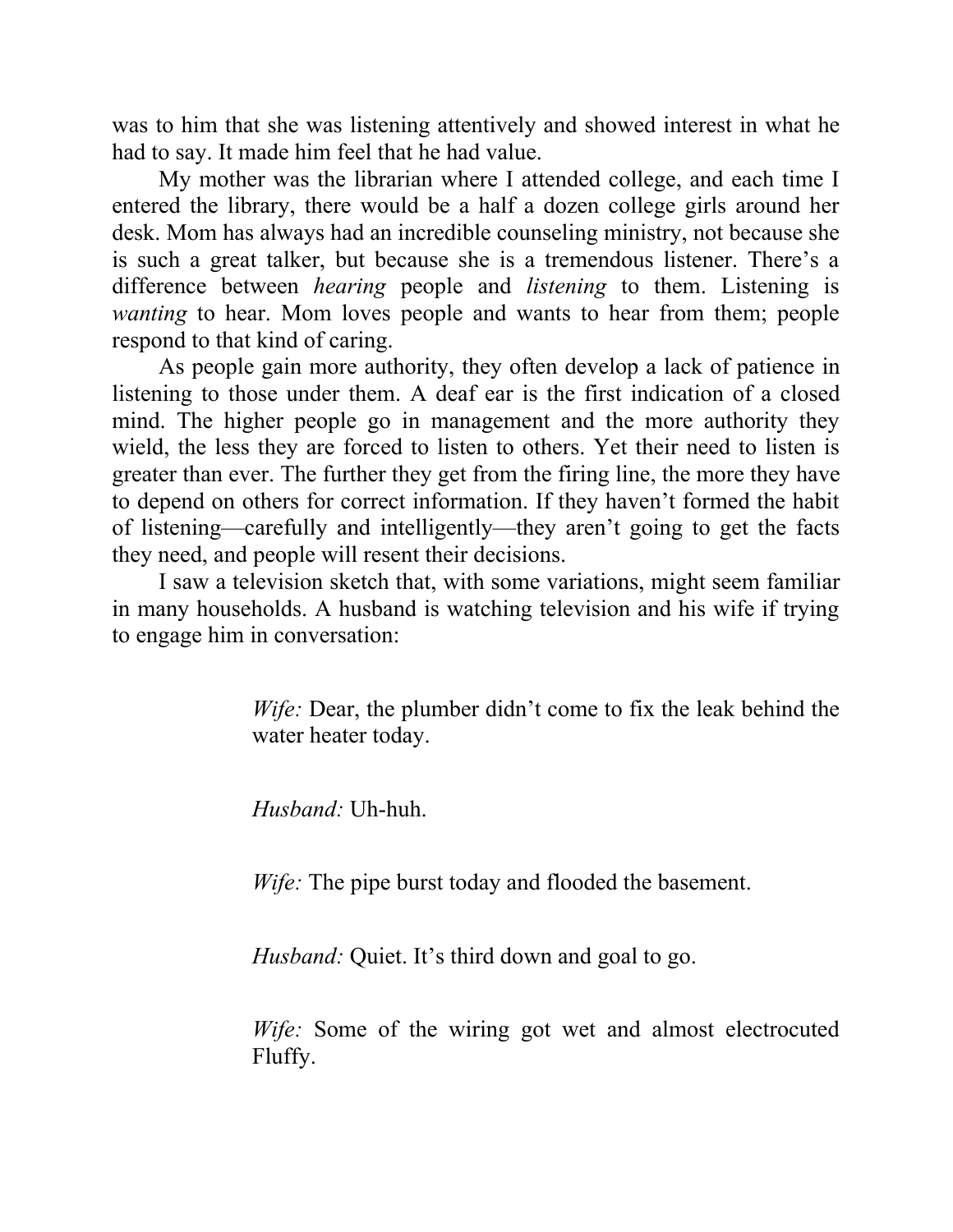*Husband:* Darn it! Touchdown.

*Wife:* The vet says he'll be better in a week.

*Husband:* Can you get me a Coke?

*Wife:* The plumber told me that he was happy that our pipe broke because now he can afford to go on vacation.

*Husband:* Aren't you listening? I said I could use a Coke!

*Wife:* And Stanley, I'm leaving you. The plumber and I are flying to Acapulco in the morning.

*Husband:* Can't you please stop all that yakking and get me a Coke? The trouble around here is that nobody ever listens to me.

#### *5. You want others to understand you.*

How do you feel when you're misunderstood? What kinds of feelings well up inside you? Loneliness? Frustration? Disappointment? Resentment? These are common feelings when we have been misunderstood.

Peter Drucker, often called the "Father of American Management," claims that 60 percent of all management problems are a result of faulty communications. A leading marriage counselor says that at least half of all divorces result from faulty communication between spouses. And criminologists tell us that upwards of 90 percent of all criminals have difficulty communicating with other people. Communication is fundamental to understanding.

Let's capsulize what we've covered in these last few pages. You want others to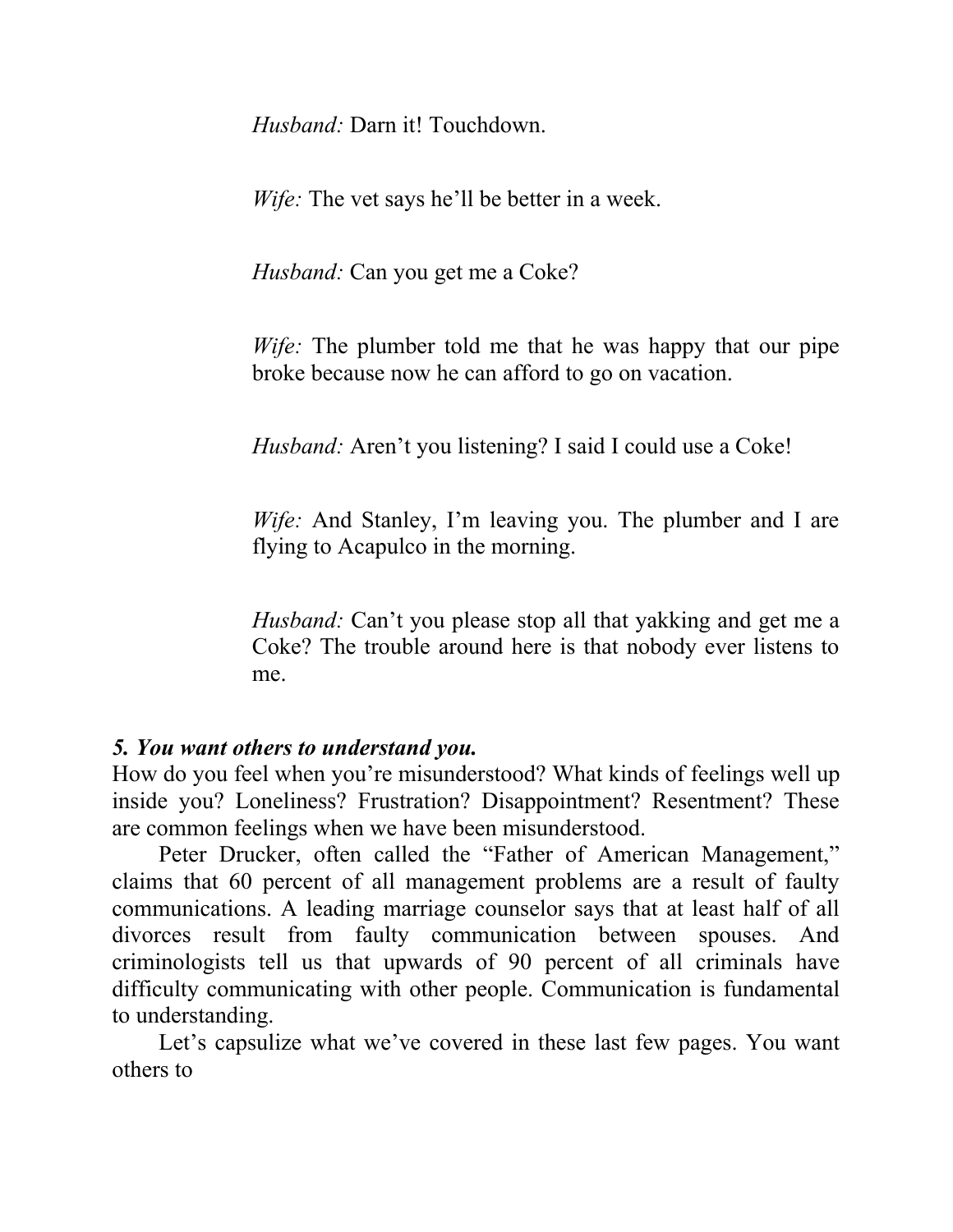- encourage you
- appreciate you
- forgive you
- listen to you
- understand you

As you think about these qualities, consider how they apply to your own life. Perhaps this short course in human relations can help each of us develop qualities that we admire in others:

> The least important word: *I* (gets the least amount done)

The most important word: *We* (gets the most amount done)—relationships

The two most important words: *Thank you*—appreciation

The three most important words: *All is forgiven*—forgiveness

The four most important words: *What is your opinion?*—listening

The five most important words: *You did a good job*—encouragement

The six most important words: *I want to know you better*—understanding

In life, you are either going to see people as your adversaries or as your assets. If they are adversaries, you will be continually sparring with them, trying to defend your position. If you see people as assets, you will help them see their potential, and you will become allies in making the most of each other. The happiest day of your life will be the day when you realize "we" really is the most important word in the English language.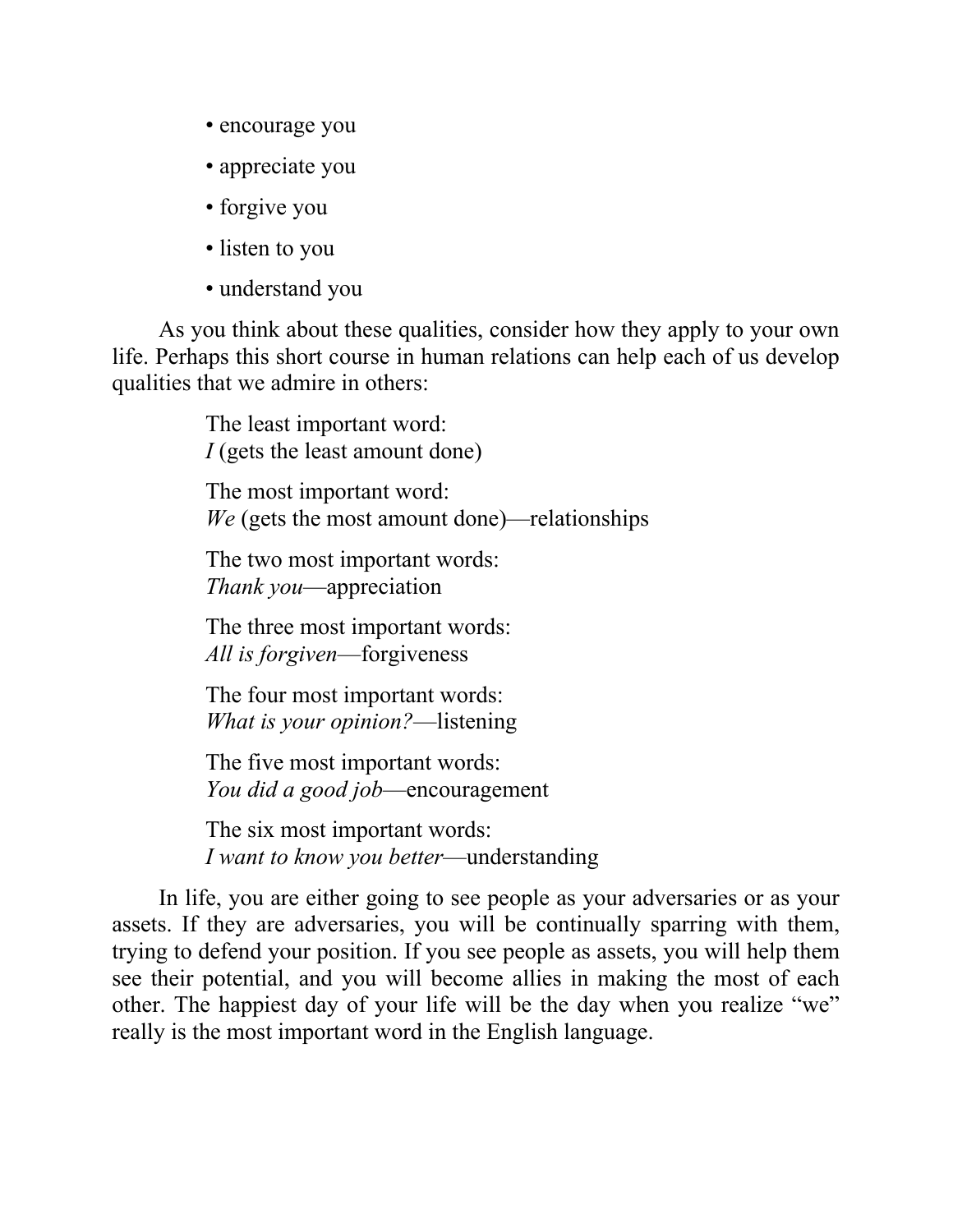# PUT IT TO WORK

# *People Principles*

• Our success, fulfillment, and happiness depends upon our ability to relate to people effectively.

• The key to relating to others is putting yourself in someone else's place instead of putting them in their place.

• Treat people the way you want to be treated:

Encourage Appreciate Forgive Listen Understand

• See people as assets, not adversaries.

• The word "we" is the most important word in the English language.

#### *Putting the Principles to Work*

I will apply the principles from this chapter to my relationships with people in the following ways:

1.

2.

3.

### *Further Study*

*Bringing Out the Best in People,* Alan Loy McGinnis *The Friendship Factor,* Alan Loy McGinnis.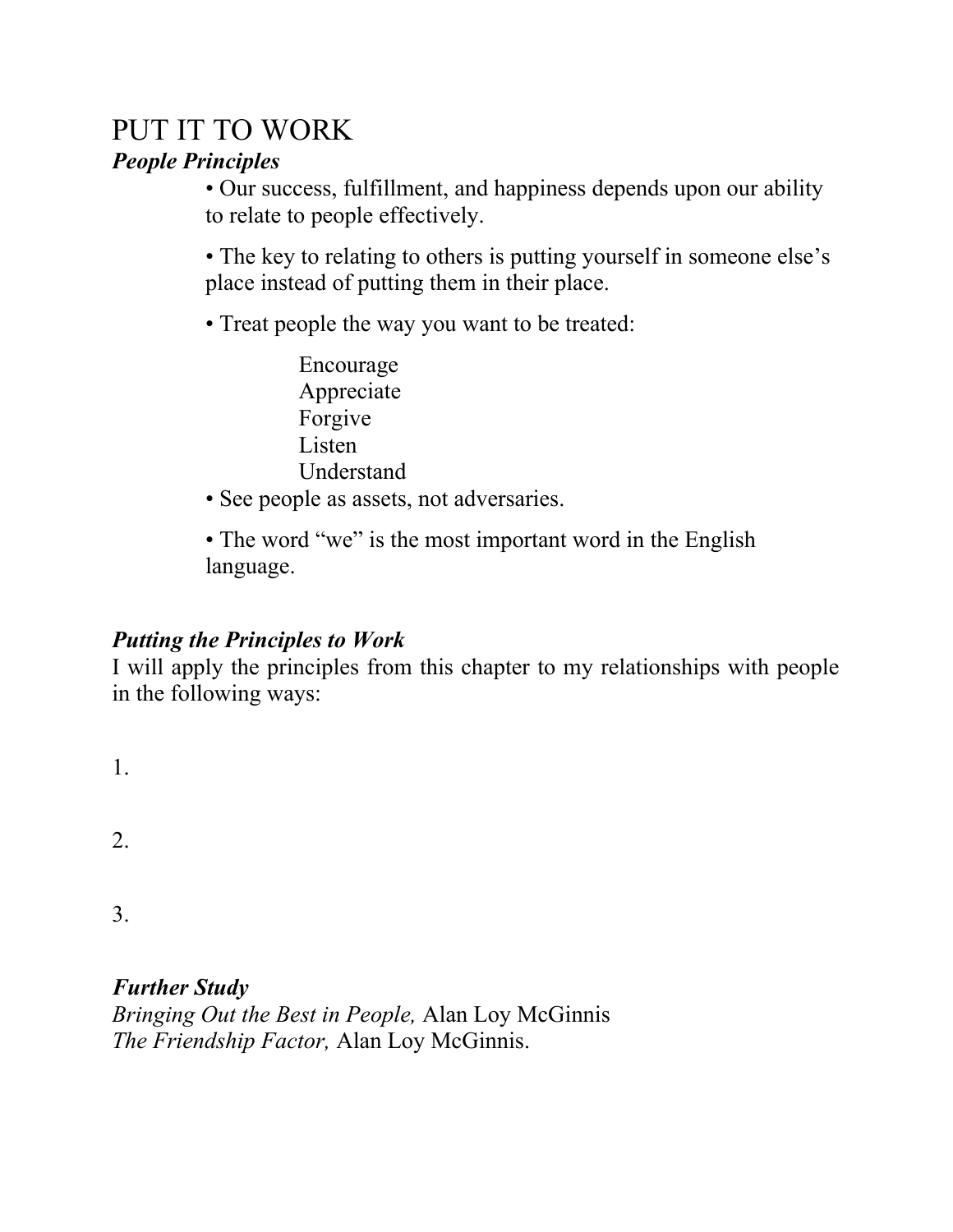#### CHAPTER 2

# <span id="page-21-0"></span>WHAT DRAWS OTHERS TO ME?

Understanding what people like about you and why

THE GREATEST LEADERS HAVE IT—that special quality that causes people to be drawn to their magnetic personalities. Extraordinary entertainers evidence this something extra. We all have the potential to develop this quality that makes the difference between personality and *personality plus.* What quality draws others to me? We can summarize it in one word: *charisma*.

Charisma can be a difficult subject to grapple with because most people think it is a mystical, elusive, undefinable quality that you either have or don't have. However, *Merriam-Webster's Collegiate Dictionary Eleventh Edition* has given several definitions to charisma, and this is the one we will use, "A personal magic of leadership arousing special popular loyalty or enthusiasm."

Each one of us has certain abilities that will increase the charisma of our personality. You don't have to make a strained effort to become something that is not comfortable with your basic nature. However, if your desire is to become a people person, then you need to develop an appealing personality that causes others to respond to you.

When we examine the personalities of some of our United States presidents, it becomes obvious why some were more successful than others in appealing to the general public. Ronald Reagan possessed the ability to convey humor, personal warmth, and relaxedness. He knew how to make others feel good about themselves. John F. Kennedy knew how to give others a feeling of hope. He exuded boundless energy and made many Americans feel important and needed. Our favorite leaders will always stand out because of a charisma factor.

Using the word CHARISMA as an acrostic, we can define the outstanding characteristics of charismatic people: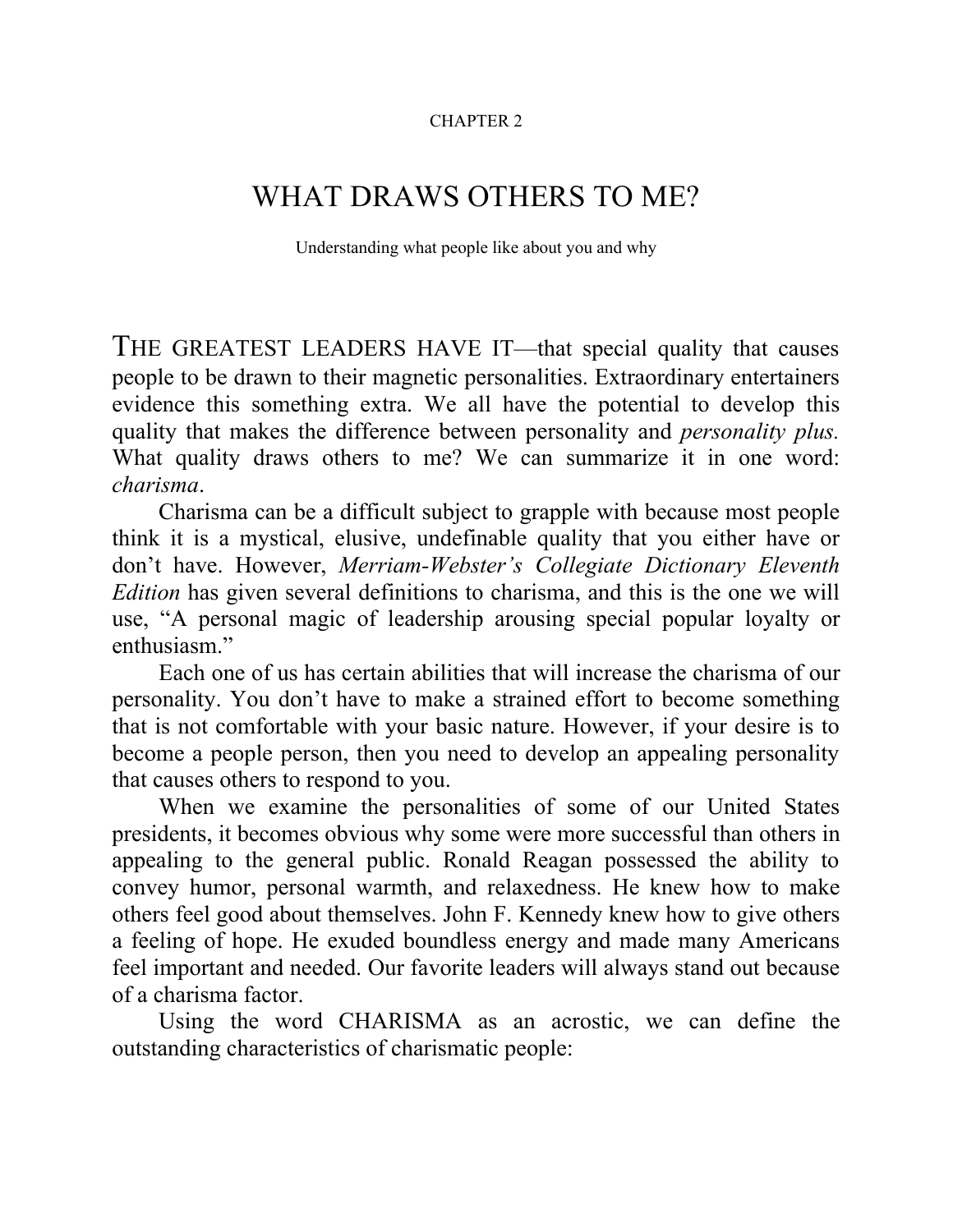**C**oncern **H**elp **A**ction **R**esults **I**nfluence **S**ensitivity **M**otivation **A**ffirmation

Keep in mind that these traits are not simply inborn; they are attainable by anyone who cares about other people and wants to develop his or her relational skills. Let's look at each characteristic in CHARISMA in more depth.

# Concern—the Ability to Show You Care

Charismatic people have the ability to show concern for people's deepest needs and interests. That doesn't mean charismatic people are mushy or patronizing, but when you are around them, you sense their interest and care and leave them feeling that you are important.

Someone once asked Perle Mesta, the greatest Washington hostess since Dolley Madison, the secret of her success in getting so many rich and famous people to attend her parties. "It's all in the greetings and good-byes," she claimed. As each guest arrived she met him or her with, "At last you're here!" As each left she expressed her regrets with, "I'm sorry you have to leave so soon!"

At any gathering you will find two types of people—those who arrive with an attitude of "Here I am!" and those who possess an attitude of "There" you are!" It doesn't take long to notice that people flock to the "There you are!" people.

One of my staff members, Dan Reiland, and I were talking about charisma and why so many people have trouble getting a handle on it. He gave me a simple definition, one that makes "charisma" easy to grasp: *Be more concerned about making others feel good about themselves than you are in making them feel good about you.* In other words, don't try to sell other people on you, try to sell them on themselves.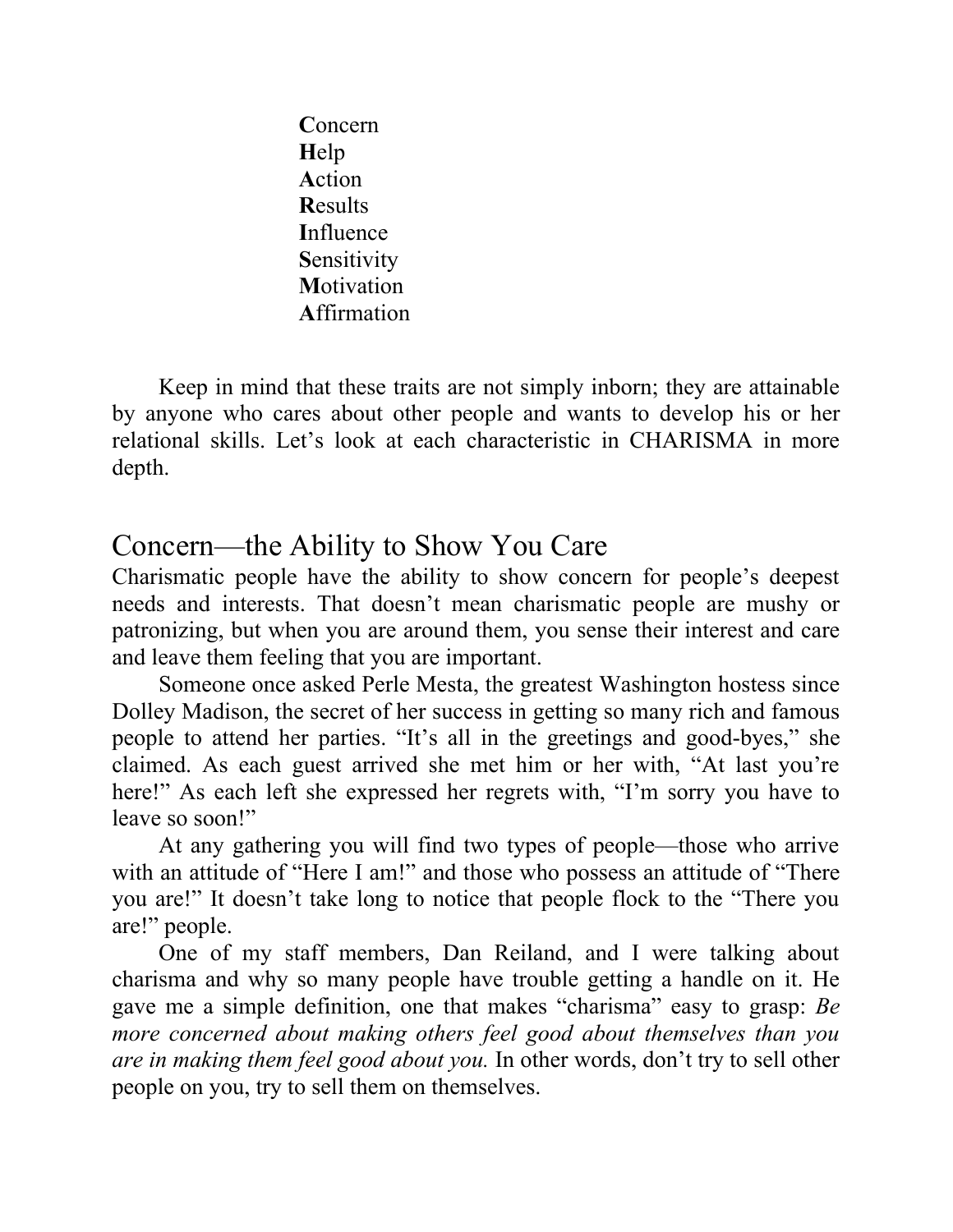If you need to develop greater concern for others in your life, increase your exposure to people who are hurting. We see Jesus' sense of concern in Matthew 9:35–38:

> Jesus was going through all the cities and villages, teaching in their synagogues and proclaiming the gospel of the kingdom, and healing every kind of disease and every kind of sickness. Seeing the people, He felt compassion for them, because they were distressed and dispirited like sheep without a shepherd. Then He said to His disciples, "The harvest is plentiful, but the workers are few. Therefore beseech the Lord of the harvest to send out workers into His harvest."

Here's the sequence: Jesus went, saw, felt, and cared. It's only when we go and expose ourselves to various situations that we will see enough to develop the concern necessary to move us into action.

It's difficult to become motivated to help people without first seeing and feeling their needs. The secret is to spend time with them. Only when you go and see will you feel and do.

# Help—the Ability to Reach Out

Put simply, charismatic people are helpers. They are out to see others profit; they have the gift of grace. In fact, the Greek word for gift is "charisma," meaning "gift of grace." God has freely bestowed upon us spiritual gifts because of his grace toward us.

In Romans 12:6, we read about this further, "Since we have gifts that differ according to the grace given to us, each of us is to exercise them accordingly." And we see in Ephesians 4:11–12, "He gave some as apostles, and some as prophets, and some as evangelists, and some as pastors and teachers, for the equipping of the saints for the work of service, to the building up of the body of Christ."

Notice in both references the emphasis on the variety of gifts and their purpose in the kingdom. It is always for other people, never for self. There is no charisma in seclusion. You can't walk into a room and have charisma by yourself!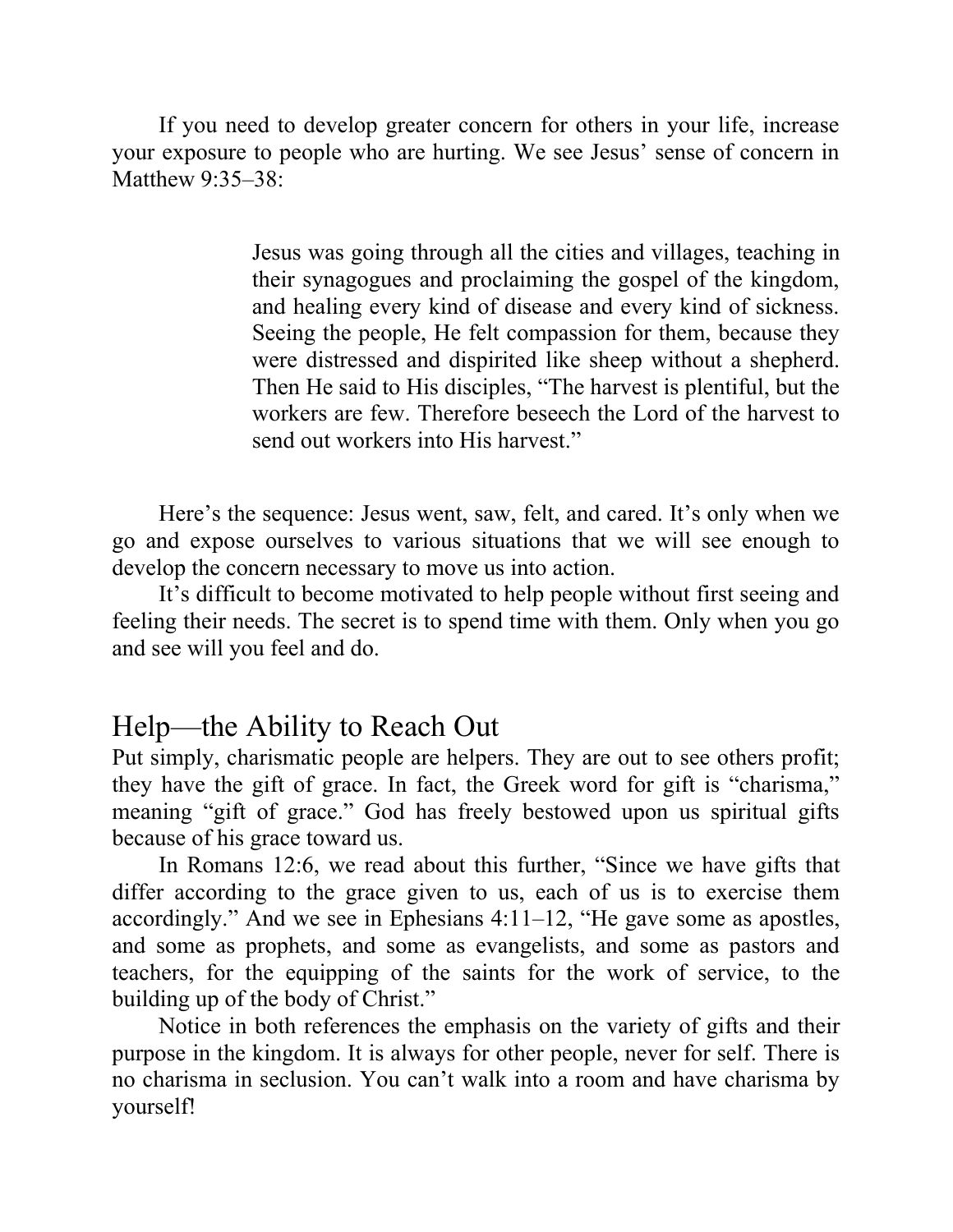People have problems. Many are like the beleaguered guy who, in desperation, went to a psychiatrist for help. He told the doctor, "Every time I get my act together, the curtain falls down." He needed more than mercy and concern; he needed help. You will find that it you are adept at solving problems, that will guarantee you a following forever.

My favorite cartoon character, Charlie Brown, displayed an attitude with which many of us can identify. He and Linus were talking about their problems. Linus said, "I guess it's wrong always to be worrying about tomorrow. Maybe we should think only about today."

Charlie Brown replied, "No, that's giving up. I'm still hoping that yesterday will get better."

What can you do to help people with their problems? First of all, encourage them to face their problems. Too often people would rather flee them, fight them, or forget them.

Second, encourage them to solve their problems. Use the following acrostic to teach yourself to help other people with difficulties.

**T** Tell them it takes *time*.

- **E** *Expose* yourself to their problems in order to relate to them.
- **A** *Assure* them of your confidence in them.
- **C** *Creatively* show them how to deal with their problems.
- **H** Offer *hope* to them through the process.

I love this old story about creative problem-solving. Mr. Myrick had to go to Chicago on business and persuaded his brother to take care of his cat during his absence. Mr. Myrick's brother was not a cat-lover, but he agreed to do it as a favor. When Mr. Myrick returned from his trip he called his brother to check on his cat. The brother reported in a matter-of-fact tone, "Your cat died," and he hung up.

For days Myrick was inconsolable. Then his sadness turned to anger at his brother for being so brutally honest and insensitive. He phoned his brother. "It was needlessly cruel and sadistic of you to tell me so bluntly that my poor cat had passed away."

"What did you expect me to do?" demanded the brother.

"You could have broken the news gradually," grumbled Myrick. "First you could have said that the cat was playing on the roof. Later you could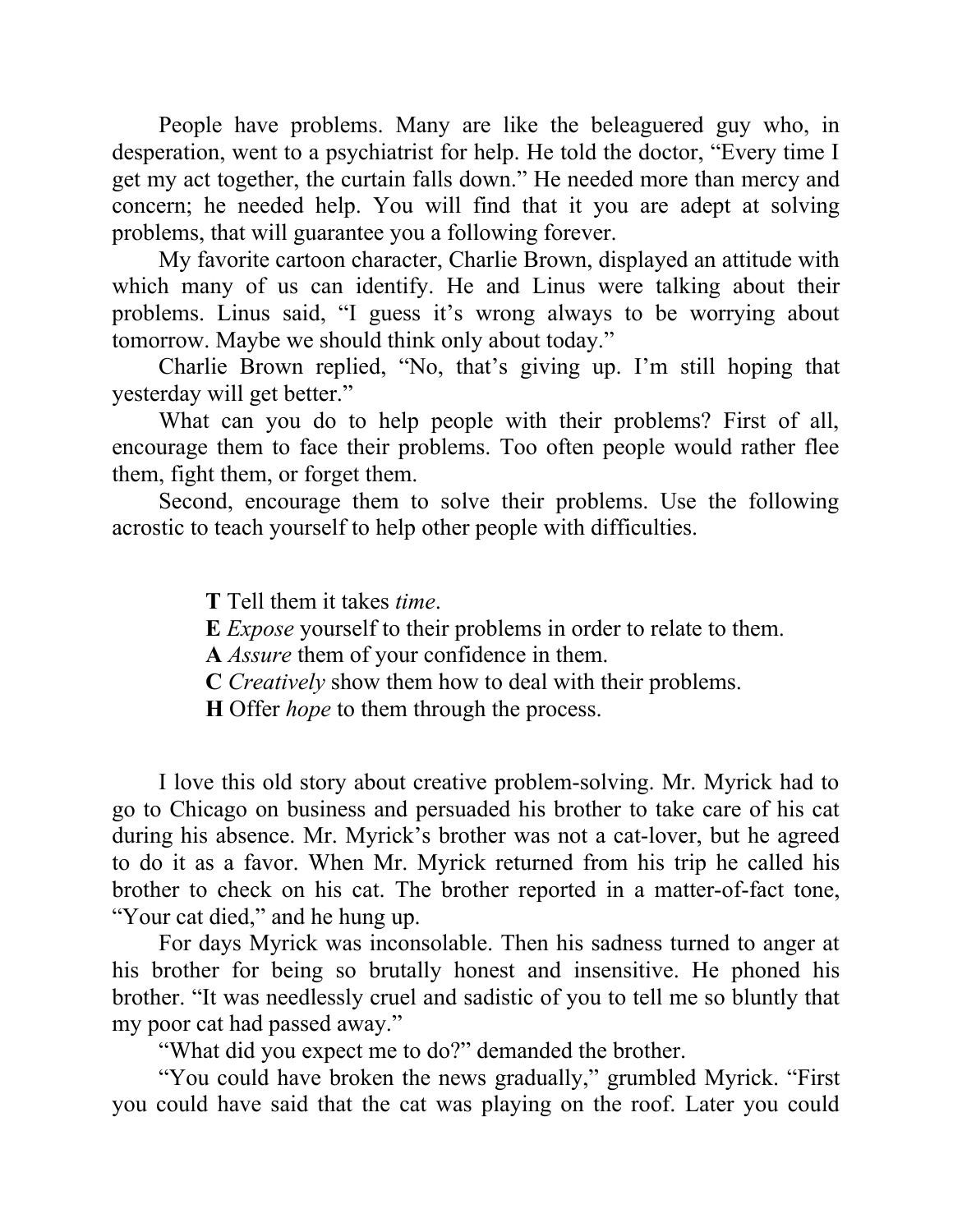have called to say he fell off. The next morning you could have reported he had broken his leg. Then, when I came to pick him up, you could have told me he passed away during the night. Well, it's just not your style to be civilized. Now tell me—how's Mama?"

After a long pause, a meek voice on the other end replied, "She's playing on the roof."

Myrick's insensitive brother had learned that there should be a process to problem-solving.

# Action—the Ability to Make Things Happen

Something exciting always seems to be happening around a person with charisma. The charismatic person has an aversion to being boring. He or she may be controversial, unusual, or entertaining, but never boring.

Be honest with yourself and evaluate how you come across to others. A young fellow in a dry church service turned to his mother and said, "Pay the man and let's go home." The preacher obviously lacked charisma.

When evangelist John Wesley was asked why people seemed to be drawn to him, he answered, "Well, you see, when you set yourself on fire, people just love to come and see you burn."

Do you want to increase your interest with other people? Develop your creativity and your confidence. Creativity is the ability to say things in an unusual way; confidence is the ability to do things in an unusual way. Charismatic people can do both. Develop these two traits and people will stand up and take notice.

As a speaker and pastor, I always want to be fresh and exciting in my presentations. I will use humor to drive home a point but never to distract from the truth. Long after the content of the message is forgotten, people will remember the creative illustrations and the truth that was emphasized.

# Results—the Ability to Produce

Charismatic people want to be on the winning side of life. People like being around winners and want to play on the winning team. A boy playing chess with his grandfather says, "Oh, no! Not again! Grandpa, you always win!"

Grandpa says, "What do you want me to do, lose on purpose? You won't learn anything if I do that!" But the boy replies, "I don't wanna learn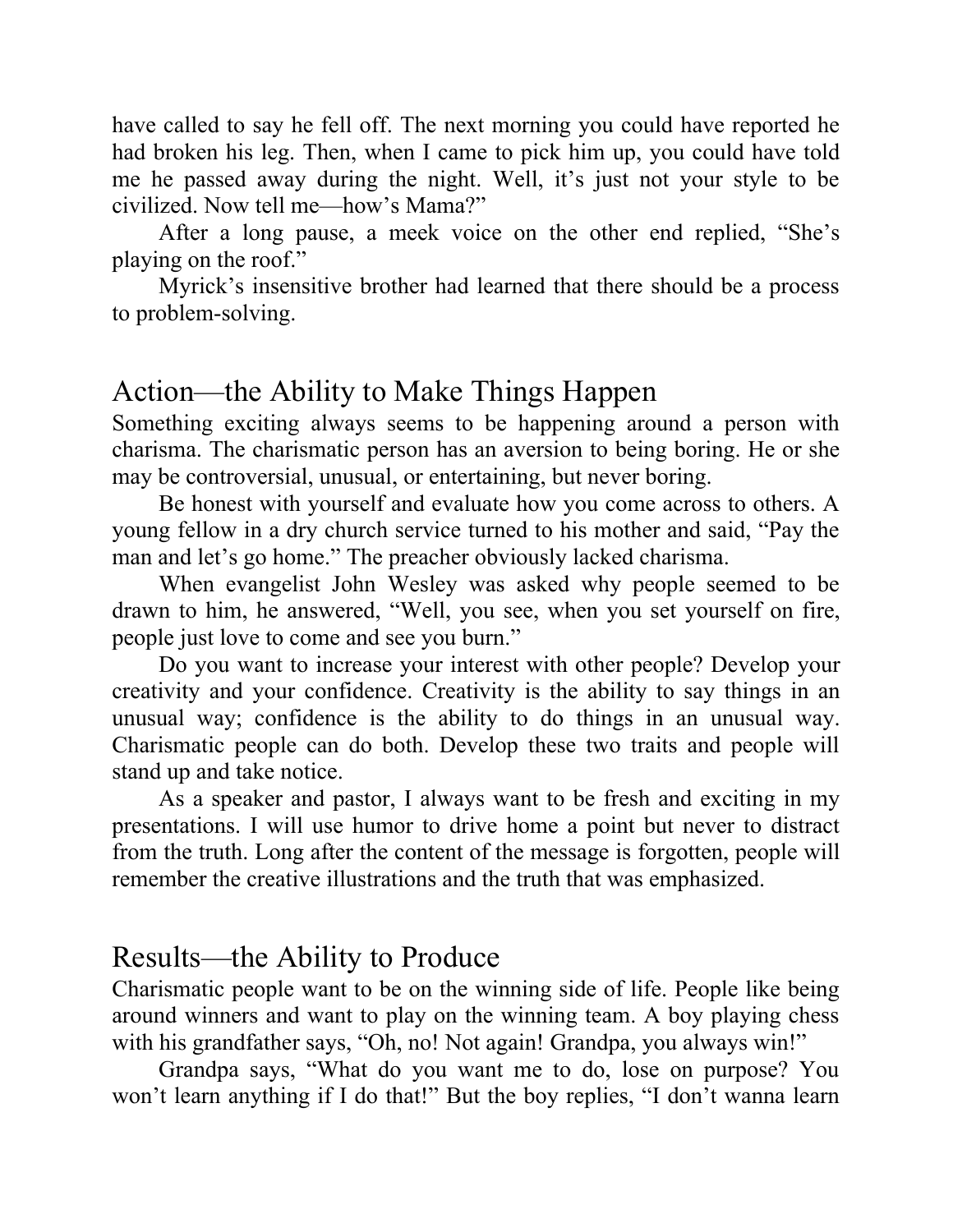anything. I just wanna win!"

Charismatic people not only want to win, they want others to win too. That creates productivity.

How does a person become productive? Find your strength and then find someone who needs your strength. Charismatic people use their strengths to help other people feel good about themselves; they are other-centered. The person who is self-centered uses his strength to dominate others.

# Influence—the Ability to Lead

Leadership is influence. If something new, exciting, and interesting is happening in your life, you will want to share it. In doing so, you will influence others and they will want to follow your lead. What happens *to you* speaks of your circumstances. What happens *in you* speaks of your character. And what happens *through you* speaks of your charisma.

Do you want to learn how to be a positive influence on others? Five factors come into play:

Who I am—my position or title.

Where I am—my location or job.

Who I know—my sphere of influence. People open doors of opportunity.

What I know—my expertise. This will keep you in a position long after who you know wears off.

What I do—my production, character, credibility.

# Sensitivity—the Ability to Feel and Respond

Charismatic people have the ability to be sensitive to changing situations. They are adept at taking advantage of the mood, feeling, and spirit of any situation. Most people have the ability to feel something, but they aren't sure how to react to it or express it. Charismatic people not only feel it, but they know how to react and express it.

Charismatic people find a cause; that's discernment. They also voice a concern; that's courage. And they draw a crowd; that's automatic.

In the late 1960s or early 1970s I watched a television documentary on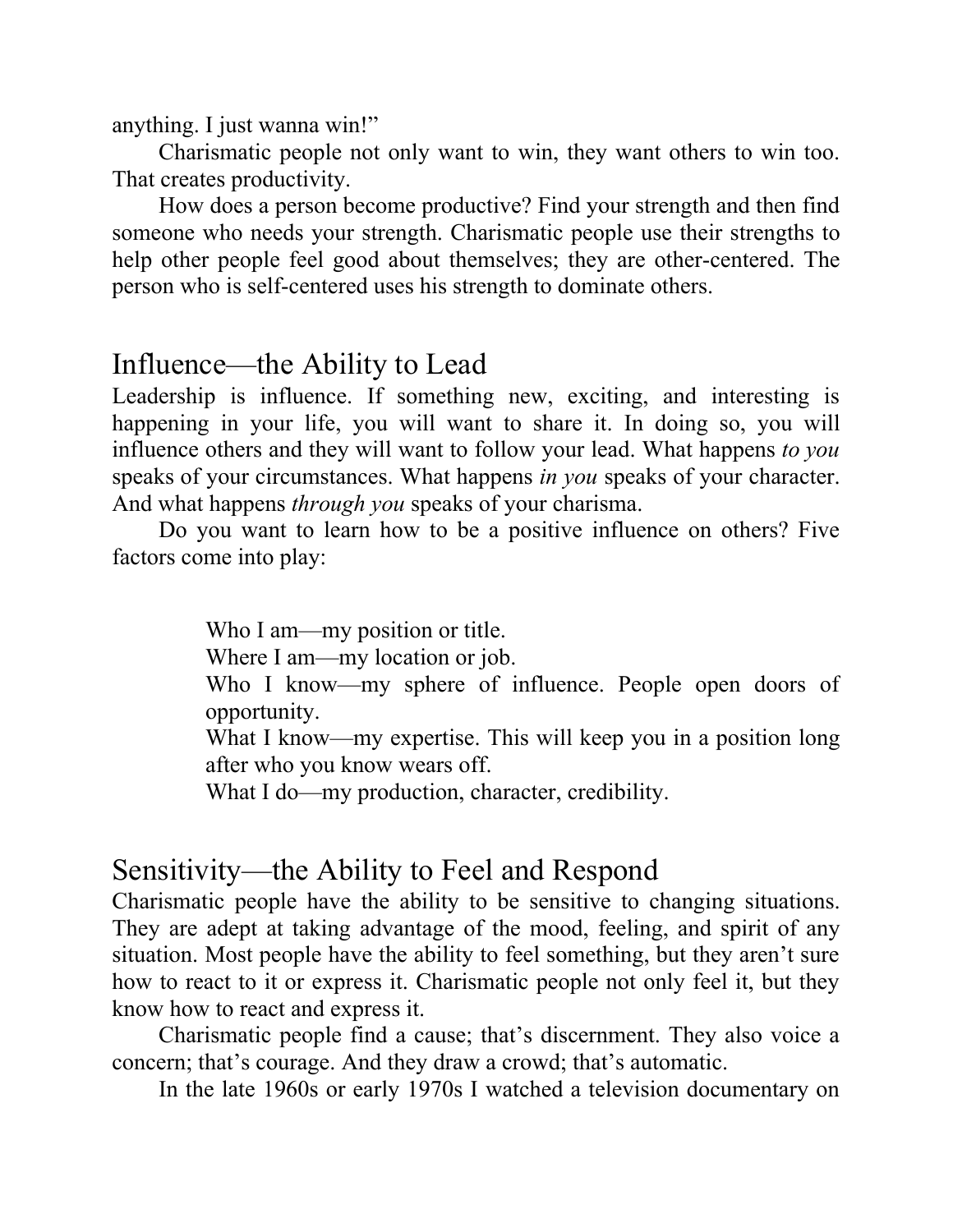George Wallace. At the time, he was a prominent figure in American politics, perhaps because of his "redneck" philosophy over the civil rights issue. No one doubted where he stood as he proclaimed, "Segregation yesterday, segregation today, and segregation forever!" It was a perfect example of a charismatic leader playing to what that crowd wanted to hear. He was masterful at taking advantage of the prevailing mood. Because he was able to forcefully express the feelings of a certain segment of society, he became a champion of their cause—albeit a negative one.

If you are to become more sensitive, you must be willing to take a risk. Take the initiative to find a need and take action. People who are overly sensitive to the point that their feelings are always hurt will withdraw from others and never take the risk.

But the charismatic person will risk getting out of his comfort zone in order to make others feel comfortable.

# Motivation—the Ability to Give Hope

The secret of motivating others is providing them with hope. People tend to feel more positive when they are following charismatic leaders. Let's take a look at some Bible people who offered hope:

> Isaiah, speaking of God, said, "I will do something new" (Isa. 43:19).

Jeremiah talked about a new law in their hearts (see Jer. 31:33).

Jesus spoke about being "born again" (John 3:3).

Paul called a Christian a "new creature" (2 Cor. 5:17).

John's vision recorded in Revelation spoke of "a new heaven and a new earth" (Rev. 21:1).

All of these dynamic leaders constantly waved hope before their people.

Do you convey hope or despair to those around you? Learn affirmation skills, problem-solving techniques, ways to verbally encourage others, and convey belief and support in others.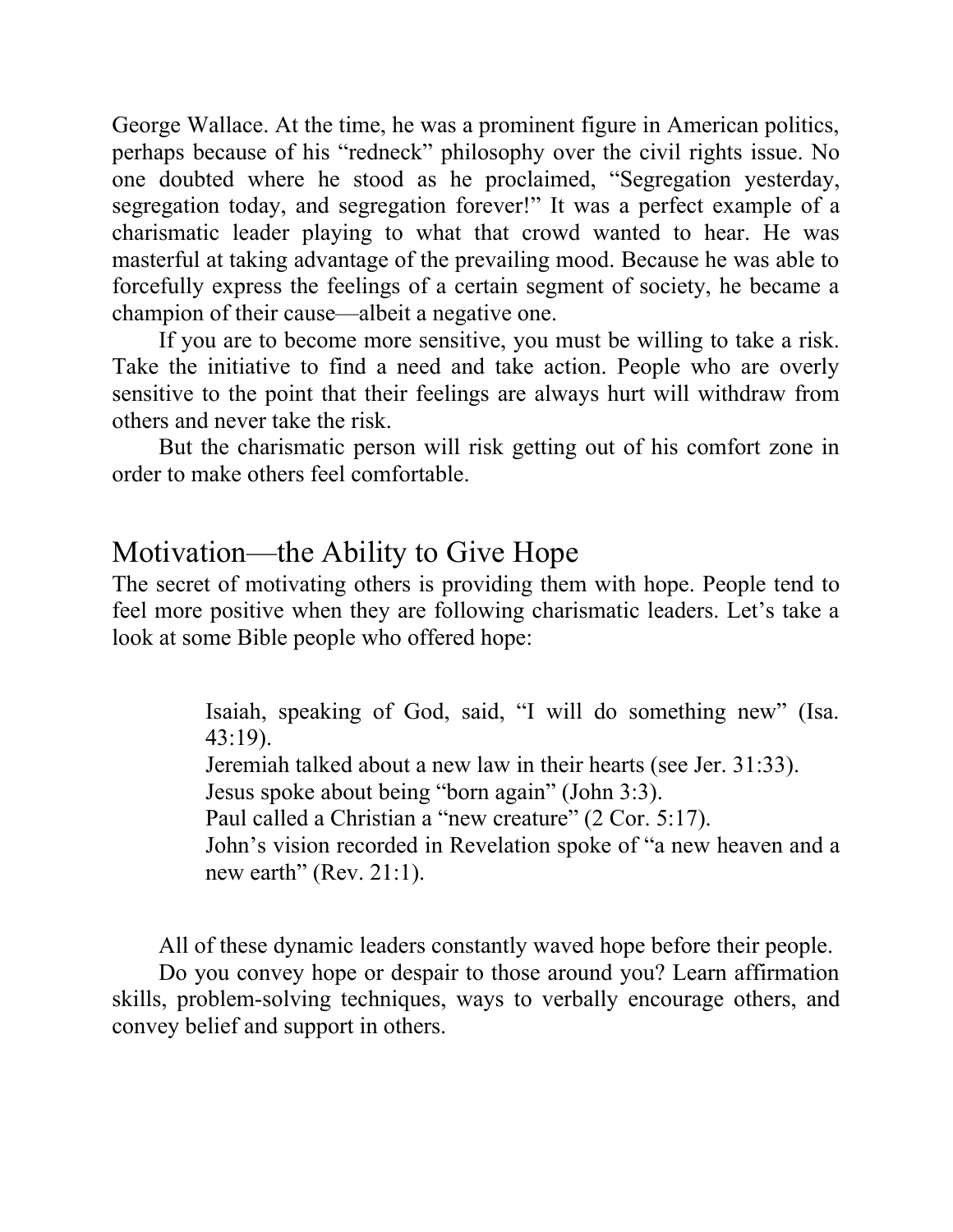# Affirmation—the Ability to Build Up

Charles Schwab, the successful businessman, said, "I have yet to find the man, however exalted his station, who did not do better work and put forth greater effort under a spirit of approval than under a spirit of criticism."

Everyone wants and needs to be affirmed for his accomplishments. A little boy playing darts with his father said, "Let's play darts. I'll throw and you say 'Wonderful!'" That's what the charismatic person does for others.

We tend to become what the most important person in our life thinks we will become. Think the best, believe the best, and express the best in others. Your affirmation will not only make you more attractive to them, but you will help play an important part in their personal development.

How do we affirm others? We first need to feel good about ourselves. Then we can verbally and actively believe in others and expect them to respond positively. People are our only appreciable asset. As Christians, we cannot afford not to affirm them. If I fail to affirm a brother, we both lose.

# Roadblocks to Charisma

Again, charisma is a trait or quality in our life that can be developed. It is not reserved for those who are extroverts and enjoy being in front of others. The potential to be charismatic lies within each of us, but first we must move hindrances from the development of this important personality characteristic. What are some possible obstructions?

*Pride.* A prideful person will have a tendency to look down on other people, feeling a sense of superiority. People will not follow or identify with a snobbish personality who is conscious of status and position.

*Insecurity*. Insecure people are not willing to take a risk. They prefer to remain comfortable and probably unexciting.

*Moodiness.* This is an immature quality that is detrimental to personal relationships. Moody people are fickle and, thus, people who cannot be depended upon. Confidence is never built on a person who is subject to sullenness.

*Perfectionism.* Perfectionism is an obsessive need to perform flawlessly. It stifles creativity and freedom and it turns people away. Perfectionists can rarely affirm themselves; therefore, it's very difficult for them to affirm others.

**Oversensitivity.** Oversensitive people are constantly licking their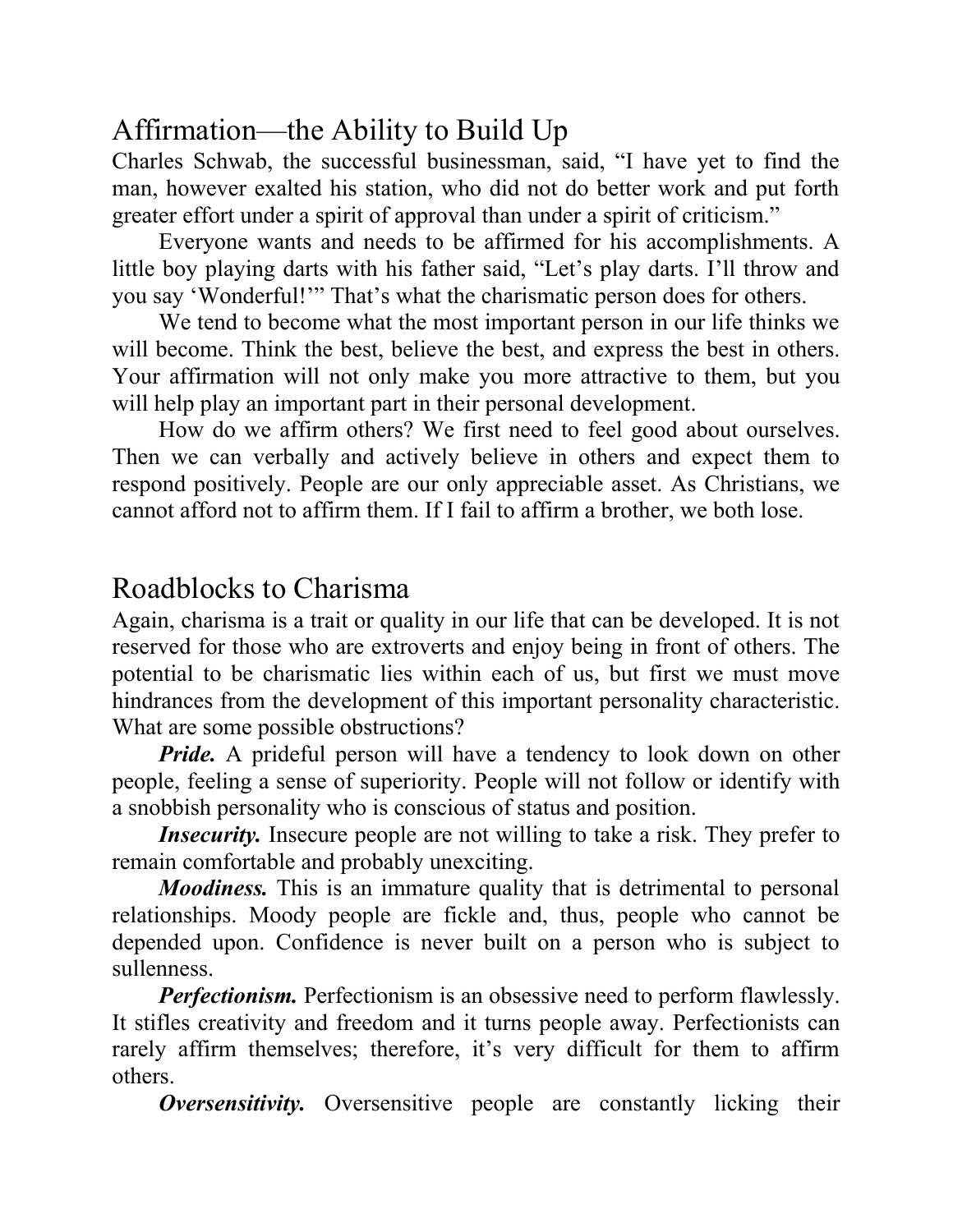wounds. They look inward and are not aware of the needs of others. Naturally, people don't flock around them.

*Negativism.* By definition, negativism is the opposite of charisma. A person with a constant negative attitude is depressing to be around. Their personality says no to life in general. Others will avoid a person like that. There is no possibility of being a charismatic leader when no one wants to be around you.

Charisma begins at the cross of Jesus Christ. Let's take a look at Philippians 2:3–11, where we will see Paul using the humility of Christ himself as our pursuit:

> Do nothing from selfishness or empty conceit, but with humility of mind regard one another as more important than yourselves; do not merely look out for your own personal interests, but also for the interests of others. Have this attitude in yourselves which was also in Christ Jesus, who, although He existed in the form of God, did not regard equality with God a thing to be grasped, but emptied Himself, taking the form of a bond-servant, and being made in the likeness of men. Being found in appearance as a man, He humbled Himself by becoming obedient to the point of death, even death on a cross. For this reason, God highly exalted Him, and bestowed on Him the name which is above every name, so that at the name of Jesus every knee will bow, of those who are in heaven, and on earth, and under the earth, and that every tongue will confess that Jesus Christ is Lord, to the glory of God the Father.

There is no question that Jesus was and is highly exalted. But it began with the deepest of humility. Remember: Charisma is being more concerned about making others feel good about themselves than you are in making them feel good about you!

PUT IT TO WORK *People Principles*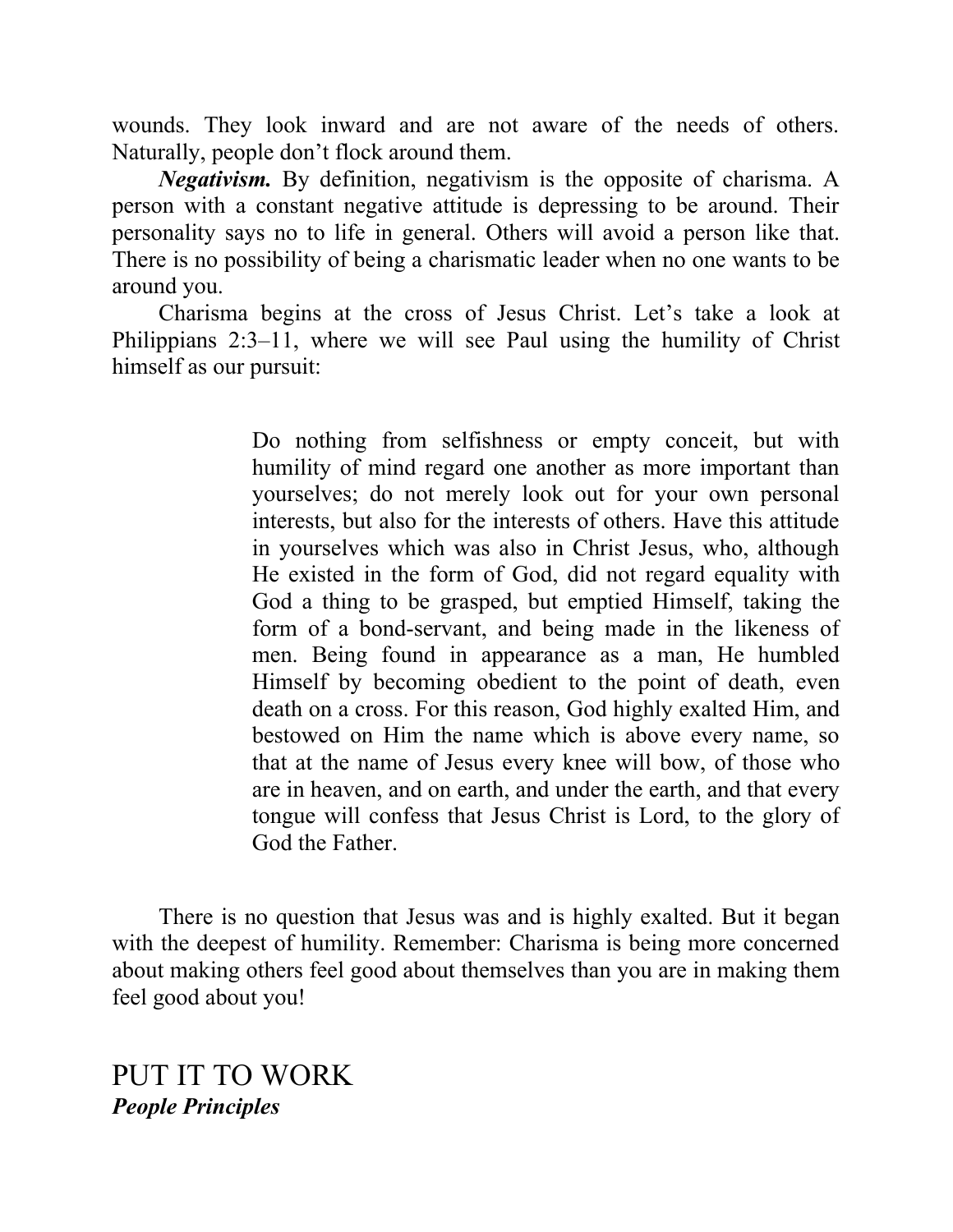• The key to developing charisma: Be more concerned about making others feel good about themselves than you are in making them feel good about you.

• Traits of a person with charisma:

*Concern—*What they show. *Help—*What they offer. *Action—*What they provide. *Results—*What they produce. *Influence—*What they do. *Sensitivity—*What they follow. *Motivation—*What they give. *Affirmation—What they share.* 

• Charisma is a trait or quality in our life that can be developed! The potential lies within each one of us.

#### *Putting the Principles to Work*

I will apply the principles from this chapter to my relationships with people in the following ways:

1.

2.

3.

#### *Further Study*

*Personality Plus,* Florence Littauer *Your Personality Tree,* Florence Littauer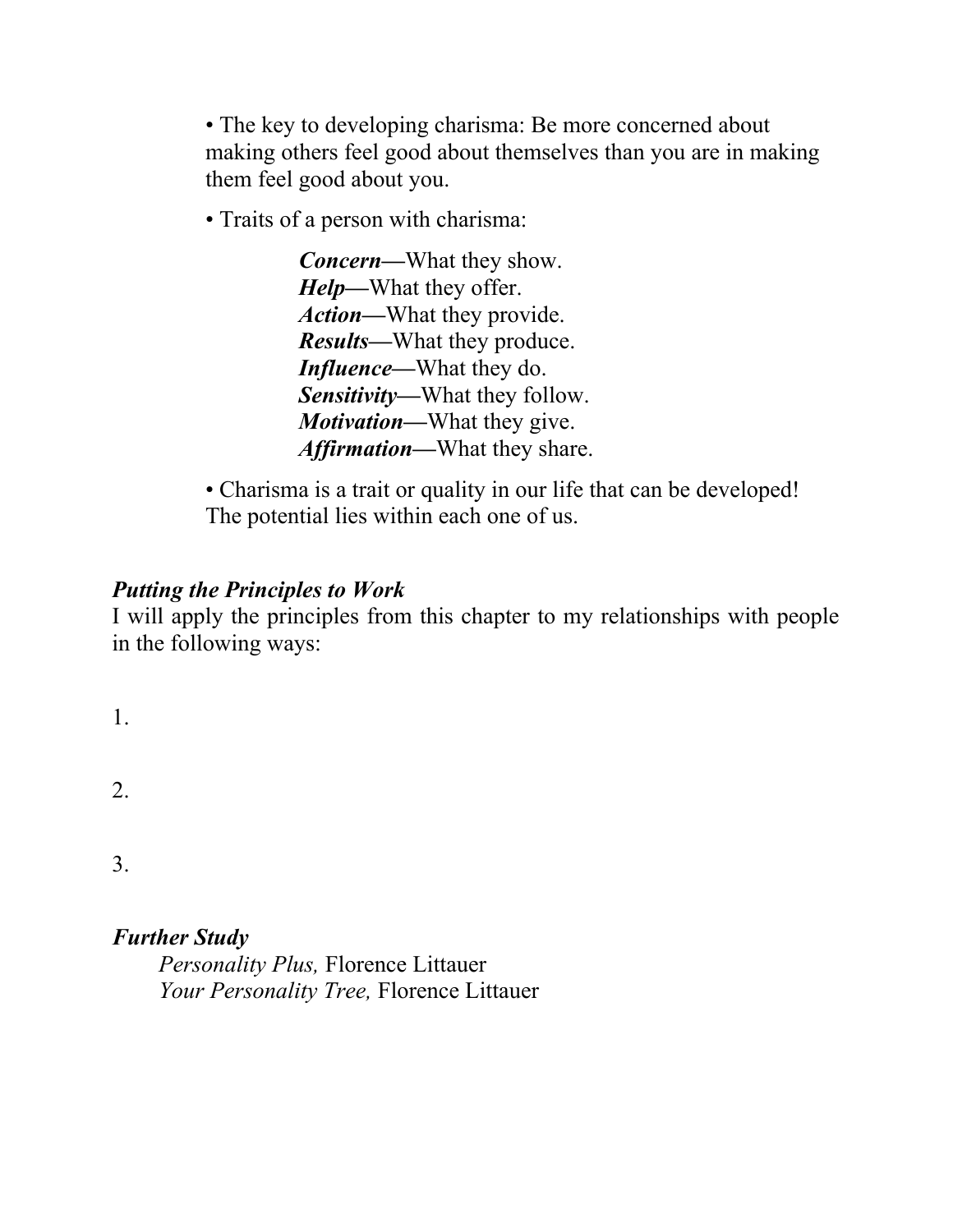#### CHAPTER 3

# <span id="page-31-0"></span>HOW TO BE CONFIDENT WITH PEOPLE

Learning to feel comfortable with others

WHEN I'M INTRODUCED TO A group of people I've never met before, it only takes a few minutes to identify those who have influence over others. What is it about them that sets them apart? Is it their sense of direction—the assurance that they know where they're going? Is it an awareness that they have certain abilities? Is it their sincerity? Their past successes? Their ability to use eye contact and body language? What do they have that everybody wants?

If there is one quality that would make you successful in motivating people or convincing people to follow your lead, that trait would be confidence. And if you can combine confidence with direction, guidance, past success, or some of these other motivational mechanics, you have a powerful combination. It is quite possible for a person to know where he or she is going, yet lack the self-confidence to convince others to follow along. Self-confidence carries a conviction; it makes others believe in us.

A five-year-old boy was intently working with his crayons at the kitchen table when his mother walked in and questioned what he was doing. Her son replied, "I'm drawing a picture of God."

"But honey," she responded, "no one knows what God looks like."

With great confidence the boy boldly stated, "They will when I'm done."

I like that kind of positivity.

A group of pastors was attending a conference at our church, and at the end of the first morning session, they headed to the fellowship center for lunch. Several minutes later I followed, expecting that they would already be seated. Much to my surprise, all one hundred fifty of them were lined up outside the door. Then I saw why. At the head of the line stood Joel, my then six-year-old, with both hands raised, giving orders. "It will be a couple more minutes and then they'll be ready for you!" Joel had no clue what was going on, but he gave directions with the greatest of confidence and these pastors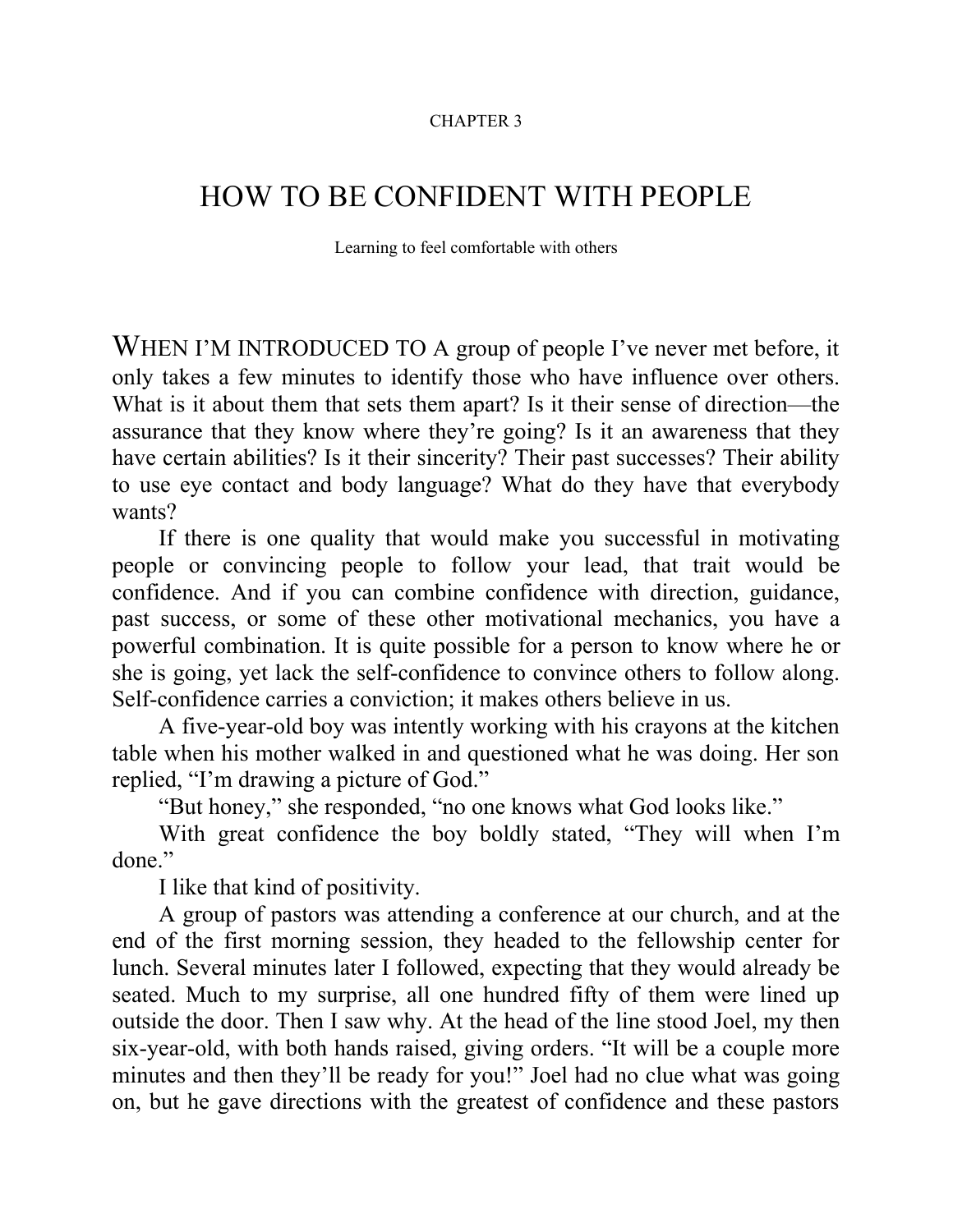did as they were told. Confidence is contagious even if it's the confidence of a six-year-old.

The writer of Hebrews recognized the value of confidence: "Therefore, do not throw away your confidence, which has a great reward" (Heb. 10:35). Confidence is not set in cement; it's possible to lose it.

Our choice of associates will have a tremendous bearing on our confidence level. Most people fall into two categories: confidence builders and confidence shakers. If you are unsure of yourself, a confidence shaker can do you in. The following story provides a great example of confidence breakdown.

A man lived by the side of the road and sold hot dogs. He was hard of hearing, so he had no radio. He had trouble with his eyes, so he read no newspapers. But he sold good hot dogs.

This man put up signs on the highway advertising his wonderful hot dogs. He stood on the side of the road and cried, "Buy a hot dog, Mister?" And people bought his hot dogs. He increased his meat and bun orders, and he bought a bigger stove to take care of his trade. He made enough money to put his son through college.

Unfortunately, the son came home from college an educated pessimist. He said, "Father, haven't you been listening to the radio? Haven't you been reading the newspaper? There's a big recession on. The European situation is terrible, and the domestic situation is worse."

Whereupon the father thought, "Well, my son's been to college. He reads the paper and he listens to the radio; he ought to know." So the father cut down his meat and bun orders, took down his signs, and no longer bothered to stand out on the highway to sell his hot dogs.

Of course, his sales fell overnight. "You're right, son," the father said to the boy. "We certainly are in the middle of a big recession."

Confidence shakers see the negative side of everything. When they get you to buy into it, the very thing that was helping you be successful becomes your downfall.

Unfortunately, the negative process can and too often does happen in the lives of Christians. We all go through periods of testing, wondering if God really can meet our every need. With a little discouragement from a good confidence shaker, we begin to doubt his ability and our own. This can begin a downward spiral that ends in the pit of failure and frustration. Our confidence has not only been shaken but uprooted.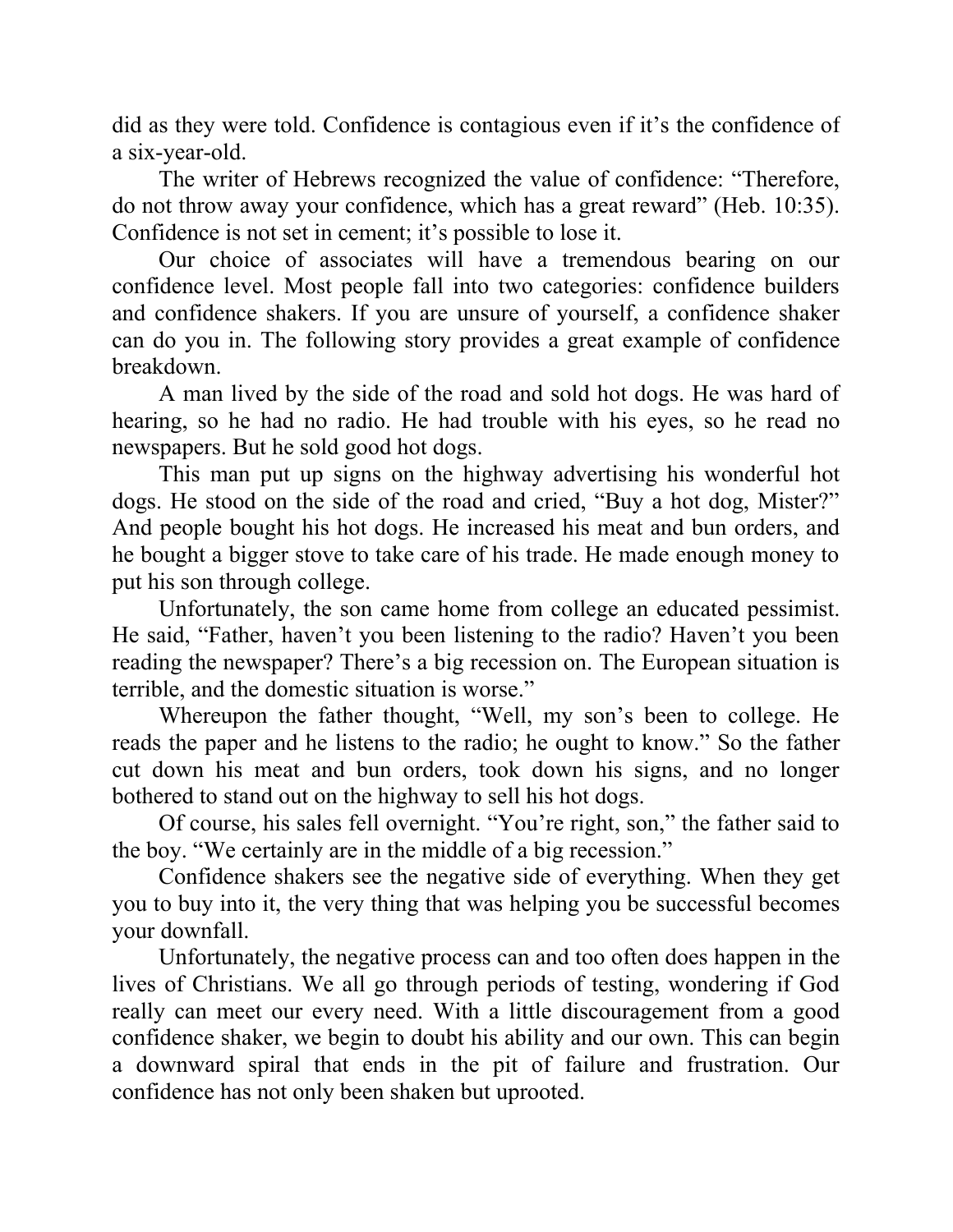The positive message from Hebrews 10:35 is that our confidence has a great reward. If we keep it and build on it, we will be more than recompensed. Confidence in oneself is the cornerstone to success. It is difficult for those who do not believe in themselves to have much faith in anyone else. Self-confidence breeds confidence in others, much like a boomerang that you cast out toward others, only to find it comes right back to you.

# Why Do You Need Confidence?

Just why do you need confidence in yourself? First of all, it will give you stability in every area of your life. Confidence equals contentment with self; contentment is knowing you have all you need for the present circumstances.

Philippians 4:11–13 provides the basis for this thought. "Not that I speak from want, for I have learned to be content in whatever circumstances I am. I know how to get along with humble means, and I also know how to live in prosperity; in any and every circumstance I have learned the secret of being filled and going hungry, both of having abundance and suffering need. I can do all things through Him who strengthens me."

These verses cannot be separated because there is an absolute relationship between experiencing life's lows and enjoying its highs. The apostle Paul is resting on the assurance that his strength is in God alone. He understood that confidence and contentment gave him stability in every situation he encountered in his tumultuous life.

Contentment is taking your present situation—whatever obstacles you are facing, whatever limitation you are living with, whatever chronic condition wears you down, whatever has smashed your dreams, whatever factors and circumstances in life tend to push you under—and admitting you don't like it but never saying, "I can't cope with it."

You may feel distress, but you may never feel despair. You may feel pressed down, but you may never feel defeated. Paul says there are unlimited resources, and as soon as you say, "I can't cope," you are failing to draw on these resources that Christ has readily, by his loving-kindness, made available to you. Contentment, therefore, is being confident that you measure up to any test you face because Christ has made his strength available within you.

If the first thing confidence does is to *stabilize* you, the second thing it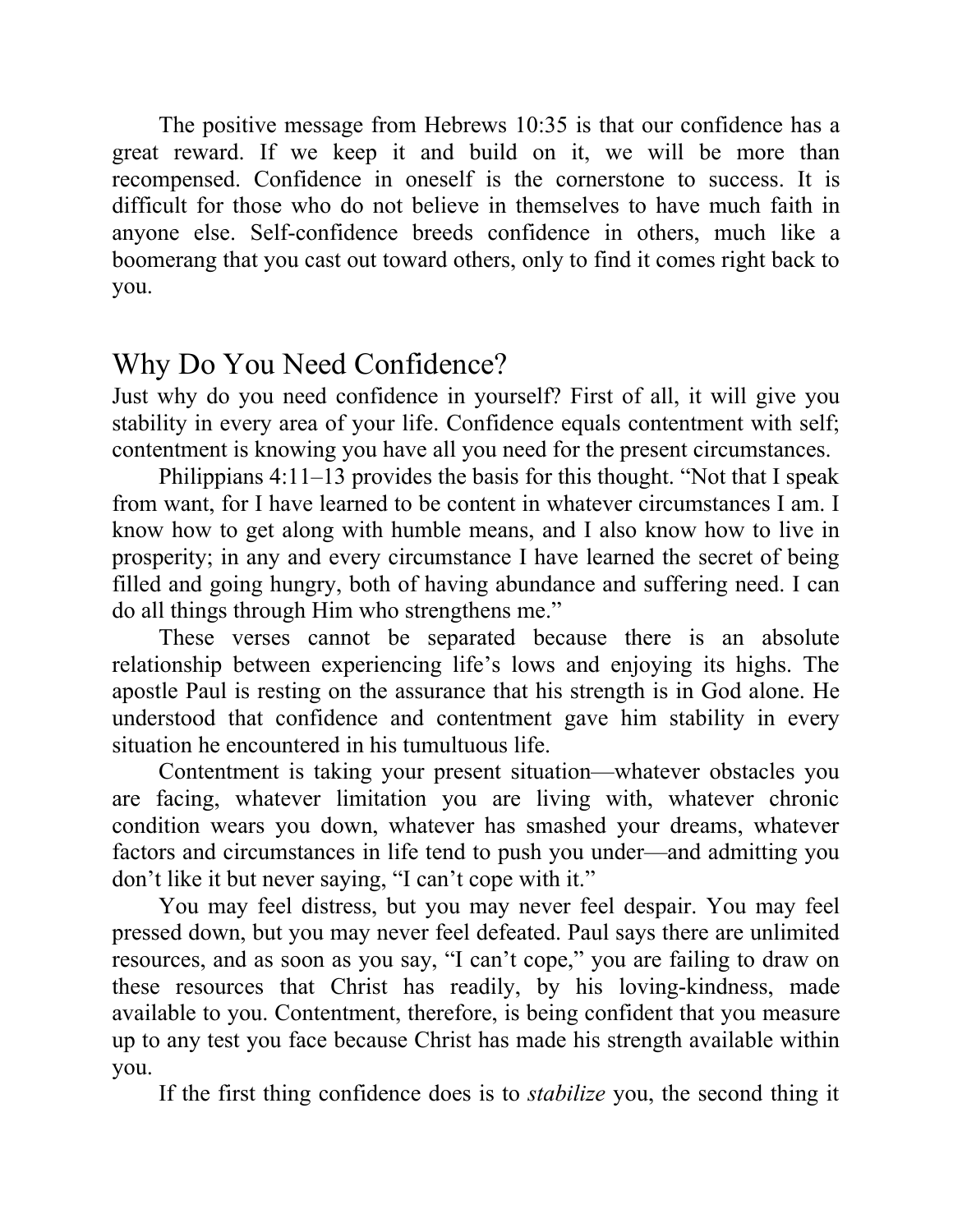does is to *stretch* you. The moment that I have my foundation strong and stable, I am then in position to begin stretching. Insecure people seldom stretch because they are not willing to live on the edge of life.

Helen Keller said, "Security is mostly a superstition. It does not exist in nature, nor do the children of men as a whole experience it. Avoiding danger is no safer in the long run than outright exposure. Life is either a daring adventure or nothing."

Think about a rubber band. It is totally useless unless it is stretched. When insecurity keeps us from stretching and growing, we end up with a life that is as unexciting and useless as a limp rubber band.

# Confidence Helps You as a Leader

Confidence helps a leader to believe in other people. Don't we see others as we see ourselves? Show me a leader who believes in other people, and I will show you a leader who has a lot of confidence in his or her life.

An insecure leader, on the other hand, believes neither in himself or herself nor in others. Insecure people are afraid to risk building up others with compliments, because they are constantly in need of compliments themselves.

Here's a classic illustration of how confidence helps to build up other people. In the past I had the opportunity to help pastors develop lay ministry programs in their churches. Prior to the time of challenge and recruitment of laymen, I would meet with the pastor to ask how many he thought would respond to the commitment. After a lengthy reflection he would give me a conservative number.

Each time, with great confidence, I would assure him there would be many more who would respond. I was always right and the pastor was always amazed. Each pastor gave a lower number of responses because he mentally ranked every person according to how he perceived each one's commitment level. Therefore, he assumed a low response.

The moment you place a label on someone, you begin to treat him or her accordingly. Since I didn't know these people and had no preconceived labels, I assumed them all to be quality people who would eagerly respond to the challenge. They could sense my confidence in them and responded positively. Had the pastor given the challenge, his estimate probably would have been the correct one.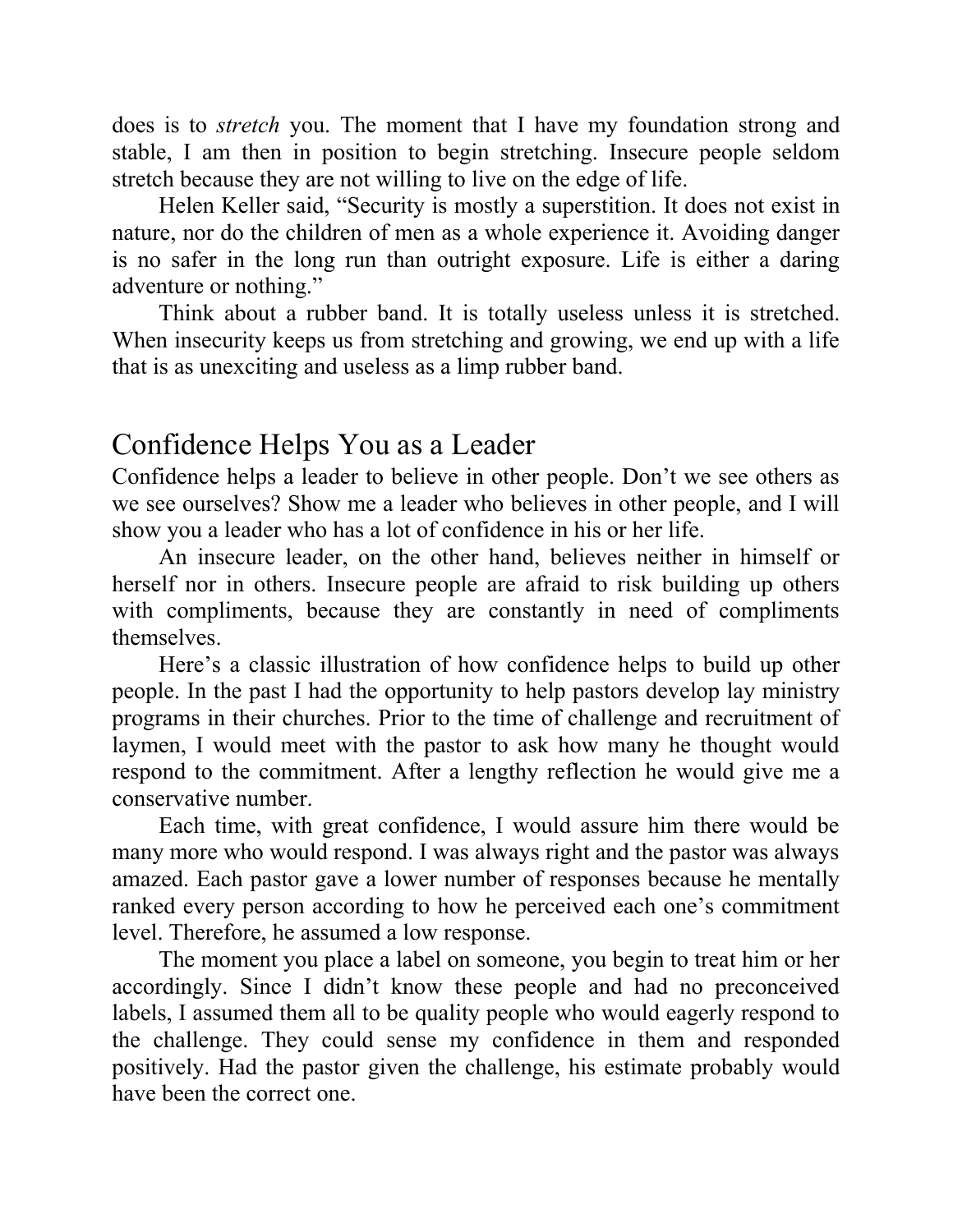A leader with confidence is a leader who brings out positive changes in people. A study conducted at Springfield College in Massachusetts illustrates this point. The experiment was designed to determine the effects upon school children of having to do continuous and monotonous work without any encouragement.

The children were told to draw a detailed picture of a man. When they had finished, they were asked to draw another picture of a man. This one, they were told, should be better than their first. When they had finished, they were again given the same colorless order: "Now draw another man, this time better than the last."

No matter how poor their drawings might have been, no one was scolded or criticized for his or her performance. And no matter how well the children might have done, none of them were praised or given any encouragement. They were merely told to draw another picture.

You can probably guess the results. Some of the children got angry and displayed their resentment openly. One refused to draw any more; another said he was "trapped" and called the instructor a "meanie." Most, however, just looked angry, said nothing, and continued their joyless, unrewarding toil.

Each of the drawings got worse and worse, instead of better and better, as the children had been told to make them.

People must have affirmation and praise in order to maintain a high level of performance. Withholding negative or critical comments is not nearly as important as giving positive input through compliments and praise. Again, the only people who can do this are those who feel positive about themselves. Work plus praise increases energy, but work without praise drains energy.

If you study the life of Paul, you may note he uses the word "confidence" in three distinct but related ways. Six times Paul refers to confidence in his relationship with Christ, six times to his confidence in himself, and six times he mentions his confidence in relationships with other people. There must be a balance because all three areas are related. Without confidence in Christ we could be tempted to become egocentric and cocky. Without confidence in ourselves we are defeated, powerless Christians. Without confidence in others we are suspicious and untrusting.

Paul learned this lesson, and it made him a successful motivator and servant of the Lord Jesus Christ. You cannot consistently perform in a manner that is inconsistent with the way you see yourself. The price tag the world puts on us is just about identical to the one we put on ourselves. Self-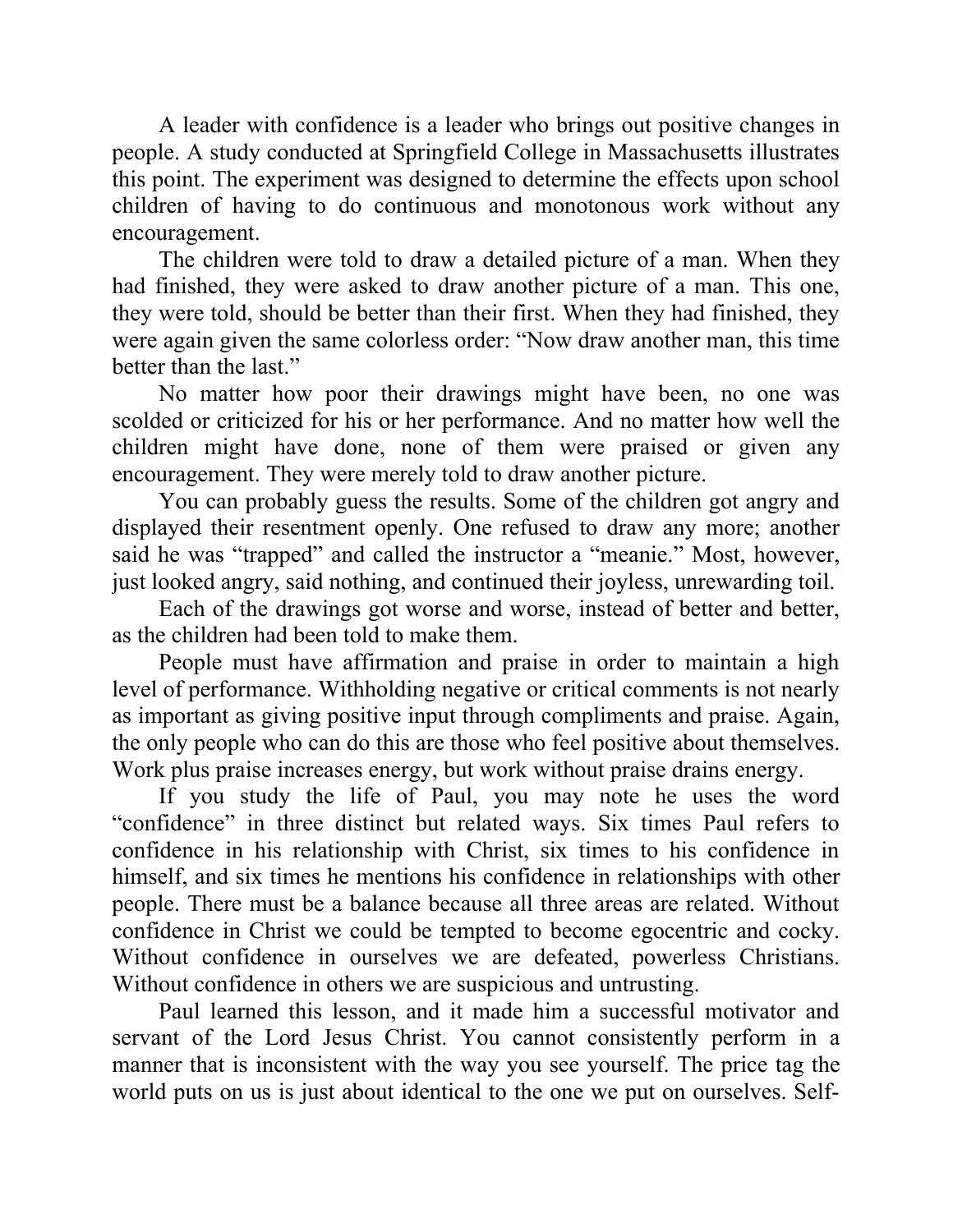confidence is the first great requisite to great undertakings.

# How Can You Become Confident?

Establish your worth according to God's value system. God demonstrated our importance to him in two great acts. First he created us in his own image, and second he—through Jesus Christ—died for our sins. God thought so much of you, believed in you, and saw you as a person of such worth, that he allowed his son to die so that you could live. When we begin to see ourselves in light of God's actions on our behalf, then we immediately begin to have more confidence. There is nothing more humbling than the realization that if you were the only person on this earth, Jesus would have died for you. That makes you priceless.

Another way we become confident is to *focus on God and not on our situation.* Try living according to the first three verses of Psalm 27:

> The Lord is my light and my salvation; Whom shall I fear? The Lord is the defense of my life; Whom shall I dread? When evildoers came upon me to devour my flesh, my adversaries and my enemies, they stumbled and fell. Though a host encamp against me, my heart will not fear; though war arise against me, in spite of this I shall be confident.

We can make three observations from these brief verses. First, confidence is not the result of an absence of problems. It is very clear that the psalmist encountered many problems and difficulties. He mentions his enemies, evildoers who want to devour his flesh, adversaries, and a host encamping around him.

Observation number two is that confidence is a result of trusting God in our problems. In the midst of his difficulties, the psalmist kept focusing on God and not on his difficult situation. "The Lord is the defense of my life."

Third, victories yesterday give more confidence for today. In verse 2 the psalmist speaks in the past tense. "When evildoers came upon me to devour my flesh, they stumbled and fell." He's talking about yesterday. In verse 3, he talks about today: "Though a host encamp against me, my heart will not fear." Confidence today is a result of victories yesterday.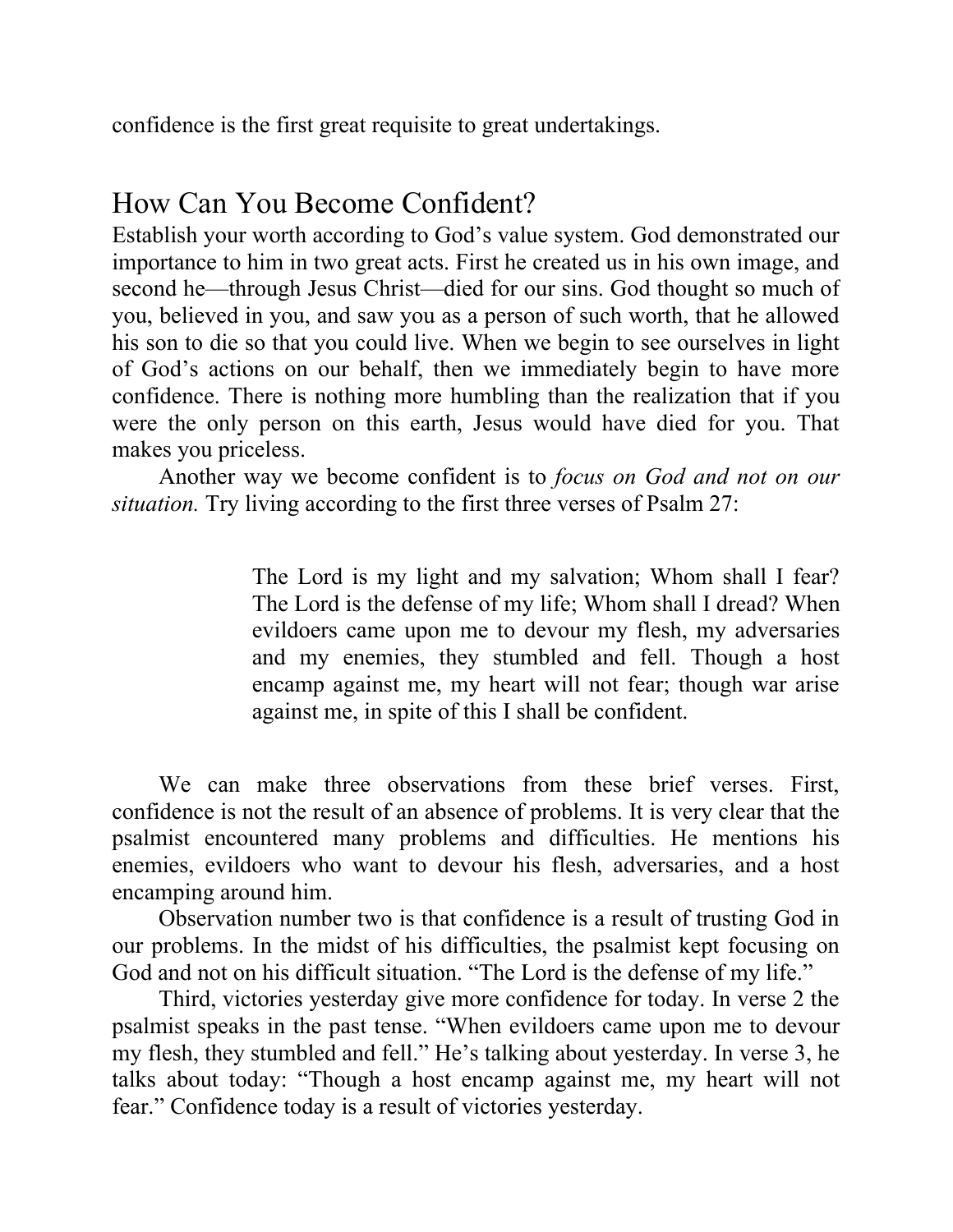Another way to develop confidence that convinces others is to *develop friendships with confident people.* The old cliché is true: Birds of a feather *do* flock together. A big man is one who makes us feel bigger when we are with him.

Many people are doomed to suffer from the "Charlie Brown complex." It seems that Charlie Brown just can't do anything right. But notice that one of his problems is the fact that Lucy is always around him. Lucy does not make it any better for Charlie Brown because she is always quick to point out the error of his ways.

On one occasion Lucy puts her hands on her hips and says, "You, Charlie Brown, are a foul ball in the line drive of life! You're in the shadow of your own goal posts! You are a miscue! You are three putts on the eighteenth green! You are a seven-ten split in the tenth frame! You are a dropped rod and reel in the lake of life! You are a missed free throw, a shanked nine iron, and a called third strike! Do you understand? Have I made myself clear?"

Do you have a Lucy around you? It's safe to say that if you surround yourself with people like her, you will have a difficult time developing a sense of confidence. Every time you start out, there will be someone to remind you what you aren't, haven't been, and never will become. If we want to be confident, we must surround ourselves with confident people, people who believe in us and will be encouragers.

Another way to develop confidence is to *put a few wins under your belt*. Start with building on small successes, and little by little you will tackle bigger and bigger challenges.

Recently I was listening to an interview of Jerry Coleman, the radio announcer for the San Diego Padres. He was trying to figure out why the baseball club had just blown one of its two-or-three-run leads. He commented, "You can tell by the way they're playing they have lost confidence in themselves. They have almost set themselves up for something to go wrong."

A few successful victories under your belt gives you the impetus to keep stretching your abilities. If you keep winning, you may see yourself as a nolimits person. Repeated failures produce the opposite effect. You begin to see yourself as a hopeless loser. The best way to develop rational, well-balanced confidence is to go after a few victories immediately following a failure. Don't allow yourself the luxury of wallowing in self-pity.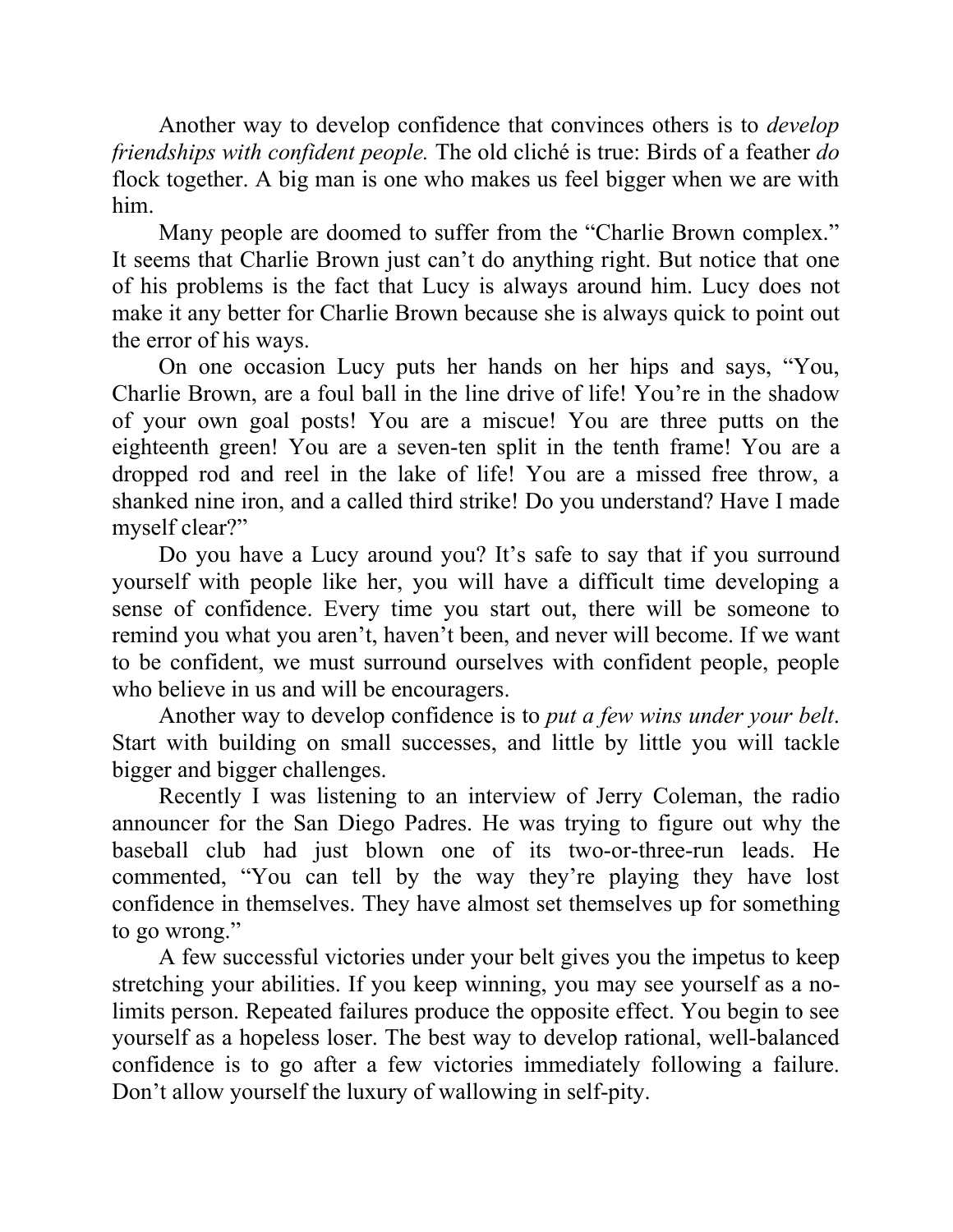My son Joel and I like to play memorization card games. With the cards facing down, the goal is to turn over a pair, so it is important to remember the positions of certain cards to obtain a match. One evening Joel beat me twice, 14 to 6. It never occurred to Joel that his choices could be wrong. Around the family room he rejoiced, declaring victory to all.

After two losses to Joel, I challenged his sister Elizabeth to a game. Elizabeth tends to be much less confident than Joel. When we started our first game, she said, "Daddy, Joel beat you both times, didn't he?"

I replied, "Yes, he did."

She said, "The score was 14 to 6, wasn't it?"

Again I replied, "Yes, it was." And I added, "Sissy, I bet you can beat me about 14 to 6 too."

I arranged it so that I lost the first game 14 to 6. She was visibly eager to play another game, which she won without my help. By this time I was beginning to develop a complex and lose confidence. So I got my wife, Margaret, to agree to play the next card game. I whipped her royally and retired a winner.

My father taught me the value of developing a confident attitude. Each night after dinner my older brother and I wrestled on the living room floor. One particular week Larry won each match. My father noticed my sense of defeat and discouragement and told Larry that he couldn't wrestle me for one week. Instead, Dad and I wrestled nightly, and after each struggle I beat him. Dad would raise my arm high above my head and declare me the winner.

The following week he allowed Larry and me to go back to wrestling. My brother never could pin me after that. Did I suddenly acquire extra strength? No, I had acquired confidence from having some wins under my belt.

My high school basketball coach came up with the skill-building technique that he hoped would make our team more successful. He put an extra rim on the inside of the hoop, reasoning that if we could put our foul shots through the smaller basket, we would really be good with the regular rim in the real game. I argued with the coach over the idea. I knew the guys would have difficulty sinking the ball through the smaller hoop, and the more they missed, the more discouraged they would become. I was right; they began routinely missing easy shots, because their confidence was shaken. Failure begets failure.

A great confidence booster is a personal victory list of past successes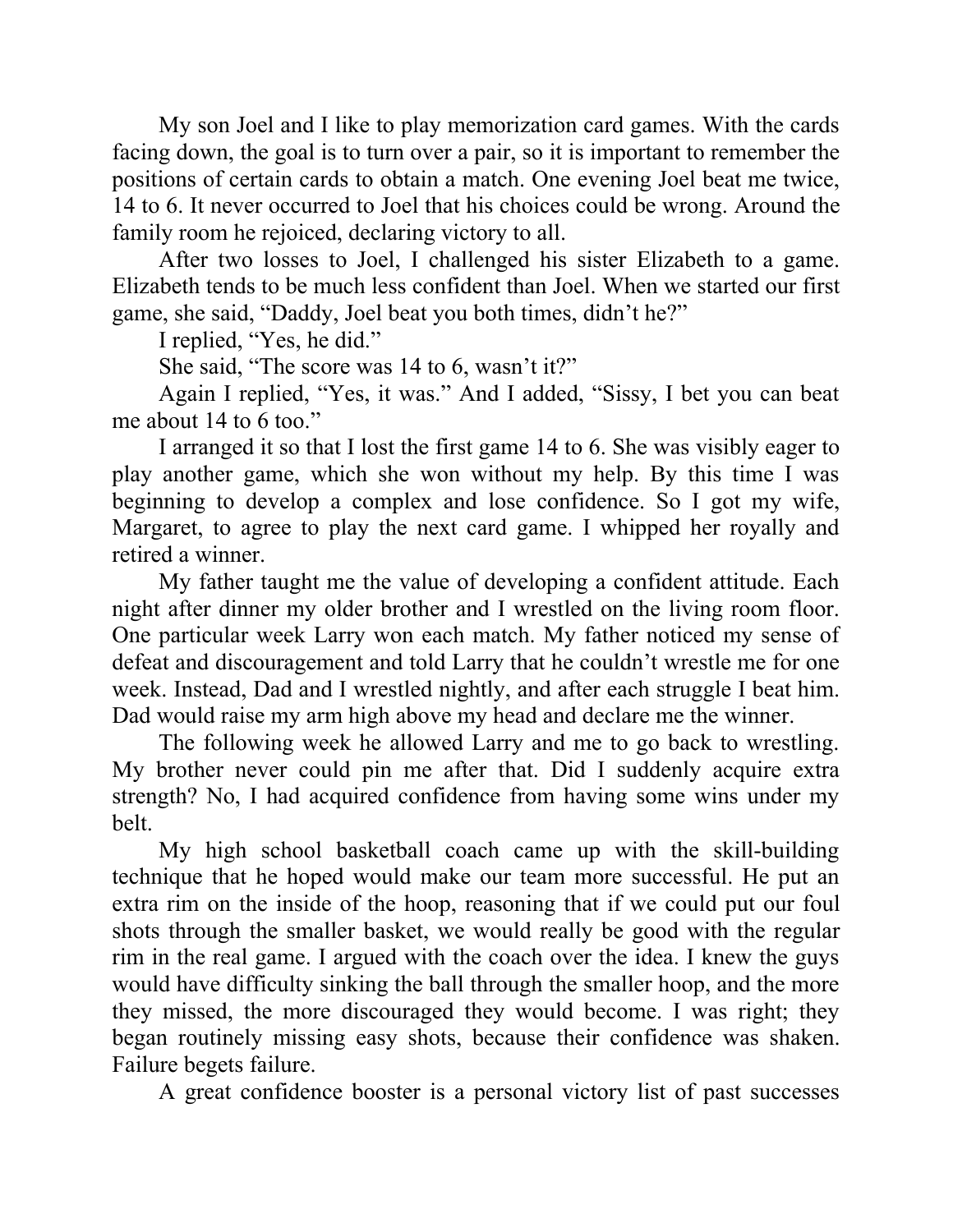and achievements. This is a biblical concept. There are two Bible characters who practiced this: Samson, who became a total failure, and David, who became a great success.

In Judges 16:20, we see Samson's victory list: "She [Delilah] said, 'The Philistines are upon you, Samson!' And he awoke from his sleep and said, 'I will go out as at other times and shake myself free.' But he did not know that the Lord had departed from him."

Now let's read about David's victory list in 1 Samuel 17:37: "And David said, 'The Lord who delivered me from the paw of the lion and from the paw of the bear, He will deliver me from the hand of this Philistine.' And Saul said to David, 'Go, and may the Lord be with you.'"

There are two strong similarities between these two men. They both were chosen, ordained, and anointed by God, and they were both leaders of Israel at a time when Israel was battling against the Philistines. But this is where it stops; Samson and David also had three distinct differences. These differences made one a winner and one a loser.

The first thing we notice about Samson is that he wanted to please himself. He lived life in the flesh, depended on his own strength, and felt no need to rely upon God, even when going into battle. He chose the road that always leads to ultimate defeat. Unlike Samson, David desired to please God. He knew that, left to his own resources, he was already defeated. So he called upon the Lord and went to battle with divine help. His weakness became God's strength and he was assured of victory.

Samson's alienation from God not only led to his defeat, it ended his leadership. For David, however, this episode with Goliath was the beginning of his leadership. It was the incident that brought him into a position where God could greatly use him. Victory lists should give us confidence, not cockiness.

Another way to increase your confidence is to *quit comparing yourself with others.* Comparisons always leave you found wanting. The following little story illustrates my point. A milk truck passes two cows grazing in a pasture. On the side of the truck are the words, "Pasteurized, homogenized, standardized, Vitamin A added." Noticing this, one cow says to the other, "Makes you kind of feel inadequate, doesn't it?" I think we have all known that feeling of inadequacy when we compare what we can offer with what someone else offers.

One of the surest ways to build confidence is to *find one thing you're*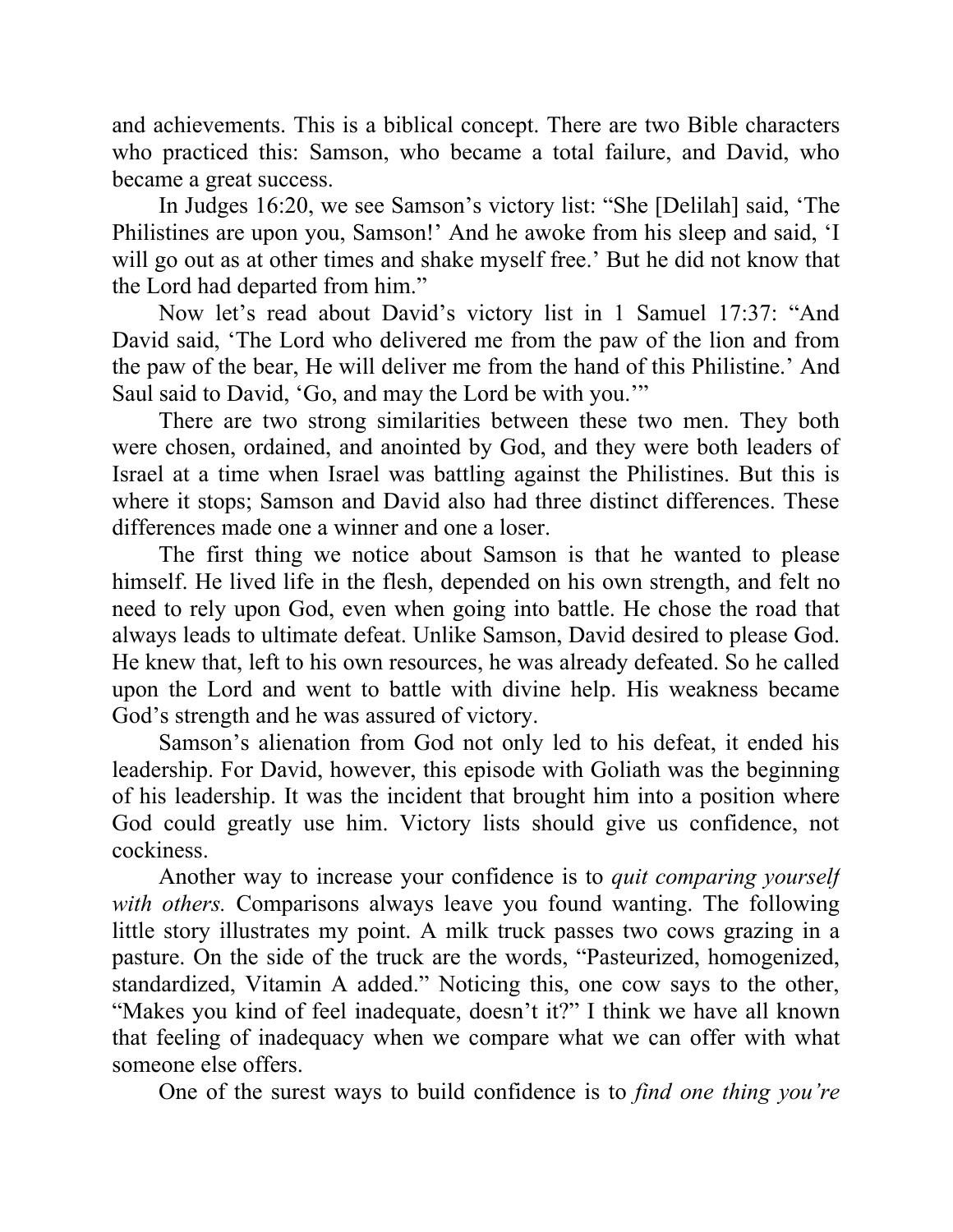*good at and then specialize until you are special.* It could be a sport, a task, a natural ability, or a personally developed talent. Use that strength as much as you can to build your level of assurance and specialization. A successful leader knows that he helps his followers most by helping them discover their special giftedness, encouraging them to develop it, and then discipling them to use it.

Also, *begin to develop a knowledge of people and product.* Remember that success is just 15 percent product knowledge and it's 85 percent people knowledge. Once you have knowledge of your product and of the people with whom you work, you have an inside edge on meeting their needs. That inevitably raises your confidence.

Here is a humorous old story that points out the importance of knowing who you're dealing with. A Baptist deacon had advertised a cow for sale. "How much are you asking for it?" inquired a prospective purchaser.

"One hundred and fifty dollars," said the advertiser.

"And how much milk does she give?"

"Four gallons a day," the deacon replied.

"But how do I know that she will actually give that amount?" asked the purchaser.

"Oh, you can trust me," reassured the advertiser. "I'm a Baptist deacon."

"I'll buy it," replied the other. "I'll take the cow home and bring you the money later. You can trust me. I'm a Presbyterian elder."

When the deacon arrived home, he asked his wife, "What is a Presbyterian elder?"

"Oh," she explained, "a Presbyterian elder is about the same as a Baptist deacon."

"Oh dear," groaned the deacon, "I have lost my cow."

The deacon had product knowledge; he knew his cow. But his lack of people knowledge defeated him.

## What to Do with Confidence When You Have It

Now that you have all this confidence, what should you do with it? Keep refueling it! Confidence is not a constant; it fluctuates according to your success/failure ratio. We all have defeats and failures that occasionally and temporarily lower our level of confidence. If you accept the fact that you will not be outstanding in everything you attempt, you will not be devastated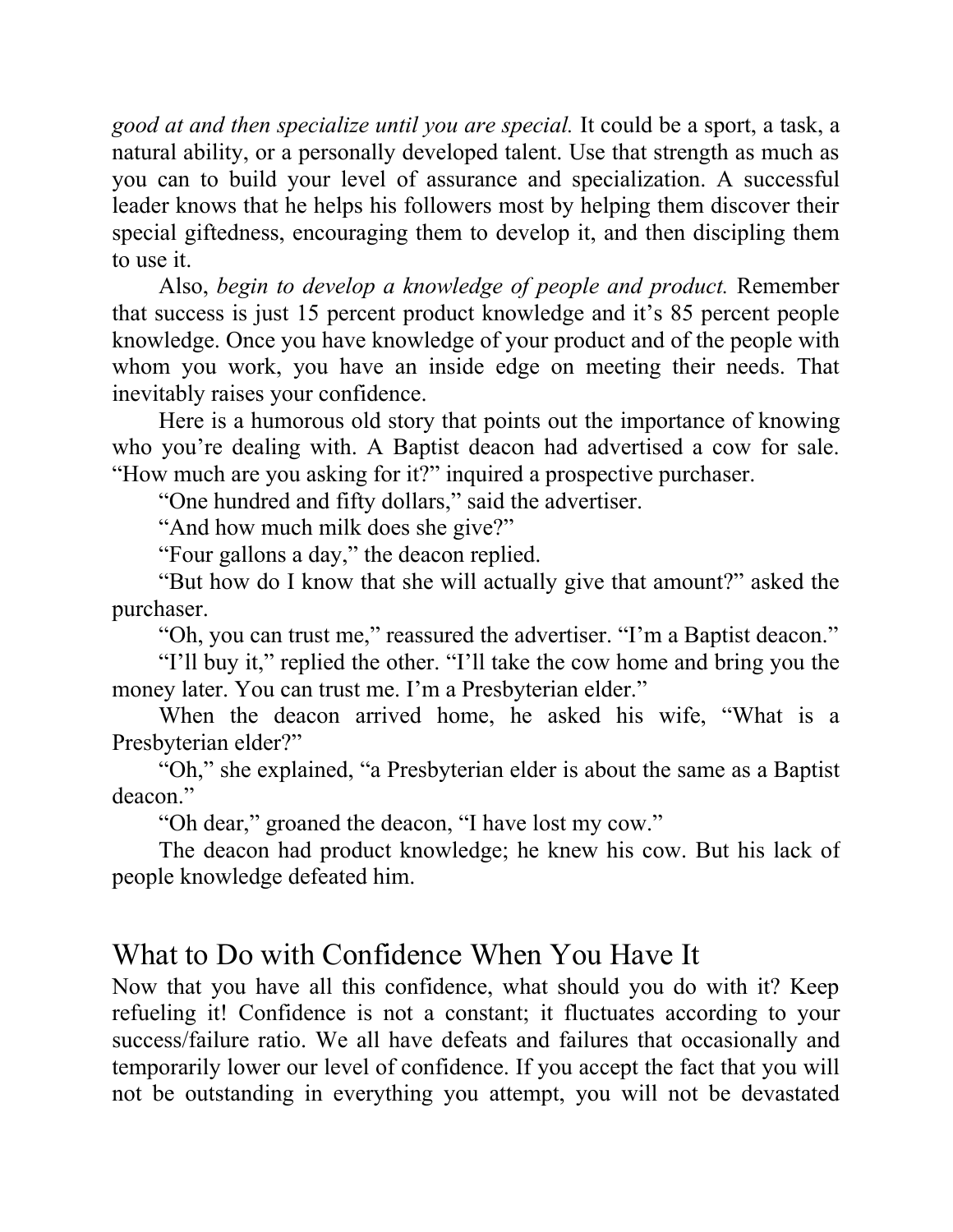when your best is not good enough.

You will find that your confidence has a contagious quality. It will spread throughout your sphere of influence. The Bible provides some interesting examples of "confidence contagion." For instance, how many giant-killers were in Saul's army? None. When Goliath defied the armies of God, they quaked with fear (1 Sam. 17:11). David, who came to bring food to his brothers, sized up the situation, went out in faith, and killed the giant. After David the giant-killer became king, how many giant-killers arose in Israel? Quite a few. They were almost a common commodity in the army under David's leadership.

Let's take a look at 1 Chronicles 20:4–8:

Then Sibbecai the Hushathite killed Sippai, one of the descendants of the giants, and they were subdued. And there was war with the Philistines again, and Elhanan the son of Jair killed Lahmi the brother of Goliath the Gittite, the shaft of whose spear was like a weaver's beam. Again there was war at Gath, where there was a man of great stature who had twentyfour fingers and toes, six fingers on each hand and six toes on each foot; and he also was descended from the giants. When he taunted Israel, Jonathan, the son of Shimea, David's brother, killed him. These were descended from the giants in Gath, and they fell by the hand of David and by the hand of his servants.

Why do you suppose there were no giant-killers in Saul's army? Surely one reason is that Saul himself was not a giant-killer. However, under David's leadership they were numerous, because David was a giant-killer. This illustrates a tremendous principle of leadership, a principle that runs throughout the Bible—it takes one to make one! When you develop confidence, those around you—friends, family, and associates—will increase in their own confidence levels. Confidence breeds confidence.

Everyone needs to be affirmed both as a person and as a coworker. It's easy to give a generic compliment such as "You're great to work with." But a comment that really means something is specific and mentions a certain quality: "I appreciate your efficiency in relational skills, and this is very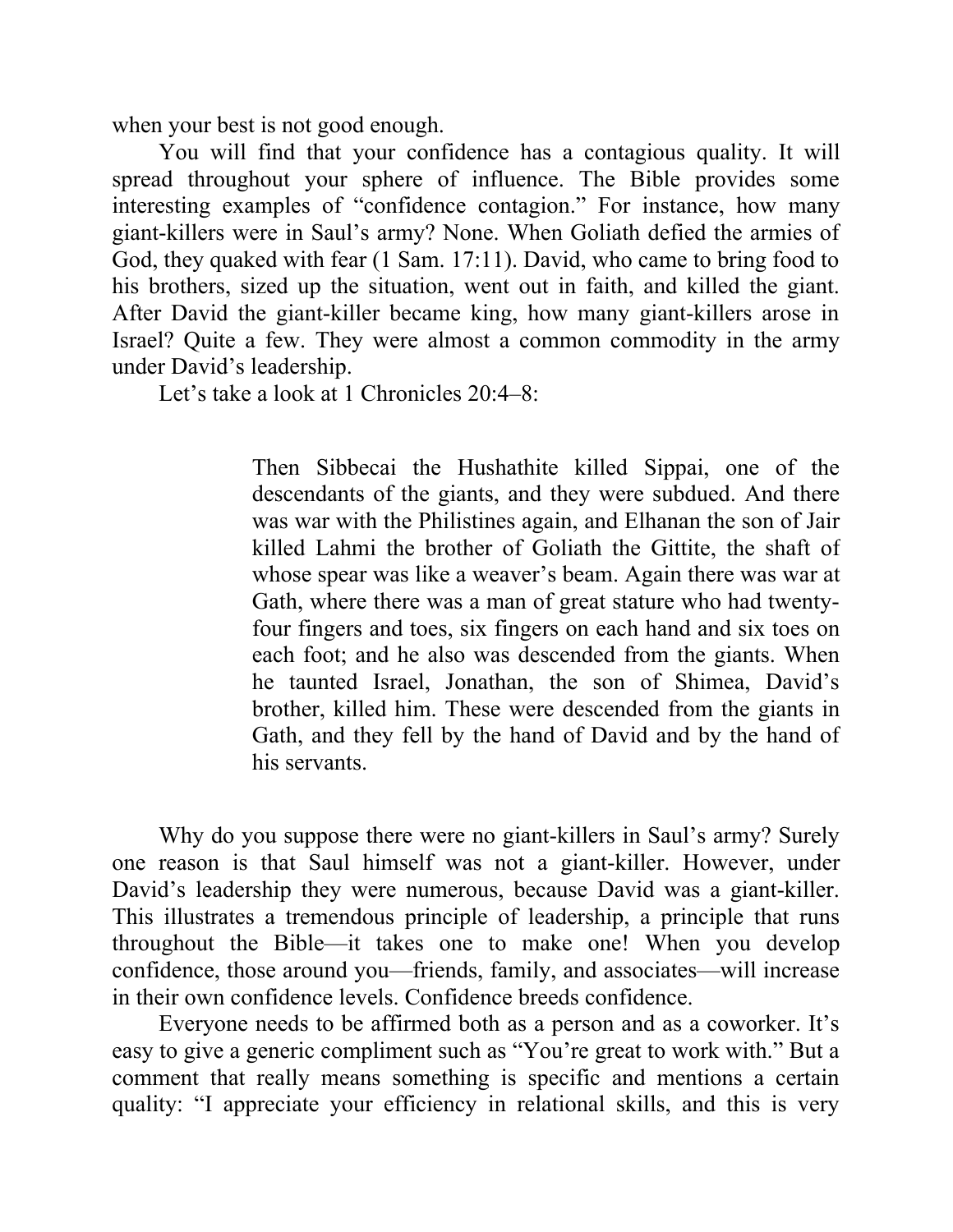important to the success of the group." We don't help others by passing on empty compliments or avoiding the necessary task of sharing needed constructive criticism. Unfortunately, too often we're stingy with honest praise. Build your coworkers up and encourage them by verbalizing their worth and value in front of others. Remember, praise in public and criticize in private.

Confidence can provide the momentum you need to be the person God meant you to be. It cannot substitute for character, or skill, or knowledge, but it enhances these qualities so that you can be a person who makes a difference. When you have knowledge or skill and the momentum that confidence brings, then things begin to happen in your relationships.

The largest locomotive in the New York Central system, while standing still, can be prevented from moving by a single one-inch block of wood placed in front of each of the eight drive wheels! The same locomotive, moving at 100 miles per hour, can crash through a wall of steel-reinforced concrete five feet thick. The only difference is momentum. Confidence gives you the momentum that makes the difference.

You remember the childhood story about the train engine that did because she thought she could. Some of the larger engines were defeated when they saw the hill. Then came the little train hustling down the track repeating to herself, "I think I can, I think I can, I think I can …" and she began to pass all the other locomotives who were saying, "It can't be done." As she got closer to the top her speed got slower and slower, but as she reached the crest, she said, "I thought I could, I thought I could, I thought I could …"

The little engine made it, but not because she had more power or skills. The little engine made it because she thought she could; she had more confidence. Many times we feel like little insignificant engines. But if we hone our skills and talents, then add a good dose of confidence, we can climb hills and overcome obstacles and barriers that could have stopped us dead in our tracks. Why pull off the track and stop when we can conquer those mountains with the momentum of confidence in our engines?

# PUT IT TO WORK

#### *People Principles*

• Confidence is contagious.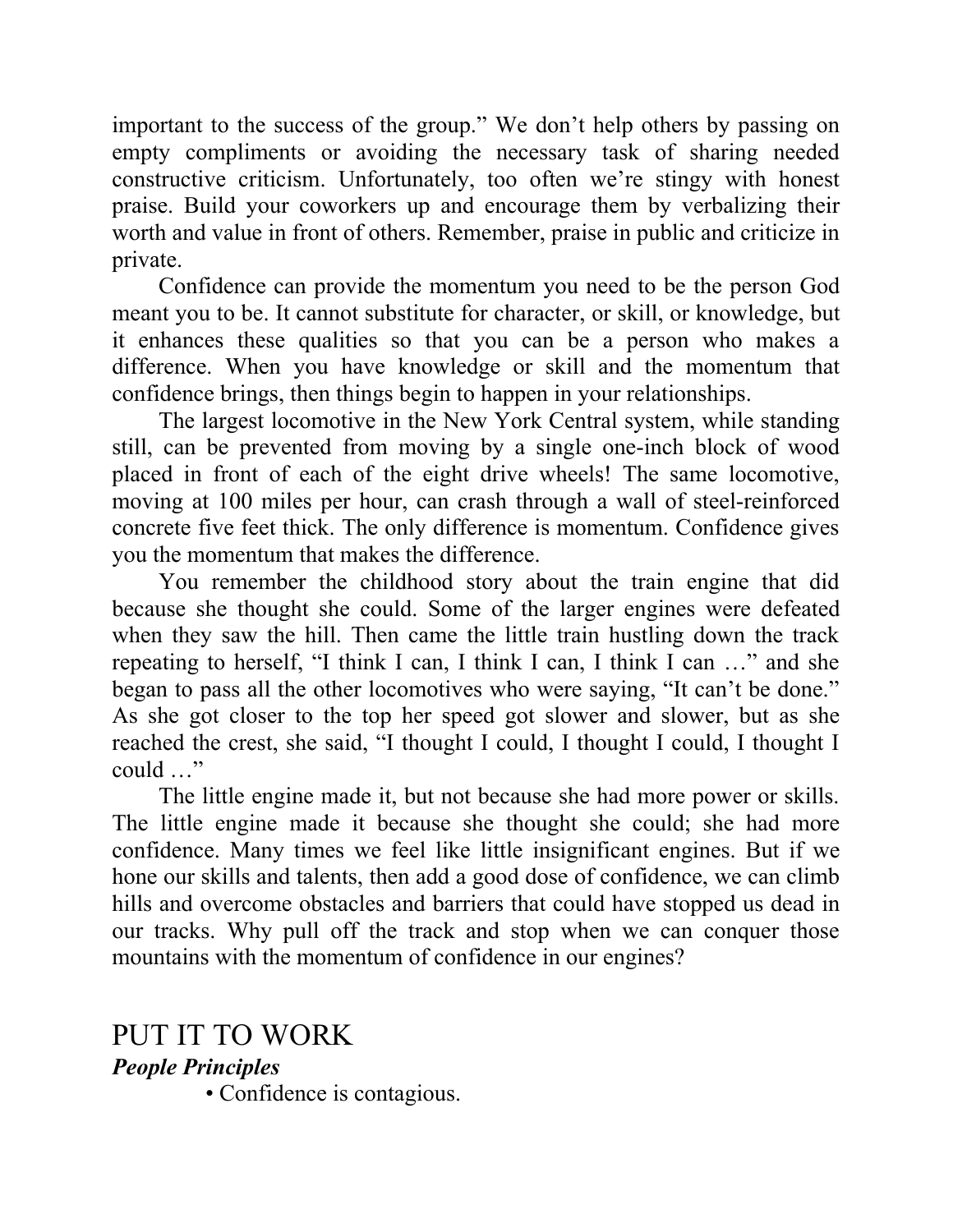• Contentment is being confident that you measure up to any test you are facing because Christ has made his strength available to you.

• You cannot consistently perform in a manner that is inconsistent with the way you see yourself.

- Six steps to developing confidence:
	- 1) Establish your worth according to God's value system.
	- 2) Focus on God and not on your situation.
	- 3) Develop friendships with confident people.

4) Put a few wins under your belt.

5) Find one thing you're good at and then specialize until you are special.

6) Begin to develop a knowledge of people and product.

• When you have knowledge or skill and the momentum that confidence brings, then things begin to happen in your relationships.

• A leader with confidence is a leader who brings about positive change in people.

#### *Putting the Principles to Work*

I will apply the principles from this chapter to my relationships with people in the following ways:

1.

2.

3.

#### *Further Study*

*How to Win Friends and Influence People,* Dale Carnegie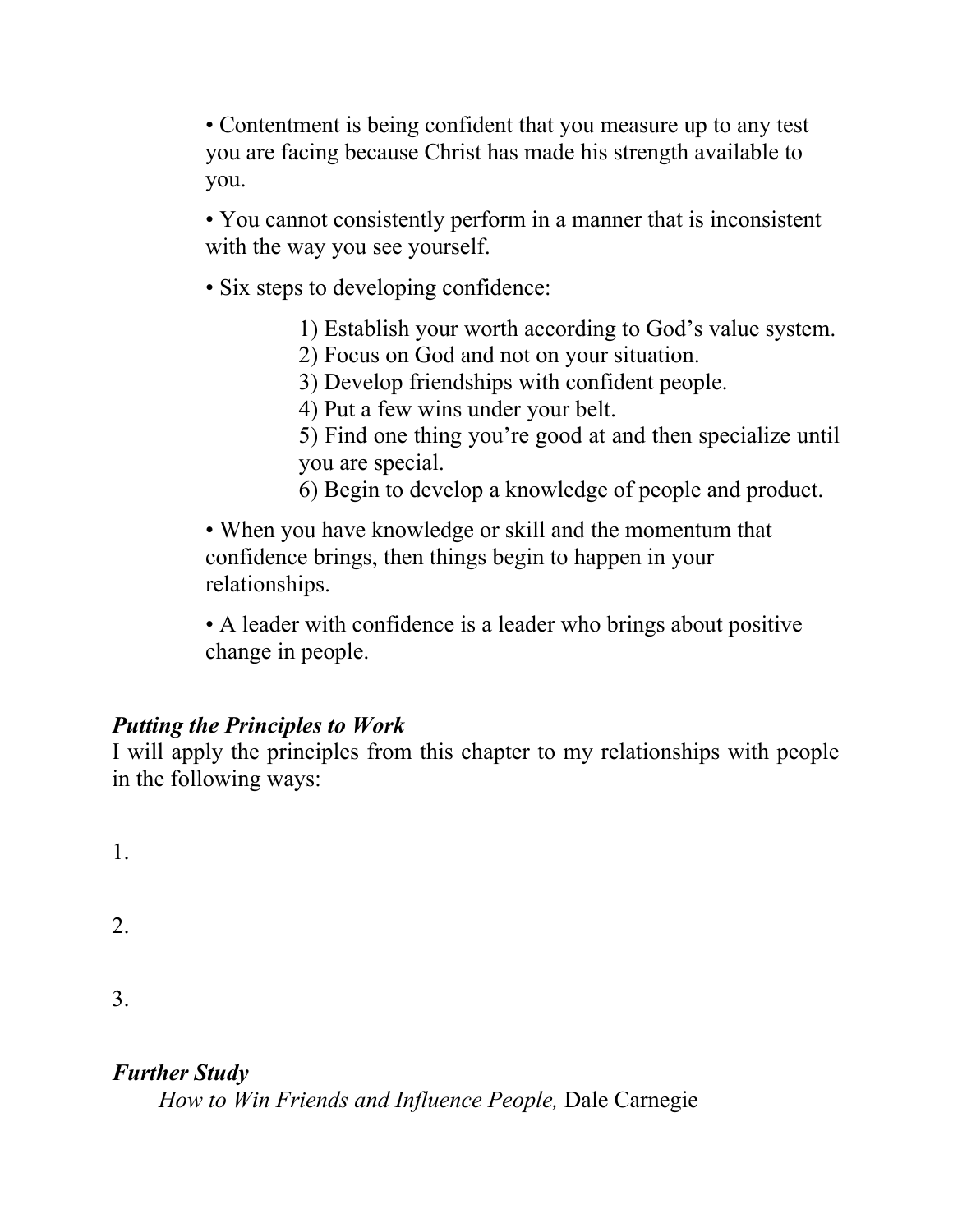*Dropping Your Guard,* Charles R. Swindoll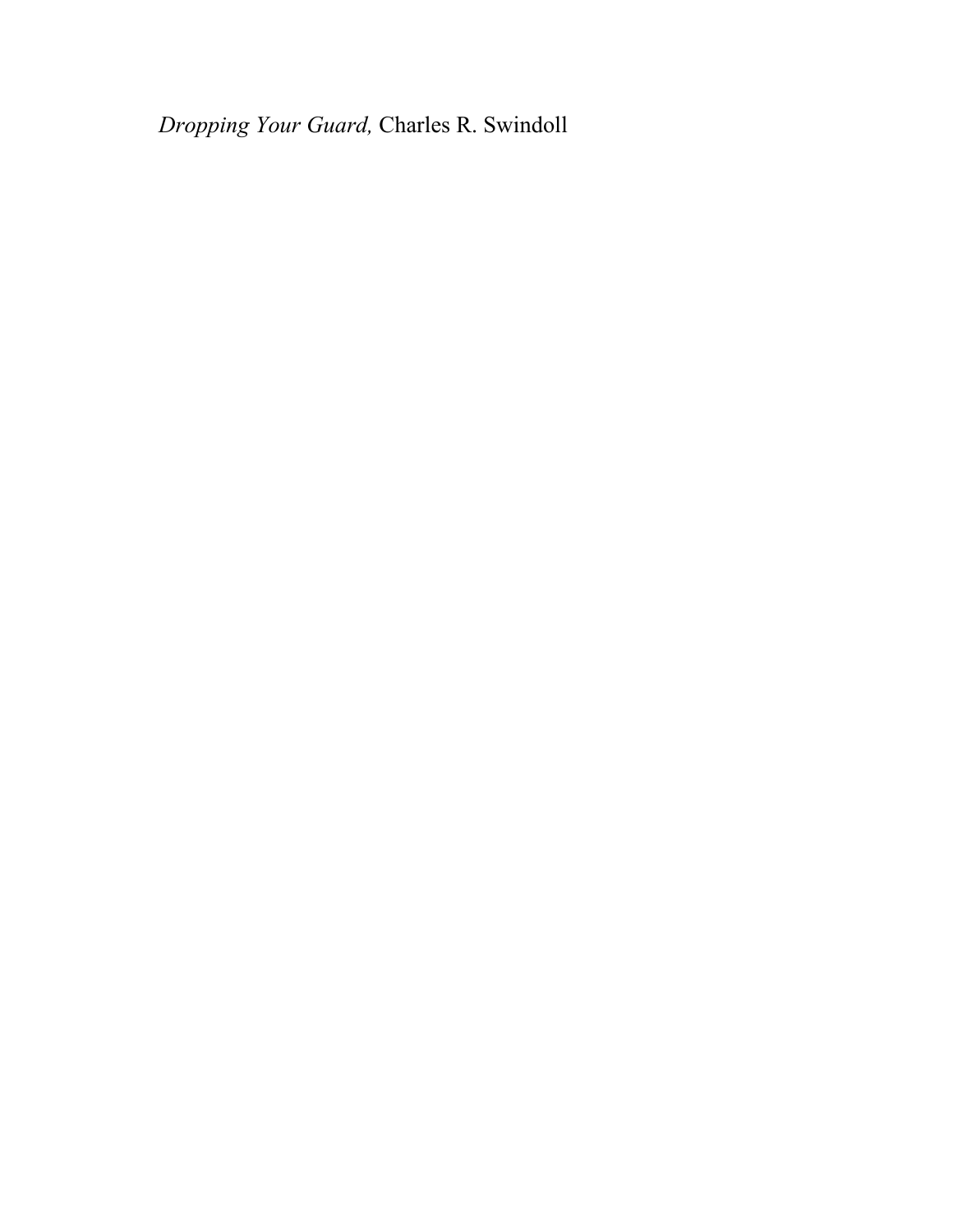#### CHAPTER 4

### BECOMING A PERSON PEOPLE WANT TO FOLLOW

Developing the qualities of an effective leader

IN EVERY AGE THERE COMES a time when leadership must come forth to meet the needs of the hour. Therefore, there is no potential leader who does not find his time. Tragically, there are times when no leader arises for that hour.

Why should there ever be a time when there is a lack of leadership? And if there are not enough leaders to meet the demand, what can be done about it? Michael Korda, the author of *Power!,* was asked to draw up a list of the most powerful people in America. His findings were published in an article called, "The Gradual Decline and Total Collapse of Nearly Everyone" (*Family Weekly Magazine,* Aug. 29, 1982). Korda said, "… the list of movers and shakers is not at all easy to draw up. In fact, there are very few powerful figures left in American life.

"Not so long ago teachers ran their classes; generals (or sergeants) ran the army; policemen were feared and obeyed; college presidents were respected figures, remote and awesome … and so on down the line. America was, in effect, ruled by authority figures."

Unless one has been asleep through the '60s and '70s it is surely apparent that all this has changed. Korda says, "It is the result of a long process, the consequence of our fear of power and authority.…" Two whole generations have turned against the very idea of power.

"Power, it was felt, had led to abuse. Therefore we could do without it … not only could, but must. Everything must be subject to the will of the people, expressed in open debate."

Lack of trust in leadership has a tremendous bearing on all types of group relationships. It is conceivable that this distrust of authority figures has spread into many of our churches. In fact, it could well be the cause of much of the upheaval that has resulted in unprecedented numbers of pastors and other church staff members being asked to leave or being summarily dismissed from their positions.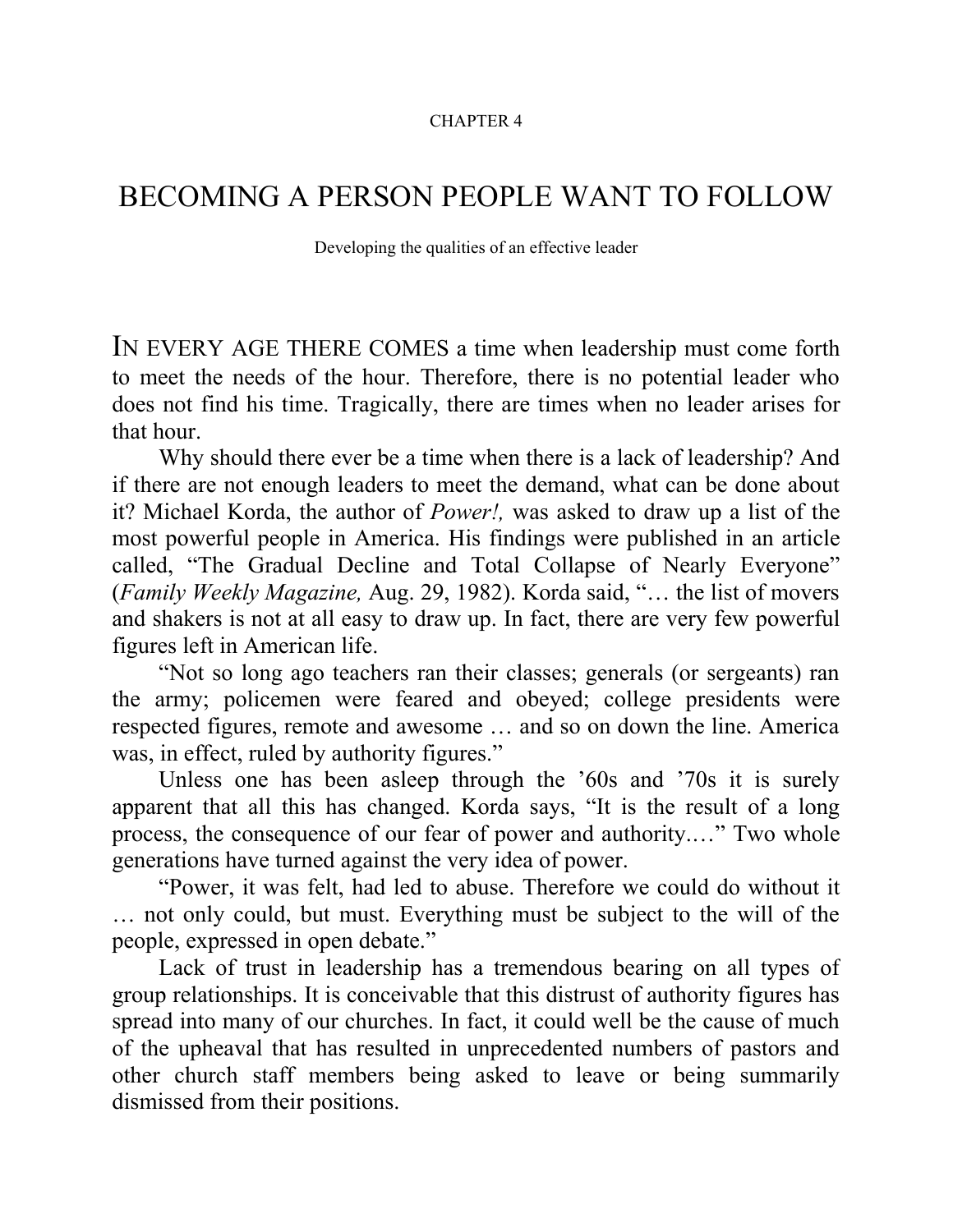When speaking at conferences, I always enjoy taking time to share with lay people as well as pastors. One active layperson, speaking of a situation in his church remarked to me, "No one seems to be in charge. No one seems to be accountable." Perhaps no other statement better reflects the frustration of good churchmen. They're taught to shepherd and love, but very seldom how to lead the flock.

I teach the principle of the "leadership umbrella." Imagine an open umbrella held by a hand—the hand of the leader of that organization. Under the protection of that umbrella are all the departments of the organization. The success of each department can never, will never, rise any higher than the level at which the leader holds the umbrella. Leadership sets the standard, whether the organization be a business, a church, or a family. The higher the standard, the more effective the leadership.

What is effective leadership according to effective leaders?

**British Field Marshal Bernard Montgomery:** "Leadership is the capacity and will to rally men and women to a common purpose and the character which inspires confidence."

**President Harry Truman:** "A leader is a person who has the ability to get others to do what they don't want to do and like it."

**An outstanding leader, Fred Smith:** "Leadership is influence." That is simple but profound; a person may have a position of leadership, but if he is not affecting the thoughts and actions of others, he is not a leader.

**From the Bible** we learn that true leadership comes from serving others. And in Matthew 15:14 we read, "If a blind man guides a blind man, both will fall into a pit."

**My favorite leadership proverb is this:** "He who thinketh he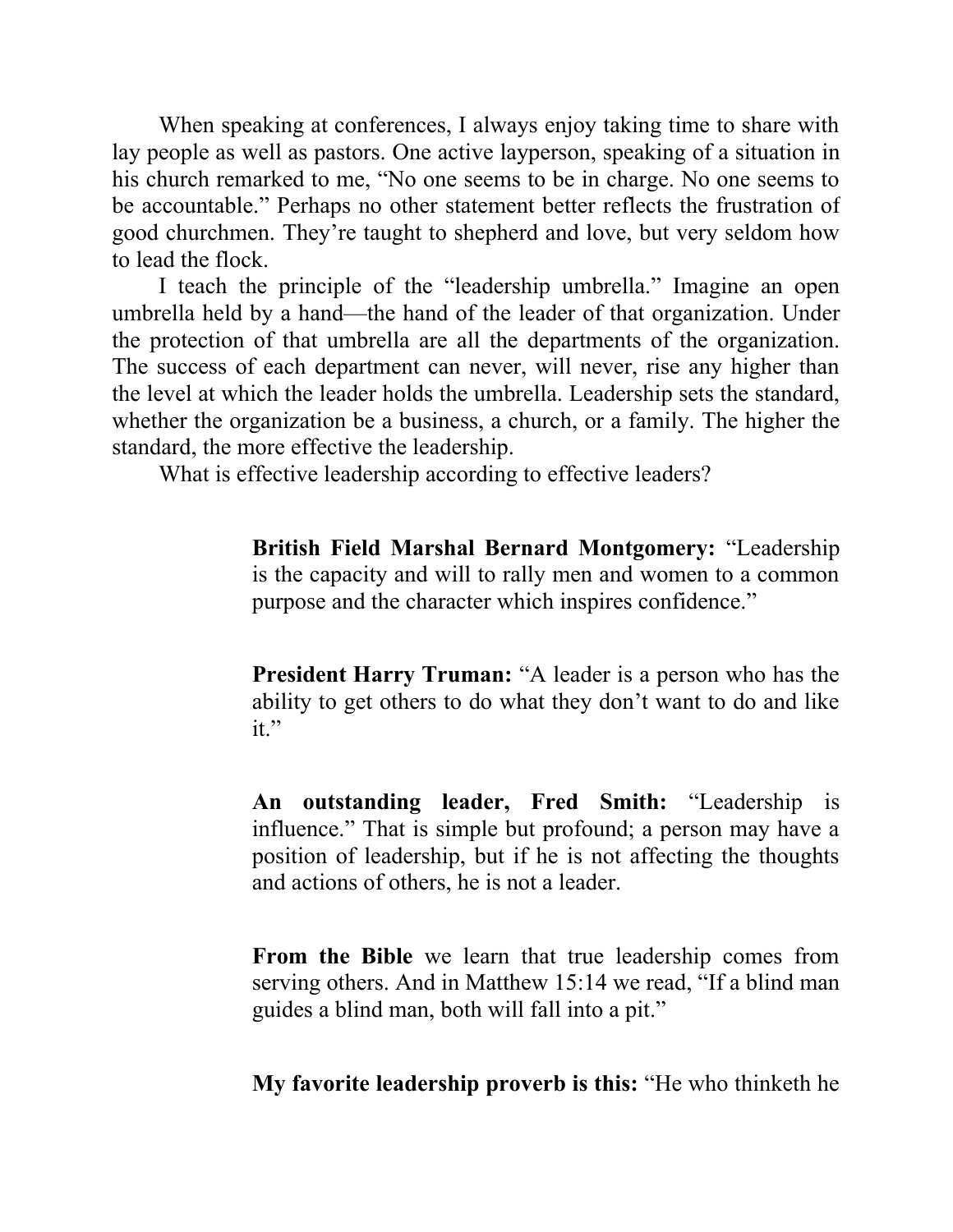leadeth and hath no one following him is only taking a walk."

Just where have all the leaders gone? They seem to have vanished. Is great leadership a commodity of the past? No, I believe that America will again produce great leaders. Generally speaking, the emergence of leaders conforms to the law of supply and demand. Difficult times produce men and women who will rise to meet the crisis.

The complexity of our times hinders the rise of leadership. Perhaps we have become too analytical to take decisive action. We may be spending too much time studying our problems and not enough time solving them. A good case-in-point is President Jimmy Carter. When David Hartman interviewed Tip O'Neill, retired Speaker of the House of Representatives, Mr. Hartman asked who, in O'Neill's opinion, was the most intelligent president. "Unquestionably," he answered, "it was Jimmy Carter." O'Neill said Carter read and studied reams of paper on technological issues that were facing our country; he had a superior understanding of the complexities of technology. But although he was an intelligent president, he was not a strong leader. Unfortunately, the perplexing and intricate issues facing America today do not produce leaders. We are being pulled in so many different directions that it's almost impossible to unite behind a leader.

Another reason there are few well-known leaders is because of the negative reaction to authority figures following the Vietnam War years. The peace movement and the flower children sprang up because of their disdain for war and violence. A bumper sticker reflects the attitude of the times: "Challenge Authority." There is no longer an unquestioning loyalty to those in power. Incidents like Watergate have added fuel to the fire of mistrust. America is learning to suspect anyone with authority. My prayer is that in the near future we will begin to reap more directive, visionary, strong leadership types throughout our country and in our churches.

Although you or I may never attain the height of being a renowned world leader, we each have an arena of influence. We are leaders within our homes, businesses, offices, congregations, and ministries. As such, we should strive to be the most effective leaders we can be. I believe there are five nonnegotiable characteristics that every effective leader must have: a sense of calling, an ability to communicate, creativity in problem solving, generosity, and consistency.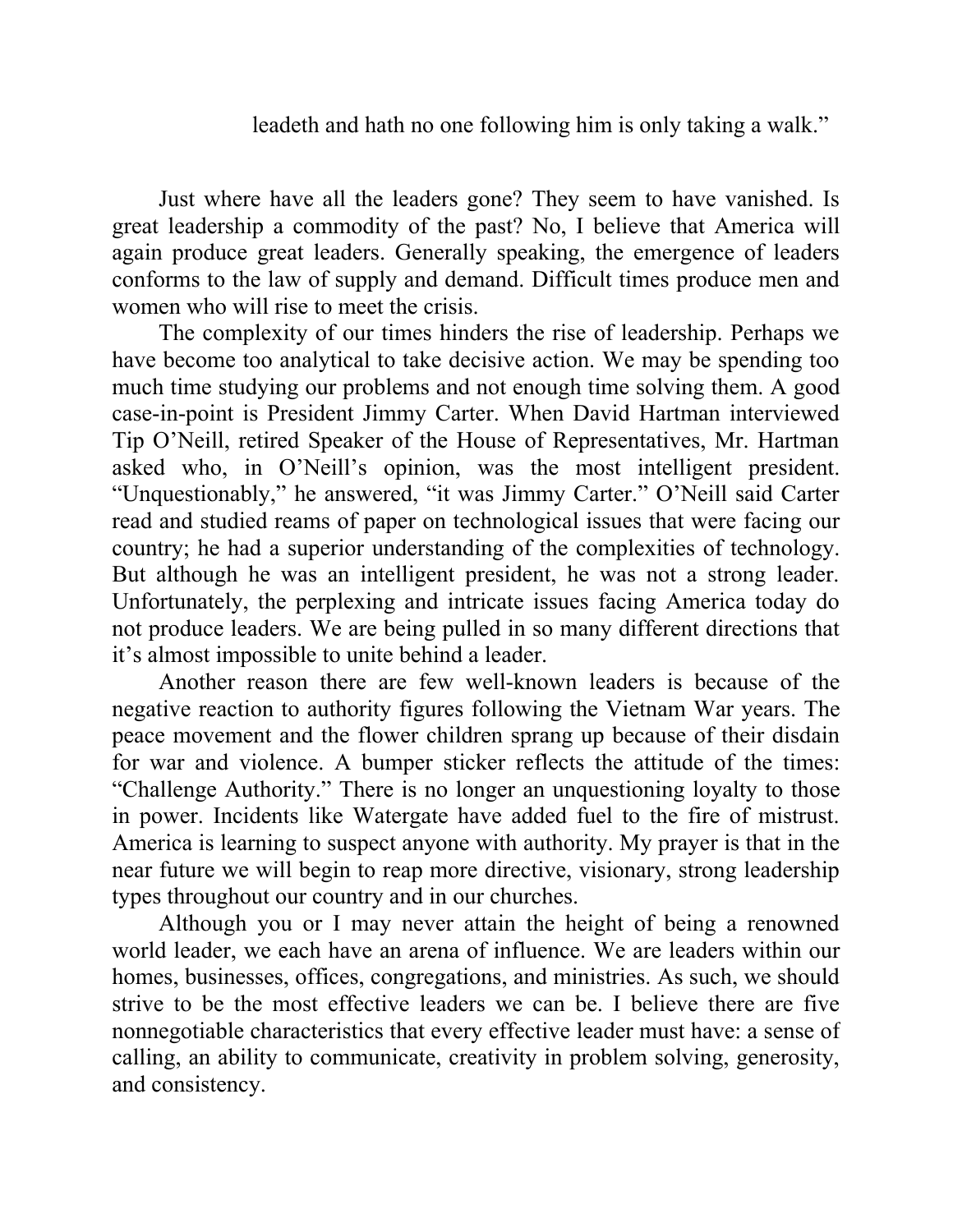# An Effective Leader Must Feel a Sense of Calling

True leaders feel an inner urging to take their positions; they feel a sense of responsibility. I believe that the moment a father and mother see their newborn child they experience a strong calling to be godly examples to that precious new life. For the church leader or pastor, there is a specific calling from God; a deep, innate feeling or desire that causes him to do what he is called to perform. For the business leader, there is an urging to rise to the challenge, to take the helm and move forward.

In Isaiah 6:1–9 we find a vivid example of a man specifically called by God. In verses 1–5, Isaiah experiences a discovery of God and a discovery of himself. He becomes overwhelmed by the grandness and glory of God himself within the holy temple, contrasted by his own unworthiness and uncleanness. People who are called discover something bigger than themselves: a mission, a challenge, a goal, or a movement that draws them into an arena.

When a person feels set apart to lead, he should also sense a strong feeling of victory. In Isaiah 6:6–7 we read, "Then one of the seraphim flew to me with a burning coal in his hand, which he had taken from the altar with tongs. And he touched my mouth with it, and said, 'Behold, this has touched your lips; and your iniquity is taken away and your sin is forgiven.'" The leader experiences an assurance that he will be adequate for the work. This foretaste of victory enables them to continue on in their mission and overcome obstacles in the way.

A leader will always find his or her time. There will come times when a leader's particular gifts and talents are necessary to meet a crisis. Leaders try to use and exercise their gifts for the glory of God. They also will feel a strong desire, an urging, to be used by God. In verse 8, Isaiah is offered the opportunity: "Whom shall I send, and who will go for Us?" And then in verse 9 he exercises the desire to be used: "Here am I. Send me!"

This desire within the leader's heart is what I call the "have to" feeling. Personally, I feel a sense of "having to" declare something, point in some direction, lead others on a mission. I do not feel a sense of choice in the matter. In fact, there are times when I would prefer to sit back and let someone else take on my challenge. But when I see or feel God doing something, that "have to" feeling compels me to keep going. The followers of a true leader confirm his calling. He doesn't have to declare his calling, others do it for him.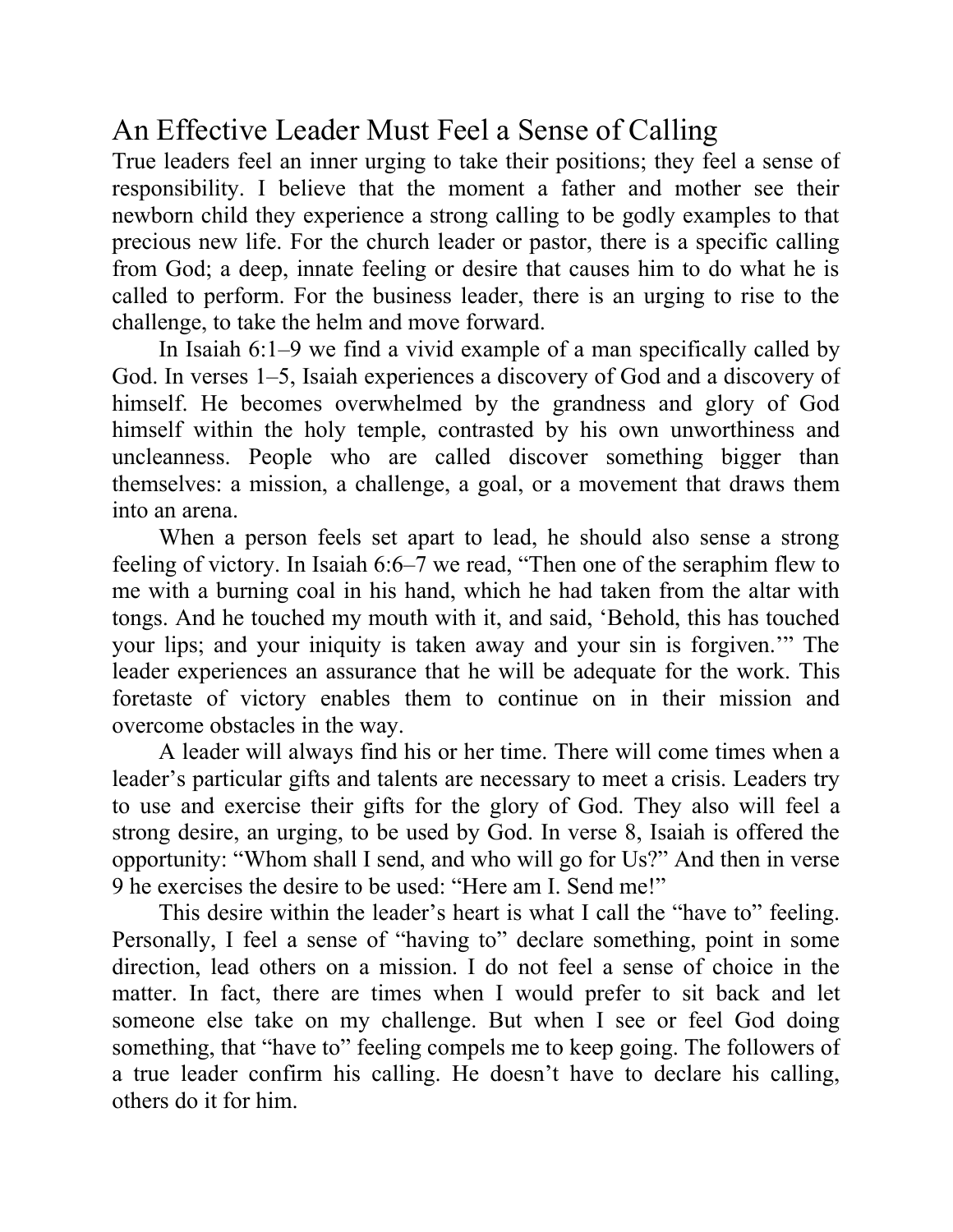What about the person who is not in Christian ministry? I believe God places each of us in areas where we can use our gifts and influence others for his sake. A man might be called to begin a business, for instance. He knows he is putting his money, his credit, even his credibility right on the line. There is something within him that drives him and compels him.

Perhaps you are wondering if a person can be a great leader without this sense of calling. I believe a person can be a good leader but not a great one. It sounds rather mystical but I believe God places his hand on those whom he calls to be great leaders. Everyone in leadership, however, can cultivate and enhance their leadership skills.

How do you sense that a leader is called? One clue is that called leaders have a lasting quality; they don't quit and couldn't if they wanted to. Also, the anointed people have the right answers; the God who called them equips them. There are many voices in the crowd, but the called leader stands out among all the others. He or she rises above the normal, the typical, the usual. The called leader tends to reproduce other called leaders; there is fruit in their ministry. Called leaders are relevant and speak to the times and issues.

## An Effective Leader Must Be Able to Communicate

Great leaders have the ability to visually communicate their message to people. Some time ago I watched Ronald and Nancy Reagan on *Good Morning America*. Nancy was close to the edge of the stage and she fell off. Immediately people rushed to help her while the president watched. Knowing that she was all right, he looked at her and said, "Nancy, I told you not to fall off the platform unless I wasn't getting any applause." President Reagan was able to use an embarrassing incident as a tool to communicate. He communicated to the audience that he was in control, that he had a quick wit, and that he trusted his relationship with his wife enough to joke about her mishap.

Good communicators are able to convey a strong belief in their people; there is a very high trust factor. Again, I think Ronald Reagan demonstrated this quality as well as anyone in recent memory. Consider the following excerpt from Fortune magazine, September 15, 1986:

Picking competent people who are on his wavelength has also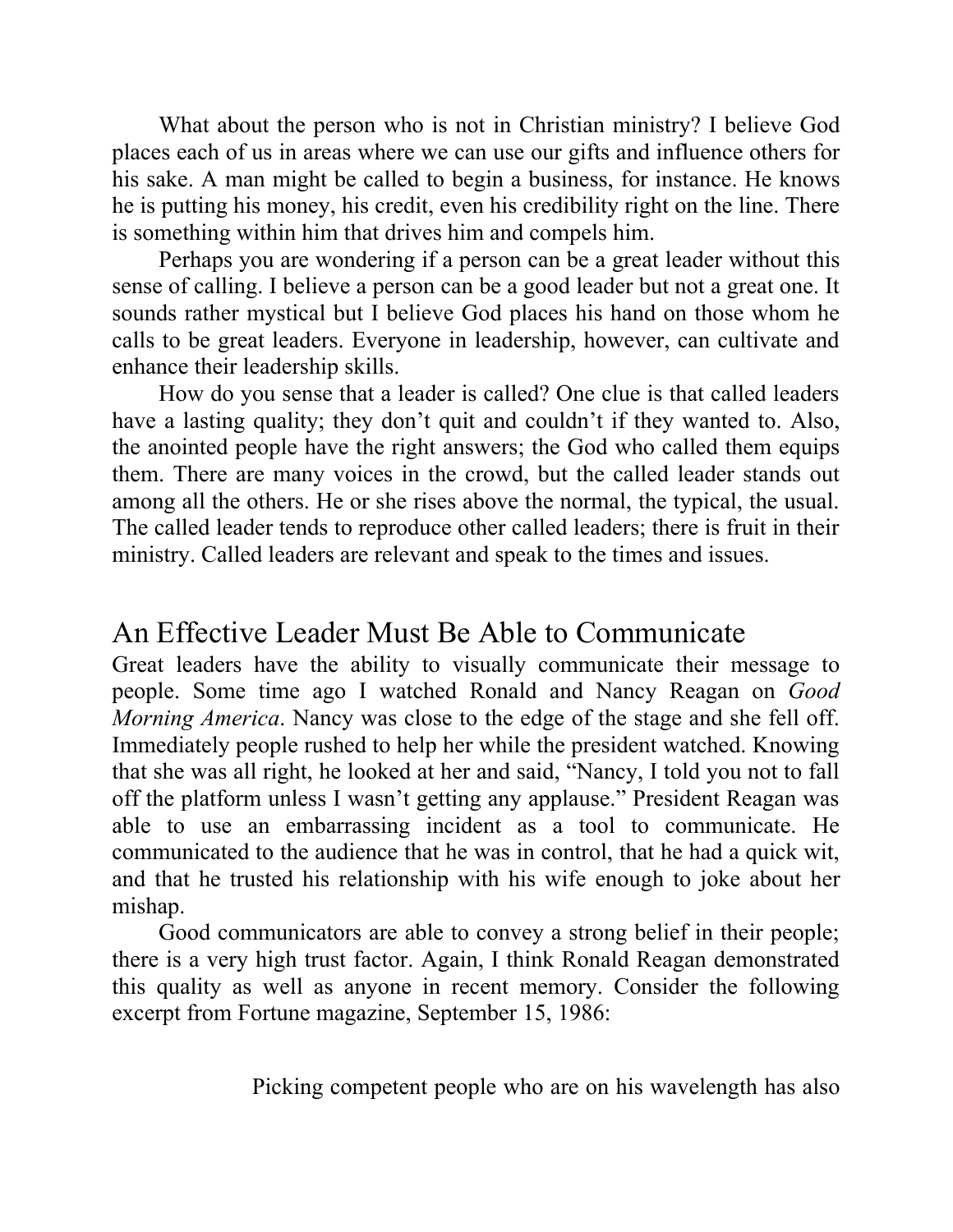enabled Reagan to delegate more effectively than most presidents. Former Transportation Secretary Drew Lewis recounts an incident during the 1981 air traffic controller's strike that set the tone for labor-management relations throughout the Reagan era. Lewis worried that Reagan's friends, whose private planes were grounded, might urge him to back down on his decision to fire the controllers, which Lewis had recommended. So the transportation chief called Reagan to test his resolve. Recalls Lewis: "The President said: 'Drew, don't worry about me. When I support someone—and you're right on this strike—I'll continue to support him, and you never have to ask that question again.' From that day on, it was clear to me—whether in increasing the federal gasoline tax in 1983 or in selling Conrail—that once he said, 'Fine,' I never had to get back to him. I had the authority."

Some longtime Reagan associates speculate that his capacity to delegate stems from his Hollywood experience. Says John Sears, his former campaign manager: "A lot of people in political and corporate life feel that delegating is an admission that there's something they can't do. But actors are surrounded by people with real authority—directors, producers, scriptwriters, cameramen, lighting engineers, and so on. Yet their authority doesn't detract from the actor's role. The star is the star. And if the show's a hit, he gets the credit.

Every asset that you're entrusted with—whether it's money, procedures, materials, technology—all of it is depreciating. All of it is becoming obsolete. Human assets also can depreciate in value. It's literally true that in some organizations, the people are worth less—and in some cases are worthless—compared with a year ago. But human assets can also appreciate in value. People can become worth more. Those who are powerful in leadership understand that one of the key tasks of management is to find ways to grow people.

On Thomas Edison's eightieth birthday, he was approached by an interviewer who asked him which of all his inventions was the greatest. And Edison, without a moment's hesitation, replied, "The research laboratory."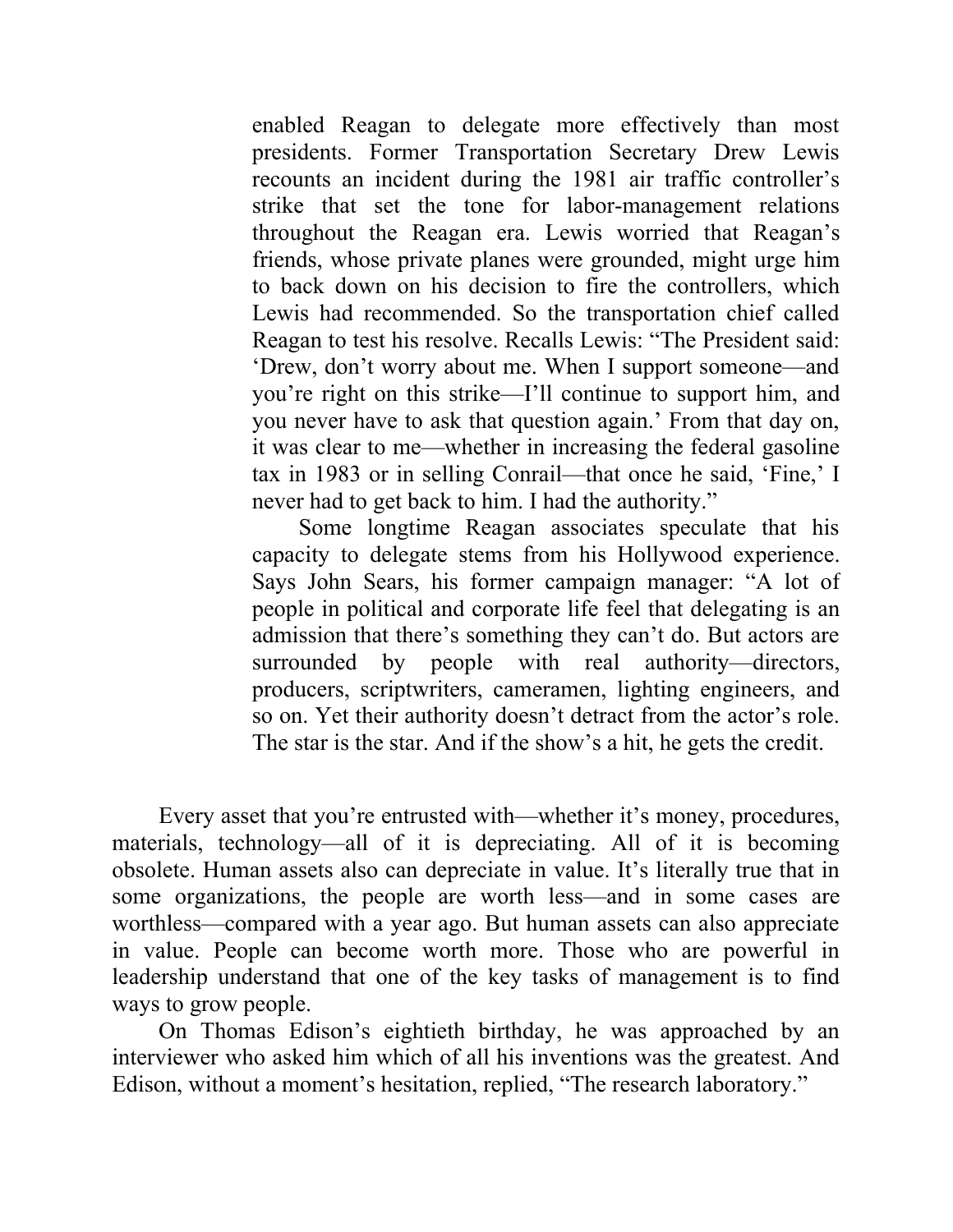I doubt his answer was fully understood by Edison's own generation. People were starry-eyed over his miracle productions—the lightbulb, the record player, the improvements that made radio, the telephone, and electronic motors possible. He was known by his generation as the Wizard of Menlo Park. He so transformed people's dull and drudgery-oriented lives into lives that were full of entertainment and light, possibilities and alternatives, that he was respected like no other man in American industry.

But Edison understood the secret of his great success: You can't do it all yourself. If you really want to be an uncommon leader, you're going to have to find a way to get much of your vision seen, implemented, and added to by others. The leader sees the big picture, but he also sees the necessity of sharing that picture with others who can help him make it a reality.

Ronald Reagan did this exceptionally well. He established the direction for the organization but left the hands-on management to his chief of staff. Reagan looked to his cabinet and White House staff to put the flesh on major initiatives and to serve up new ideas, while he focused on big issues such as tax reform or on opinion-shaping events like the summit with Soviet leader Mikhail Gorbachev. Says Harvard presidential scholar Roger Porter, who spent five years in the Reagan White House: "He does not devote large chunks of time to peripheral issues. That is one of the keys to his success."

More than other recent presidents and many corporate leaders, Reagan also succeeded in translating his vision into a simple agenda with clear priorities that legislators, bureaucrats, and constituents can readily understand. Lyndon Johnson had his vision of a "Great Society," but his legislative agenda was too cluttered. Jimmy Carter's objectives were obscured by frequent flip-flops. In contrast, Reagan's agenda of tax cuts, deregulation, a defense buildup, and a slowdown in domestic spending was set early and pursued consistently. Independent pollster Gerald Goldhaber says that nearly 70 percent of the American people can name at least one of Reagan's four priorities. By contrast, such ratings for the Johnson, Nixon, Ford, and Carter administrations ranged from 15 percent to 45 percent.

Reagan had the ability to put the vision before the nation. How do you transfer a vision? First, you must see it yourself very clearly; you can't transfer something that you can't see. Then you must be able to say it creatively so that people understand and can grab hold of it. Finally, you must be able to show it constantly. It must be continually placed before the followers as a reminder of the goal.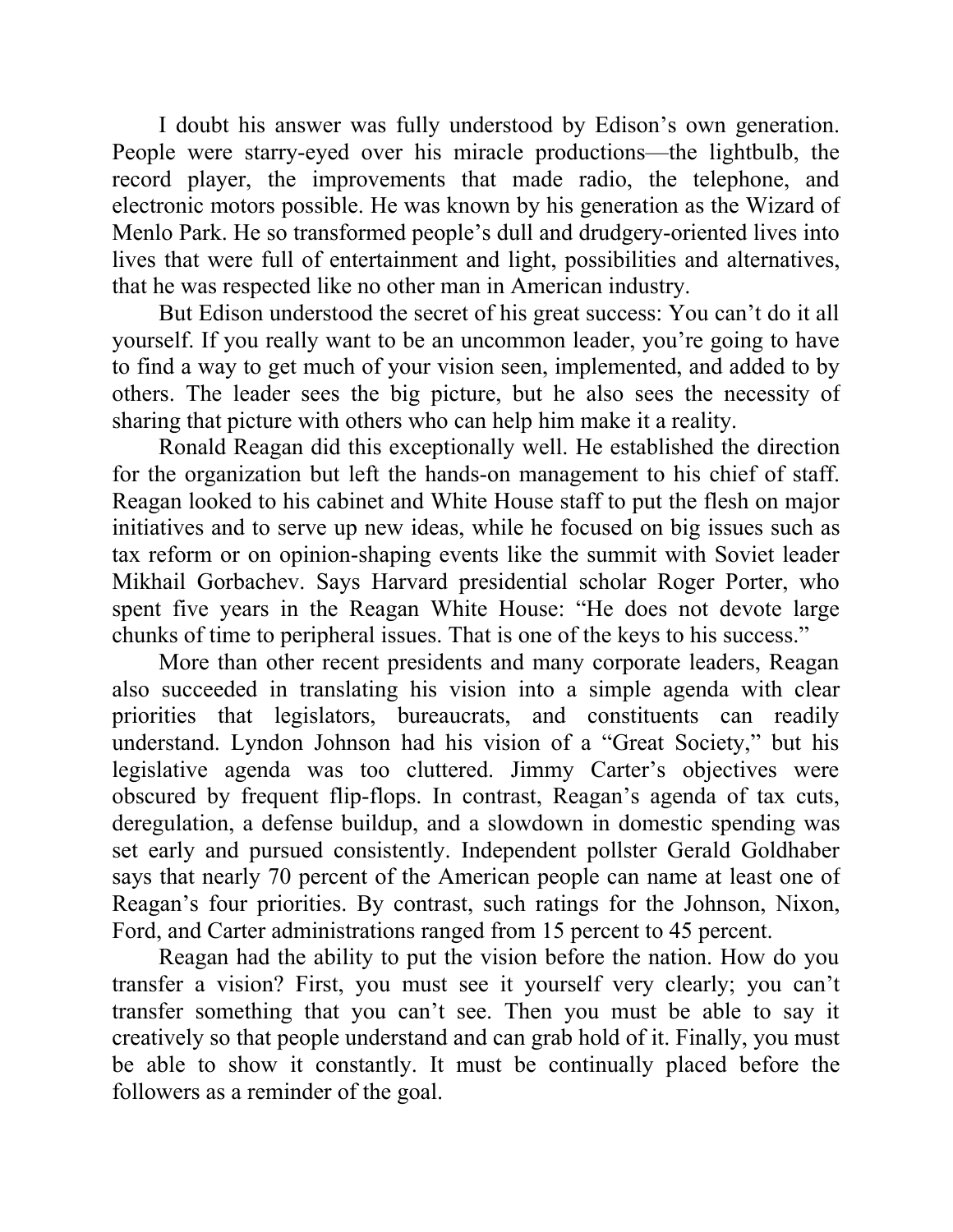Good leaders also have self-confidence and, therefore, the confidence of others. The author of this little poem understood the value of self-confidence in leadership:

> He who knows not, and knows not that he knows not, is a fool; shun him.

> He who knows not, and knows that he knows not, is a child; teach him.

He who knows, and knows not that he knows, is asleep; wake him.

He who knows, and knows that he knows, is wise; follow him.

Confidence in oneself is the cornerstone. People who do not believe in themselves have trouble believing in others. Others have trouble believing in them too. Self-confidence in a leader elicits the confidence of his followers, which gives him the freedom to be a risk taker and a change agent.

#### An Effective Leader Is Creative in Handling Problems

Everyone faces problems. The ability to creatively find solutions will determine the success or failure of each difficulty.

The Chinese symbol for crisis means danger. It also means opportunity. The key is to use a crisis as an opportunity for change. You'll never succeed if you throw up your hands and surrender. The Greek poet Homer understood the value of a crisis. He wrote, "Adversity has the effect of eliciting talents which in prosperous circumstances would have lain dormant."

Remember the story of the chicken farmer whose land was flooded virtually every spring? Even though the floods caused him horrendous problems, he refused to move. When the waters would back up onto his land and flood his chicken coops, he would race to move his chickens to higher ground. Some years, hundreds of them drowned because he couldn't move them out in time.

One year after suffering heavy losses from a particularly bad flood, he came into the farmhouse and in a voice filled with despair, told his wife, "I've had it, I can't afford to buy another place. I can't sell this one. I don't know what to do!"

His wife calmly replied, "Buy ducks."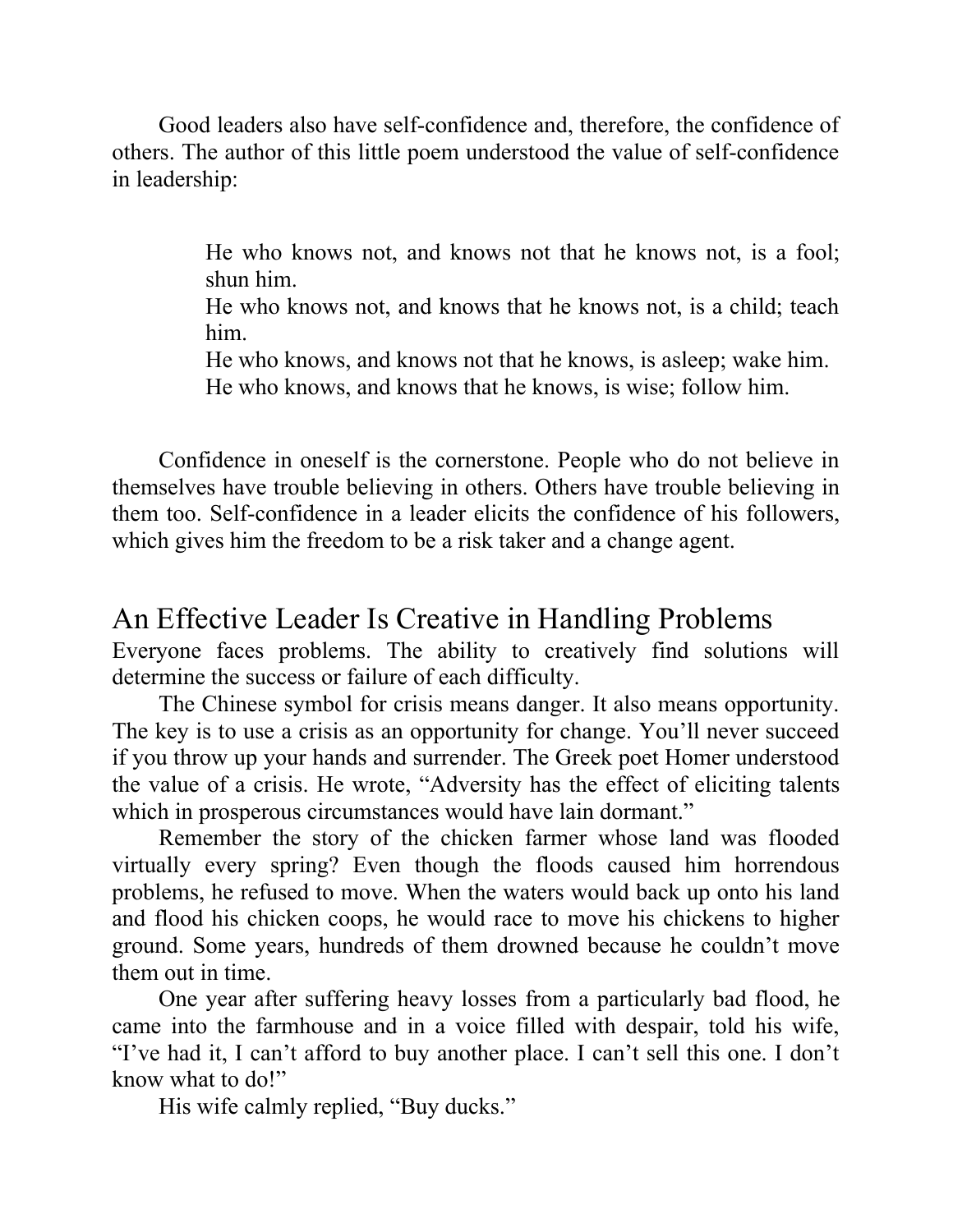Creativity is a trait not always admired by those who don't have it. They interpret creativity and inventiveness as stupidity and impracticality. If they see the creative person as salvageable, they will try to pull him back into the mainstream of thought. He will be told to stay busy, follow the rules, be practical, and not make a fool of himself. Traditional thinkers don't realize that creative thinkers are the geniuses of the world. Had it not been for someone's inventiveness, they might not have jobs!

Walt Disney's brother tells an amusing story about Walt's budding genius as a fifth grader. The teacher assigned the students to color a flower garden. As she walked among the rows examining the student's work she stopped by young Walt's desk. Noting that his drawing was quite unusual, she remarked, "Walt, that's not right. Flowers don't have faces on them."

Confidently he replied, "Mine do!" and continued his work. And they still do; flowers at Disneyland and Disney World all have faces.

## An Effective Leader Is a Generous Contributor

The measure of a leader is not the number of people who serve him but the number of people he serves. Real leaders have something to give, and they give it freely. Anthony DeMello saw a starving child shivering in the cold. Angrily he lifted his eyes to heaven and said, "God, how could you allow such suffering? Why don't you do something?"

There was a long silence and then DeMello was startled when he heard the voice of God answer him, "I certainly have done something—I made you."

Consider the comments of William Arthur Ward of Texas Wesleyan College in Fort Worth, Texas:

If you are wise, you will forget yourself into greatness.

Forget your rights, but remember your responsibilities.

Forget your inconveniences, but remember your blessings.

Forget your own accomplishments, but remember your debts to others.

Forget your privileges, but remember your obligations.

Follow the examples of Florence Nightingale, of Albert Schweitzer, of Abraham Lincoln, of Tom Dooley, and forget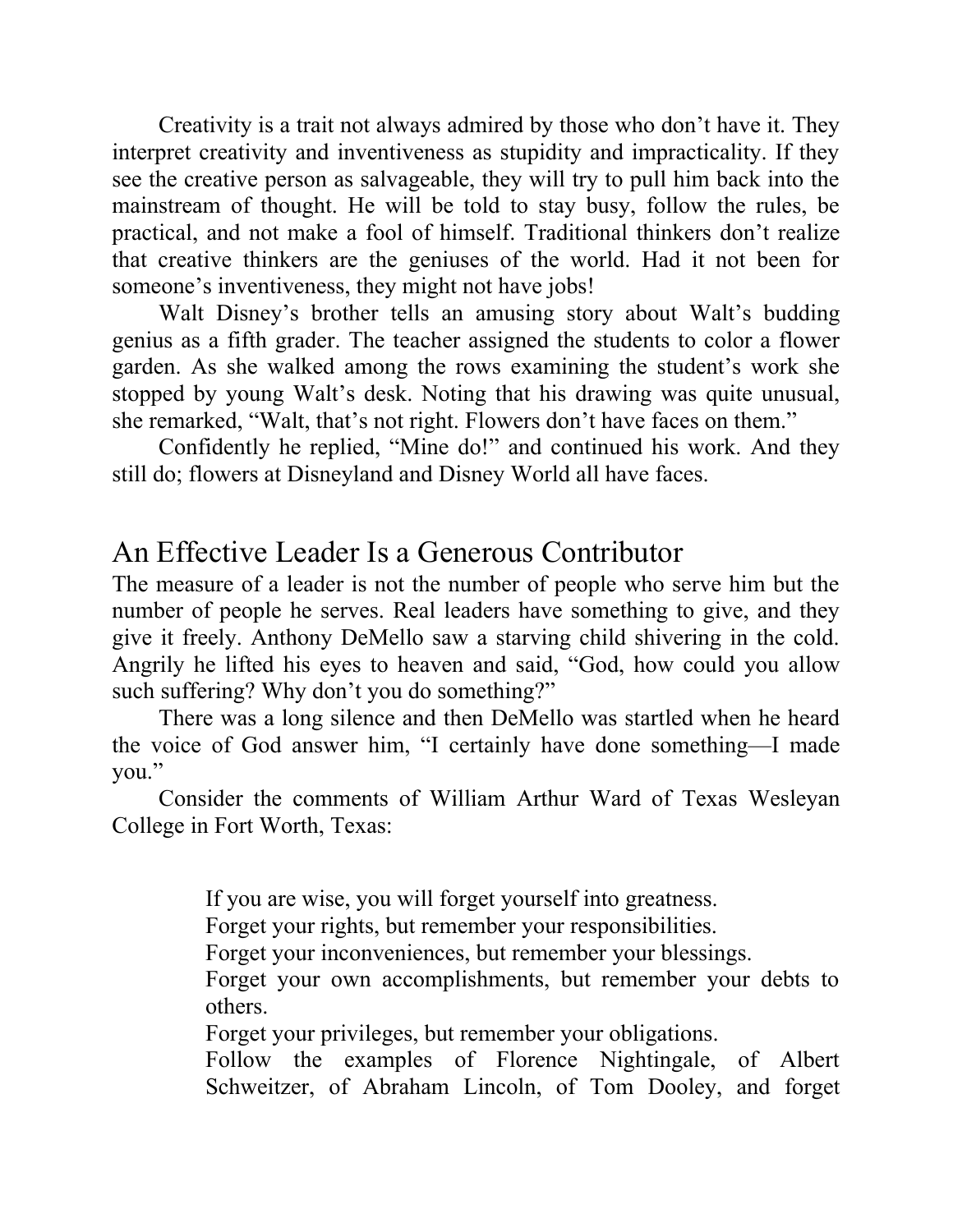yourself into greatness.

If you are wise, you will empty yourself into adventure.

Remember the words of General Douglas MacArthur: "There is no security on this earth. There is only opportunity."

Empty your days of the search for security; fill them with a passion for service.

Empty your hours of the ambition for recognition; fill them with the aspiration for achievement.

Empty your moments of the need for entertainment; fill them with the quest for creativity.

If you are wise, you will lose yourself into immortality. Lose your cynicism. Lose your doubts. Lose your fears. Lose your anxiety. Lose your unbelief.

Remember these truths: A person must soon forget himself to be long remembered. He must empty himself in others to discover a fuller self. He must lose himself to find himself. Forget yourself into greatness. Empty yourself into adventure. Lose yourself into immortality.

It sounds like Jesus, doesn't it? Great leaders are great givers.

#### An Effective Leader Acts Consistently

I put this last because there are too many people who are consistent but are not leaders, yet no one has ever been an effective leader over the long haul without being consistent. The moment people learn we are not dependable or responsible is the moment they will not recognize our leadership.

I recently saw a cartoon that illustrates this important principle. A young man is telling the preacher, "Being a minister must be really hard. I mean, living for others, leading an exemplary life. That's a lot of responsibility. The pressures must be tremendous! Having to set a good example … people watching, waiting for one false move, one sign of human frailty they can jump on! Oh, I don't know how you handle it!"

Finally the preacher sheepishly says, "I stay home a lot."

The word *being* is derived from a root meaning "to engrave." When we speak about someone's "being," we are referring to all those qualities and characteristics which identify that particular individual. "Being" may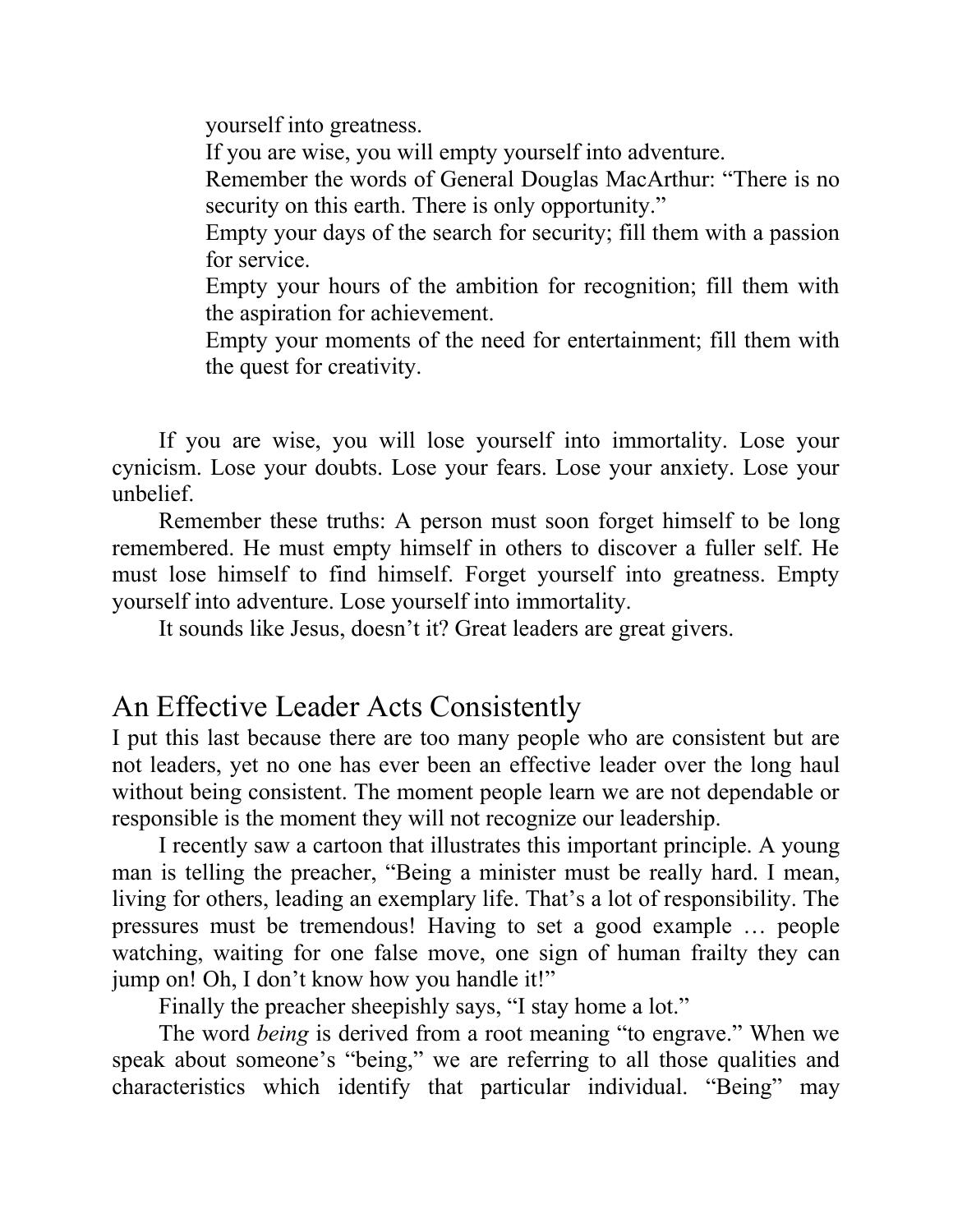correctly be called "the signature of our soul." It is what we are. By our actions, though, it can be enhanced or diminished.

"The first key to greatness," Socrates reminds us, "is to *be* in reality what we appear to be." Jesus expressed the same idea in the Sermon on the Mount. "Beware of the false prophets, who come to you in sheep's clothing but inwardly are ravenous wolves" (Matt. 7:15).

A leader must be consistent in three areas: people—this builds security; principles—this provides direction; and projects—this builds morale. Leaders let people know where they're coming from. A recent study showed that people would rather follow a leader they disagree with than one they agree with if the latter is constantly changing positions.

The call to be a leader is a challenging one. The need for strong leadership has never been clearer. The price of leadership has never been higher. The temptations of leadership have never been greater. The hour for leadership has never been closer. Take the challenge! Remember, "in every age there comes a time when leadership must come forth to meet the needs of the hour. Therefore, there is no potential leader who does not find his time. Tragically there are times when no leader arises for that hour."

You can be the leader for your hour.

# PUT IT TO WORK

#### *People Principles*

• Leadership is influence.

• He who thinketh he leadeth and hath no one following him is only taking a walk.

• The followers of a true leader confirm his calling. He doesn't have to declare his calling, others do it for him.

• Those who are powerful in leadership understand that one of the key tasks of management is to find ways to grow people.

• Self-confidence in a leader elicits the confidence of his followers, which gives him the freedom to be a risk taker and a change agent.

• A leader must be consistent in three areas:

People—This builds security.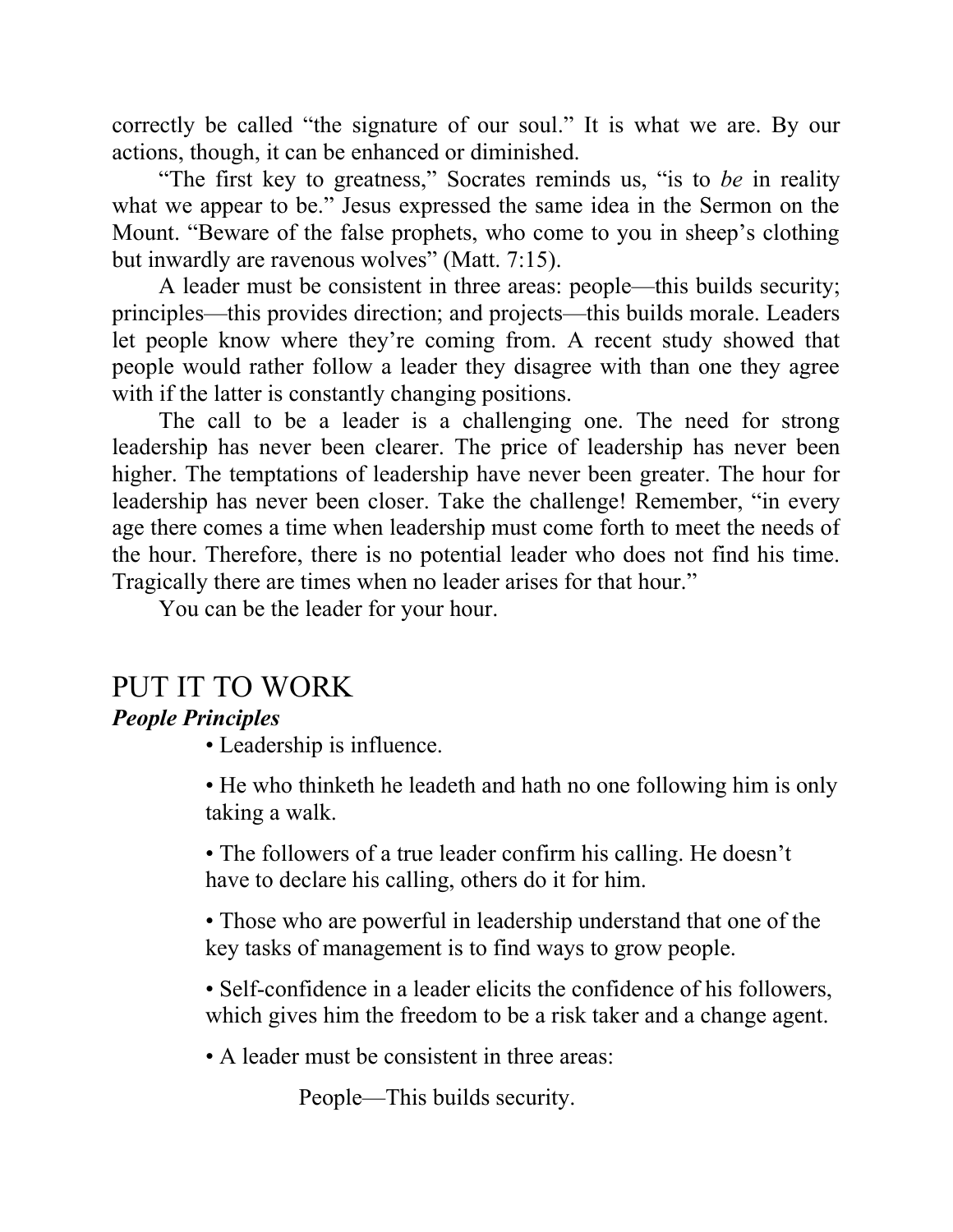Principles—This provides direction. Projects—This builds morale.

#### *Putting the Principles to Work*

I will apply the principles from this chapter to my relationships with people in the following ways:

| 1. |  |  |  |
|----|--|--|--|
| 2. |  |  |  |
| 3. |  |  |  |

#### *Further Study*

*Learning to Lead,* Fred Smith *Leadership, Greatness,* and Servanthood, Philip Greenslade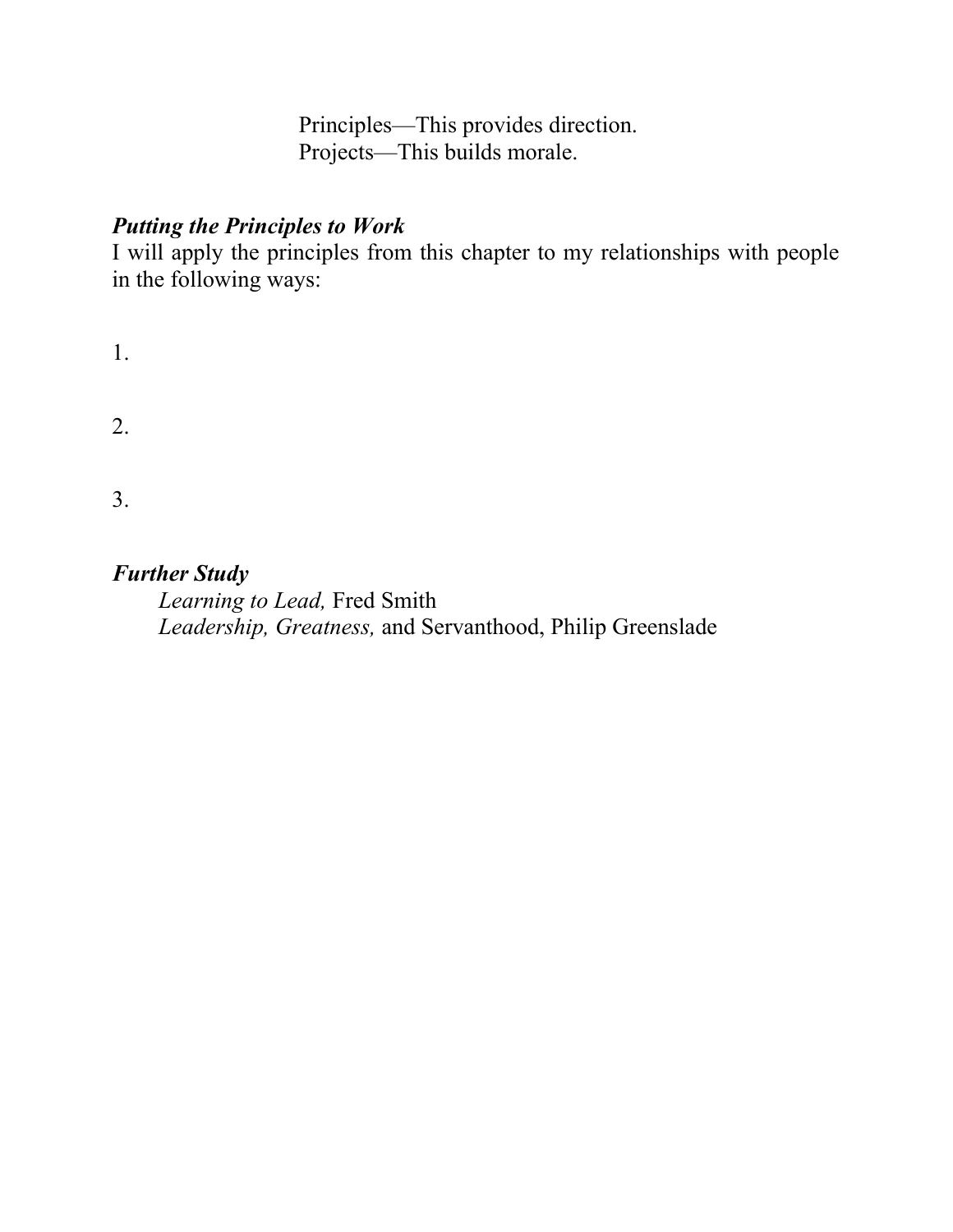#### CHAPTER 5

## MOTIVATING PEOPLE FOR THEIR BENEFIT

Developing the art of drawing out the best in people

AT WHAT POINT IN LIFE does a person learn how to be persuasive? When does he learn the fine art of convincing others that what's good for him is good for them too? Have you ever been around a newborn baby who is hungry, or needs a diaper changer, or just wants to be held? It doesn't take long for that baby to persuade some adult that some kind of action is being called for! Nobody enjoys being around a red-faced, crying baby for very long.

As that baby grows older, his motivational methods become refined. He learns when to throw temper tantrums and when to take an apple to the teacher. He learns what types of behavior get him in trouble and what types get him what he wants. This ability to persuade, which is evident from the moment of birth, should become more refined and beneficial to us and those we lead as we experience life and relationships.

Just before school one day, my son Joel wanted to go outside and see the construction workers in front of our house. He knows them all by name, and they certainly know him! He considers himself vital to the completion of the project. When I asked him if he had brushed his teeth, he said he had. Well I knew he hadn't, and because he lied to me, I told him he could not go outside to watch the workers and would instead have to brush his teeth. Crying, he went to his room. Shortly, he returned looking like the cat who had swallowed the canary. "Dad," he said, "how about letting me go outside this morning and you can take away my television privileges for today?"

I said, "No, I'm sorry; you cannot go outside."

He cried again and went back to his room. Two minutes later he returned with another big smile, "How about taking my computer privileges away?"

Obviously, Joel was trying to negotiate and persuade me to change my mind. He's good at it, but in case you're wondering, he did not go outside that morning!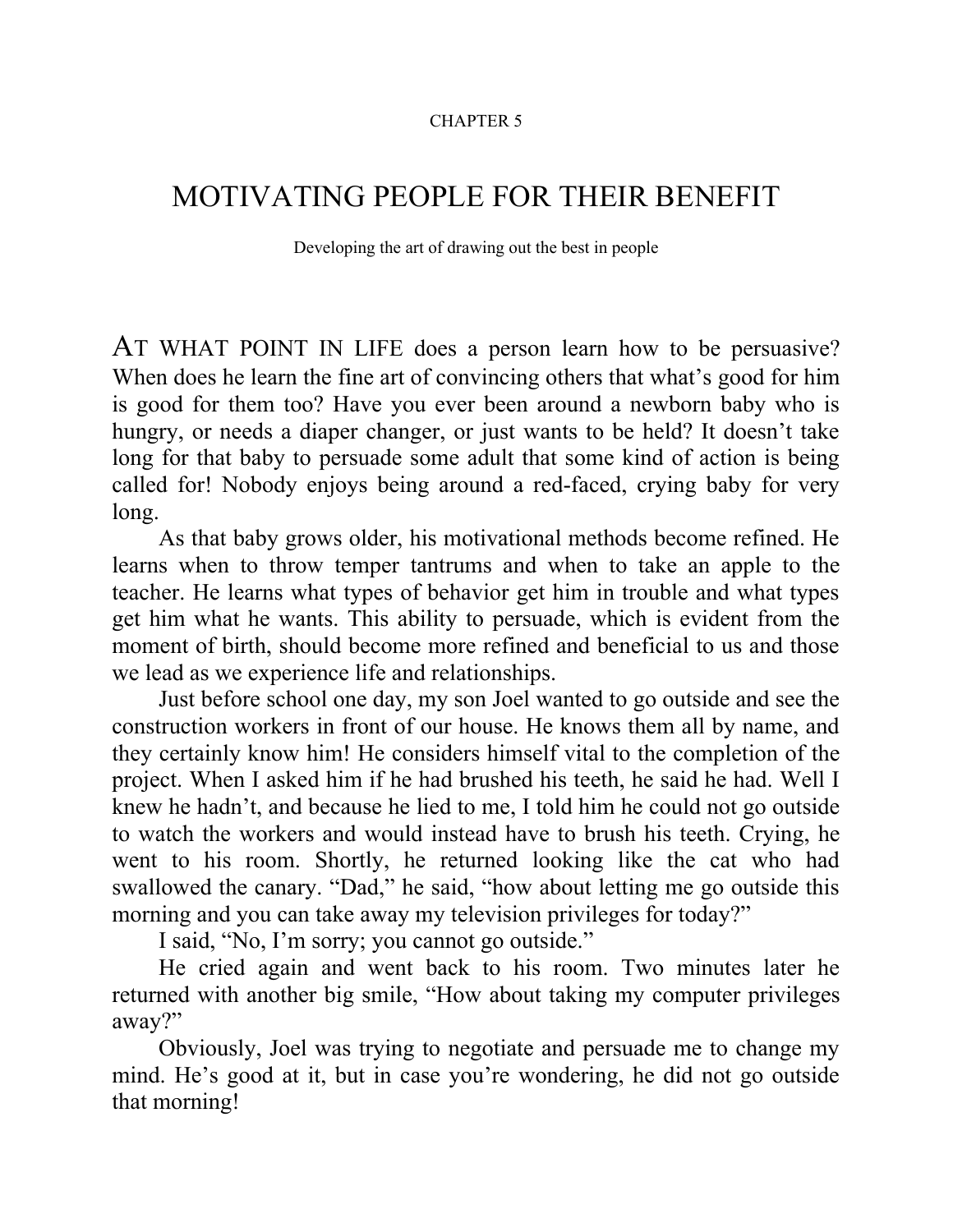I heard the story of a wealthy Texan who threw a party for his daughter because she was approaching the age to marry. He wanted to find a suitable husband for her—someone who was courageous, intelligent, and highly motivated. He invited a lot of young, eligible bachelors.

After they had enjoyed a wonderful time at the party, he took the suitors to the backyard and showed them an Olympic-size swimming pool filled with poisonous snakes and alligators. He announced, "Whoever will dive in this pool and swim the length of it can have his choice of one of three things. One, he can have a million dollars; two, ten thousand acres of my best land; or three, the hand of my daughter, who upon my death will inherit everything I own."

No sooner had he finished when one young man splashed into the pool and reappeared on the other side in less than two seconds. The rich Texan was overwhelmed with the guy's enthusiasm. "Man, I have never seen anyone so excited and motivated in all my life, I'd like to ask you: Do you want the million dollars, ten thousand acres, or my daughter?"

The young man looked at him sheepishly, "Sir," he said, "I would like to know who pushed me in the pool!"

The world has some misconceptions about persuasion. People have attached negative connotations to persuasion and associated it with manipulation. Actually, the Latin meaning of the word is very positive. *Per* means "through" and *suasio* means "sweetness." So, to persuade means to use sweetness to get people to do things. Effective persuasion is a result of relating, not ruling. It speaks to the heart as well as to the head. Therefore, persuasion does not make use of force or intimidation.

Getting someone to do something without convincing them it's the right thing to do is not the result of effective motivation; it's the result of intimidation. It's like the mom who told the little kid to sit down in the grocery cart at the supermarket. He kept standing up and she kept telling him to sit down. Finally she reprimanded him firmly enough that he sat down. She heard him whisper to himself as he was scrambling down, "I may be sitting down on the outside, but I'm standing up on the inside!"

When we succeed in getting people to sit down on the outside while they're still standing up on the inside, we are not persuading them; they are just accommodating us. We have neither convinced them nor have we met their basic needs.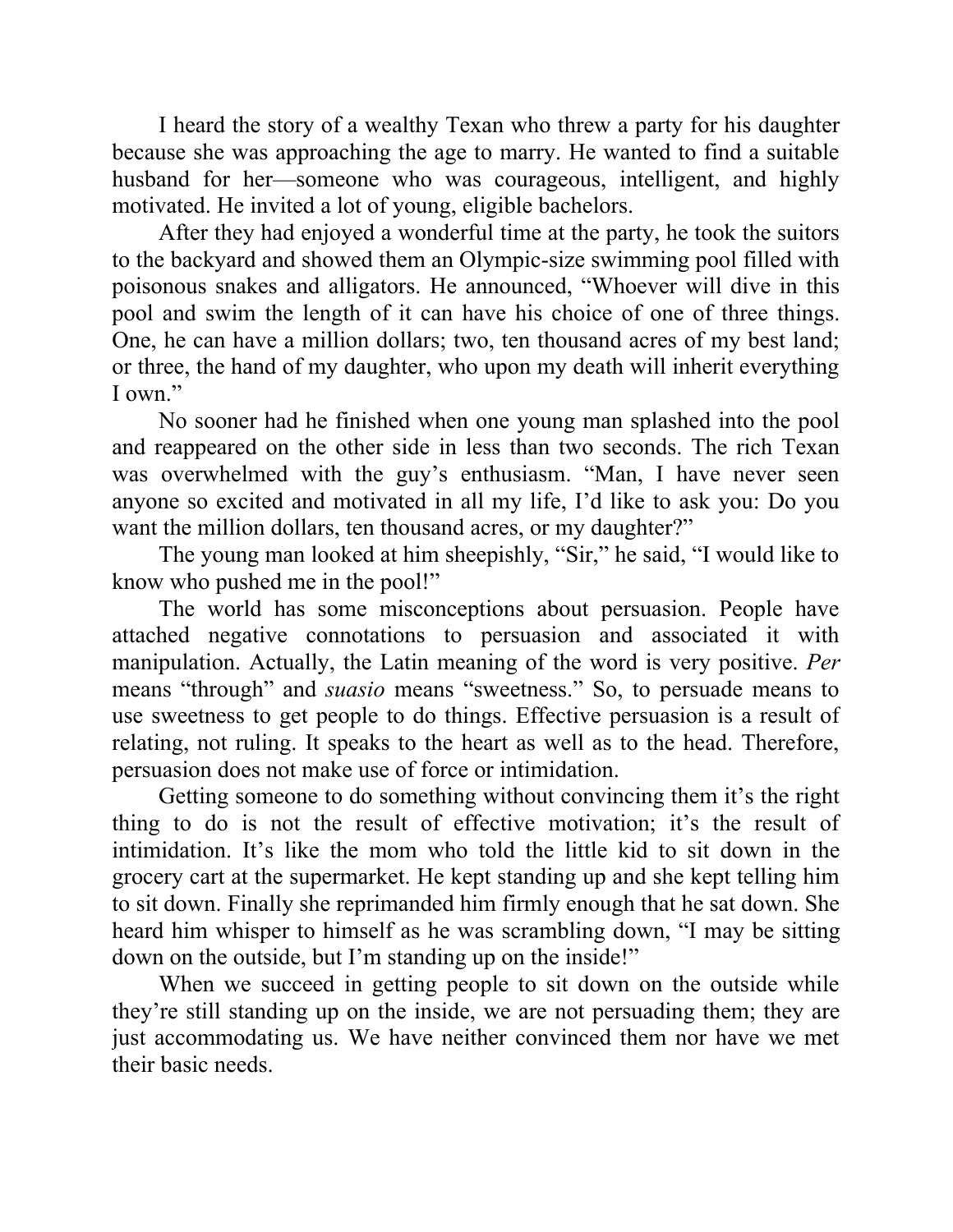## One Man's Persuasive Ability

The following incident lays the foundation for the rest of this chapter. It is a dramatic account of the persuasive ability of Emile Zola Berman as told by attorney Morton Janklo.

> When Emile Zola Berman, the famous trial lawyer from New York, entered the Non-Commissioned Officers' Club at the Marine Corps boot camp at Parris Island, S.C., that hot, humid July night in 1956, the tension was immediate and palpable. The usually boisterous drill instructors were stunned into silence as Zuke Berman (as he was known to the legal world) strode into their sacred precincts as if he owned the place, went to the center of the room, climbed onto a table and, with steely-eyed gaze, stared out at the assembled noncoms.

> The room grew silent. Then, with the skill of the great actor that he was, Berman spoke: "My name is Emile Zola Berman. I'm a civilian. I'm a Jew, and I'm a Yankee from New York City. I've come down here to save the Marine Corps. If no one helps me, I'm going back to New York to resume my life. If you care about the Corps, and if you care about the truth, come see us in our quarters tonight and help us keep you proud to be Marines."

> With that, he scrambled down off the table and strode out of the room as silently as he had entered it.

> The occasion for this high drama was the most famous Marine Corps court-martial in history. Sgt. Matthew McKeon —the embodiment of the professional Marine drill instructor —was on trial on the most serious charges stemming from the drowning deaths of six young recruits in his company during a disciplinary night-training exercise in the swamps of Ribbon Creek. Berman and I (then a young attorney with experience in the military justice system) had volunteered to defend McKeon.

> The key to our defense to the most serious charges was to prove that what McKeon had done did not constitute cruelty against his troops but was, in fact, common practice among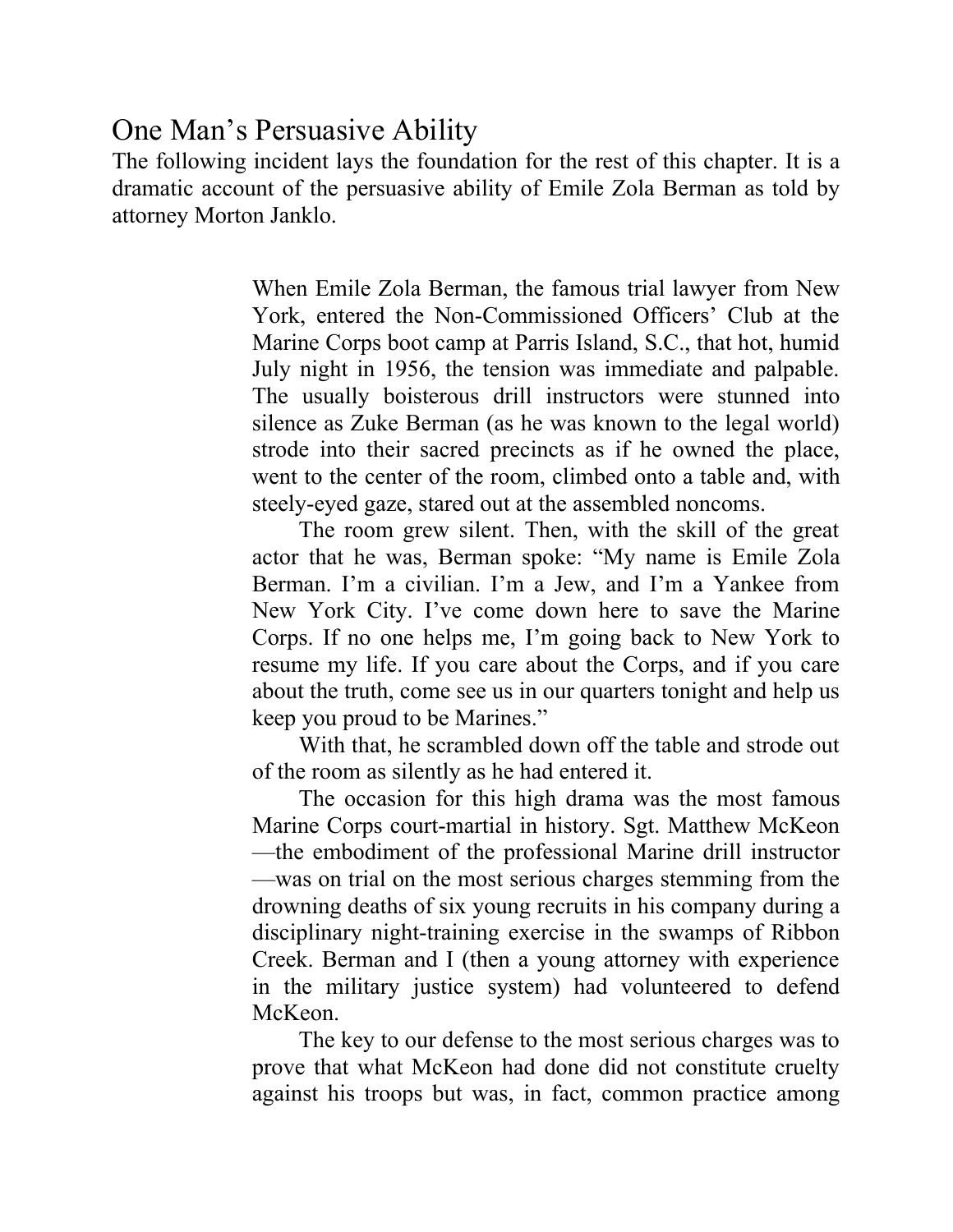Marine Corps drill instructors training young men for combat.

When we arrived at Parris Island a few days earlier, we had fully expected the drill instructors to cooperate with us in getting at the truth about combat training. What we met instead was a stonewall—set up, we learned, by the Marine Corps brass. Nobody would talk to us. We couldn't even get witnesses from other bases. Try as we would, we could not persuade the leadership of the Marine Corps or its drill instructors that the future and credibility of the Corps was at stake.

Berman's one-minute appearance and dramatic statement at the NCO Club was his desperate effort to break through that wall of silence. "This will either make us or break us," he said to me as we left the club.

Back in our quarters, Berman went to sleep, having admonished me to sit up and wait, in case, as we hoped, somebody showed up. At about 2 A.M. just as he had predicted, there was a light tap at the window. I let in an extremely frightened young drill instructor. "I think I know why you guys are here," he said, "and I'm prepared to tell you what really goes on in these boot camps." His testimony was the break in the dam. Before we were finished, dozens of drill instructors had come forward to testify that, indeed, the march in the swamp was common practice to discipline troops and that there was nothing "cruel or unusual" about this behavior.

Zuke Berman had persuaded a group of the toughest men in the world to do what was right in the face of fear. I have taken Attorney Janklo's account of Berman's motivational ability and pinpointed the seven principles of persuasion that follow.

# Know Precisely What You Are Trying to Accomplish

Before you can persuade others on any issue, you need to know just exactly what it is you want to accomplish. Zuke Berman was specific in his purposes and goals. Businessman H. L. Hunt also understood the importance of goals.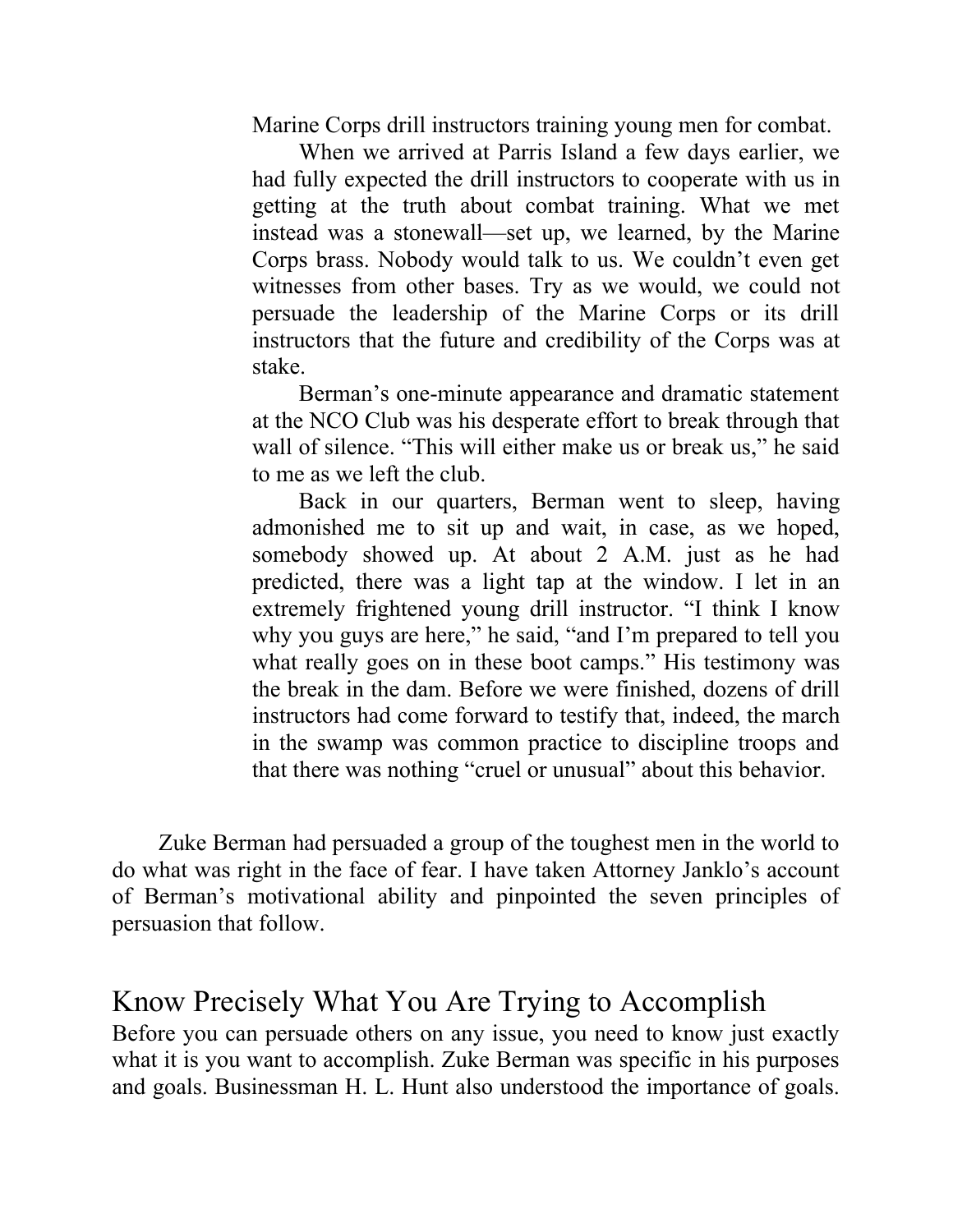He identified three steps that we must take to reach a goal. First, we must decide what we want, then decide what we are willing to give up, and, finally, go for it.

In working with pastors, one of the first things I suggest is that they develop a statement of purpose in order to help them determine where they want to go. You can't accomplish anything that counts until you know where you're going. When I first formed our statement of purpose at Skyline, I asked the church board members to assist me. I posed the question: What is the purpose of this church? Twenty-two members gave me sixteen different answers. I realized that if our lay leaders didn't agree on our purpose, we would accomplish nothing great for God. We first needed to develop one statement of purpose. So we worked together, clarified our thinking, and agreed on our common purpose for the church.

There is an inspiring plaque in the Smithsonian Museum of Science. It is a statement John Fitzgerald Kennedy made in the early 1960s: "This nation should commit itself to achieving the goal, before this decade is out, of landing a man on the moon." We know what happened in July 1969; millions watched it on television. Because the president stated a definite, achievable goal, the nation enthusiastically got behind it.

In commenting on the success of the historic moonflight, Albert Siepert, deputy director of Kennedy Space Center, stated in 1969: "The reason that NASA has succeeded is because NASA had a clear-cut goal and expressed it. By doing this, we attracted the best of men to our goal, and we got the support of every phase of government to reach our goal." A goal is a dream with a deadline.

To give yourself a handle on establishing and accomplishing goals, keep in mind these "Five Cs."

> **• Consideration—**What is the needed response? That's what Mr. Berman asked himself when he asked those tough Marine drill sergeants for help.

- **• Credibility—**What must I do to get the needed response?
- **• Content—**What must I say to get the needed response?
- **• Conviction—**How must I say it?
- **• Conclusion—**What steps do I need to take to get the needed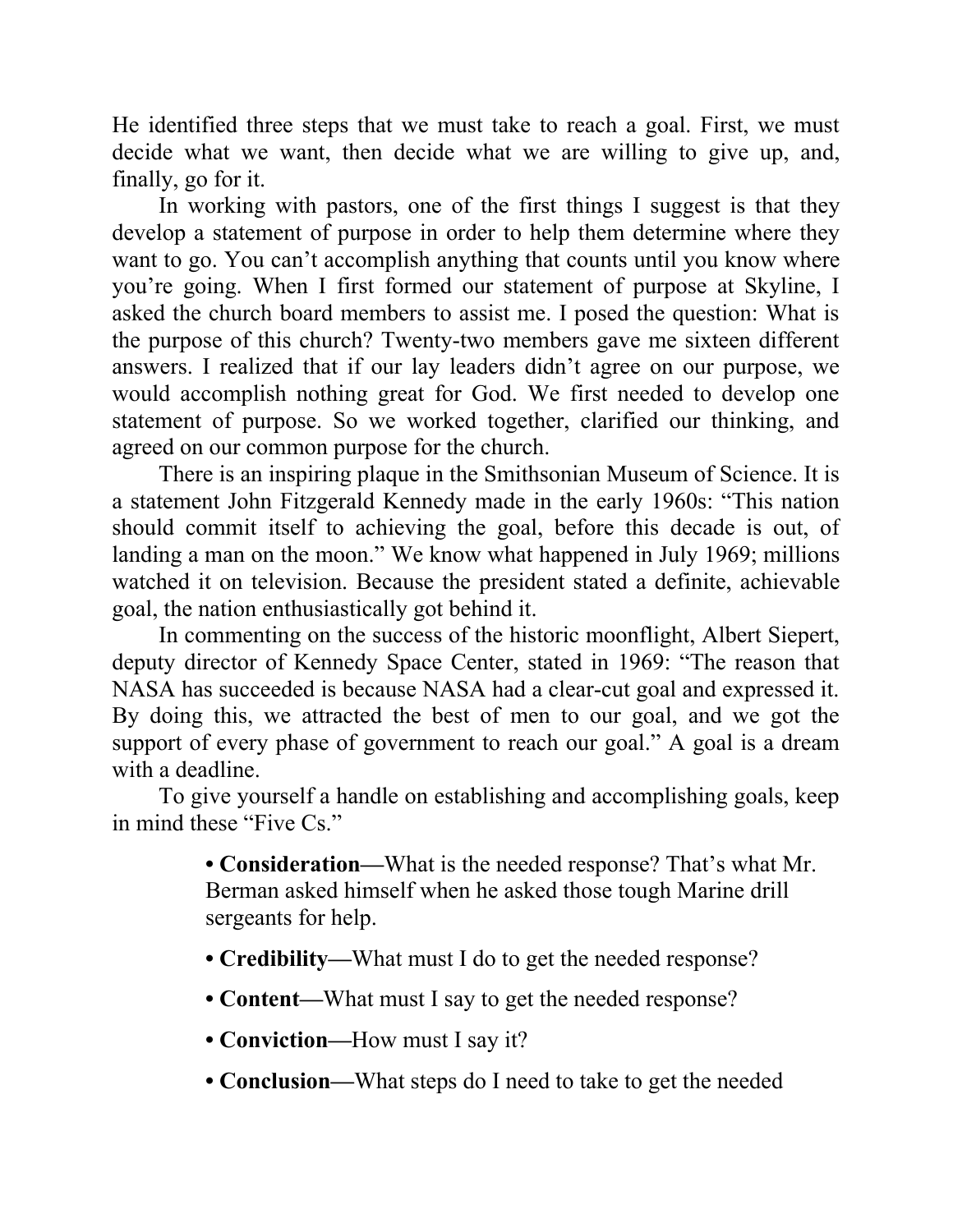response? Now that I have said, felt, and determined to do something, what action will I take?

A lot of organizations remind me of the little girl who was riding on a bus with her father and was unsure of her destination. She asked, "Daddy, where will we be when we get to where we are going?" Better we should know where we're headed before we get on the bus!

## Place Yourself in the Other Person's Shoes

We persuade, not from our own perspective, but from getting the perspective of others. Mr. Berman did this in his statement, "I've come down here to save the Marine Corps." He did not say, "I have an exceptional record, and I'm here to prove it to you." He immediately identified with the pride of the Marines and he therefore had their attention as well as their respect.

Be aware of the specific reasons why the other person requires persuasion and perhaps has resisted it. What is there about your goals that he resists or resents? What need or priority of his is threatened by your goals? How can you alleviate that fear? These Marines were worried that if they came forward in defiance of their superiors' policy to keep the story quiet, they might get into trouble.

Berman did not attempt to mislead the Marines by telling them there was no risk; the risk was obvious. He chose, instead, to appeal to their pride as men and as Marines. He put himself on their side and made them realize that his objective was one they shared, namely to save the Marine Corps. By putting yourself in the other fellow's shoes, you develop a sensitivity to that person's needs and can better address the issues that concern him or her. It is not always easy to do, but it's usually necessary if you're to be successful.

Recently I joined Dr. Carl George and Dr. C. Peter Wagner for a conference called "How to Break the 200 Barrier." When they assigned me that topic, I knew it was a "hot button" because most churches in America are below that number. I recalled that stage in my own ministry in Hillham, Indiana. I had to be able to identify with the pastors of small churches before I could encourage them. There were three questions that I had to answer before I could put myself in their shoes. These are generic questions that you, too, can use.

First, *what do they know?* With what kinds of experiences have they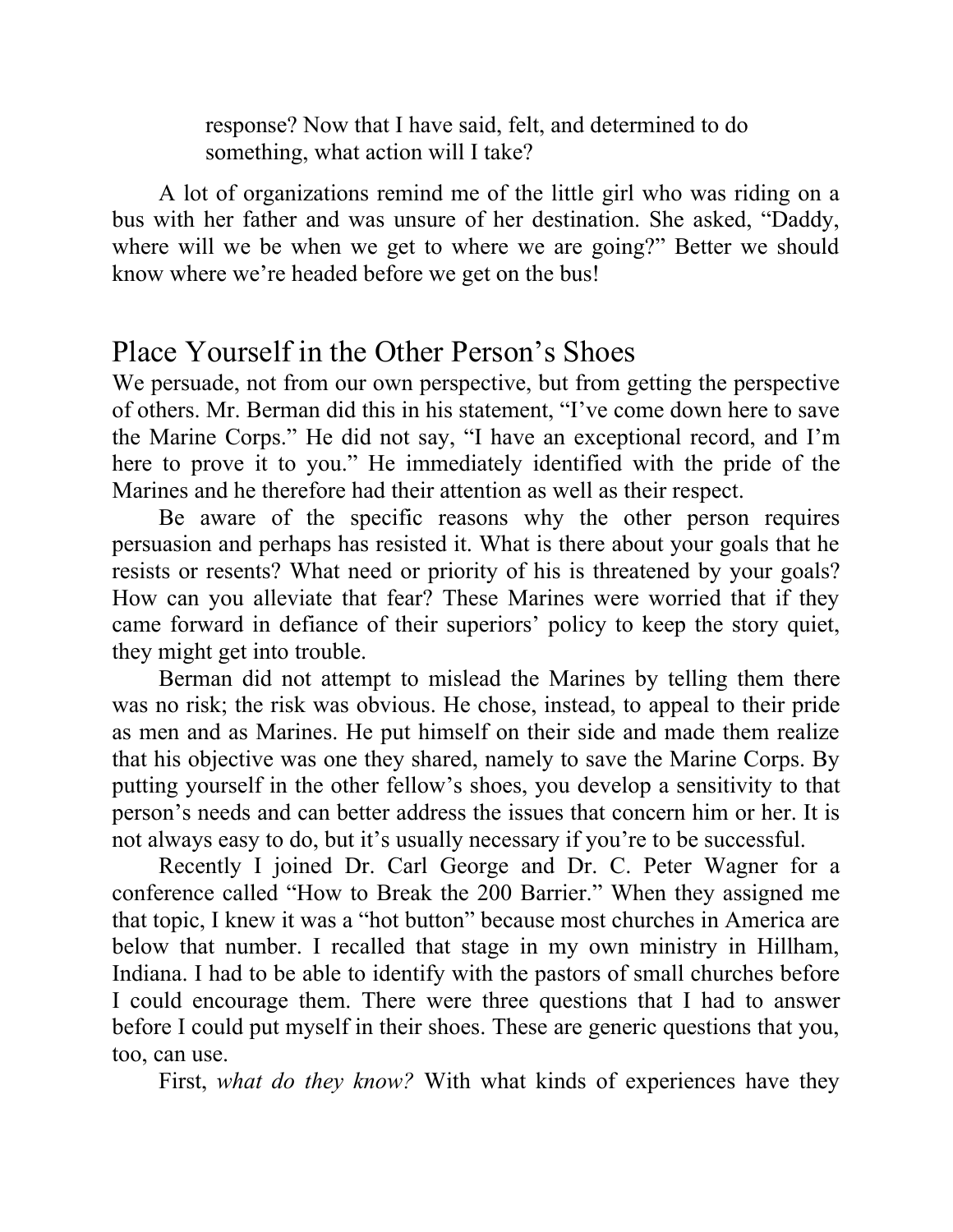dealt? If all you have is a hammer, everything looks like a nail. Have they been using one kind of tool? Ask people questions about what is important to them. Find out what is unique in their lives.

Second, what do they feel? Effective persuasion takes into account a person's emotions. Once the emotion is identified, steps can be taken to form a plan of action.

Bob Conklin, in *How to Get People to Do Things,* recalled the story of Ralph Waldo Emerson and his son struggling with a female calf and trying to wrestle her into the barn. Drenched with sweat, the great sage was on the brink of losing his self-control when an Irish servant girl came by. She smiled sweetly at Emerson as she thrust a finger into the animal's mouth. Lured by this maternal gesture, the calf peacefully followed the girl into the barn.

"People are like the calf," says Conklin. "You can poke them, prod them, push them, and they don't move. But give them a good reason—one of *their* reasons—a way in which they will benefit, and they will follow gently along. People do things for *their* reasons. Not *your* reasons. And those reasons are emotional, aroused by the ways they feel."

The story is told that when Michael Faraday invented the first electric motor, he wanted the interest and backing of the British prime minister, William Gladstone. So Faraday took the crude model—a little wire revolving around a magnet—and showed it to the statesman. Gladstone was obviously not interested.

"What good is it?" he asked Faraday.

"Someday, you will be able to tax it," replied the great scientist.

He won his point and the endorsement of his efforts by appealing to the interests of the prime minister. Here was an invention that represented Faraday's sweat, toil, and genius, but to win Gladstone's approval, it had to represent the British pound sterling.

The third question is, *what do they want?* People have certain needs and expectations. If they can see that what you want can also give them what they want, they will be much more open and receptive. That great motivational speaker, Zig Ziglar, frequently says, "You can get everything in life you want, if you help enough people get what they want." If we hit the "hot buttons," then people will be willing to pay the price.

Tom Hopkins writes in *How to Master the Art of Selling,* "You have to close through your eyes." He gives the example of a blind real-estate salesman who attributed his great success to the fact that he could not see the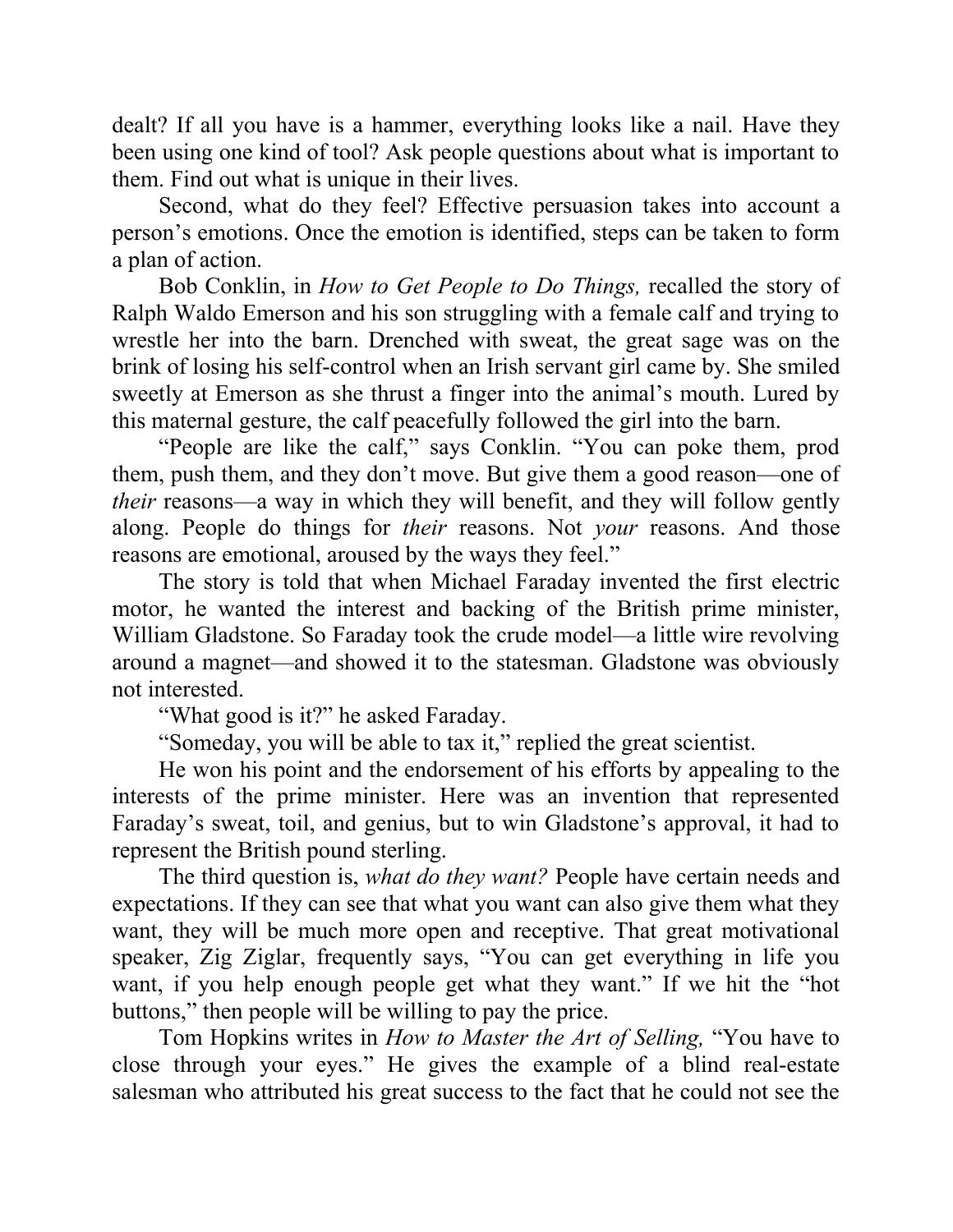properties he sold and therefore, had to sell through the eyes of his prospects. "You must see the benefits, and features, and limitations of your products or service from your potential buyer's viewpoint," Hopkins says. "You must weigh them on his scale of values, not your own. You must close on the benefits that are of value to him." Your perspective determines your actions and reactions:

When the other fellow takes a long time, he's slow.

When I take a long time, I'm thorough.

When the other fellow doesn't do it, he's lazy.

When I don't do it, I'm busy.

When the other fellow does something without being told, he's overstepping his bounds.

But when I do it, that's initiative.

When the other fellow overlooks a rule of etiquette, he's rude.

But when I skip a few rules, I'm original.

When the other fellow pleases the boss, he's an apple polisher.

But when I please the boss, that's cooperation.

When the other fellow gets ahead, he's getting the breaks.

But when I manage to get ahead, that's just the reward of hard work.

Sidney J. Harris, the columnist, wrote, "Thomas Aquinas, who knew more about education and persuasion than almost anybody who ever lived, once said that when you want to convert someone to your view, you go over to where he is standing, take him by the hand (mentally speaking), and guide him. You don't stand across the room and shout at him; you don't call him a dummy; you don't order him to come over to where you are. You start where he is, and work from that position. That's the only way to get him to budge."

## Expose the Problems Immediately

One of the classic parts of the speech by Zuke Berman is his opening statement: "My name is Emile Zola Berman. I'm a civilian. I'm a Jew, and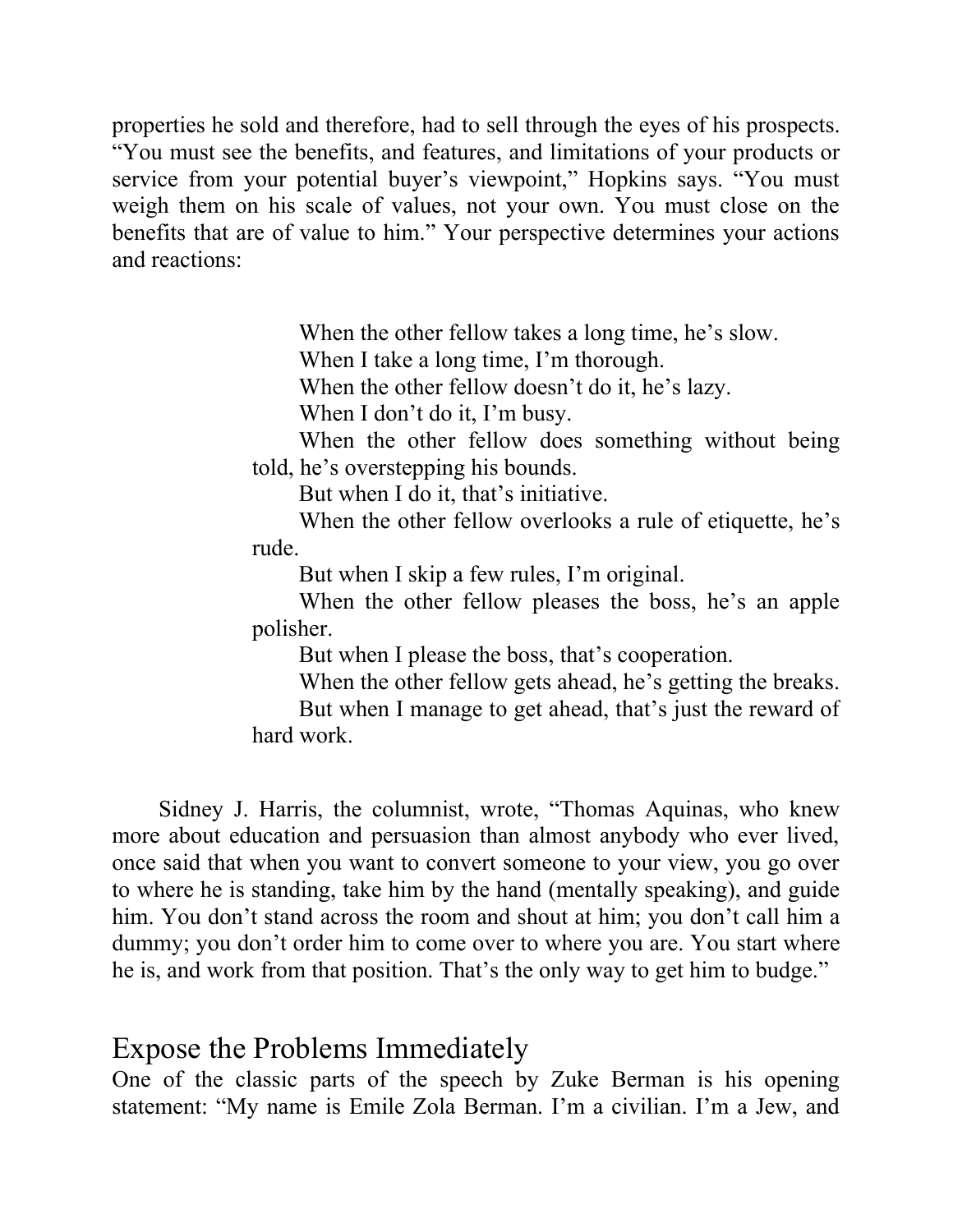I'm a Yankee from New York City." To be a civilian, to be a New Yorker, and to be Jewish were really not the ideal qualifications for a defense counsel in South Carolina in a prominent Marine court-martial in July of 1956. But by laying all of his cards on the table at the beginning, Mr. Berman knew that these possible stumbling blocks would be behind him, not down the road ahead.

When you face the potential problems at the start and get the emotions out, then you can get to the important issues. Otherwise, issues are never heard and all that is dealt with are the "yes, but's." I rely heavily on this principle in leading my church. For example, just before a congregational business meeting, I send out a letter addressing all the potential problems that the church is facing at that time. The fact that the congregation knows the leader is already aware of the problems gives them confidence and peace of mind.

Always deal with the problem issues up front. This establishes a base of trust, which is necessary in any relationship. Failure to recognize and handle problems allows them to color the issues and create barriers and negative feelings. It creates a credibility gap. Count on having to deal with problems at some point. Better it be at the start, before they have the chance to fester and become insurmountable.

## Be Prepared to Take a Risk

You might have to stick your neck out and make commitments that may cost you something. Mr. Berman stuck his neck out when he declared, "If no one helps me, I'm going back to New York to resume my life."

Whenever you are attempting to change an opinion—whether of a jury in a homicide trial or of a friend, spouse, or parent—you're going to meet strong levels of resistance. There will come a moment when you've made your best case and you must be prepared to stand by it and take the consequences. Most people, when attempting to advance a point of view persuasively, become fearful that they will fail, and that fear is conveyed to the person they are trying to persuade.

Fear is the surest cause of failure. If you can work up your courage, as Zuke Berman did, present all aspects of your case, and walk away prepared for possible loss, you will most often be a winner. People have enormous respect for someone who says, "This is my case. I've been as honest as I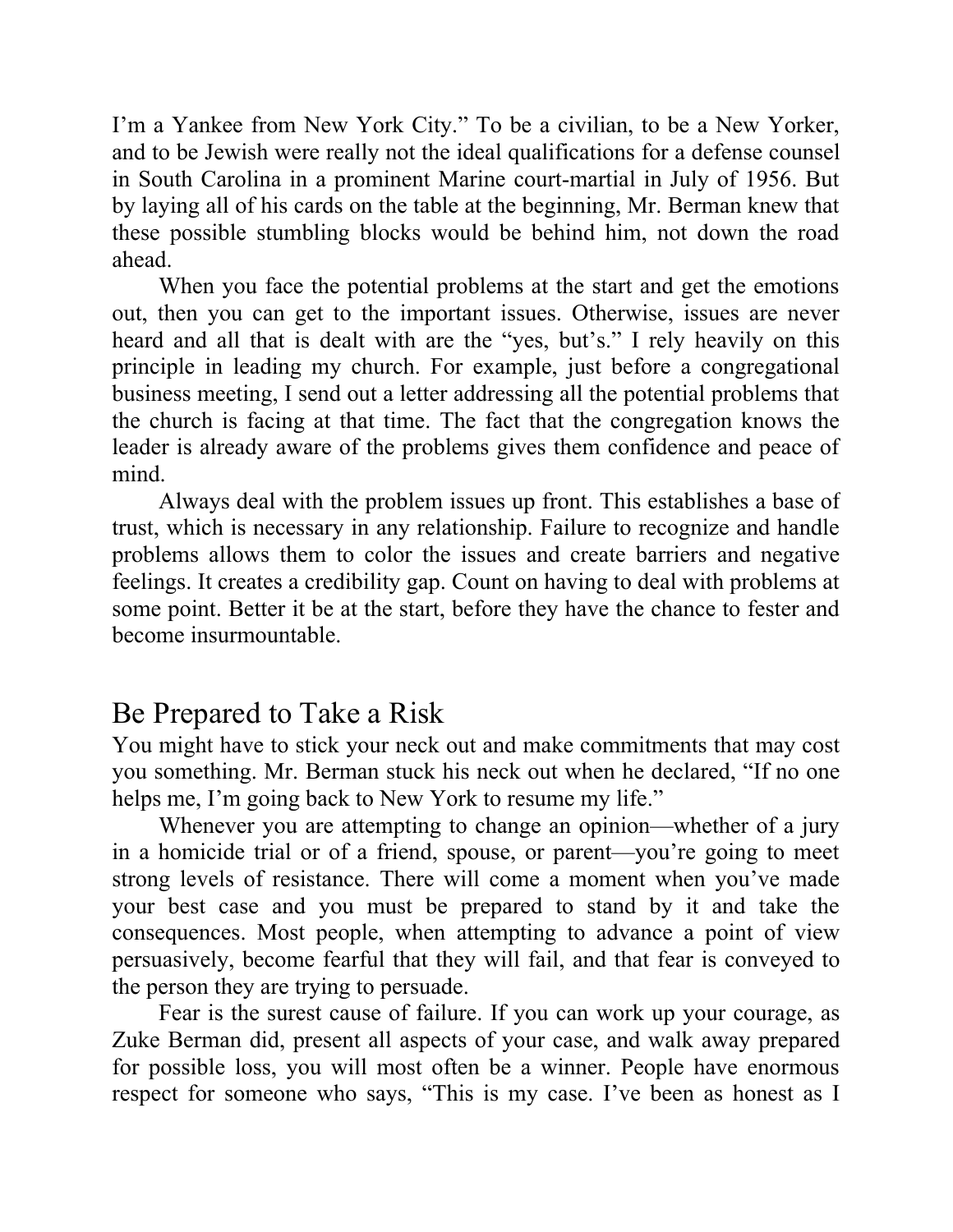know in explaining my position, and I hope that you will agree with me."

Leaders have two important characteristics: They are going somewhere, and they are able to persuade other people to go with them. Effective risktaking leadership takes place when I sense conviction (the cause is right), and when I sense confidence (I can do it and others will help me do it).

# Appeal to the Higher Vision

Most people are inherently decent and fair and they want to "do the right thing." They're not always sure, however, what fairness or rightness is, and they are often full of anxiety when forced to say yes or no. It is your job, as the persuader, to make them understand the human values represented by your position. They must be made to feel empathy for what you are trying to do so that emotionally they want to give you the response you seek. Zuke Berman did this when he said, "I've come down here to save the Marine Corps." Those drill instructors understood that and admired his courage in taking them on.

The civil rights movement enjoyed its ultimate victory over bigotry when network news showed the dogs being loosed on the marchers in Selma, Alabama, and the police crashing into the crowds with their clubs. Suddenly, people all across America understood the real effects of unfair and inhumane policies. Their emotions were aroused in a positive way, and it wasn't long before the president and the Congress felt that the public would support a strong Voting Rights Act.

People don't buy newspapers. They buy news. It isn't glasses that are purchased; it's better vision. Women who spend big bucks for cosmetics are really trying to buy good looks. Millions of drills have been sold; yet not a single person wanted one. They are buying holes. Diet books are not sold by publicizing the evils and risks of being overweight; they're sold by ads depicting how attractive one can become by shedding a few pounds. Athletes do not go through the agony of practice and training to avoid losing; they do it to make the team and be a winner. Appealing to a higher vision is simply helping others become not only what they are capable of becoming, but what they really want to become.

The method of motivation is not new. It was described profoundly by the philosopher Lao-Tse 2,500 years ago, "A leader is best when people barely know he exists, not so good when people obey and acclaim him, worse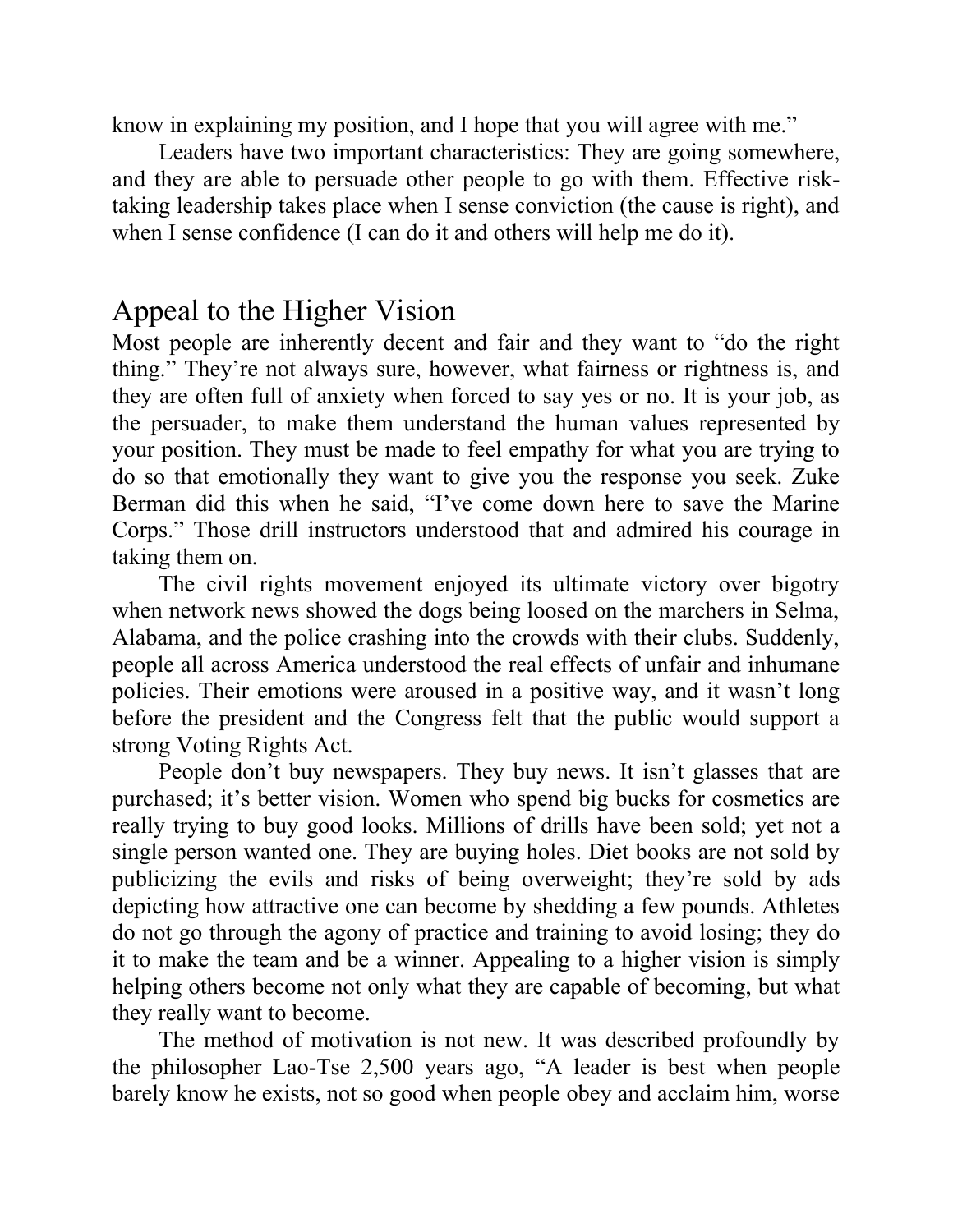when they despise him. But of a good leader, who talks little, when his work is done, his aim fulfilled, they will say, 'We did it ourselves.'"

In the early part of the twentieth century, the same philosophy was echoed by Harry Gordon Selfridge, developer of one of the largest department stores in London. Selfridge, who achieved success by being a leader rather than a boss, said this of the two types of executives:

The boss drives people; the leader coaches them.

The boss depends upon authority; the leader, on good will.

The boss says "I"; the leader, "We."

The boss fixes the blame for the breakdown; the leader fixes the breakdown.

The boss knows how it is done; the leader shows how.

The boss says "Go!"; the leader, "Let's go."

#### Know When to Stop

The number-one reason most people lose arguments is not because they're wrong; it's because they don't know when to quit. There is a moment when you have marshaled all of the factual and emotional issues in your favor and have expressed them as best you can. If you continue to hammer away, you do nothing but build resentment in the person you are trying to persuade.

Zuke Berman could have said a lot more that night in the NCO Club. He could have talked about the attitudes of the brass, enumerated the issues in the case, talked about their suspicions that every man in the room had committed the same acts as did the defendant, or taken questions from the audience. In fact, he did none of these things because he knew, intuitively and brilliantly, that to belabor his point would weaken his position.

There is great dignity in simplicity. Most of the immortal works of literature not only have the brilliance of brevity but also the dignity of simplicity. The Lord's Prayer consists of only fifty-seven words, none more than three syllables. The Declaration of Independence, which revolutionized the thinking of the New World, can be read by a fourth-grader in less than five minutes. Simplicity is eloquent; it speaks loud and clear without insulting the intelligence of the listener.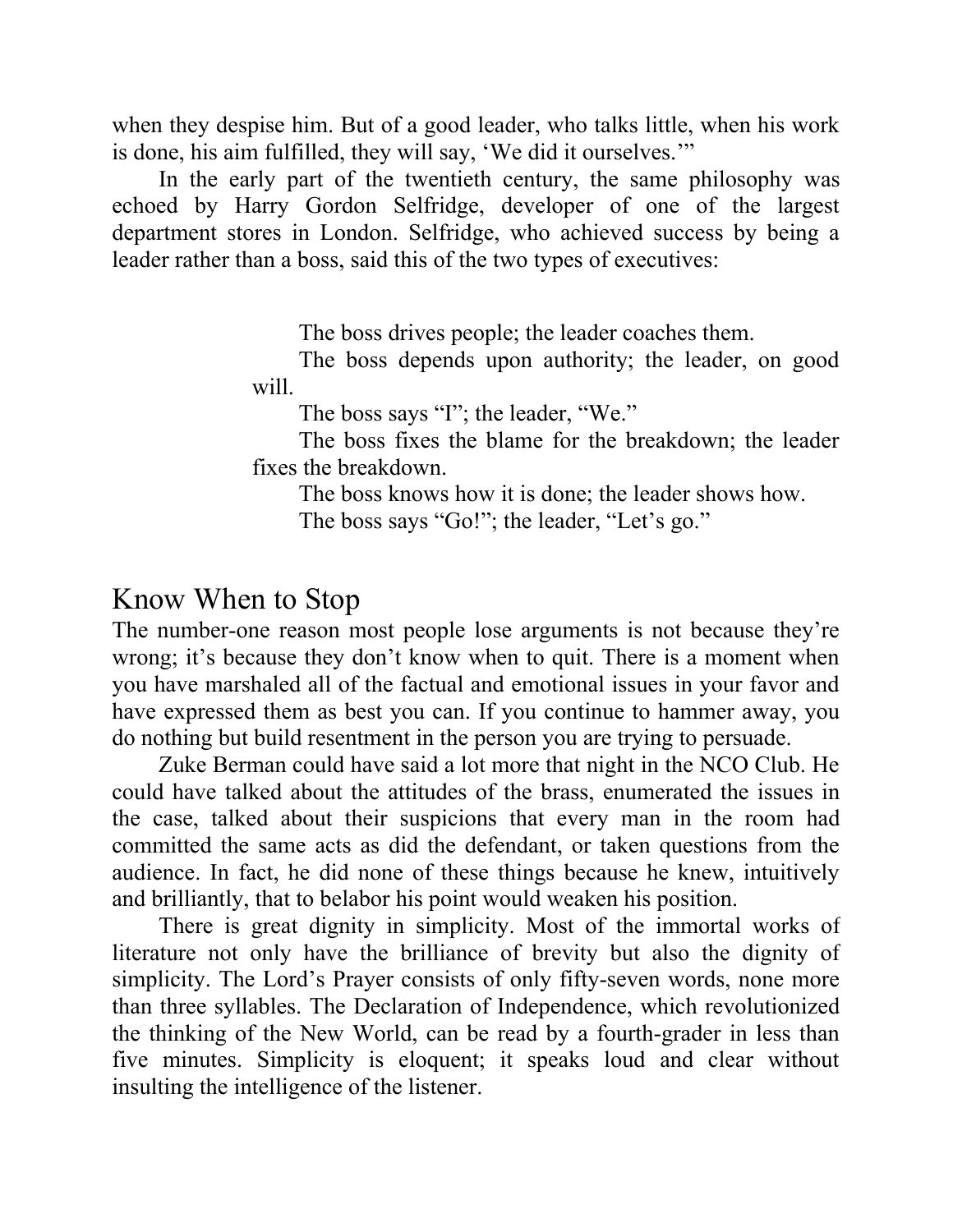# Cover Your Topic with Enthusiasm

Occasionally there will be times when you're dealing with an issue about which you know you're right, but none of your techniques of persuasion can budge your opposition. Be enthusiastic! Columbia Law School professor Jerome Michael teaches his students this technique: "If you have the facts on your side, hammer the facts. If you have the law on your side, hammer the law. If you have neither the facts nor the law, hammer the table." A speech without enthusiasm is like a landscape painted entirely in shades of gray there is form but not color. Enthusiasm alone will many times give you the edge you need.

In England there is a monument to the sport of rugby, the forerunner of American football. The statue depicts an eager boy leaning down to pick up a ball. At the base of the statue is this inscription: Who with a fine disregard for the rules, first took the ball in his arms and ran with it.

The statue and inscription tell a true story. An important game of soccer was taking place between two English schools. During the closing minutes of the contest, a boy more gifted with enthusiasm and school spirit than with experience was sent into the game for the first time. Forgetting all the rules, particularly the one that says a player does not touch the ball with his hands, and conscious only of the fact that the ball had to be at the goal line within seconds if his school were to be victorious, the boy picked up the ball and, to the amazement of everyone, started the sprint of his life to the goal line.

The confused officials and players remained frozen where they stood. But the spectators were so moved by the boy's spirit and entertained by his performance, that they stood up and applauded long and loudly. This incident totally eclipsed the rest of the game's action. As a result, a new sport was born: rugby. It wasn't because of carefully worded arguments and rule changes; it was because of one boy's enthusiastic mistake!

# PUT IT TO WORK

#### *People Principles*

- To "persuade" means to use sweetness to get people to do things.
- A goal is a dream with a deadline.
- "Five Cs" in motivating people: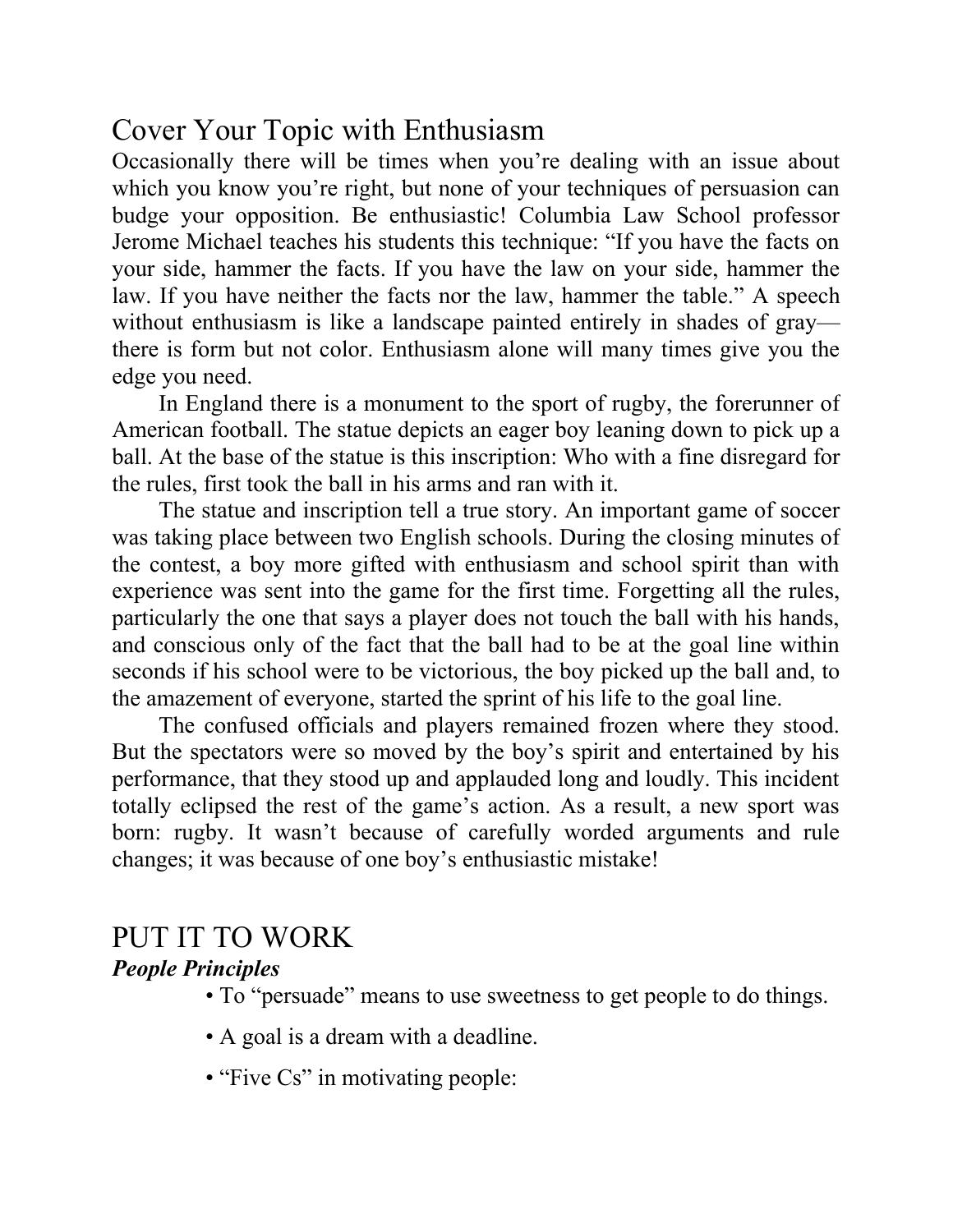Consideration—What is the needed response? Credibility—What must I do to get it? Content—What must I say to get it? Conviction—How must I say it? Conclusion—What steps do I need to take?

• We motivate best from the other person's perspective.

• You can get everything in life you want if you help enough people get what they want.

#### *Putting the Principles to Work*

I will apply the principles from this chapter to my relationships with people in the following ways:

1.

2.

3.

#### *Further Study*

*Be a Motivational Leader,* LeRoy Eims *See You at the Top,* Zig Ziglar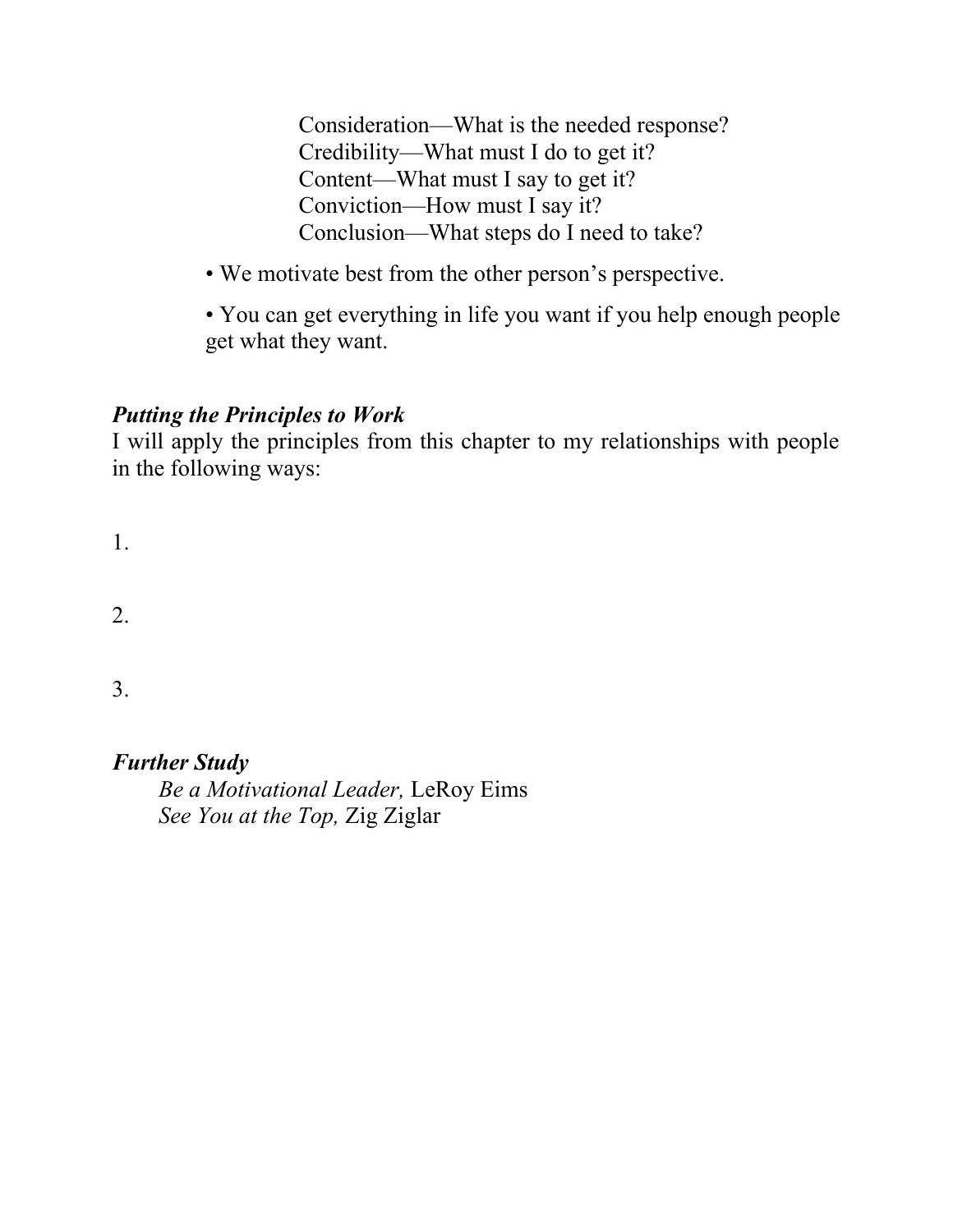#### CHAPTER 6

#### HOW TO BE A PERSON PEOPLE RESPECT

Understanding the value of your character

THE HEADLINE ON THE FRONT cover of *Time's* May 25, 1987, issue contains simply two words: "What's Wrong?" I want to share a couple paragraphs from that issue's lead article, because it gives us a shocking glimpse of the moral fiber of America in that time.

> Hypocrisy, betrayal and greed unsettle the nation's soul. Once again it is morning in America. But this morning Wall Street financiers are nervously scanning the papers to see if their names have been linked to the insider-trading scandals. Presidential candidates are peeking through drawn curtains to make sure that reporters are not staking out their private lives. A congressional witness, deeply involved in the Reagan Administration's secret foreign policy, is huddling with his lawyers before facing inquisitors. A Washington lobbyist who once breakfasted regularly in the White House mess is brooding over his investigation by an independent counsel. In Quantico, Virginia, the Marines are preparing to court-martial one of their own. In Palm Springs, California, a husband-andwife televangelist team, once the adored cynosures of 500,000 faithful, are beginning another day of seclusion.

> Such are the scenes of morning in the scandal-scarred spring of 1987. Lamentation is in the air, and clay feet litter the ground … Oliver North, Robert McFarlane, Michael Deaver, Ivan Boesky, Gary Hart, Clayton Lonetree, Jim and Tammy Bakker.… Their transgressions—some grievous and some petty—run the gamut of human failings, from weakness of will to moral laxity to hypocrisy to uncontrolled avarice. But taken collectively, the heedless lack of restraint in their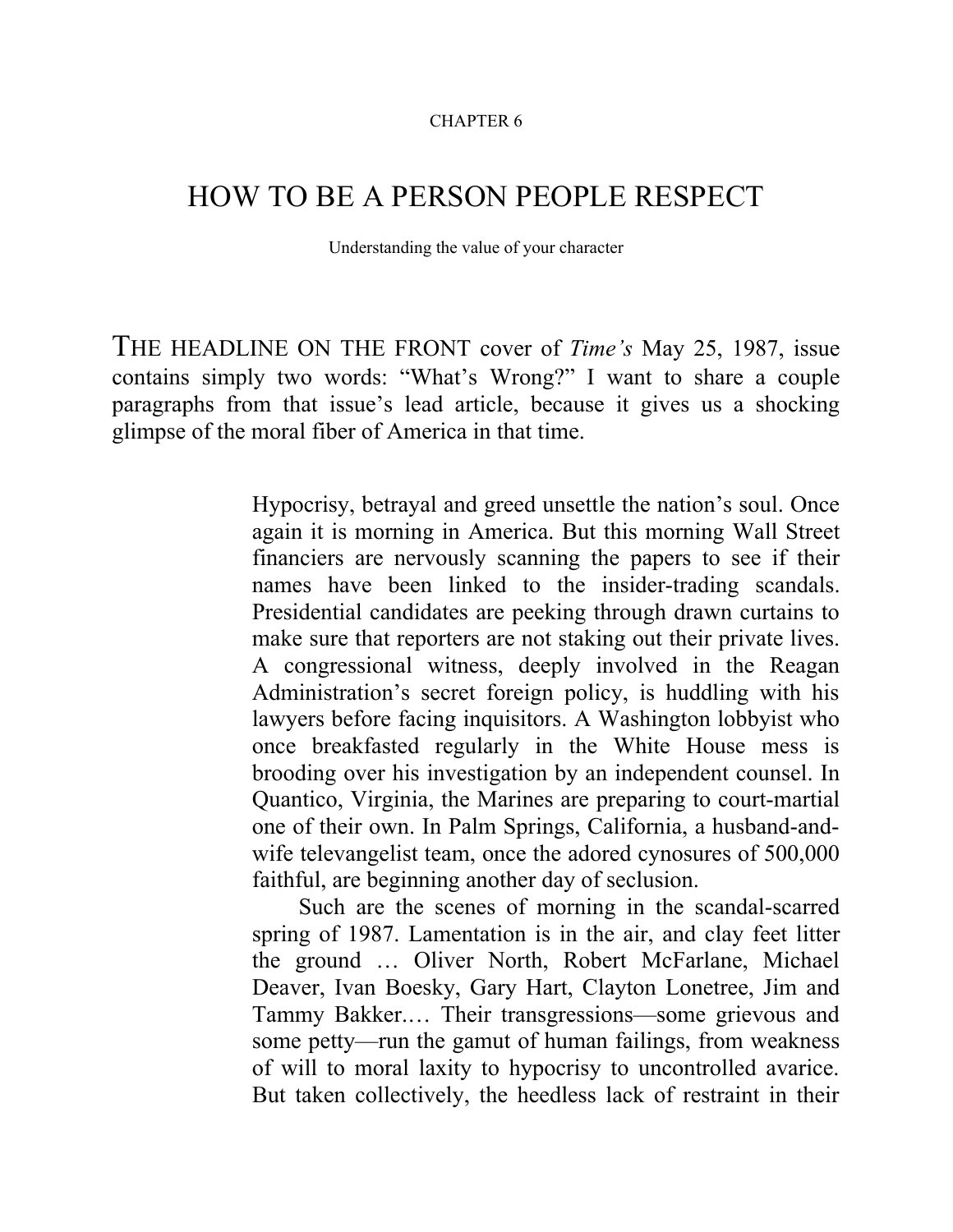behavior reveals something disturbing about the national character. America, which took such back-thumping pride in its spiritual renewal, finds itself wallowing in a moral morass. Ethics, often dismissed as a prissy Sunday school word, is now at the center of a new national debate. Put bluntly, has the mindless materialism of the '80s left in its wake a values vacuum?

What is amazing about this article is that it appeared in a secular magazine, not a Christian periodical. The world is calling attention to what I consider the biggest problem in our community today: the lack of morality and ethics. The Christian community faces an incredible credibility problem among leaders. If we don't get hold of this situation and turn it around, it will cause more damage to the church than any other issues.

One of the two or three life-changing books that I have read in the last ten years is *The Man Who Could Do No Wrong* by Dr. Charles Blair, a good friend, a wonderful Christian man, and a pastor of Calvary Temple in Denver, Colorado. I attended a conference in which Dr. Blair shared the story that was later revealed in his book.

He was a highly trusted pastor, a man with tremendous vision, who wanted to do something great for God. Unfortunately, and unknowingly, he hired fund-raisers who did not share his ethics. As a result, he eventually found himself indicted and convicted of fraud.

Dr. Blair took total responsibility for the problem because he was the one who hired these men and trusted their methods. What makes this book so gripping is that this man, an outstanding Christian leader, straightforwardly admitted his wrong. The cover is gripping in itself as it reads, "Alarm bells should have rung when they called me the man who could do no wrong."

Dr. Blair talks about the fact that he was loved by his people, respected by the community, and had developed a sense of invulnerability. Everything he did and said just turned out right; he had the "Midas Touch." After hearing him speak and then reading his book, I was moved to understand the importance of credibility. I had an opportunity to ask him about this situation, and he said, "John, I literally set myself up for a fall by bringing people around me and trusting them implicitly without checking on them."

Alarm bells should have rung, but Dr. Blair had felt no need to be on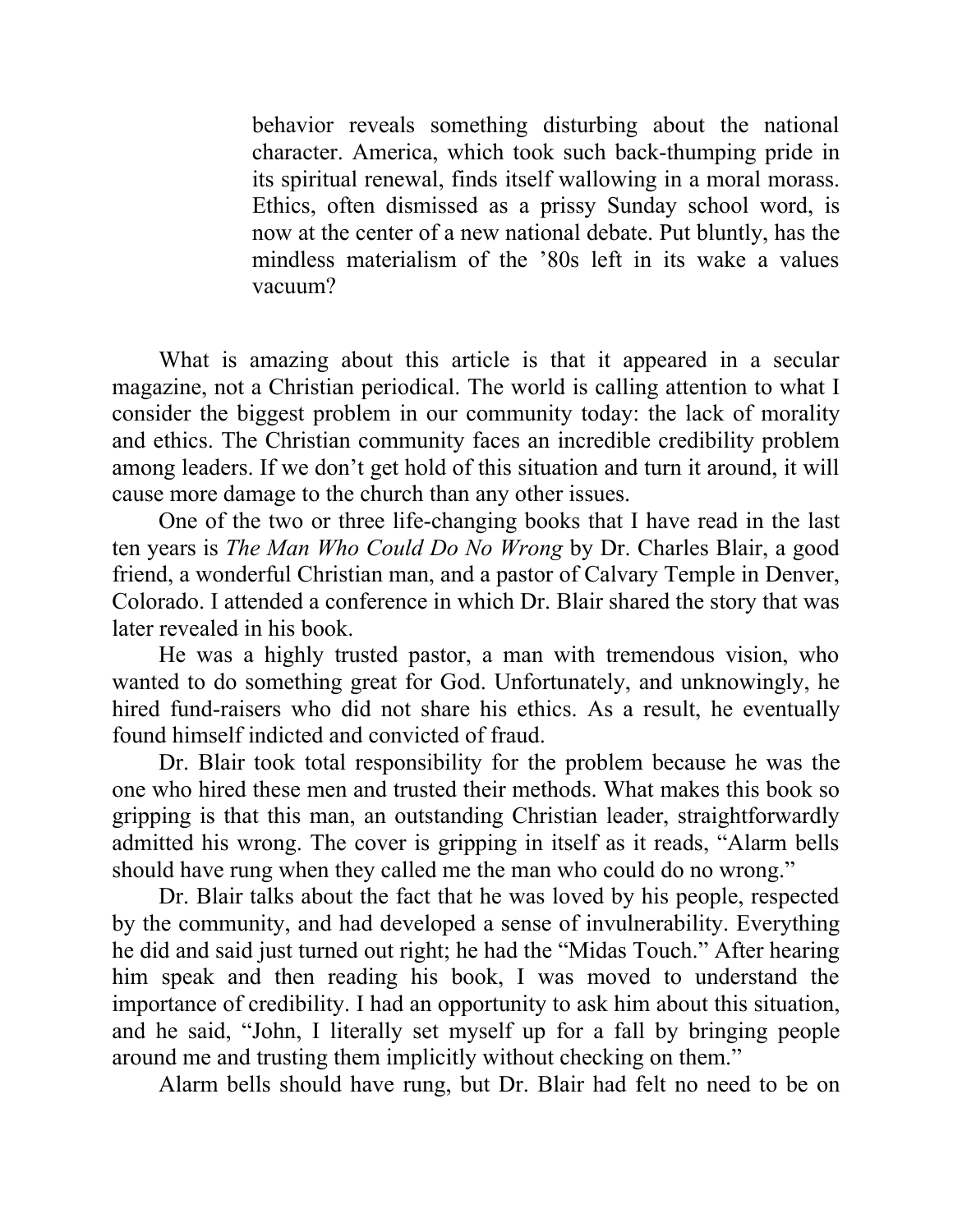alert. Not one of us is in a position where we can do no wrong. We should always be alert to alarm bells ringing to warn us that we may be on the edge of a potential disastrous problem.

# Leaders and Credibility

As surely as every leader has his strengths, he also has his weaknesses. On a visit to Canterbury Cathedral, I had to laugh at a line of graffiti scrawled on one of the walls: "The Archbishop cheats at Scrabble." Even the Archbishop has a crack in his armor! But don't we all? The important thing is that we discover where our cracks are so we can deal with them.

Leaders are on the frontline of spiritual battle and are very susceptible to Satan's attacks. Often they are among his first victims. Leaders are exposed to pressures and temptations beyond the usual run of testing. Pitfalls face the unwary, and traps abound even for the experienced. Satan knows that if he can get the leader to fall, many followers will go scrambling after.

Leaders are to live a higher standard than followers. It is a biblical principle that must be honored consistently. Leaders will be judged differently because their gifts and responsibilities are different.

Note the following triangle. It shows that followers have many options in how they live, how they spend their time, and choices they make. However, the farther up you go on that triangle, the more leadership you assume, the fewer options you have. At the top you basically have no options because you are a servant-leader. The options decrease as the responsibility increases.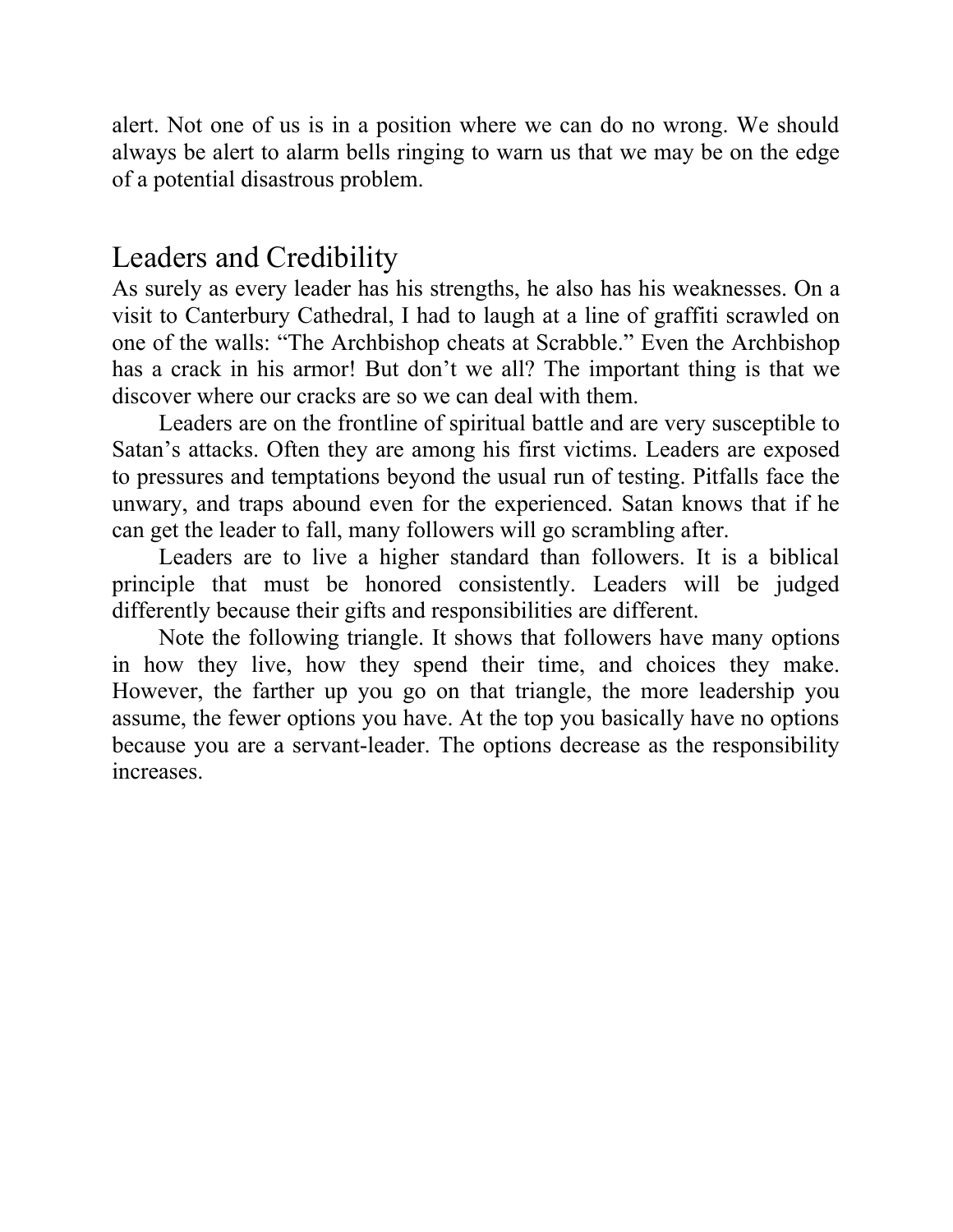

Most people do not understand this precept. Many leaders live on the principle that the more influence they have, the more options and choices they have. They begin to live as though they are above the law. James 3:1 highlights this truth: "Not many of you should presume to be teachers, my brothers, because you know that we who teach will be judged more strictly" (NIV). And Jesus in Luke 12:48 also states the same principle: "From everyone who has been given much, much will be required; and to whom they entrusted much, of him they will ask all the more."

As leaders, we must remember that God has given us much, but he also requires much in return. We are not judged by the same standards as the world. We may sin as the world does, and we can certainly be forgiven as the world is, but it's not that easy to return to our position of leadership once we have lost credibility with others.

Some fallen Christian leaders do not seem to understand or want to understand God's Word as it applies to forgiveness and restoration. Their attitude is that, since they have asked God's forgiveness, they have every right to return to their position and privilege. However, everything is *not* as it was.

When we fall, we must go through a period of proving ourselves and regaining that precious ground of credibility. Leadership is not a position that one is given but a position that one earns by proving faithful.

Possibilities for failure abound, but mistakes can be avoided if the leader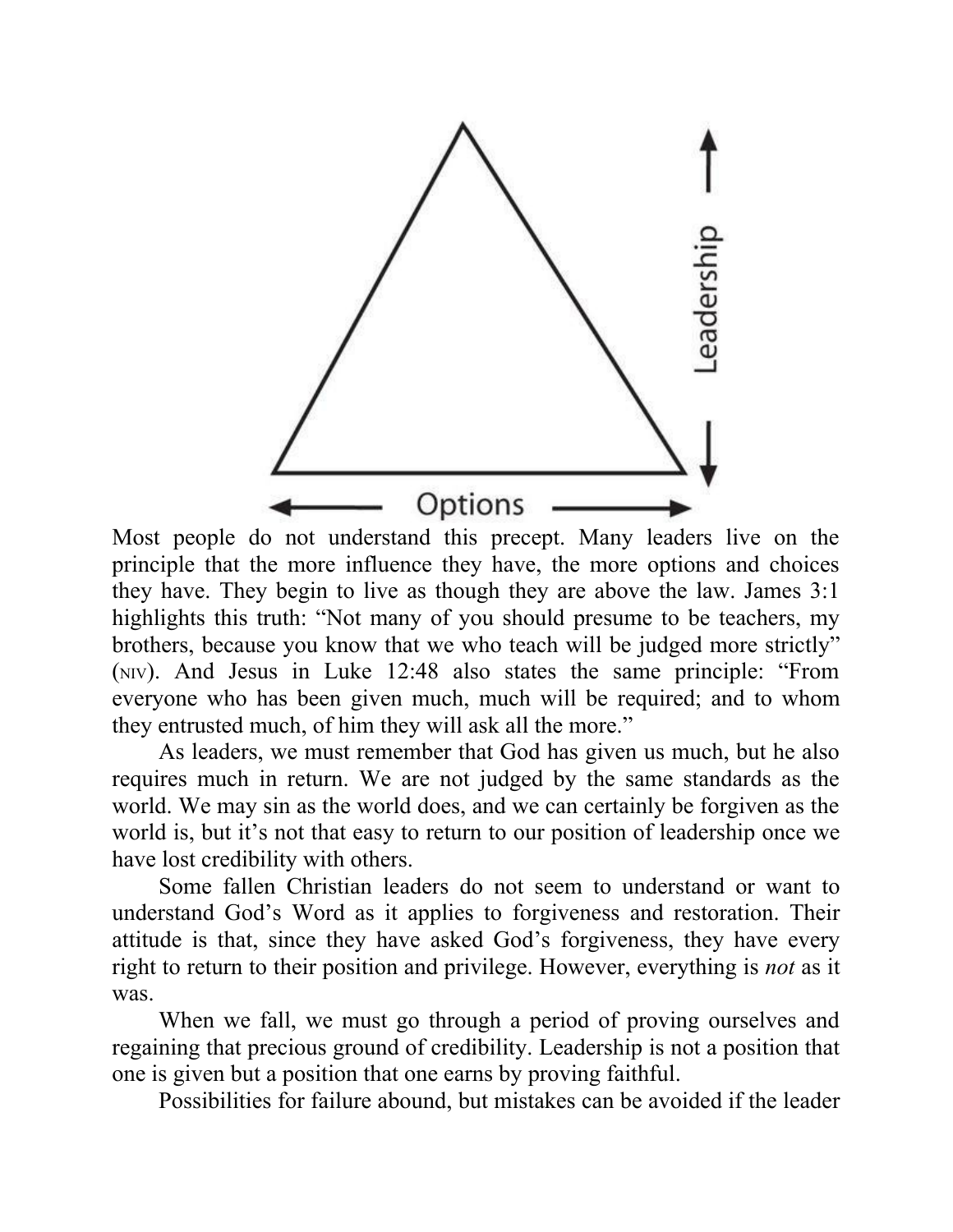will listen for the "alarm bells" in his or her life. I am convinced that we do not have to step into the pitfalls. If we're looking for them, we can avoid them. Herein lies the key to success: Listen for "alarm bells." The following questions may trigger alarm bells in your own life. Consider them carefully.

# Is My Personal Walk with God Up to Date?

That question should prompt a quick and positive answer. If not, you are getting too close to the edge, too close to trouble. My friend Bill Klassen asks me each time we meet, "Do you have a word from the Lord that is up to date?" or "What have you been learning recently from the Lord?" Bill isn't asking me for a history lesson; he wants to know what God is teaching me today.

You will find that leaders who are effective are leaders who are disciplined in their daily lives. A disciplined daily walk is the best protection to keep us from falling into sin.

Why is this so essential to your personal credibility? Because the Word of God convicts our hearts. Psalm 119:11 says, "Your word have I treasured in my heart, that I may not sin against You." It also helps us think like God. The things that we think on are the things that we become. If we are not spending time with God, we're spending that time with whatever it is that has become more important to us. When this happens we quickly become insensitive to his Spirit and therefore, we no longer have the strength to resist temptation and do spiritual battle. It boils down to a simple fact: Sin will keep us from the Word or the Word will keep us from sin.

A person of integrity is one who has established a system of values against which all life is judged. That system of values is determined by a person's walk with God. I once heard Billy Graham tell this story about a family from South Carolina who went to New York City for a vacation. They told all their friends they would attend the Broadway play *My Fair Lady.* Unfortunately it was sold out and they couldn't obtain tickets. They were disappointed and embarrassed to have to go back home and tell their friends they missed the highlight of their trip, so they decided to do the next best thing. They picked up discarded tickets, purchased a program, and bought the musical tapes. In the motel room they learned all the songs and reviewed the program. Back home they sang and whistled the tunes to all of *My Fair Lady*'s hits hoping no one would suspect they never saw it.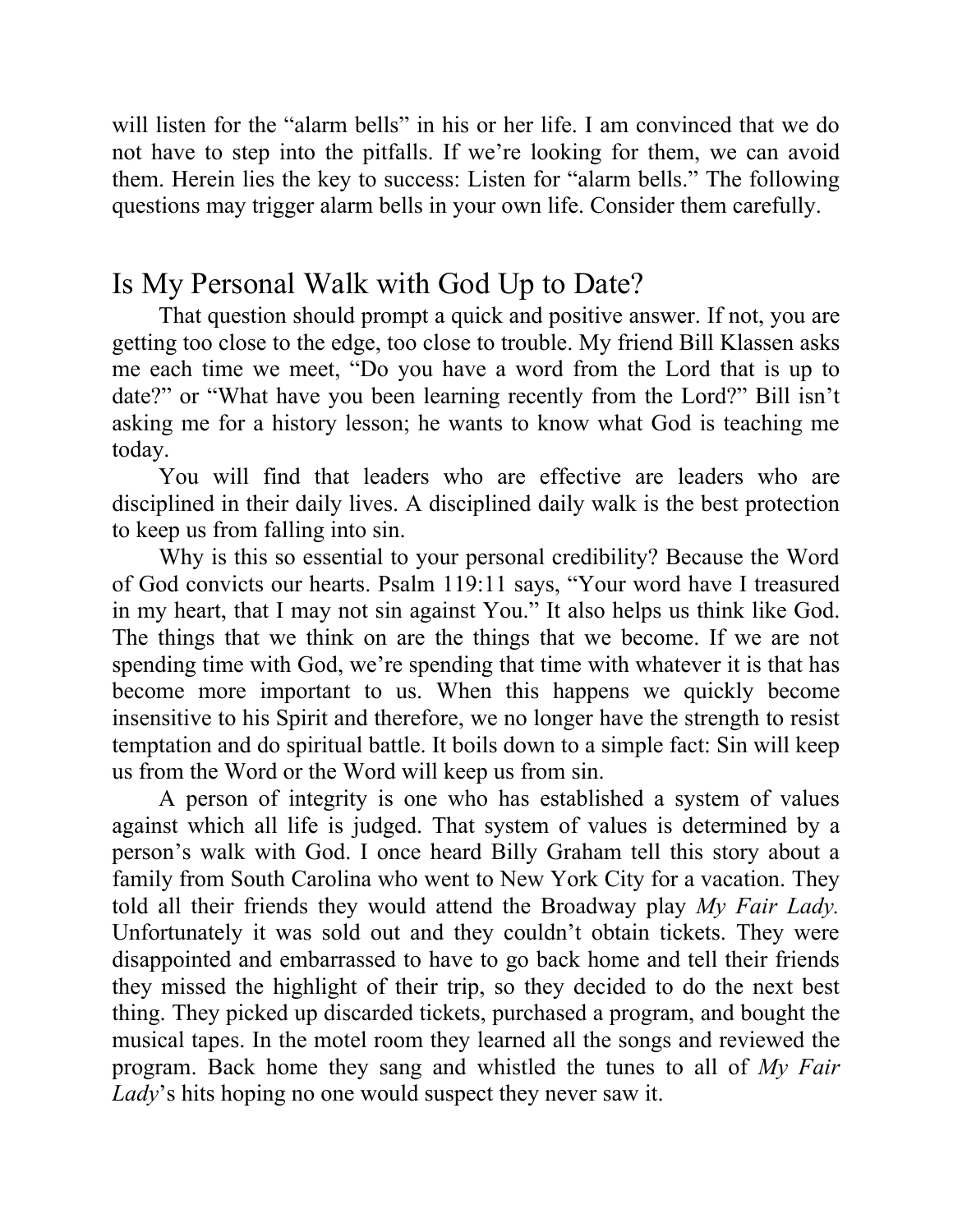When we, as Christians and leaders, begin to put on a facade, we're in trouble. When we attempt to "talk the talk" without "walking the walk," we are destined for failure. We can avoid this pitfall by keeping our walk with God close and consistent.

### Am I Keeping My Priorities Straight?

Priorities have a tendency to sneak out of position when we've not paying attention. Countless numbers of Christian leaders have become "successful" only to discover the tragic price for their success was a broken marriage or loss of health. At some point along the road to success, their priorities shifted.

The first priority of any Christian should be his or her relationship with God. That means growing closer to him, worshipping and loving him, and being obedient to him. The careful maintenance of this relationship is the surest safeguard against failure. One of my favorite passages is John 21:15 where Jesus asks of Peter, "Simon, son of John, do you love Me more than these?" The question the Chief Shepherd most wants his under-shepherds to answer is not, "How much do you know about Me?" or even, "How much are you telling the world about Me?" It is, "How much do you love Me?"

Our second priority should be our family responsibilities and our third concern should be our ministry or career commitments. Paul tells us in 1 Timothy 5:8, "But if anyone does not provide for his own, and especially for those of his household, he has denied the faith, and is worse than an unbeliever."

Scripture provides two illustrations of leaders who did great damage to the cause of the kingdom because they didn't keep their families in order. Both of them were judges—Eli and Samuel. I have always felt that since Eli and Samuel had a mentor-student relationship, Eli's chief weakness also became Samuel's chief weakness. That is discipleship in a negative sense.

Let's take a look at 1 Samuel 3:11–13. "The Lord said to Samuel, 'Behold, I am about to do a thing in Israel at which both ears of everyone who hears it will tingle. In that day I will carry out against Eli all that I have spoken concerning his house, from beginning to end. For I have told him that I am about to judge his house forever for the iniquity which he knew, because his sons brought a curse on themselves and he did not rebuke them."

Now Samuel was a very successful judge. In 1 Samuel 3:19–20 it is said of him, "The Lord was with Samuel as he grew up, and he let none of his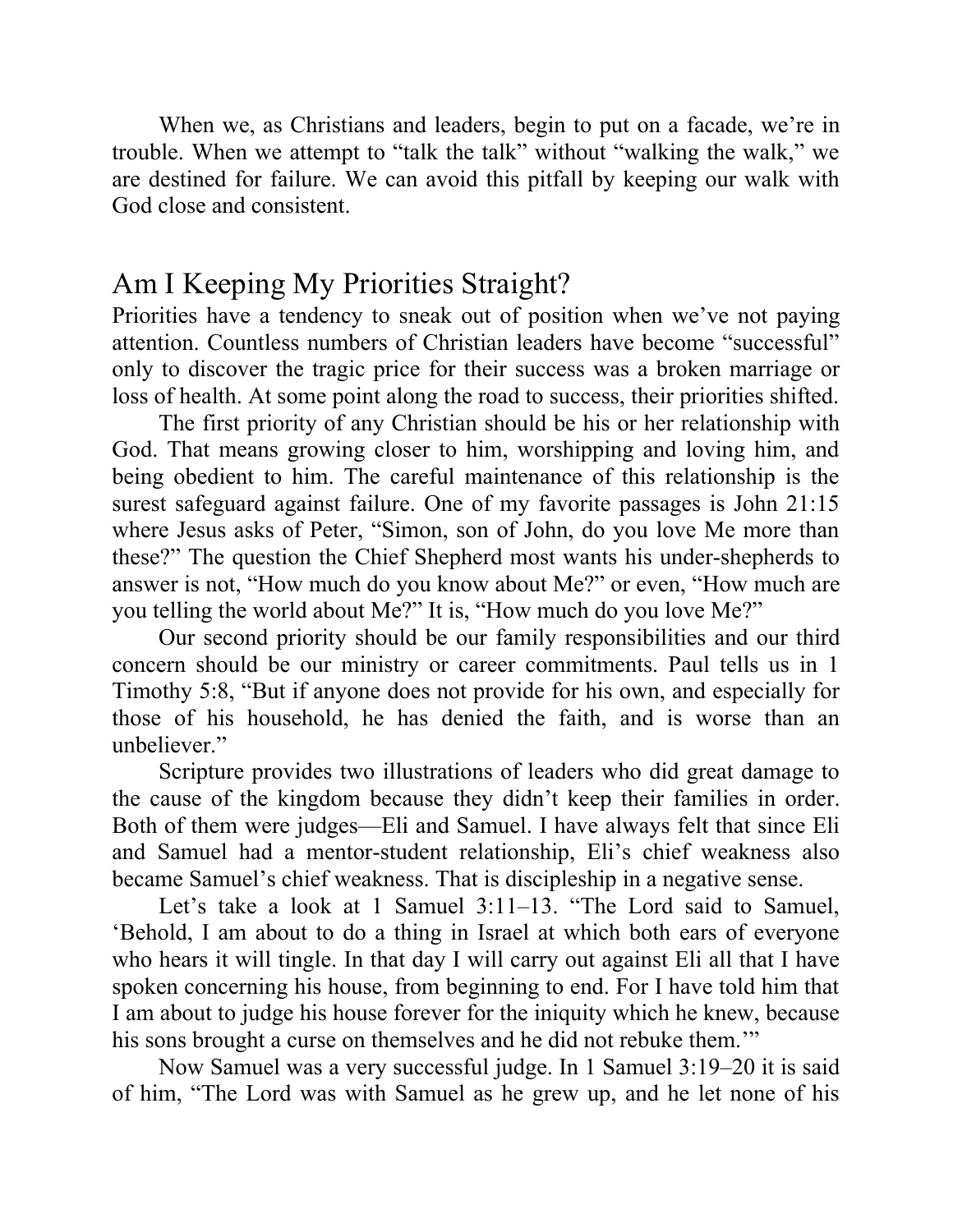words fall to the ground. And all Israel from Dan to Beersheba recognized that Samuel was attested as a prophet of the Lord" (NIV).

Yet, Samuel watched the nation that he loved and led turn from the purposes of God. As God's chosen people, the Israelites were never meant to have a king; God was to be their king. But because Samuel failed to rear his sons in the fear of the Lord, Israel rejected the rule of God over them. In 1 Samuel 8:1–5 we read,

> And it came about when Samuel was old that he appointed his sons judges over Israel. Now the name of his firstborn was Joel, and the name of his second, Abijah; they were judging in Beersheba.

> His sons, however, did not walk in his ways, but turned aside after dishonest gain and took bribes and perverted justice. Then all the elders of Israel gathered together and came to Samuel at Ramah; and they said to him, "Behold, you have grown old, and your sons do not walk in your ways. Now appoint a king for us to judge us like all the nations."

Such sober warnings in the Word of God should impress upon us the importance of keeping our priorities straight: God first, family second, ministry or career third. Only when a leader's relationship to God is right, and only when responsibilities as a family member are being properly met, can the leader be fully faithful in exercising the ministry God has given him or her.

## Am I Asking Myself the Difficult Questions?

What are the critical questions? The first one is, Why am I doing this? Why am I spending time on this project or with these people? What are my motives? If you're doing the right job for the wrong reasons, don't count on God to bless your project.

The second question is, How should it be done? This deals with presumption. The danger of presumption is ever-present, especially for people called to an adventurous ministry of faith. Moses strikes the rock to produce water on one occasion and then presumes quite wrongly that this is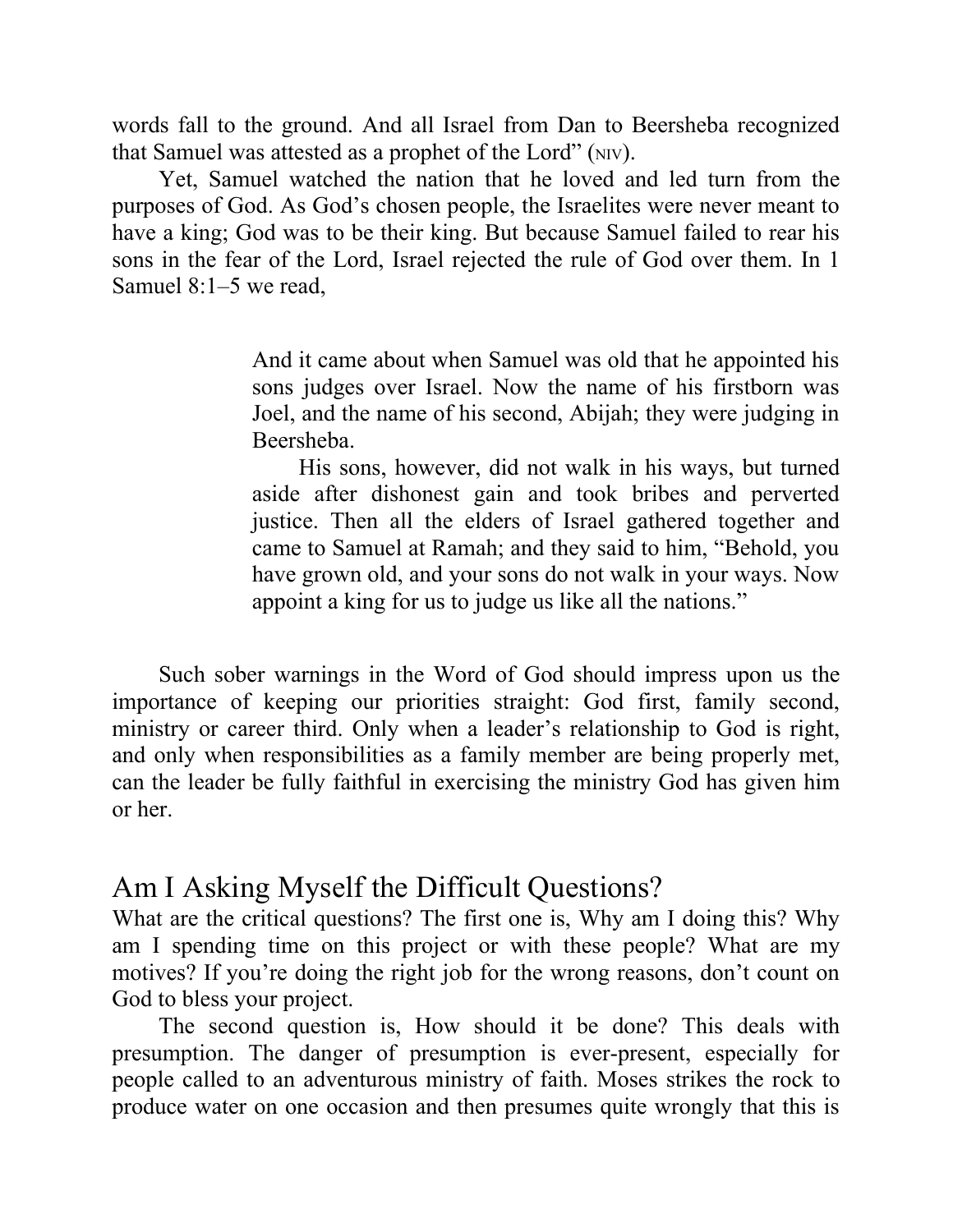to be God's method on a later occasion.

The third critical question is, When should I do it? This question deals with timing. When does God want his task accomplished? Again, aggressive leaders have a tendency to run ahead as Abraham did when he tried to speed up God's promise to Ishmael. We have a tendency to want short-term success at the expense of God's long-term will.

# Am I Accountable to Someone in Authority over My Life?

In 1 Thessalonians 5:12–13 we read, "But we request of you, brethren, that you appreciate those who diligently labor among you, and have charge over you in the Lord and give you instruction, and that you esteem them very highly in love because of their work. Live in peace with one another."

You are at peace among yourselves when you are accountable to someone in authority. This is one reason why I believe in the local church. Every Christian should be a member of a local congregation and should submit to those in authority. It is very universal and very unhealthy for Christian organizations to have members on the board who are not tied in to a local church. I would be very frightened to follow someone who was not responsible to anyone. Only God himself can handle that kind of power and authority.

My friend Ron Jenson provided me with a great idea: Stop here for a minute and write down the name of the person to whom you are accountable.

Now write out "five questions I hope no one ever asks me" on a sheet of paper. List four questions that will address your weaknesses, and then enlist the help of a Christian brother or sister who will keep you accountable in these areas. The fifth question you should seek to answer is this: Have I lied about any of the previous four questions or have I intentionally left out anything?

I believe that much of the problem of credibility in the Christian community is caused by people with power who struggle with the same tough moral issues as the rest of the world, yet are often not accountable to anyone. Authority minus accountability equals a very dangerous situation.

# Am I Sensitive to What God Is Saying to the Body of Christ?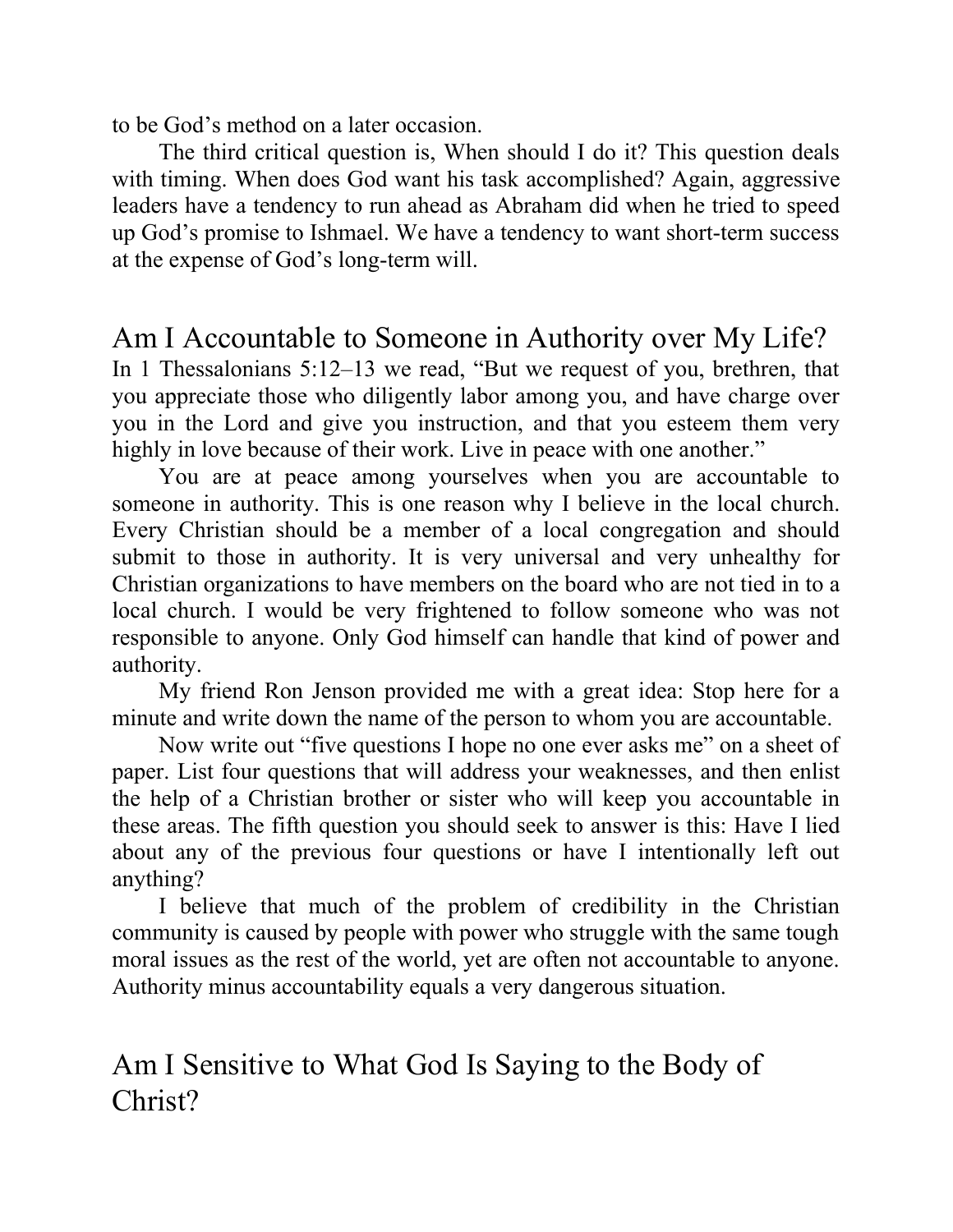Are you sensitive to the fact that God speaks to others too? If you can't answer an unqualified yes, you're skating on thin ice. In the checks and balances of Christian integrity, the Spirit speaks to others in the body who complement us and make up for our weaknesses.

Paul beautifully portrays this principle in 1 Corinthians 12 when he speaks about how one member of the body is not to despise another; rather, we are to complement each other. Not one of us has a corner on God's gift. Ask yourself this question: "Am I a listening leader or am I a lording leader?" First Peter 5:2–3 instructs us not to lord it over others. When we're more interested in telling people what to do than in listening to what they are presently doing, we are off balance.

# Am I Overly Concerned with Image Building?

I am bothered by the amount of professionalism and role-playing within the ministry. Too many of us have become more interested in image building than in kingdom building. Pretense has replaced passion in our preaching. How we deal with the following four areas will reveal our authenticity, both in the church and outside of it.

> • *Character*. Do I make decisions based on what is right or what is most easily accepted? Am I a leader or a follower?

• *Change*. Do I change my personality, speech, or actions according to the people I am with?

• *Credit*. When I do something for the Lord, do people see me or do they see my God? And do I care who receives the credit?

• *Channel*. Does God work through my life to touch others? If other lives are not changing as a result of mine, this is a good indication that the image I'm building is my own, not God's. Only if you are open, honest, transparent, and vulnerable with others can God use you to change others.

# Am I Overly Impressed by Signs and Wonders?

We all seek to experience revival. But more than seeking revival, we need to seek God. Then we certainly will experience revival, healings, and miracles.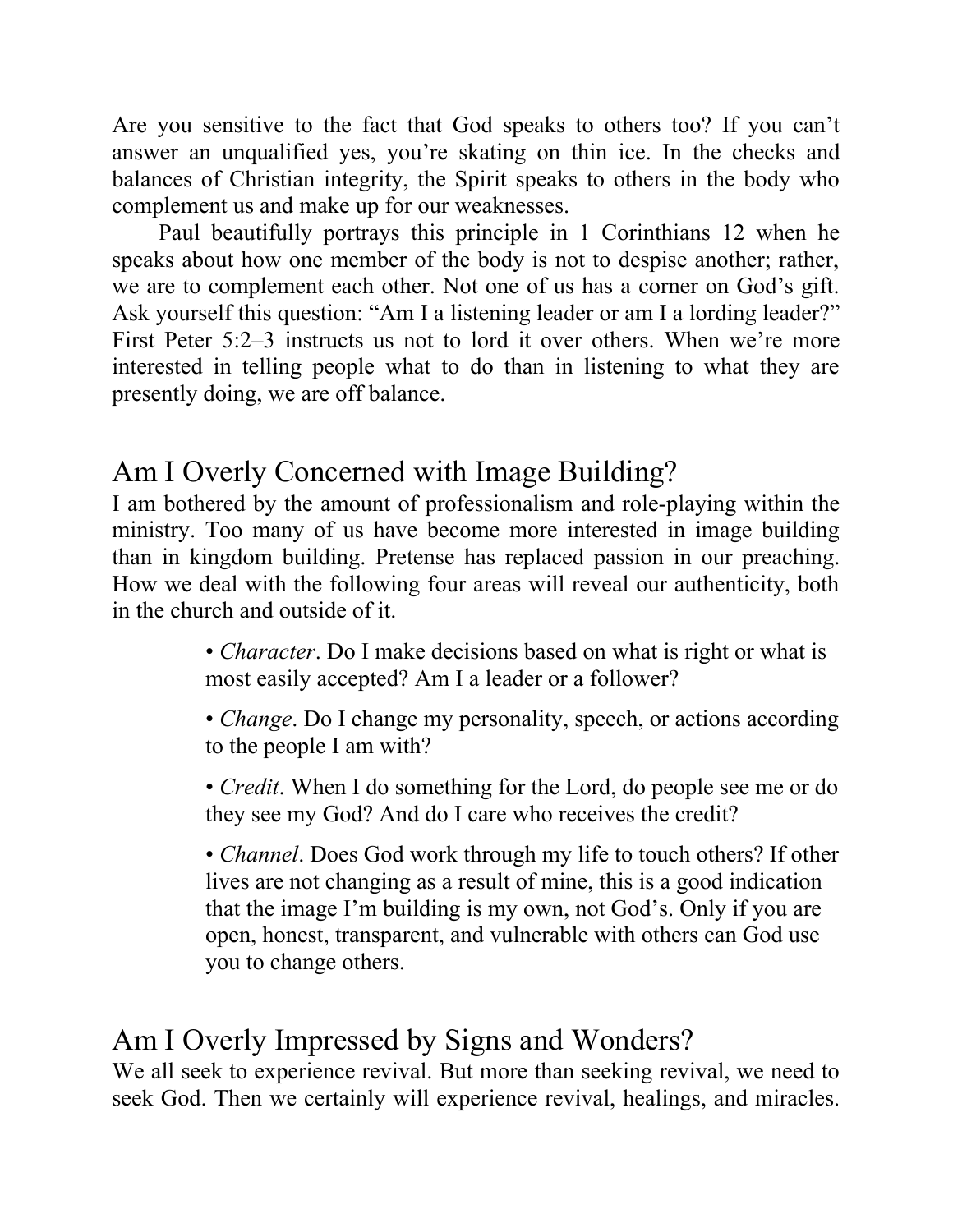But if we pursue revival for revival's sake, we're seeking after secondary results.

Luke 10:17–20 speaks to this.

The seventy returned with joy, saying, "Lord, even the demons are subject to us in Your name." And He said to them, "I was watching Satan fall from heaven like lightning. Behold, I have given you authority to tread on serpents and scorpions, and over all the power of the enemy, and nothing will injure you. Nevertheless do not rejoice in this, that the spirits are subject to you, but rejoice that your names are recorded in heaven."

God is not in the entertainment business. When he works miracles, it is for one purpose only—the ultimate good of his kingdom. A wise old minister once said to a younger one, "God can work miracles through anybody. If he made Balaam's donkey speak by a miracle, don't get puffed up if he decides to work a few through you."

When God does a great work through you, does it humble you or does it feed your ego? The appreciation and fascination for God's moving should never dim or replace our desire for holy living and righteous character.

#### Am I a Loner in My Service to the Lord?

Hebrews 10:23–25 admonishes us, "Let us hold fast the confession of our hope without wavering, for He who promised is faithful; and let us consider how to stimulate one another to love and good deeds, not forsaking our own assembling together, as is the habit of some, but encouraging one another; and all the more as you see the day drawing near."

It is never healthy to be a "Lone Ranger" in service or ministry. Bring your family and your colleagues along with you. Not only is it more fun to share the joy with others, but being part of a team can provide a system of accountability. I'll never forget the first time I heard Reverend Paul Y. Cho. He stood up before more than a thousand pastors in New York and introduced one of his friends and staff members. Then he looked at his audience and said, "I bring my friend with me because I find I am susceptible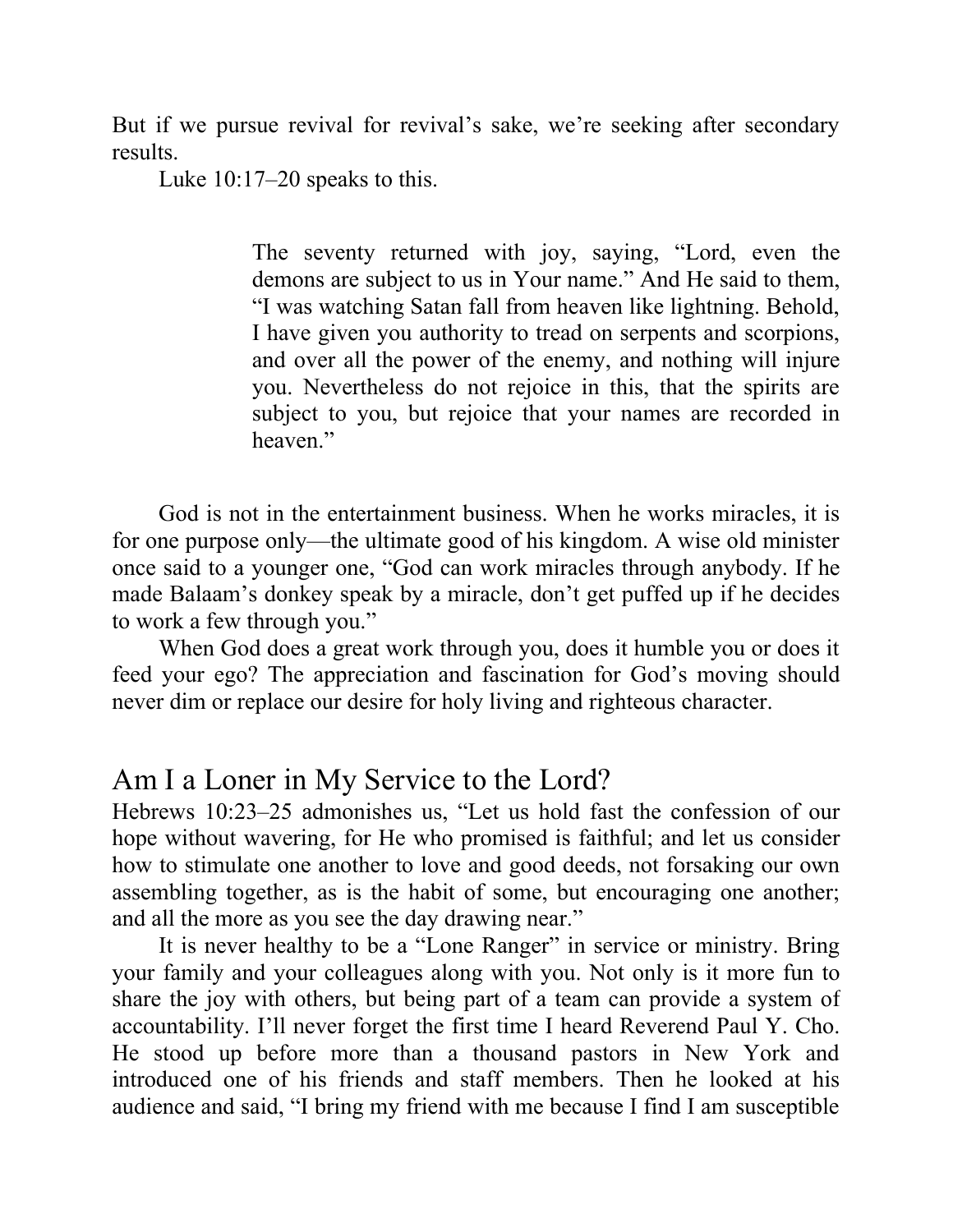to sexual temptations and he is my safeguard." The air was still and silent but we all knew what he meant. He takes someone with him so he won't mess up morally. He draws strength from a brother.

When we design our lives after the Lone Ranger concept, we are sure to suffer some unfavorable consequences. We develop a distorted perception of ourselves, our ministries, and other people. We are imbalanced and incomplete without the other members of the body of Christ and their spiritual gifts. We become irrelevant because we don't live where other people live. There is a sense of exclusiveness and an inability to relate to the real world.

### Am I Aware of My Weaknesses?

To be forewarned is to be forearmed! Perhaps we should ask an even more important question: *Am I honest about my weaknesses?* Most of us know our deficiencies, but we have a tendency to try to cover them.

Take a moment now and consider areas of weakness that could cause you to become sidetracked in your life. Realize that these are the very areas in which you will be tempted. Are you tempted by opportunities simply because they may be ego gratifying? Do you expect too much of others or not enough of yourself? Do you get your feelings hurt easily?

Besides having a weakness for chocolate, I have difficulty in keeping my schedule within the bounds of human endurance. When I allow myself to become overextended, it has a negative effect on those around me. Realizing that this is an area of personal weakness, I have set standards to help me maintain my priorities. First, each outside activity has to meet certain qualifications which I have imposed. And second, I have established a committee of three to review my schedule. Remember, though, that the first step in overcoming this weakness was to admit to myself that there was a problem.

# Is My Commitment Constantly Before Me?

This is supremely important if God has called you into a position of Christian leadership.

Paul says in 1 Corinthians 7:24, "Brethren, each one is to remain with God in that condition in which he was called," Remember when Paul stood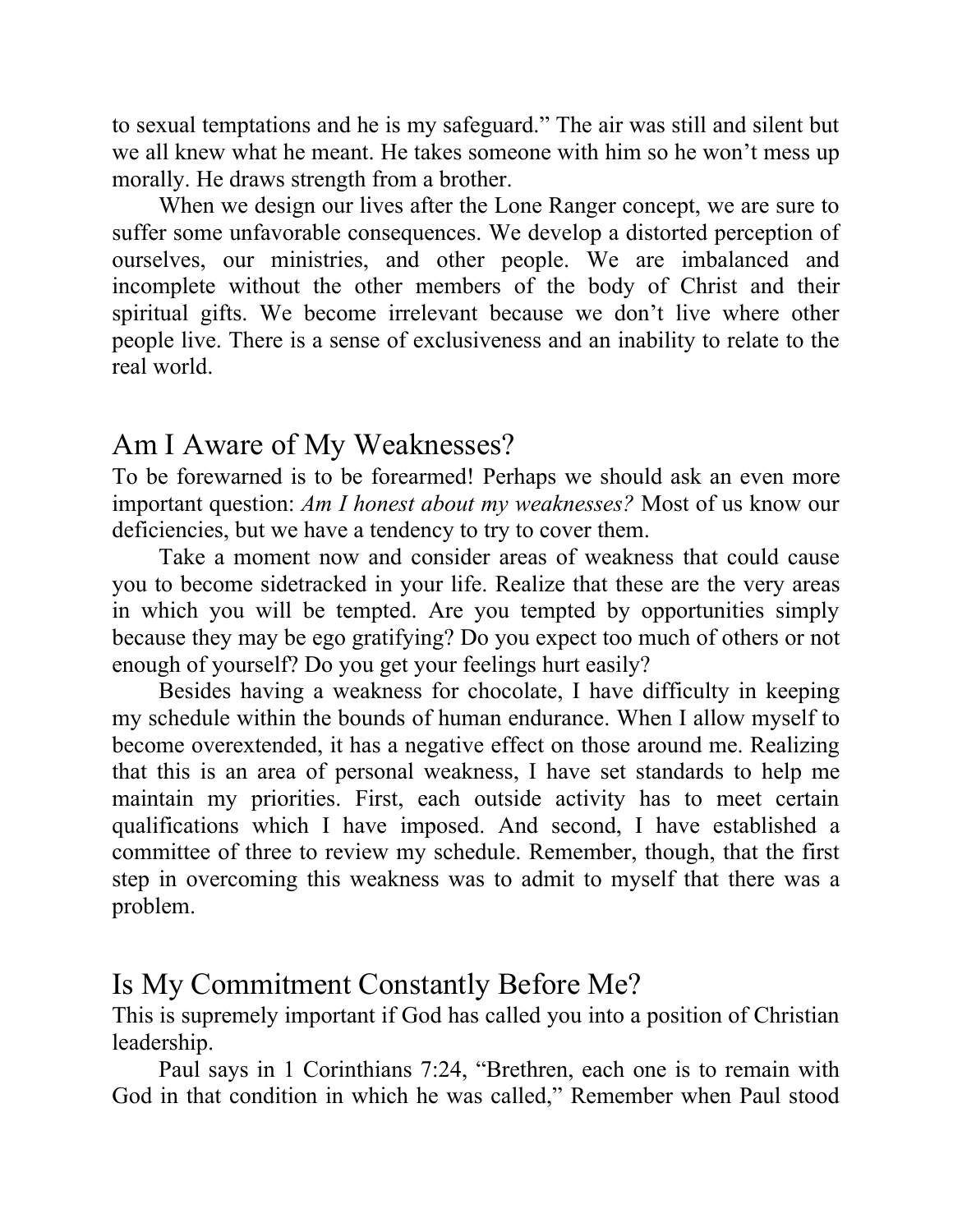before King Agrippa and said, "I did not prove disobedient to the heavenly vision." Paul could have been tempted to give up, take other options, or yield to the persecution, but the thing that kept him on track was the vision before him.

The world continually thrusts opportunities at us that would distract us from God's call. There is nothing more tragic than when a Christian leader loses God's anointing on his life by allowing himself to become sidetracked. There is no higher violation of God's trust. For when a leader stumbles, others fall.

There have been many times when God has helped me resist temptations because I stopped and considered the harm it would do to others if I yielded.

I grew up in a church where the pastor was building a great work for God but he fell morally. Twenty years later the church is still staggering under the effects of that moral fall. That man no doubt experienced God's forgiveness, but he will spend the rest of his life wondering what he could have accomplished for God if he had not messed up. It's better not to do it than to do it and regret it.

I once heard Cavett Roberts, a great motivational speaker, say, "If my people understand me, I'll get their attention. But if my people trust me, I'll get their action." People respond quickest and most ably when the leader has credibility. If God can maintain his faith in you, so will others.

# PUT IT TO WORK

#### *People Principles*

- Leaders are to live a higher standard than followers.
- Leadership is not a position that one is given. It is a position that one earns by proving faithful.

• A person of integrity is one who has a system of values against which all life is judged.

- Authority minus accountability equals a very dangerous situation.
- When we design our lives after the Lone Ranger ideal, we are sure to suffer some unfavorable consequences.
- When a leader stumbles, others fall.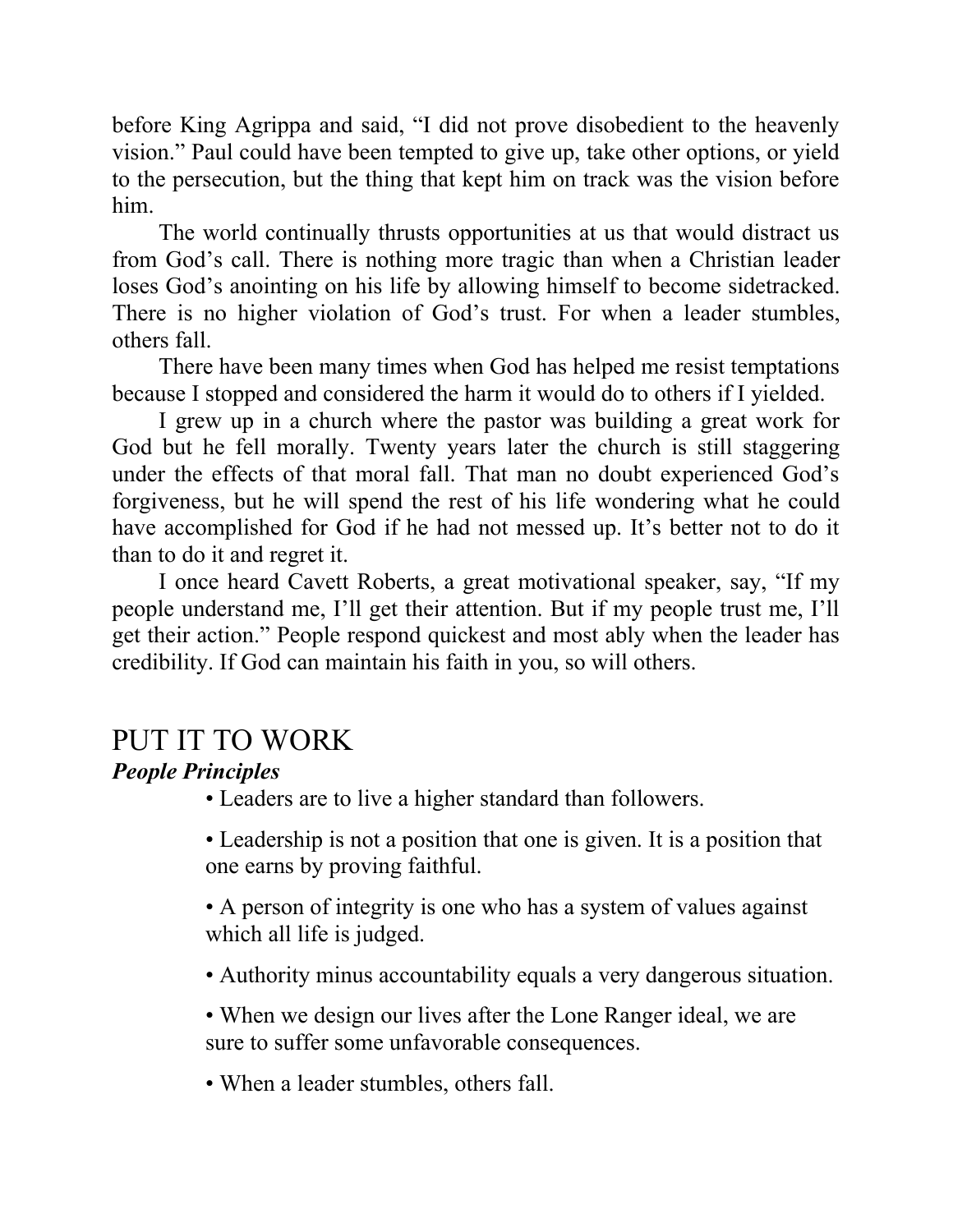#### *Putting the Principles to Work*

I will apply the principles from this chapter to my relationships with people in the following ways:

1. 2.

3.

#### *Further Study*

*The Other Side of Leadership,* Eugene B. Habecker *The Man Who Could Do No Wrong,* Charles Blair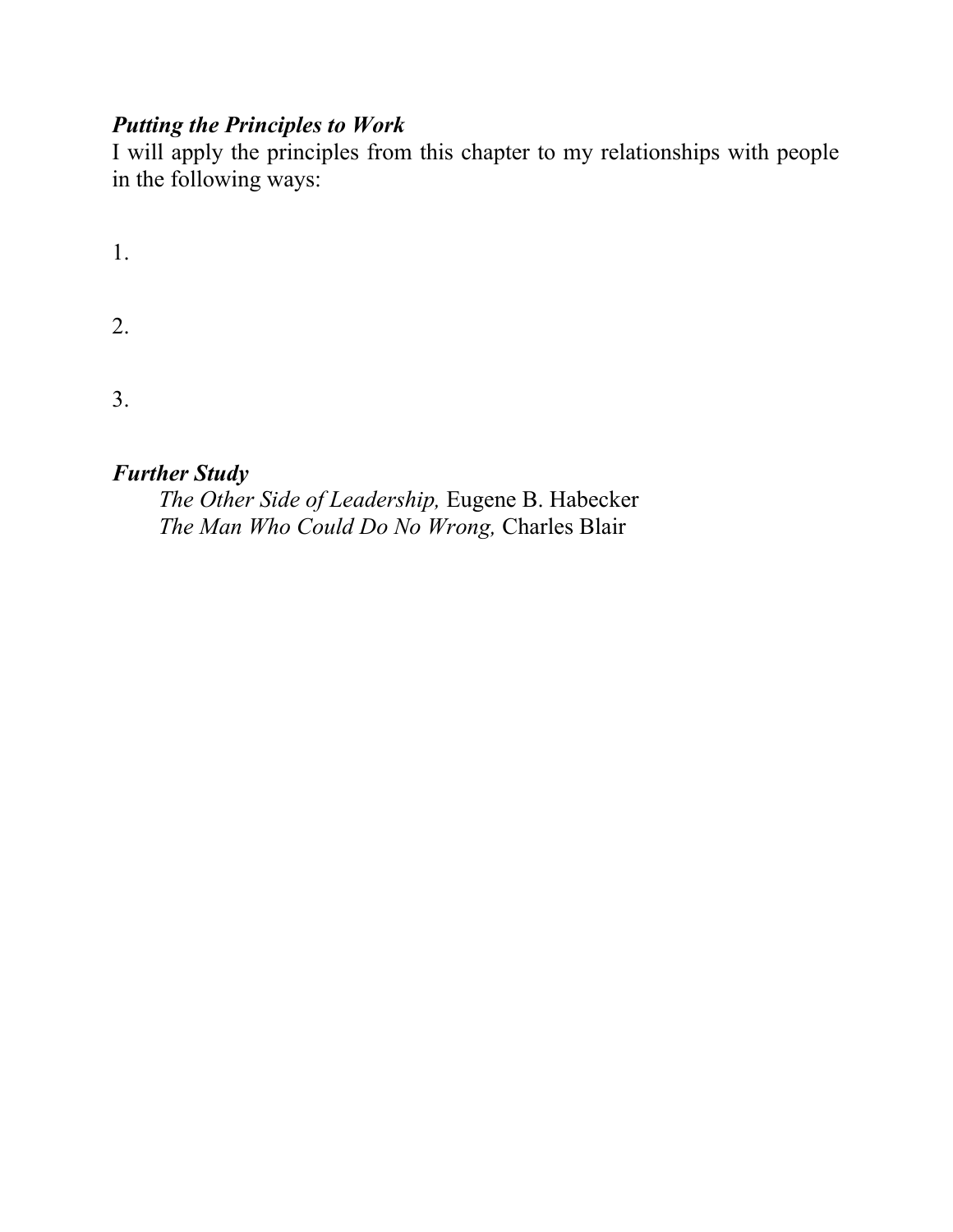#### CHAPTER 7

## YOU CAN BE AN ENCOURAGER

Using your skills to inspire others to excellence

THE KEY TO ENCOURAGEMENT IS in knowing what gives people courage, what spurs them on to action. Too many of us take pleasure in discouraging people by pointing out their mistakes and getting excited about their failures rather than focusing on their strengths and getting excited about their possibilities.

In this chapter I want to focus particularly on "on the job" relationships. In the workforce, successful managers have learned the tremendous value of encouragement. It's the greatest management principle. Why? Because you get the kind of behavior you reward. You don't get what you hope for, ask for, wish for, or beg for. You get what you reward.

It's a fact of life that people spend the most time doing what they believe will benefit them most. If they do not benefit in some way for doing the right things, they will seek other avenues of self-fulfillment. This can lead to self-destructive behavior. It's a simple thing to offer encouragement, but it can have a tremendous effect on someone's life.

When we think of organizational success, we often think in terms of dollars, cents, statistics, facts, and figures. But dates and charts are nothing more than mere symbols that represent the collective behavior of human beings. Reward people for the right behavior, and you get the right results; fail to reward the right behavior and you're likely to get the wrong results.

People are encouraged to continue behavior that brings them rewards. At home one summer we tried this principle with the kids. We set up ways for the kids to earn merit points that could be turned into money. They earned points for positive activities such as reading the Bible, Bible memory, general reading, piano practice, maintaining a clean room, and so on. Some tasks earned more points than others.

One evening I opened the front door and Joel ran to me with the news that so far he had earned 113 points. He didn't say, "How are you, Dad?" or "How was your day?" or "It's great to see you." His greeting let me know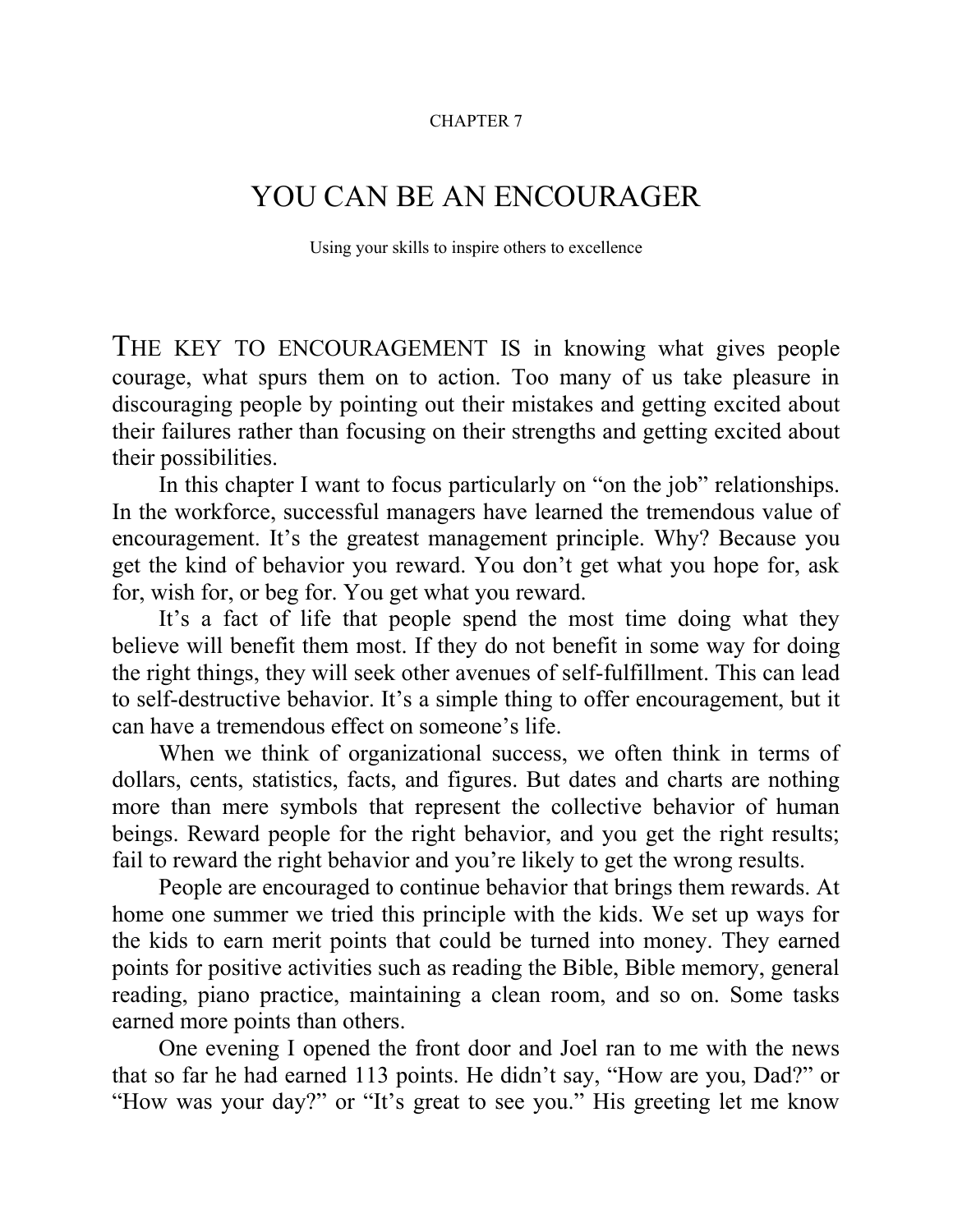that he was excited about success.

Behavior that is rewarded is behavior that will continue. This concept is transferable for the mom in the home, the pastor in the church, or the leader of an organization. Polls taken in the workforce reveal that American workers are not giving their all; they're giving half-hearted effort to their jobs. Yet the American work ethic is still alive. If American workers deeply believe in the value and importance of hard work, then why aren't they willing to give their best? The answer may be found in the reward system. Are they being encouraged by the right incentives? I believe that people withhold their best efforts when they see little or no relationship between what they do and how they are rewarded.

### Rewards in Action

One Father's Day our family went to a restaurant for dinner. Unfortunately, all of San Diego chose to be at this restaurant on this particular day. Though we had a reservation, an incredible line of people was waiting to be seated. At the reservation desk stood three hostesses surrounded by a mob of unhappy people. Their stomachs were growling with hunger, and it was reflected in their unsmiling faces.

After observing the scene for a few minutes, I approached the desk and said, "Ladies, I have a reservation, but I see there are a lot of people here and you're under pressure. I have a large group with me today, but we want to help you. You tell me, what can I do to make your job easier? Do you want us to divide our group and go in different sections?" A hostess looked up, smiled, and agreed that it would help for us to divide. Then I added, "I'm not going to stand here at the desk because you already have so many people pressing you. We're going to stand off to the side here and whenever you need anything just wave at me."

Every time the hostess walked by I asked her how she was doing and if there was any way we could help. Within twenty minutes we had our table. We rewarded the person who helped us. At the end of our meal I again talked to the three women and said, "I know what's going to happen. Your manager is going to get a lot of complaints because I heard a lot of unhappy people." I gave them my name and telephone number and instructed them to have the manager call me if they did receive complaints. I assured them I would tell him what a terrific job they did. They smiled and were relieved. They had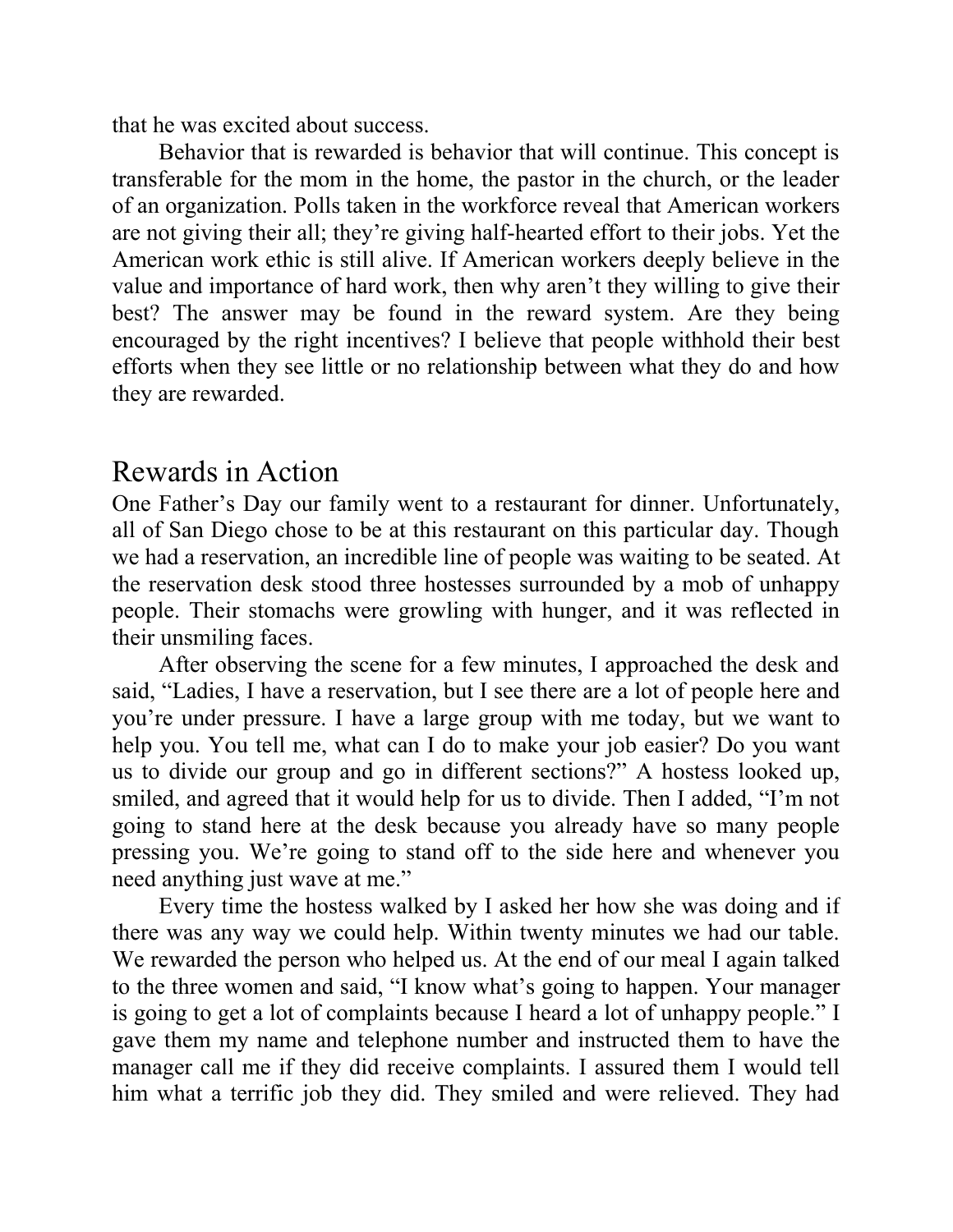been rewarded for a job well done.

Once we understand the principle, we have to determine what kind of behavior deserves reward and encouragement. Look for solid solutions to problems; short-term quick fixes won't endure. Reward long-term people and programs that have been productive. At a conference I once asked the audience what success meant to them. One fellow said simply, "Success is lasting." He had a good point. Consider what will work and last over the long haul. Also identify the main factors that are most important to the long-range success of your team and communicate these to them.

In a conference at our church Josh McDowell said, "The longer I'm in the ministry and the more I travel and see things happening, the more I have respect and appreciation for things that are long-term." That's tremendous insight. Go for quality and not quick fixes.

# Qualities That Should Be Rewarded

As the senior pastor over multiple staff, I look for and reward several qualities that I feel are very important for my staff members to exhibit. I expect these things from everyone, whether they are a pastor, a secretary, a custodian, or an intern. A *positive attitude* is at the top of the list. No matter how smart or gifted a person is, if his or her attitude is not what it should be, it affects the entire team. *Loyalty* to the church, the pastor, and to one another is another crucial quality. Staff members are also rewarded for their *personal growth* because as they grow so grows their ministry. Each member of the pastoral staff is expected to reproduce his or her life into another person who could also be trained in leadership. *Creativity* is another quality that is rewarded. We want staff members who can ask the right questions and can also find creative answers and solutions.

Another behavior that I encourage is *risk-taking* instead of riskavoiding. "Safety first" may be the motto of the masses, but it's not the watchword of leaders. No gain is ever made without the possibility of a loss. Steven Jobs, cofounder of the brilliantly successful Apple Inc., was asked how he managed to create such a flourishing new company. His reply, "We hire great people, and we create an environment where people can make mistakes and grow."

Leaders need to encourage *applied creativity* instead of mindless conformity. An organization's most important asset is not its buildings, land,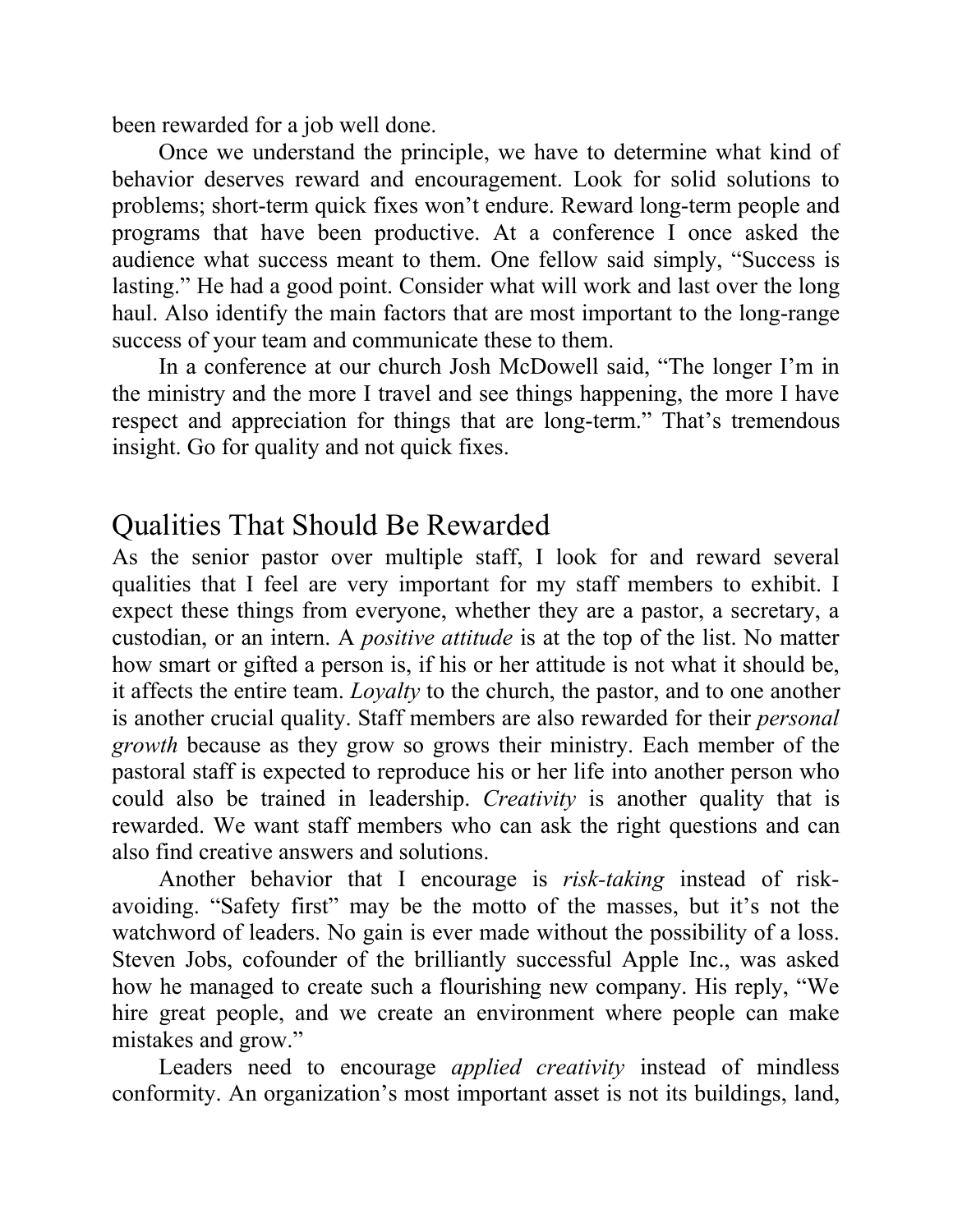or holdings. It is the creative minds within that organization. To illustrate: An employee of a company complained about the working style of a fellow worker. He said that when the guy wasn't casually walking around, he could be found sitting in his office, feet on the desk, gazing out the window. He saw his coworker's laid-back behavior as a waste of the company's money. The manager replied to his concern with: "His last idea was worth two million dollars to the company. If he only comes up with one idea like that each year, he's worth his salary."

Now I'm not advocating slothfulness, but sometimes the creative mind is misunderstood and criticized. However, if everyone is encouraged to develop their creativity within preapproved reasonableness, the organization will benefit. Success is held in the hands of those who provide the solutions.

Determine to encourage what I call *decisive action* instead of paralysis by analysis. One pastor wanted to end a dying ministry in his church but was concerned about a small group of people who wanted to keep it going. A friend suggested, "Take it to committee. That'll kill it for sure." The purpose of any organization is to get results, and that takes action, not endless introspection and meetings. Once the consulting has taken place and the reports have been delivered, it's time for a decision.

One executive summed up the importance of decisiveness beautifully: "To look is one thing. To see what you look at is another. To understand what you see is a third. To learn from what you understand is still something else. But to act on what you learn is all that really matters."

Encourage your people to work smarter, not harder. If your priorities are right—if you're working smart—your results will be fruitful. Success is not determined by how many hours you spend, but how you spend your hours. Comedian Woody Allen once remarked that showing up is 80 percent of life. Many employees behave as if showing up and being busy is 100 percent of work. Unfortunately, most of us aren't rewarded for achieving specific goals that contribute to output.

The key to working smarter is knowing the difference between motion and direction. In the final analysis, *results* are what matter; attendance and activity don't.

Encourage simplification instead of needless complication. Find and eliminate the unnecessary. Cutting the fat will produce increased efficiency, which, in turn, will increase production.

Learn to ignore the "squeaking joints" and encourage the quiet, effective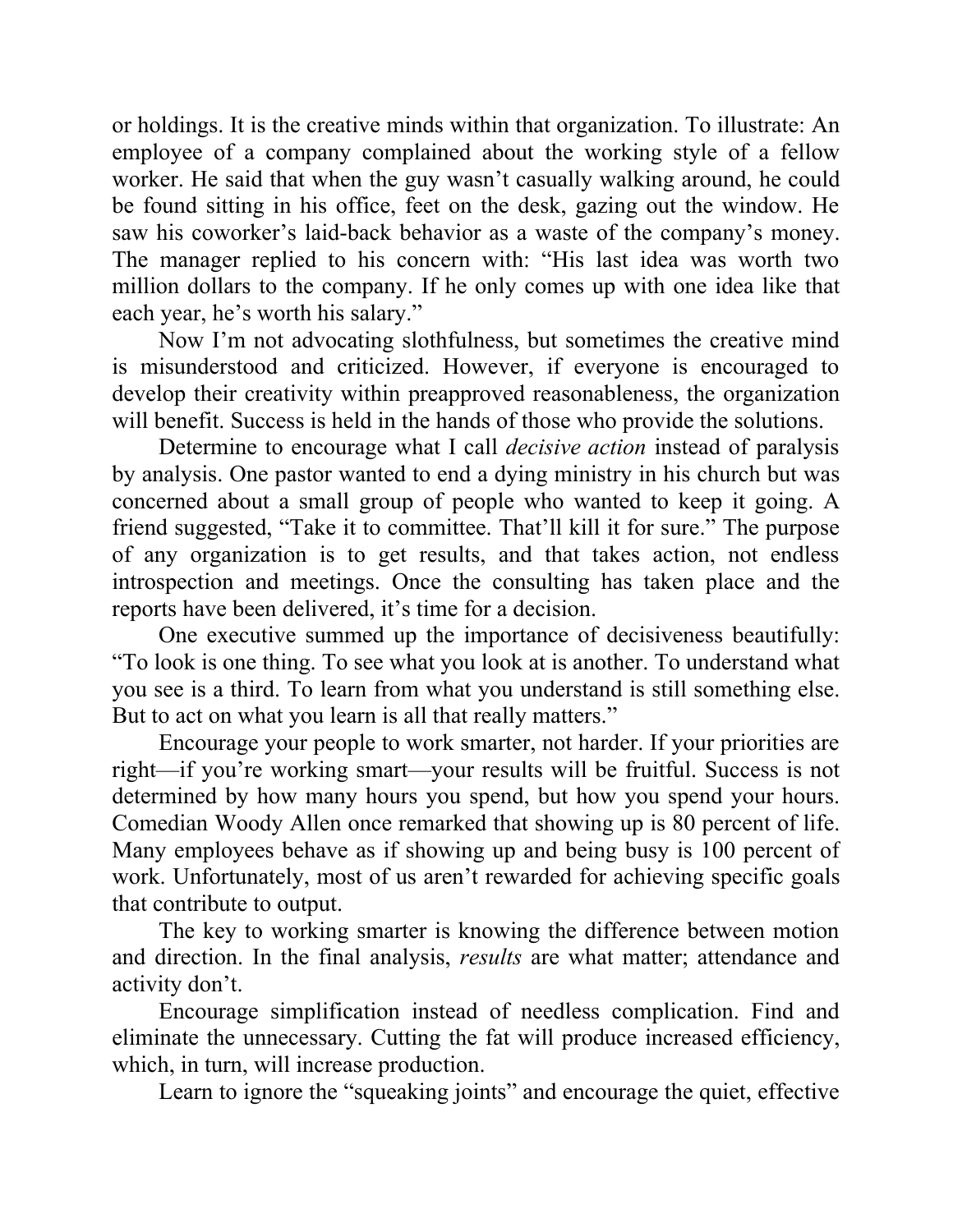producers. Many times we manage by the squeaky wheel principle. The one who yells the loudest and longest is the one who gets the attention. What we need to do is look for and encourage the person who is quietly and effectively accomplishing something. You will be amazed at how fast the "squeaky wheels" catch on.

Consider this skeletal anatomy of an organization:

- The *wishbones* wish somebody else would do the work.
- The *jawbones* talk a lot but do little else.
- The *knucklebones* knock what everyone else does.
- The *backbones* actually do the work!

Encourage and reward quality work instead of fast work that is mediocre. The product needs to be something the organization can be proud of and that reflects the quality of the organization. There really are greater payoffs for quality work such as lower cost, higher output, and worker pride. Did you realize that the American car has a built-in cost factor of 25 percent because of work that needs to be redone in production due to ineffective work the first time?

Personal charisma should not be allowed to substitute for steadfastness in performance. Consistency should be recognized and rewarded. Again, look at the person who is dependable and accountable over the long haul. There are many who can make us smile and laugh but never really come through with the goods. Know the difference and encourage the producer.

Recognize and reward those who work well together. This is key in management because none of us is as smart as all of us. There is value in creative teamwork.

# Top Ten Rewards

Let's take a look at the ten best ways to reward good work. When we reward people with something that is meaningful to them, we are encouraging them as well as increasing their personal value and worth.

> 1. *Money*. Money does talk; it tells an individual how valuable he is to whoever pays his salary. Pay for leadership and get leaders. Pay peanuts and you get monkeys. Did you hear about the clothing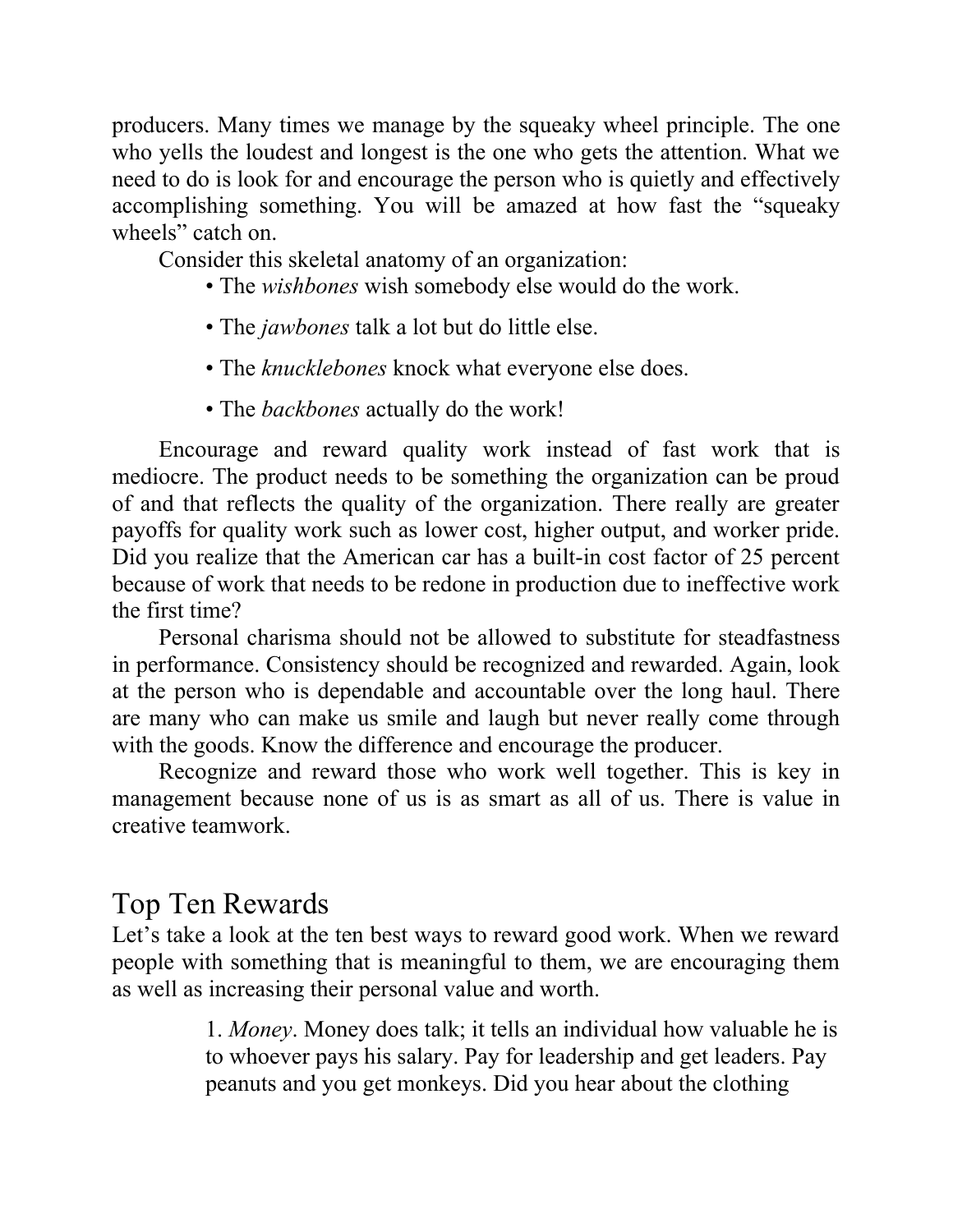manager who turned out thousands of sweatshirts with "Money isn't everything" printed on them? He went bankrupt!

"How can I ever show my appreciation?" a woman asked Clarence Darrow, after he rescued her from legal woes.

"My dear lady," responded Darrow, "ever since the Phoenicians invented money there has been only one answer to that question."

No, money isn't the only way to show appreciation for a job well done, but it's one of the best ways.

> 2. *Recognition*. People need continual affirmation so they know they are meeting a need and doing it well. Lawrence Peter says there are two kinds of egotists: those who admit it and the rest of us.

3. *Time off.* If someone has worked extended hours on a special project, give them an afternoon or day off with a hearty thanks on the way out.

4. *A piece of the action*. Not all of us have the opportunity of profit sharing within a company, but we can pass on additional responsibility for work well done.

5. *Favorite work.* Reward good work by assigning people tasks they enjoy doing. Find out what they like to do best and give it to them.

6. *Advancement*. Allow only your producers to advance and move forward, not your workers. This is a biblical principle we see modeled in the parable of the five talents.

7. *Freedom*. Give producers the autonomy to do their jobs in the way they feel most comfortable. Don't stifle them by trying to fit them into your own mold.

8. *Personal growth opportunities.* Reward your people with the opportunity of further career education. Provide books, conference attendance, tapes, and speakers that will enhance them.

9. *Special time together*. If you are the leader, boss, or pastor, take time to socialize over a meal in order to affirm someone's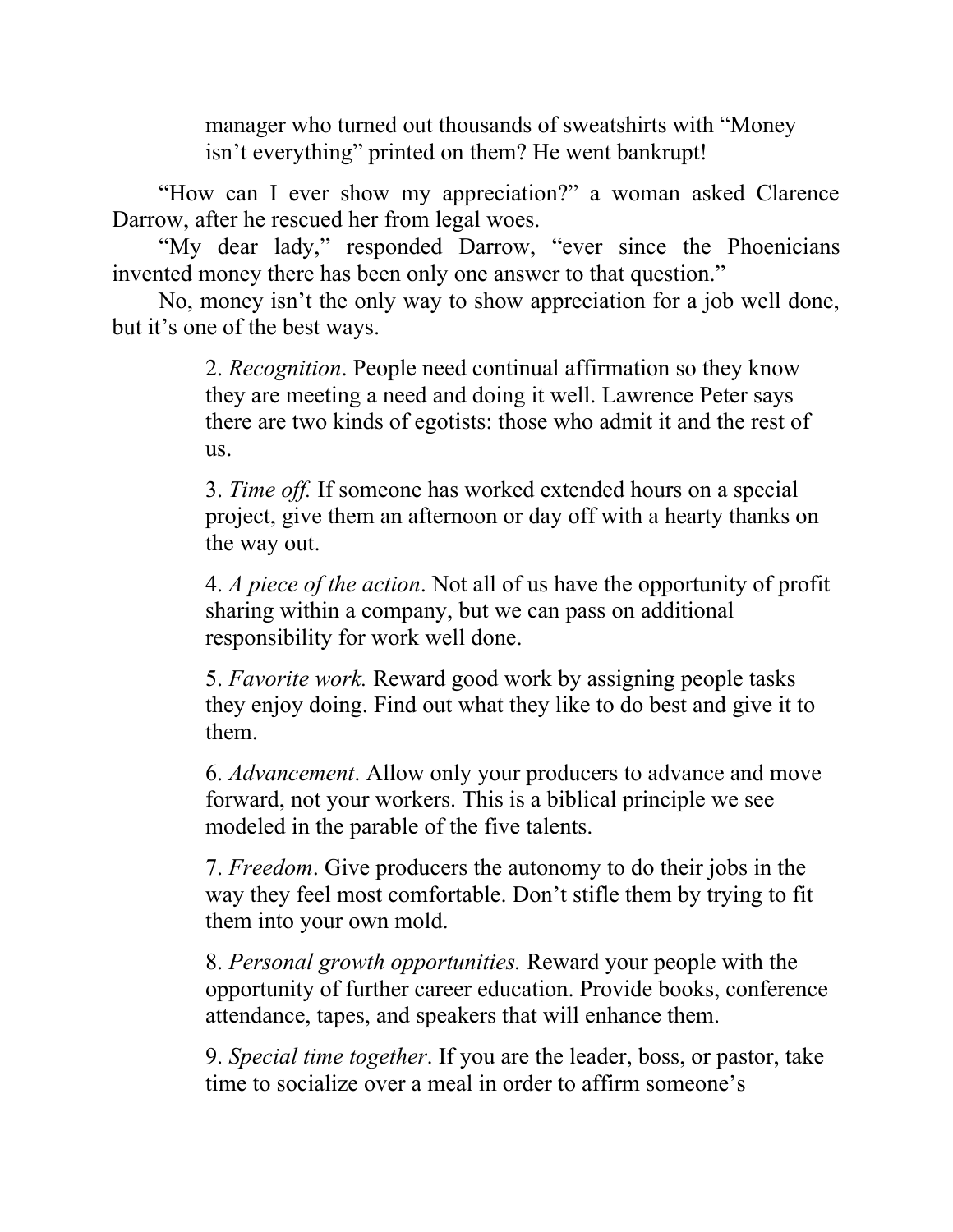productivity.

10. *Gifts*. Your thoughtfulness in taking time to select a gift that would be meaningful shows a productive person that you appreciate him or her.

Money and recognition are the two most powerful rewards. Almost everybody responds to praises and raises!

In the final analysis, encouragement is your key to helping other people succeed. The ability to encourage is and always will be much more of an art than a science; your success depends both on your sensitivity and your skill. To use an analogy, I can only supply you with a canvas, brush, easel, pallet of colors, and a few lessons. Producing the masterpiece is up to you. You have to know how to compose the picture and blend the colors to bring about the desired effect. The same is true with people. If you are a leader, you may bring together a group of highly skilled people, but that alone won't ensure success. You need to know how to improve their shortcomings and build their assets by the skillful use of simple encouragement.

# PUT IT TO WORK

#### *People Principles*

• Encouragement is your key to helping other people succeed. The ability to encourage is and always will be much more of an art than a science; your success depends both on your sensitivity and your skill.

• The key to encouragement is in knowing what gives people courage; what spurs them on to action.

• It's a fact of life that people spend the most time doing what they believe will benefit them most.

• Reward people for the right behavior and you get the right results. Fail to reward the right behavior and you're likely to get the wrong results.

• People withhold their best efforts when they see little or no relationship between what they do and how they are rewarded.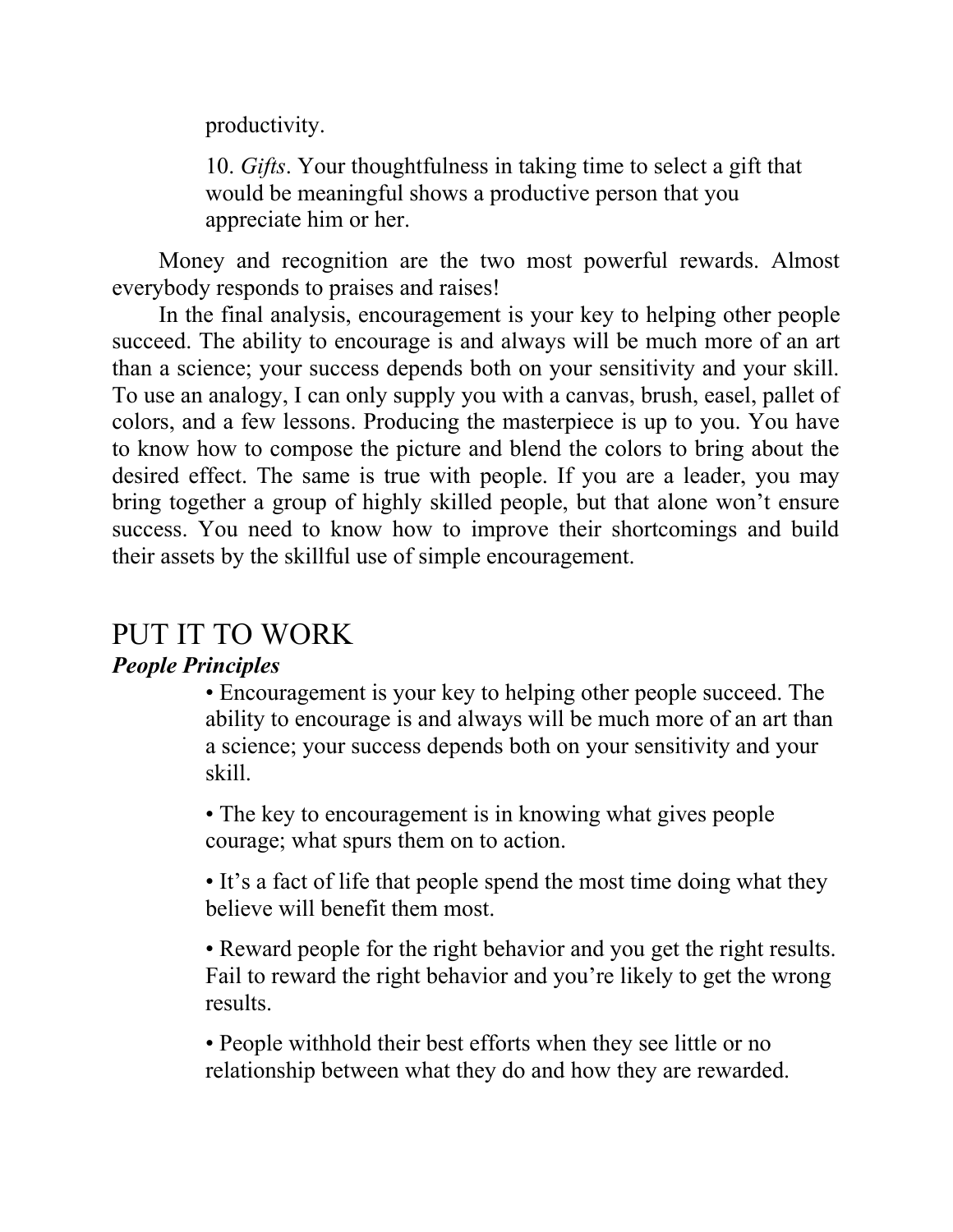#### *Putting the Principles to Work*

I will apply the principles from this chapter to my relationships with people in the following ways:

1.

2.

3.

#### *Further Study*

*Encouraging People*, Donald Bubna *Top Performance,* Zig Ziglar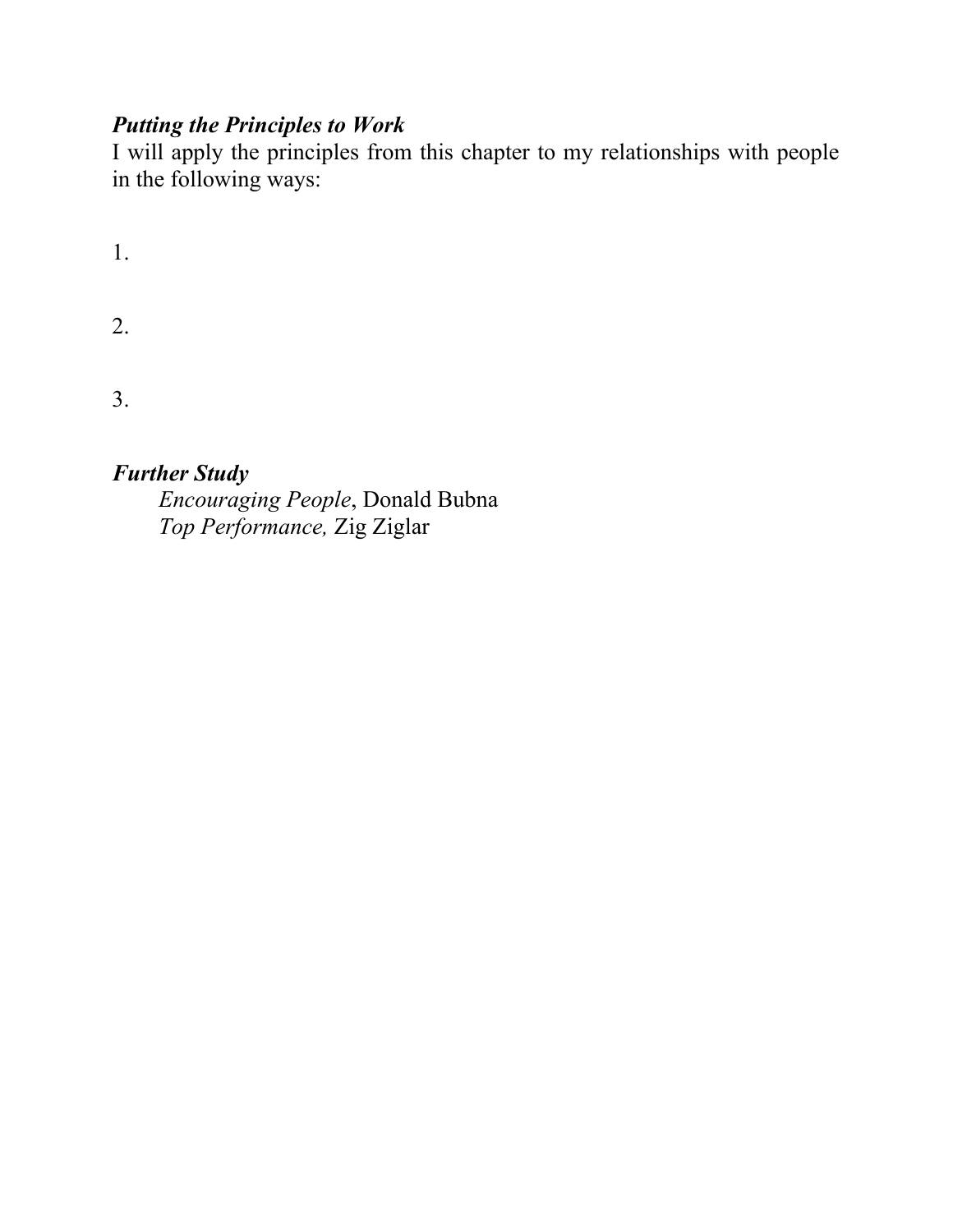#### CHAPTER 8

# LOVING DIFFICULT PEOPLE

Understanding and helping difficult personalities

ARE YOU AWARE OF THE tremendous advantage frogs have over humans? They can eat anything that bugs them! Wouldn't it be great if we could consume our relational problems rather than letting them consume us! What "bugs" you the most about people? Is it inconsistency? Inflexibility? Inability to give and take? I am most bugged by people who—you guessed it —have bad attitudes. I can handle disagreements or differences of opinion, but negative attitudes really get to me.

I find that many Christian people suffer from guilt in their relationships with others. Christians are often taught that we should be full of grace. Just what does that mean? Does God expect us to get along peaceably with *everybody?* Are we the ones who must always overlook other people's faults and idiosyncrasies? Right relationships with difficult people can seem like an impossible standard to reach. Just what are we supposed to do?

The apostle Paul offers this practical advice, "If possible, so far as it depends on you, be at peace with all men" (Rom. 12:18). I would like to paraphrase that verse: Do the best you can to get along with everyone. Yet realize that once in a while you are going to have a relationship with a difficult person that may fall short of the ideal.

Right now, picture in your mind someone with whom you do not have an ideal relationship. As you continue reading, I want you to constantly call to mind this particular person. I trust you will then read about some characteristics and solutions that will help you creatively deal with the situation and be able to rise above it.

A personal inventory of the "Three Ps" will help you determine your part in a difficult relationship or association.

> • *Perspective*. How do I see myself? How do I see others? How do others see me? Our perspective determines how far our relationships will develop.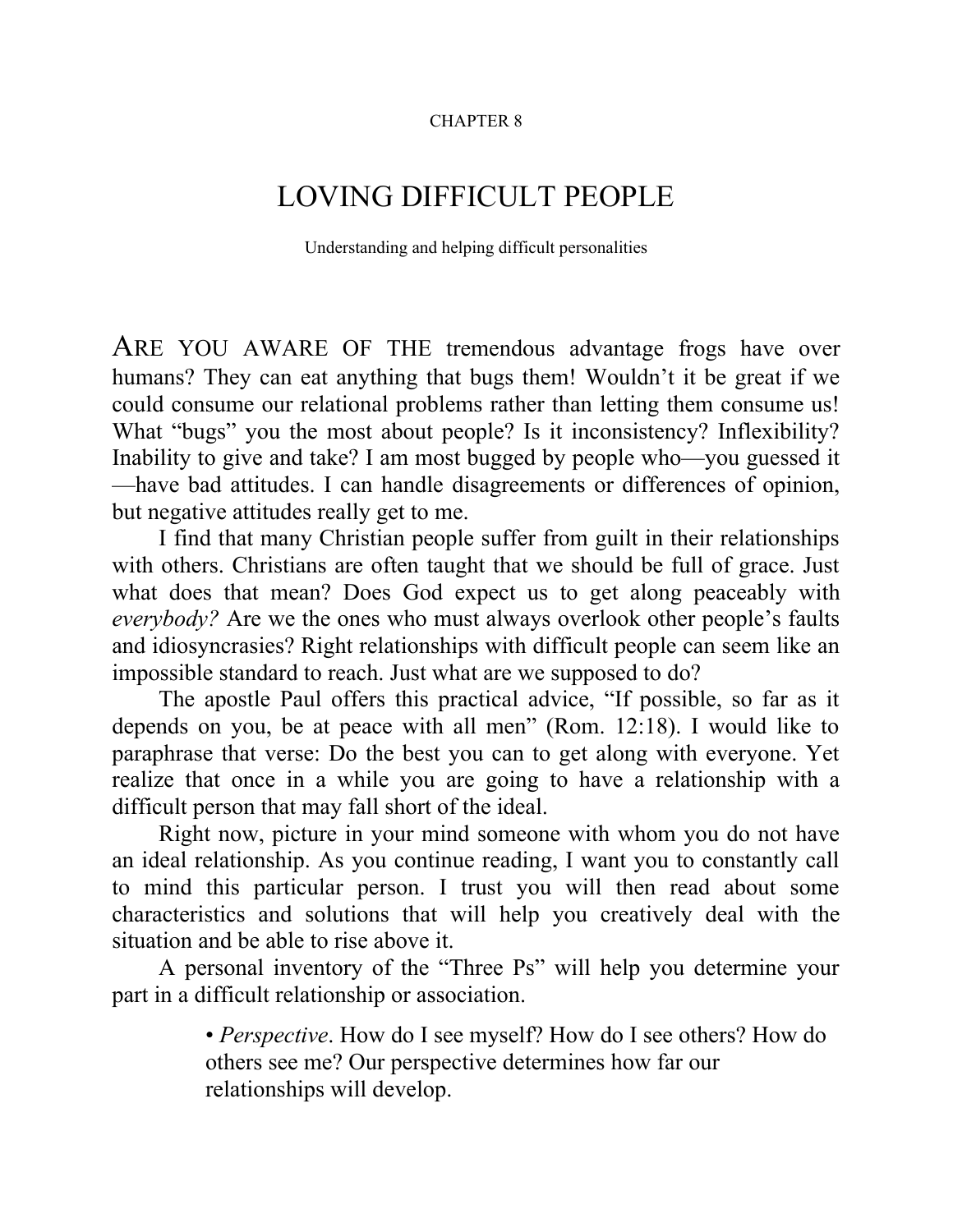• *Process*. Do I understand the stages of a relationship? Do I realize there are some stages in a relationship that are more crucial than others?

• *Problems*. When facing difficulties in a relationship, how do I handle them?

Show me a person who sees himself or herself in a negative light and I will show you a person who sees others in a negative way. The opposite is true too. A person who sees himself positively also looks for the good in others. It's all in one's perspective.

Some people see a relationship as a series of isolated incidents, and one bad incident can break the relationship. People who think this way never develop deep relationships. Their friendships are precarious, on-again-offagain types of associations. These people run every time a difficult situation arises. They seldom, if ever, develop longstanding relationships.

#### Perspective and Relationships

Let's take a look at *perspective* first. I act as I see myself. In fact, it is impossible to consistently behave in a manner that is inconsistent with the way we see ourselves. Understandably, this is the cause of many marital problems. Just the other day I met with an unhappy man and his irate wife. I listened as she relentlessly spewed out bitterness and animosity toward her husband. When I confronted her with her anger and unforgiving spirit, she frantically pointed her finger at her husband and said, "I'm not the one who is angry and bitter, he is!" She transferred her negative emotions to him. She saw her husband as she herself was.

Only when we view ourselves with 20/20 vision will we be able to see other people clearly. Perspective is crucial. That's why Jesus spoke about judging others: "Why do you look at the speck in your brother's eye but do not notice the log is in your own eye? … first take the log out of your own eye" (Matt. 7:3–5). He is telling us we need to deal with our own attitudes before we criticize another person.

In Matthew 22:39, we read Jesus' command to "love your neighbor as yourself." He knew that if we truly loved ourselves, we would also love our neighbor. He also knew that before we could really love our neighbor, we would need to love ourselves—not a selfish, self-serving type of love, but a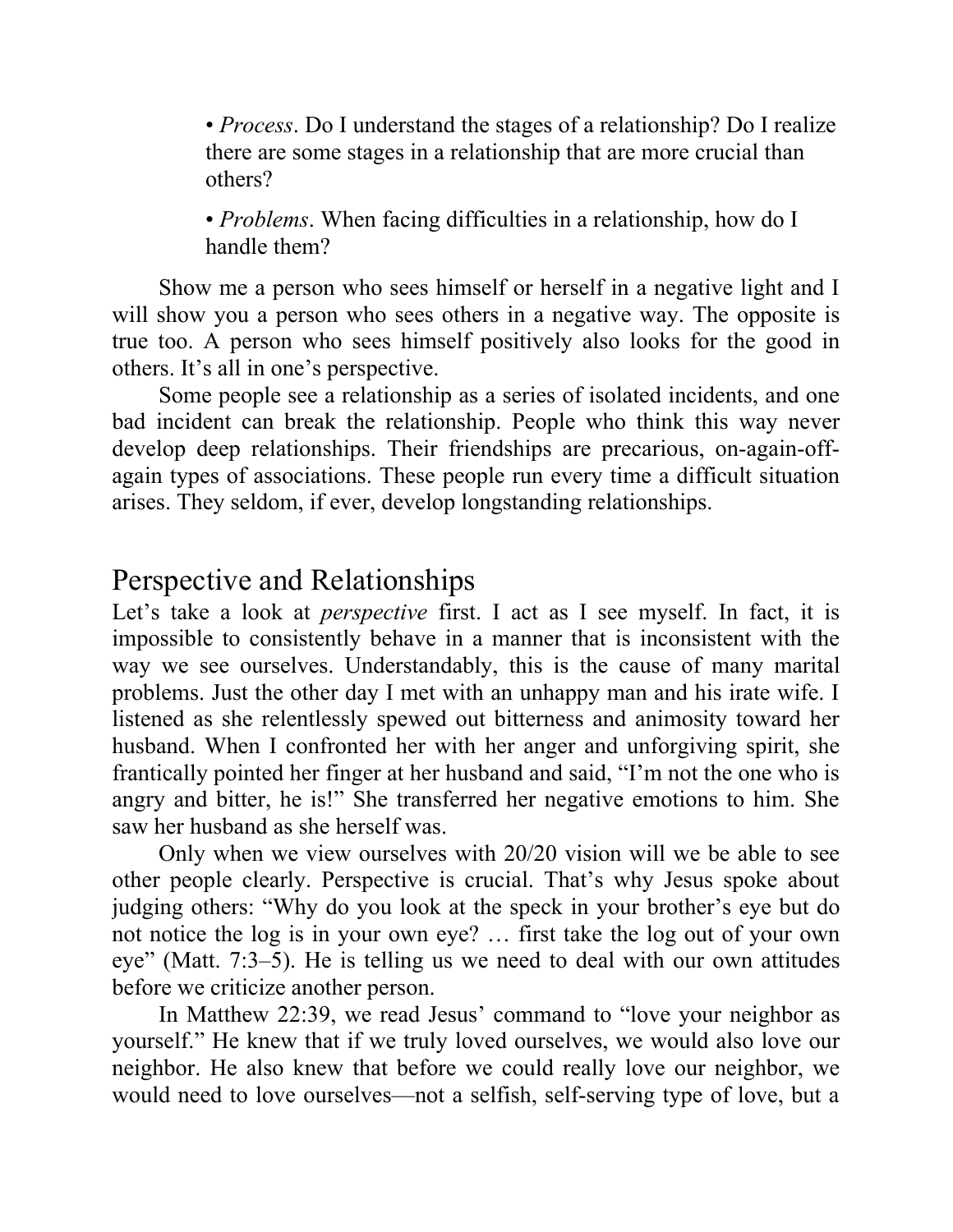deep appreciation of who we are in Christ. Most of the time our relational problems stem from the fact that we ourselves have problems or issues that haven't been resolved. It is not possible to treat another person's hurt until we have first discovered the cure and accepted the treatment ourselves.

The story of the Good Samaritan in Luke 10:30–37 illustrates this principle. The robbers who beat up the traveler used people. They stole from the traveler and saw him as a victim to exploit. The priest and the Levite were legalistic and withdrawn. They saw the beaten, robbed victim as a problem to be avoided, because they believed if they touched a dead man they would be unclean according to the law. The Good Samaritan was a social outcast despised, ignored, and rejected by society. He knew what it was like to be passed by and uncared for, but he also had experienced the cure. When he saw this victim, he was able to empathize with him. He looked upon him as a person who needed to be loved, identifying with the traveler's problem and sharing in the solution.

Recently I read an interesting article by Jacques Weisel about self-made millionaires. One hundred entrepreneurs were interviewed in a search for the common denominator that bound them together. The interviews revealed these highly successful men and women could only see the good in people. They were people builders, rather than critics. Again, it is perspective that helps build relationships.

When you realize that people treat you according to how they see themselves rather than how you really are, you are less likely to be affected by their behavior. Your self-image will reflect who you are, not how you're treated by others. You will not be riding an emotional roller roaster. This type of stability will have a tremendous effect on how you feel toward and deal with others.

The key to successful relationships really gets down to responsibility. I am responsible for how I treat others. I may not be responsible for how they treat me, but I am responsible for my reaction to those who are difficult. I can't choose how you'll treat me, but I can choose how I will respond to you.

# Understanding Personality Types

There are several types of difficult people, and it's helpful to identify their common traits in order to learn how to deal with them effectively. As we review these traits, remember that you can choose how to react to them. The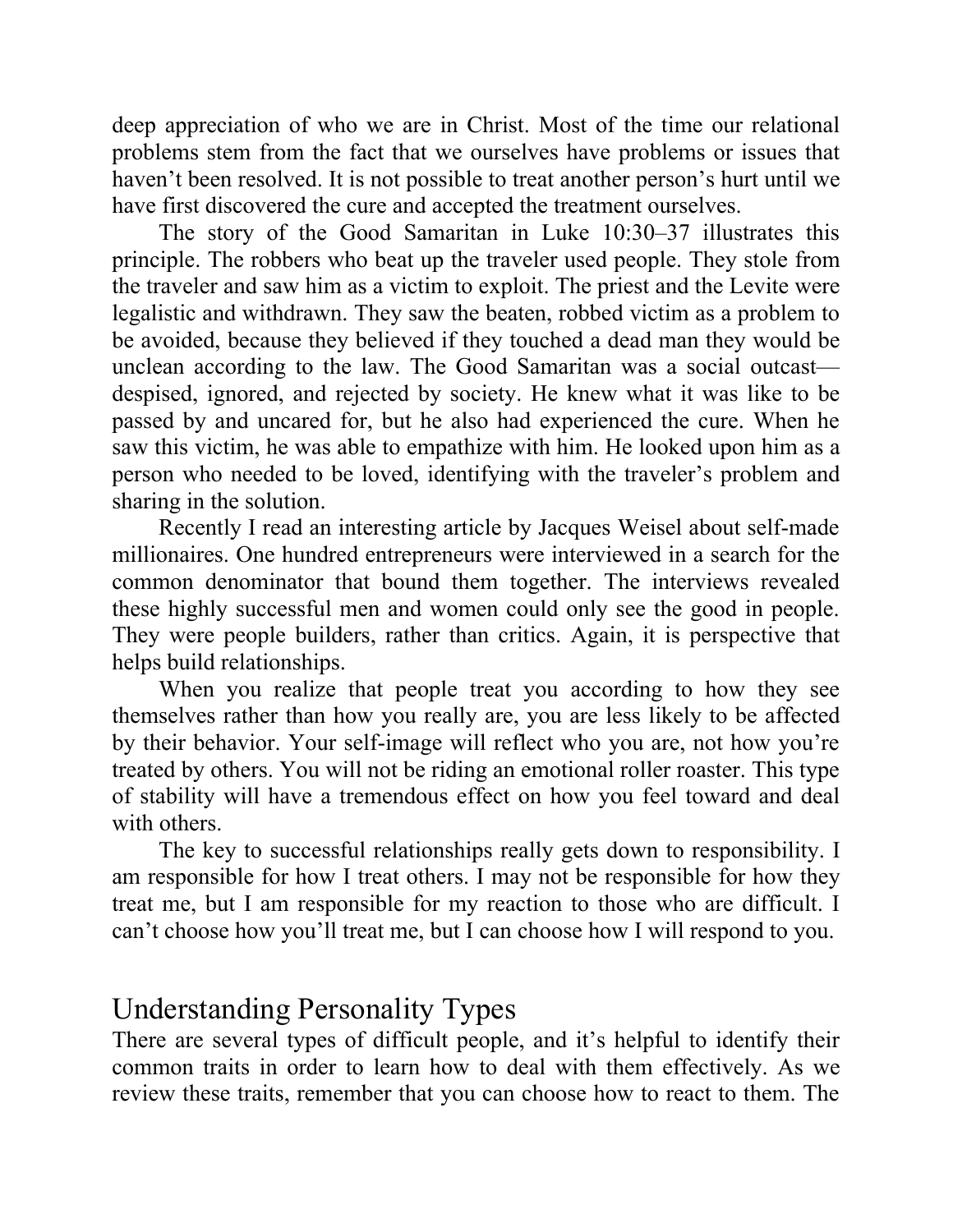effect of difficult relationships—whether they make us or break us—is determined, not by the treatment we receive but by how we respond to it.

Take a look at the "Sherman Tank" personality. This label may bring to mind a person who runs over everything and anything that is in the way. These people have a tendency to intimidate others because of their "I'mright-and-you're-wrong" attitude. They intimidate through sheer force and power; their behavior is aggressive and even hostile. Because of the Sherman Tanks' insensitivity, people tend to battle with them. It is difficult to sit down and reason or rationalize with "tanks."

Don't lose hope; there is a strategy for dealing with the Sherman Tanks of life. First consider this person's influence as well as the issue at stake. How important is the point being fought over, and how many people are being influenced by the "tank?" If the issue could have a direct, negative effect on others within the organization, it probably will be worth fighting over. But if it is an insignificant issue or a matter of pride, it's not worth the battle. When crucial issues arise, however, you must stand up to this personality. True, there is no easy way around these people. Be direct, because they probably don't understand tactfulness. Look at them face to face and confront the specific issues at hand. Unfortunately these people cause more pain than any of the other difficult personality types because they feel little pain themselves. As a result, they can afford to be unreasonable. What adds to the burden of dealing with these people is that, with their power to intimidate, they can pull together many allies.

Another difficult personality with whom we all come in contact is the "Space Cadet." These people live in their own worlds, walking to the beat of a different drummer. They usually do not respond to normal motivation techniques. Frustration is the overwhelming feeling I get when working with this type of person. I have learned that when working with or speaking to a large group of people, I should not be greatly influenced by this person's feedback. Probably the people you know who fall into this category, you have labeled "weird."

Consider these guidelines when working with a Space Cadet:

• Don't evaluate your leadership by the Space Cadet's response. In fact, don't even ask his or her opinion about something because you'll get an off-the-wall answer. Space Cadets aren't good sounding boards.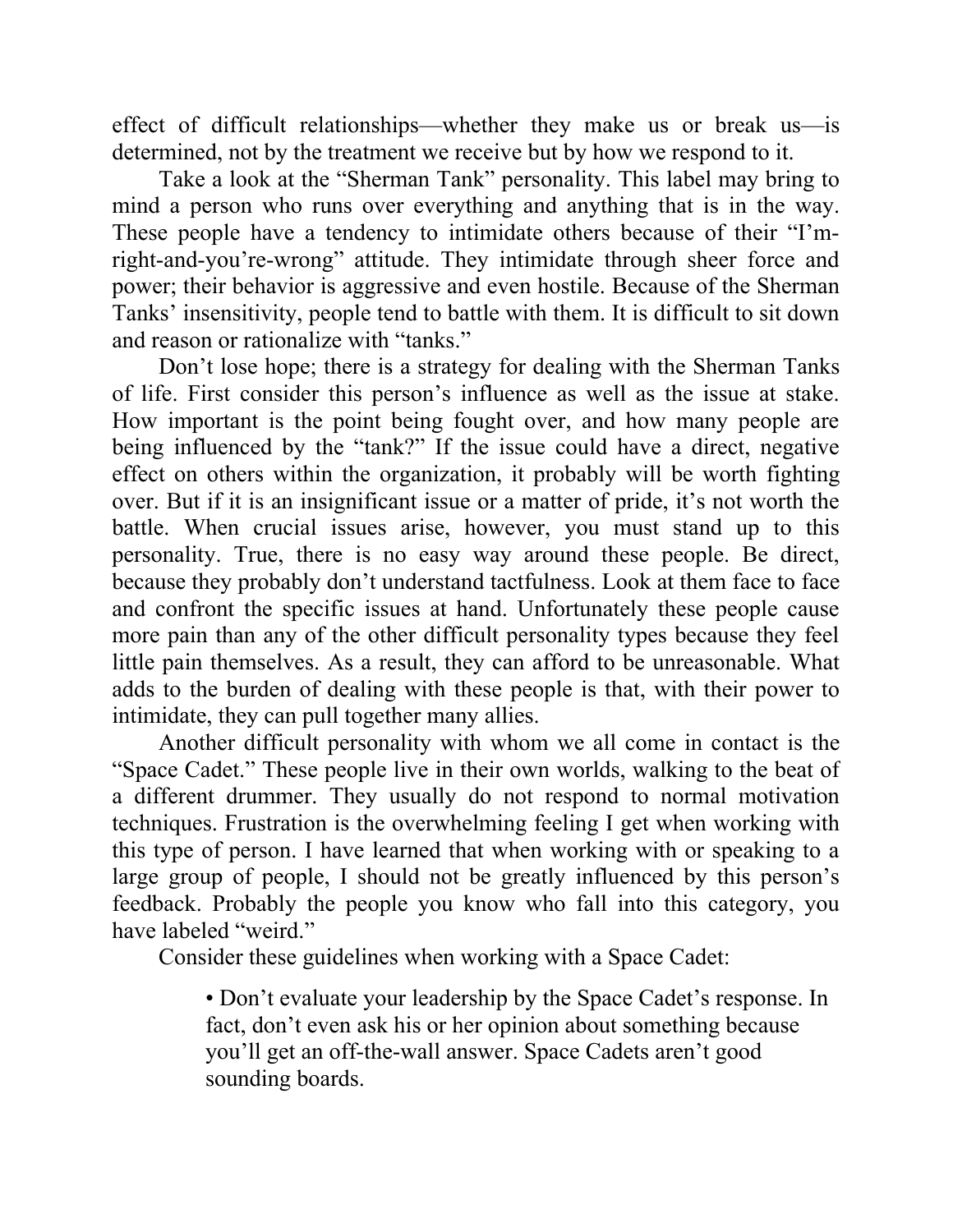• It's not a good idea to place a Space Cadet in a "team ministry" position. When you need a group of individuals to pull together to accomplish a goal, the Space Cadet has difficulty pulling with other people in the same direction.

• Don't place Space Cadets in positions of leadership, because they won't be able to determine the heartbeat of others.

• Don't write off your Space Cadet friend as a lost cause, though. Search for the key to his or her uniqueness and seek to develop it. Many Space Cadets are extremely brilliant and creative; they have much to offer if you put them in the right spot. They work best when they work alone, so find an area in which they're interested and give them space to dream and create.

The "Volcano" is an explosive, unpredictable type of person who tends to be unapproachable. How do we treat them? Should we walk around them softly, or test the waters to see what kind of day they are having? It's difficult to relax around them because we don't know when the heat is about to rise. Just as the Space Cadet causes frustration, the Volcano causes tension. Those who have to work with this person can never relax; they never know what might set him or her off.

How should we handle Volcanoes when they blow up? Calmness is the key. Remove them from the crowd and remain calm yourself. They don't need an audience, and you'll be better off to keep your blood pressure down. Once you have them alone, let them vent steam. Allow them to blow as hard and as long as necessary; let them get it all out. Don't try to interrupt because they won't be hearing you. In the attempt to get the story straight, you may need to go back and ask them to repeat some details. Minimize any exaggeration and remove any hearsay that has mingled in so you can deal only with the facts and not the emotion. Then provide a soft, clear answer concerning the situation. Finally, hold these people accountable for the things they say and the people they harm.

Another person who is difficult to deal with is the "Thumb Sucker." Thumb Suckers tend to pout, are full of self-pity, and try to get people to cater to their own desires. This pouting is used as a leverage to manipulate others. If things are not going their way, they can create a heavy atmosphere that is as oppressive as a rain cloud. They can do this very cleverly. Often they employ the silent treatment to get what they want.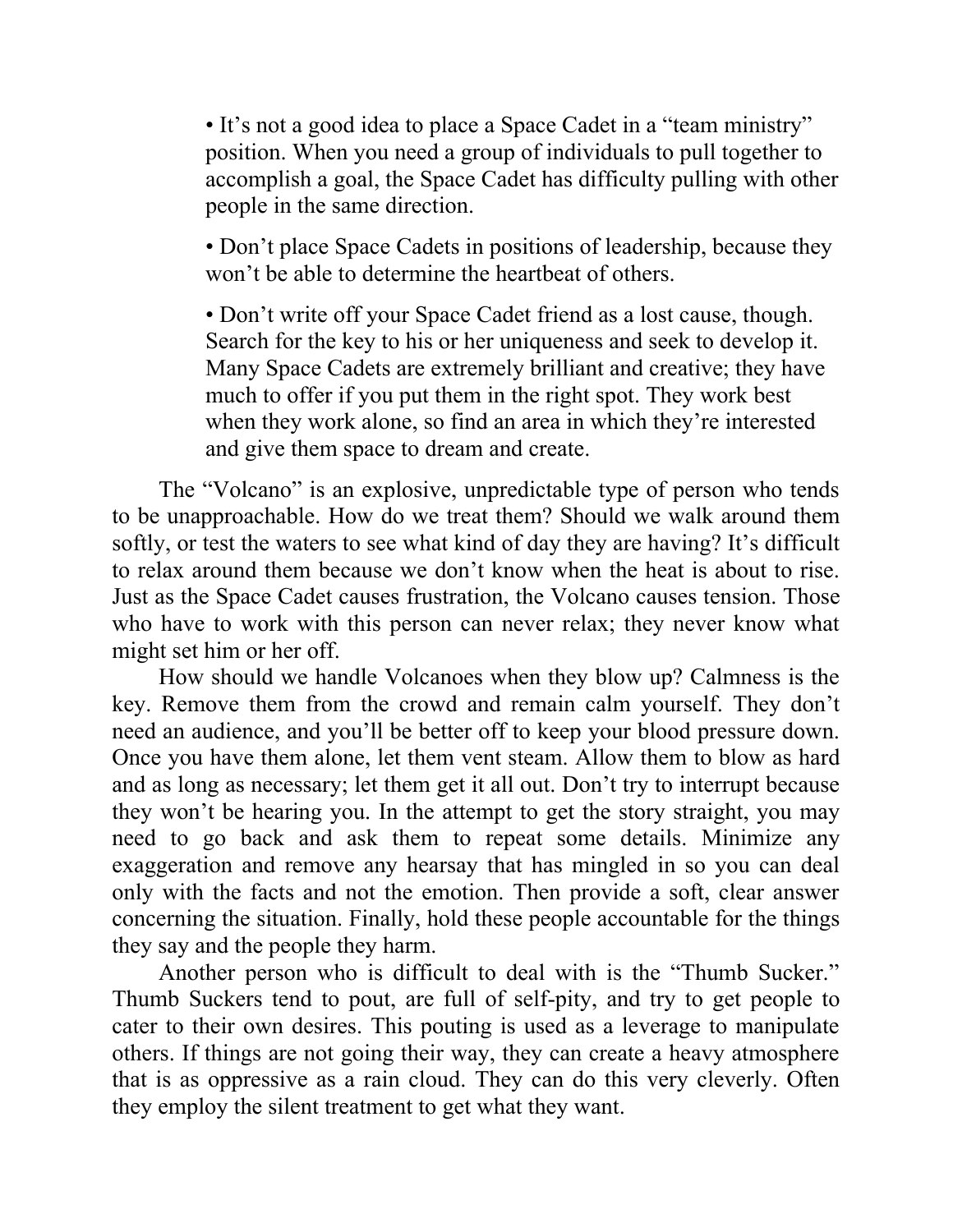Here's a strategy in dealing with this individual. First, make the Thumb Sucker aware of the fact that moodiness is a choice. This is essential. People become moody to manipulate people and gain control. They are very seldom moody by themselves. Teach them that they are responsible for the atmosphere they create, especially if they are in a position of leadership. Everybody in the world has problems; the Thumb Sucker has no right to add his or her personal petty grievances to the load. As a pastor, I feel responsible for creating an "up" mood for the many volunteers who work in the church, being encouraging, motivating, and positive. If you choose to lead, then you also need to choose to be even-tempered.

Sometimes it is helpful to expose the Thumb Suckers to people who have real problems. Perhaps it will cause them to see themselves in a different light and to have a more grateful heart and positive attitude. I knew a man who exhibited a thumb-sucking attitude, constantly feeling sorry for himself because his work was not appreciated. He was a church custodian and a perfectionist at it. The sanctuary was always spotless and the grounds were beautiful. Unfortunately this orderliness became overly important to him. It upset him when the children and adults walked across his polished floors, dropped papers on the lawn, and spilled water from the sinks. He focused his attention on himself and his clean church and lost sight of the big picture. The people coming to church to learn about Jesus should have been more important. To help him reestablish his priorities, I took him to the cancer ward at the local hospital, pointing out that these people were so sick they probably would never be well enough to come to church, and many of them probably would die without knowing Jesus. My little exercise worked; the following week there was a marked change in his attitude. He began to quit feeling sorry for himself and be grateful that he had a part in sharing Jesus.

It is important never to reward or give attention to moody people. Giving them an opportunity to publicly exhibit their negative attitudes gives them a sense of recognition. The best method of attack is to praise this person's positive ideas and actions and ignore him when he's sucking his thumb.

Thumb Suckers are subject to mood swings; they're negative only part of the time. The "Wet Blanket," on the other hand, is constantly down and negative. He is the classic impossibility thinker who sees a problem in every solution. He is afflicted with the dreaded disease of Excusitis—finding the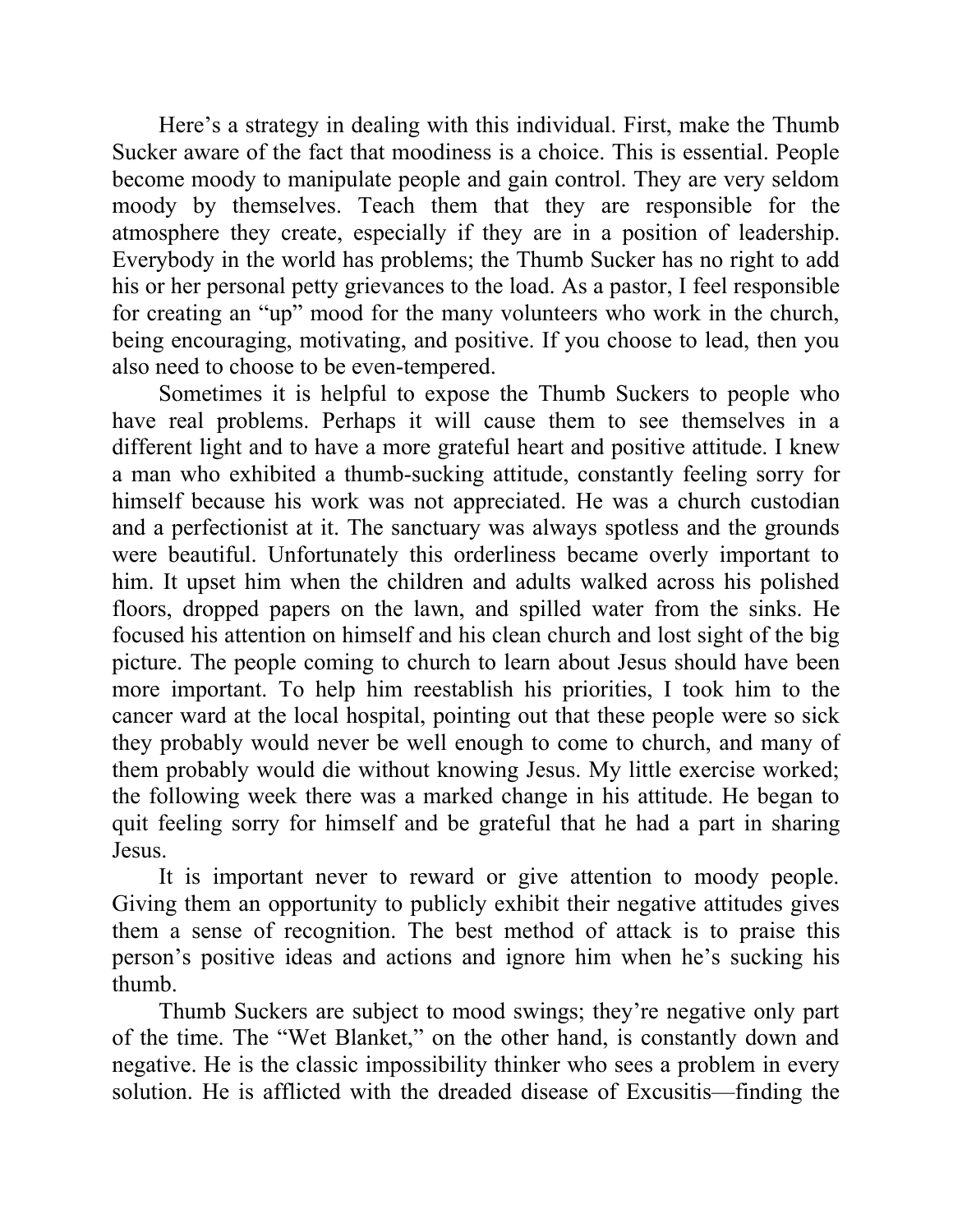problems and making excuses.

The most difficult thing about working with a person like this is that he or she usually takes no responsibility for his or her negative attitude and behavior. It's either "the other guy's fault" or it's "Just the way I am"—a way of blaming God. Again, don't reinforce the Wet Blanket's behavior by providing a platform from which to make excuses. Kindly but firmly point out that you have confidence in this person, but his or her present attitude is hindering progress. He needs to choose whether or not he's going to risk being positive and responsible. If he chooses to change his behavior, he'll have a cheering section. If he chooses not to change, though, your best move will be away from him.

The "Garbage Collector" is locked even deeper into the mire of negativity than the Thumb Sucker and the Wet Blanket. Garbage Collectors have surrendered the leadership of their lives to negative emotions. Oh, how they love to rehearse and replay the injuries they have suffered at the hands of other people. They nurse their wounds and hold onto their wounded ill spirits. Briefly and concisely, they stink! The fact that there is garbage in life is depressing enough, but to collect it and haul it around town in a dump truck for public viewing is downright sick.

How do you deal with these people? First, confront them about the way they try to represent other people. I never allow a person to tell me "there are many others who feel this way also." I won't hear them out unless they give me names. That single requirement takes a lot of the "stink" out of their garbage because it usually boils down to just one or two individuals who have an affinity for garbage too. I challenge their statements by pinning them down when they make generalizations and exaggerations. If they have created a serious enough situation, it may become necessary to destroy their credibility by exposing them to a decision-making group. In my case, this would be the church board or the pastoral staff.

"The User" is the person who manipulates others for his or her own personal gain. Users avoid responsibility for themselves, while demanding time and energy from others to benefit their own situations. They often use guilt to get what they want. They put on a weak front in order to get people to feel sorry for them and help them out.

How do you work with Users? First, set predetermined limits on how far you will go to help them. Otherwise, they will push your guilt button and you will weaken. Remember that these people will not only take you the second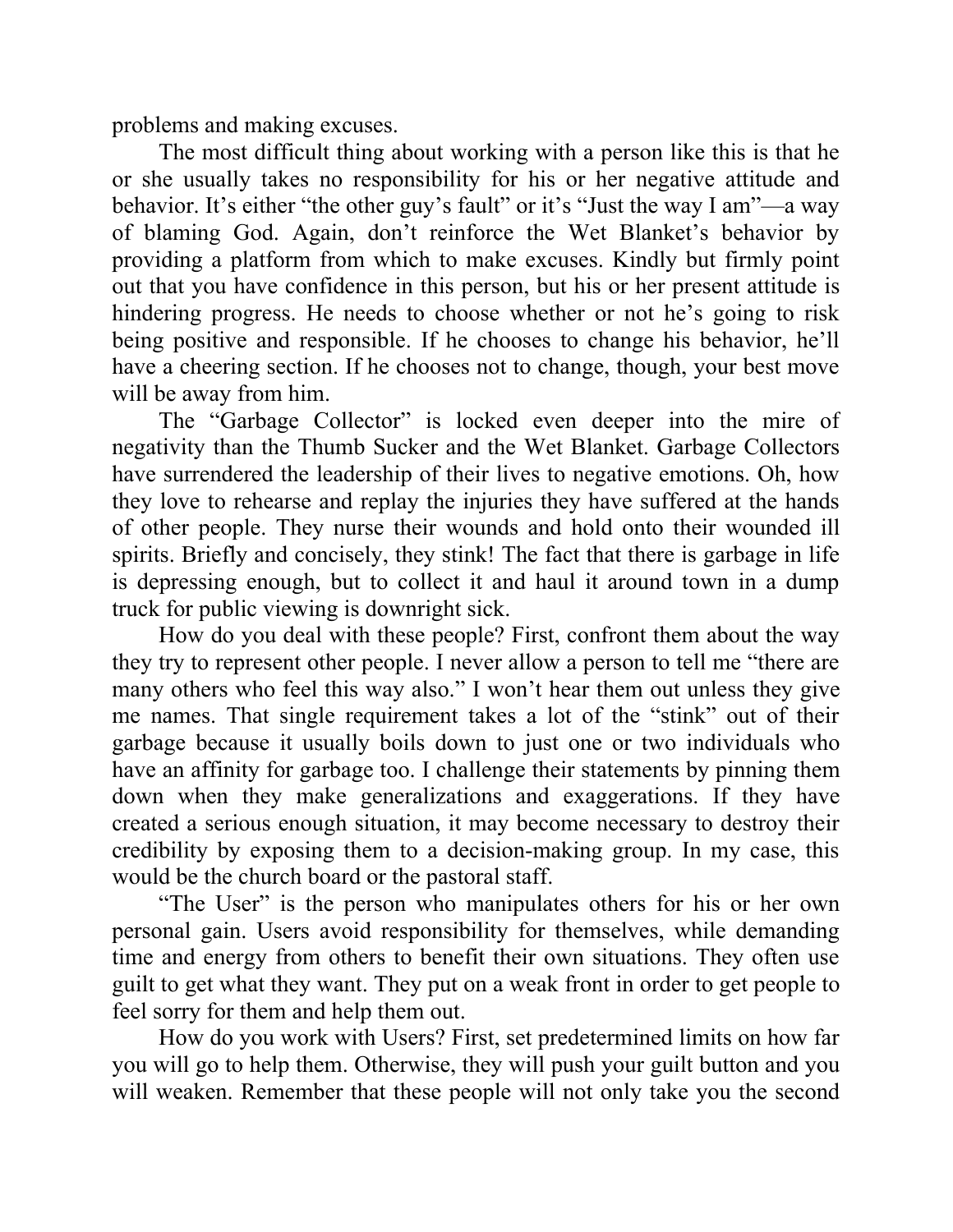and third mile, they'll take you to the cleaners if you allow them. Require responsibility from the User. Even if you feel disposed to help him, make sure he is responsible for some part of the job. Otherwise, you will wind up carrying the load while he goes on his merry way—more than likely looking for another gullible soul.

Last, don't feel obligated to Users, and don't feel guilty for not feeling obligated. Most of the time a simple, firm no is the best medicine.

Perhaps you have recognized someone you know in each of these caricatures. Or maybe you're dealing with a person so difficult, he is in a category all by himself. Take heart; there are certain general rules that you can put into practice that will enable you to work more effectively with problem people.

1. Love them unconditionally.

2. Ask God for wisdom in working with them.

3. Stay emotionally healthy yourself.

4. Do not elevate people to positions of leadership in order to rescue them.

5. Be honest with God, yourself, and them.

# The Process of Relationships

It's important to understand the process of relationships; specifically the stages of a relational breakdown. Let's take a look at them one by one.

> • *The honeymoon stage* is the one we begin with. We usually have an unrealistic view of the relationship at this point. Obviously, what attracts people to each other, whether it be a business relationship, a friendship, or a romance, are their positive qualities. The excitement of finding someone who meets some need in our lives tends to temporarily blind us to their negative traits.

> • *Specific irritation* is the stage where we begin to open our eyes and see things we don't like. Here we develop a memory bank of these negative traits. But then we also see the relationship in a more realistic light. If you look back at the early weeks of your marriage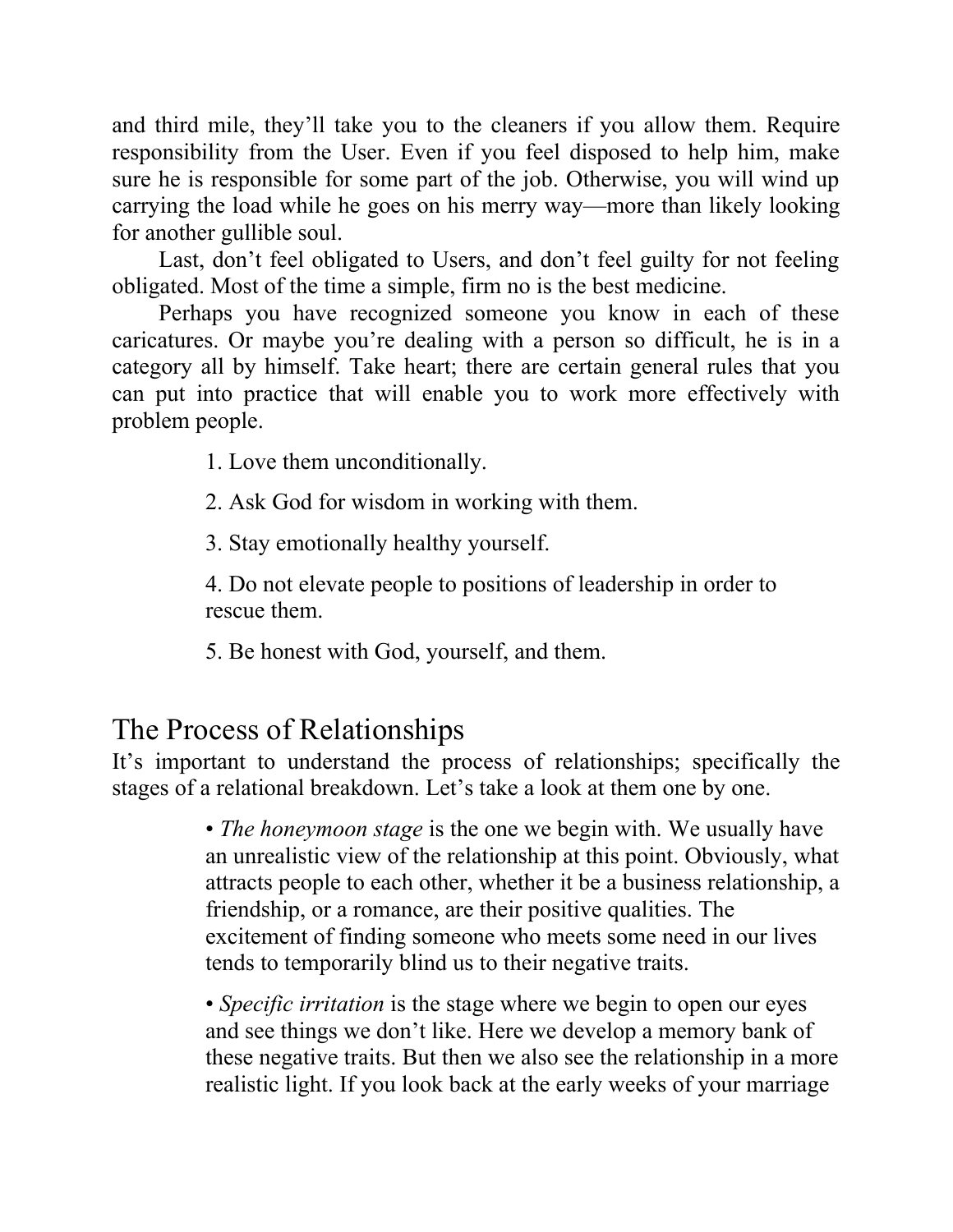or of a new job, you will probably recall the first incident that shook you into reality—the time you realized the honeymoon was over.

• *General discomfort* should cause us to deal with the specific irritations that have piled up in our memory banks. We become more open, honest, and transparent about telling someone why they're making us uncomfortable.

• *Try harder* is a stage of development where we raise our energy level to make a success of the relationship. Unfortunately, sometimes it's very hard to separate the problem from the person.

• *Exhaustion* often becomes a serious problem in a relationship because we are too tired to try any longer. We tend to throw up our hands and quit at this crucial point.

• *Separation* is the final stage. By this time the relationship has usually been terminated with little hope of restoration. Usually, by the time this happens, we are too numb to even care or hurt.

This series of stages does not have to be completed; the cycle can be broken. Most often, if the process is reversed, it happens during the stage of general discomfort. At that point it is still possible to make the decision to accept what you don't like about a person and to love that person unconditionally. As you try harder to overlook a person's faults, it becomes easier to again focus your attention on his or her positive traits.

## Problems in Relationships

In most relationships it is inevitable that at some point a confrontation will take place. At this crisis point it's very important to approach the offending party prepared with the right attitude. If a confrontation is handled correctly, it can actually strengthen the relationship. If not, it can bring an abrupt, unhappy end to the relationship. In order for this not to happen, follow these six guidelines:

> 1. *Bring in principal persons involved in the conflict.* Experience has taught me that unless all persons involved come together, the whole story will never be pieced together accurately.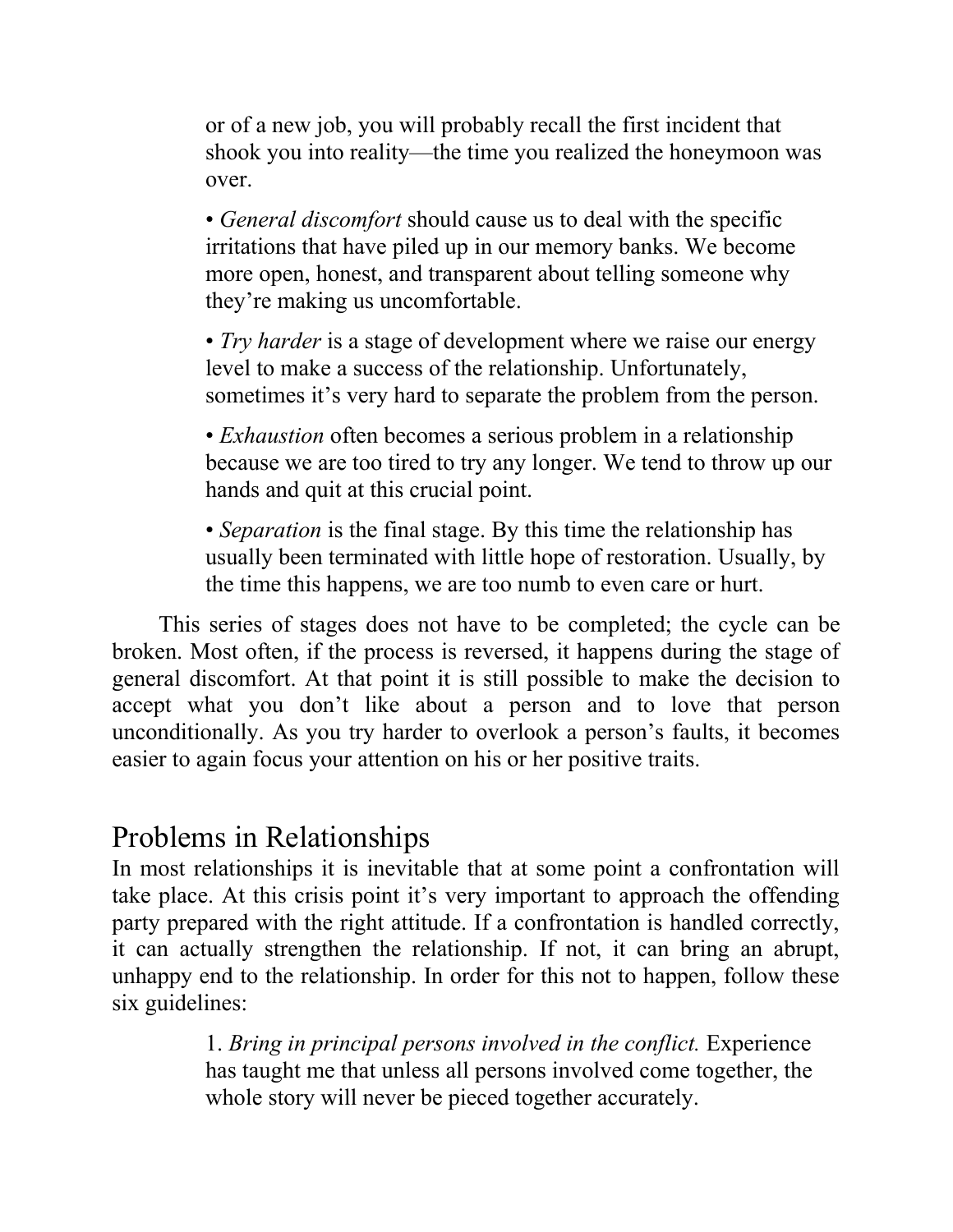2. *Line up the facts.* Relying on hearsay evidence or "general impressions" will only invite emotion-laden rebuttals and, possibly, resentful counterattacks.

3. *Never reprimand while angry.* Make sure you are in control of your emotions. The angrier you are, the less objective you'll be and the less effective your reprimand. It's prudent to delay a confrontation until you've coolly asked yourself two questions: Could I have contributed to the problem? Were there mitigating circumstances I'm overlooking?

4. *Be precise about the of ense.* Let the person know exactly what the charge is. Don't try to soften the blow by hemming and hawing or refusing to cough up the details.

5. *Get the other person's side of the story.* Always give the offender the chance to explain what happened and why they behaved as they did. There may be extenuating circumstances. (Sometimes, you may even be part of them.)

6. *Be sure you keep comprehensive records.* The better your documentation—how the mistake came about, when it happened, and who was involved—the more even-tempered and productive the reprimanding session will be.

7. *Don't harbor a grudge.* Once you've handed out the reprimand and administered any sanctions, don't carry around hostilities. Let that person know you consider the problem a closed book and act accordingly.

Do you remember the episode of *Amos and Andy* in which Andy kept slapping Amos on the chest, until one day Amos decided he had endured enough? He decided to fix Andy once and for all. Showing Kingfish some explosives tied to his chest underneath his jacket, he proudly said, "The next time Andy slaps me on the chest, he's going to blow his hand off." Poor Amos hadn't thought through the consequences of his retaliation. It never pays to hold a grudge to the point of explosion; it will do more damage to you than to the offending party.

Our ultimate goal in dealing with problems should be to present the truth in such a way as to build the relationship, not destroy it. Unfortunately, this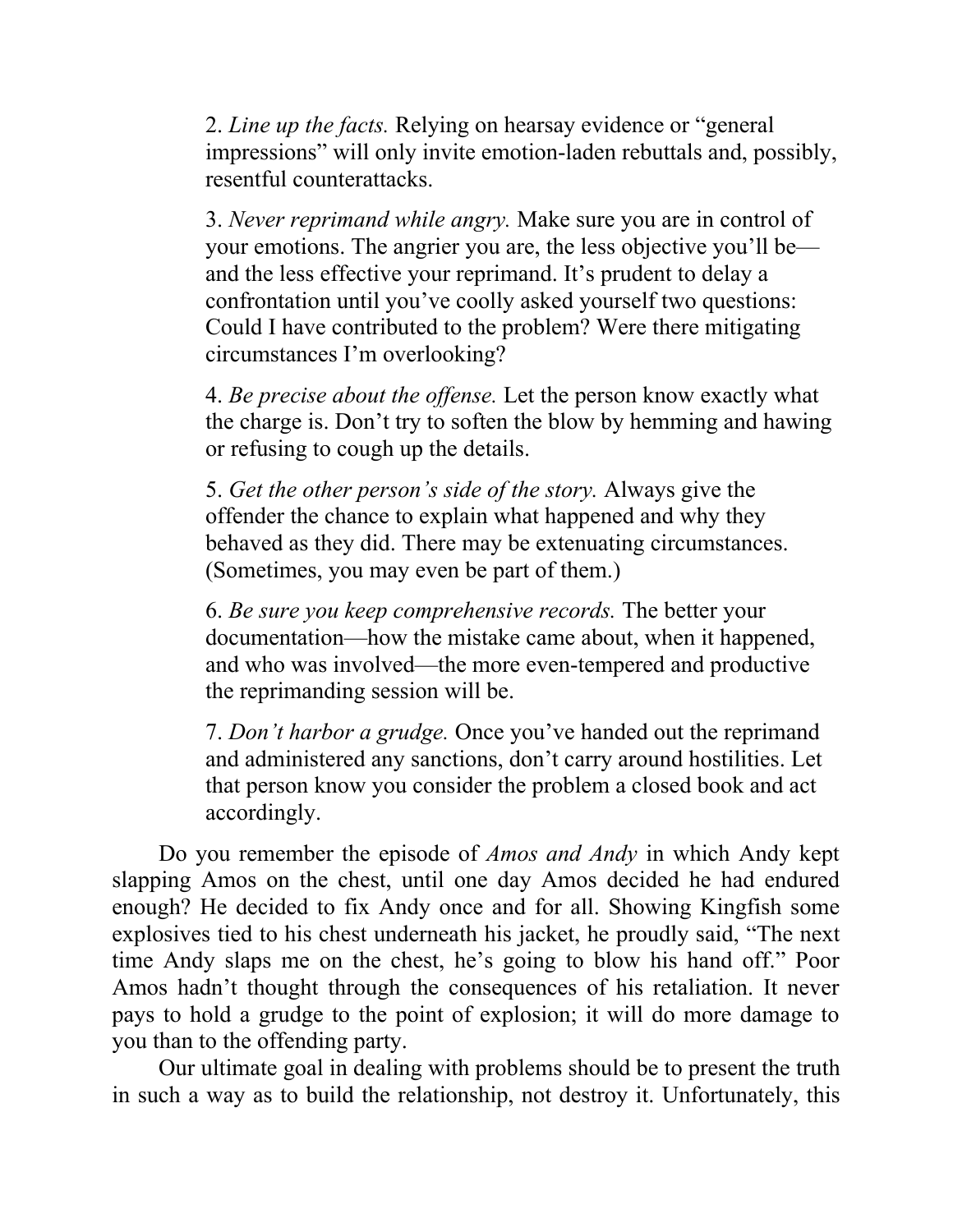cannot always be accomplished. If a relationship cannot stand an honest faceto-face encounter, then it probably is not a healthy relationship. In some cases, ending the relationship is the only solution, but this should be the last choice.

# PUT IT TO WORK

#### *People Principles*

• Show me a person who sees himself negatively and I will show you a person who sees others in a negative way.

• Most of the time our relational problems stem from the fact that we ourselves have problems or issues that haven't been resolved. It is not possible to treat another person's hurt until we have first discovered the cure and accepted the treatment ourselves.

• When you realize that people treat you according to how they see themselves rather than how you really are, you are less likely to take personally their behavior toward you.

• The key to successful relationships really gets down to responsibility; I am responsible for how I treat others. I may not be responsible for how they treat me; however, I am responsible for my reaction to those who are difficult. I can't choose how you'll treat me but I can choose how I will respond to you.

#### *Putting the Principles to Work*

I will apply the principles from this chapter to my relationships with people in the following ways:

1.

2.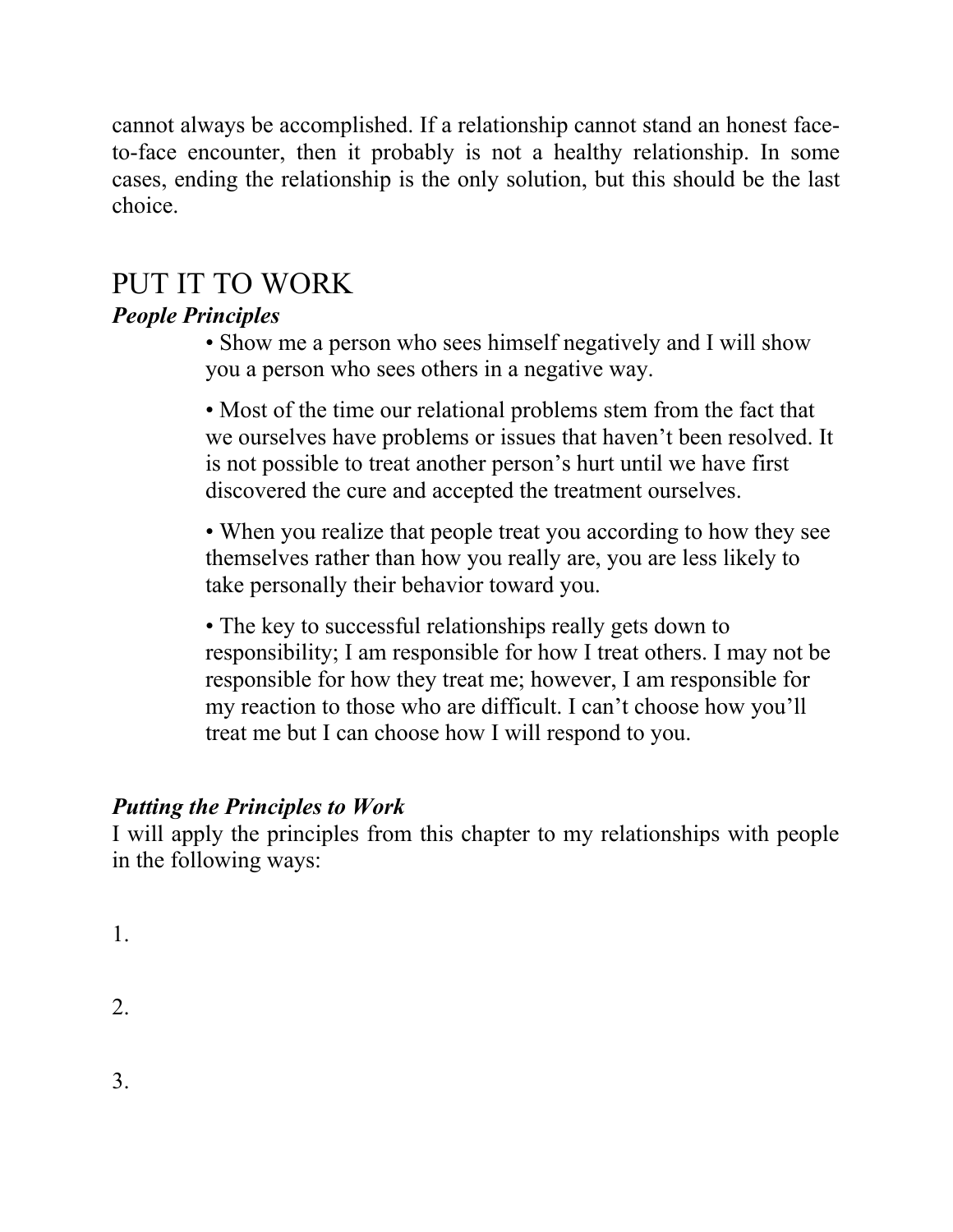#### *Further Study*

*The Fine Art of Getting Along With Others,* Dale E. Galloway *Untwisting Twisted Relationships,* William Backus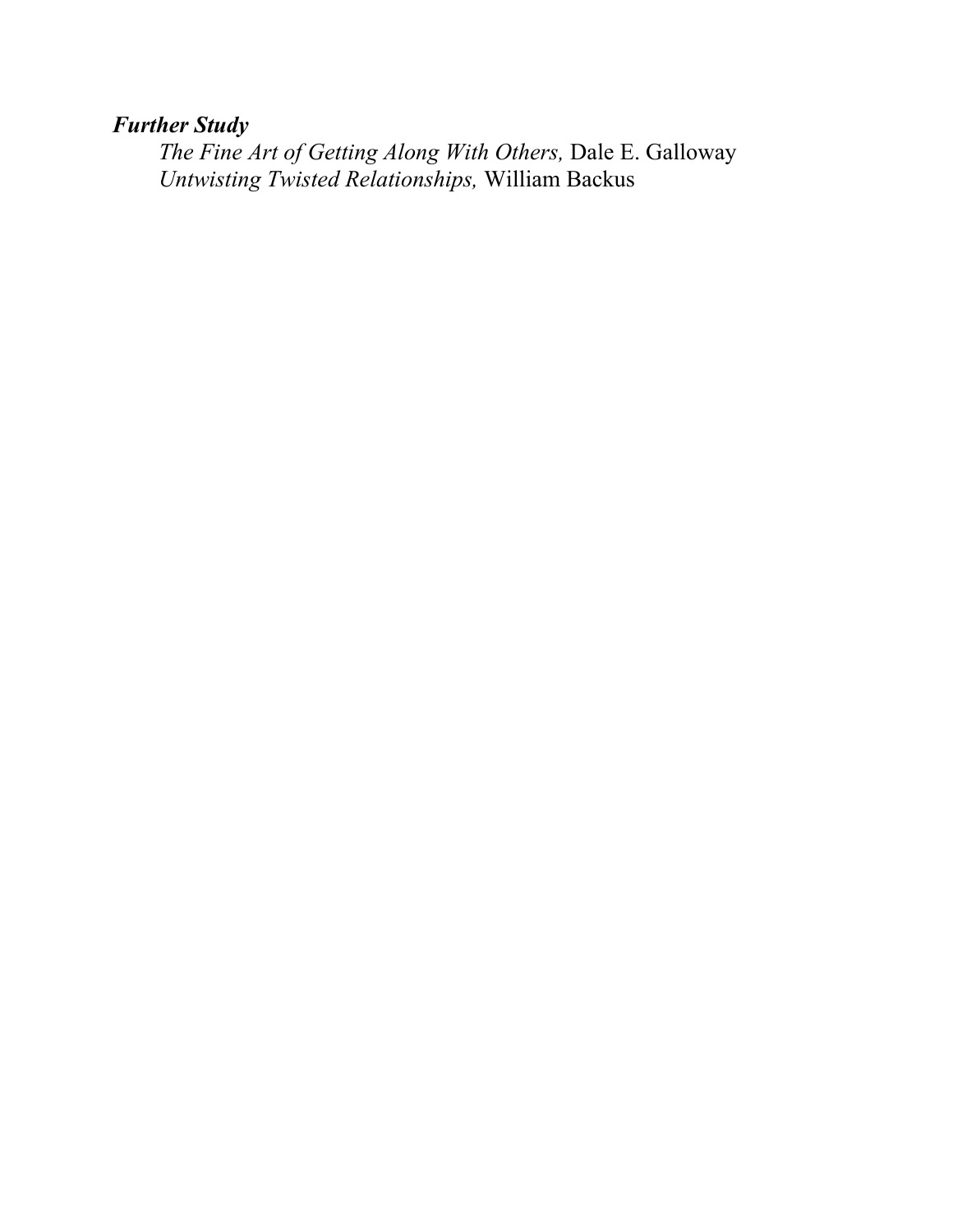#### CHAPTER 9

# HOW TO BE A PERSON WHO CAN HANDLE CRITICISM

Learning to use confrontation as an opportunity to grow

OUR ABILITY TO TAKE CRITICISM can make us or break us. No one is indifferent to criticism; it causes us to respond either positively or negatively. Just yesterday I spoke to a woman whose husband has been traumatized by destructive criticism. He has become bitter; his personality and outlook on life have turned negative.

Learning how to handle criticism was one of the most difficult lessons I ever had. I grew up in a church where the surest sign of success was a unanimous pastoral vote. At the annual conference the hottest topic of discussion was the vote at the various churches. Heaven help the pastor who received negative votes! It seemed that little importance was placed on whether or not the church was experiencing growth and maturity or people were growing in their relationships with Christ. If the pastor received a unanimous vote, that was the pinnacle of his career and he was highly esteemed. It also meant that the church was spiritually in tune.

Coming from that background, I went to my first pastorate in Hillham, Indiana. At the end of the first year we had thirty-three members; the vote was thirty-one "yes," one "no," and one "abstain." That put me in a panic. I immediately called my father and asked if he thought I should resign from the church. He couldn't imagine why I was so upset and laughed hysterically. Little did I realize that would be the best vote I'd ever receive in my career as a pastor! Knowing there was just one person, possibly two, who did not like what I was doing was very difficult for me to handle. Since then I've learned that if you want to do great things for God, there will always be someone who doesn't want to participate.

#### Taking a Positive Approach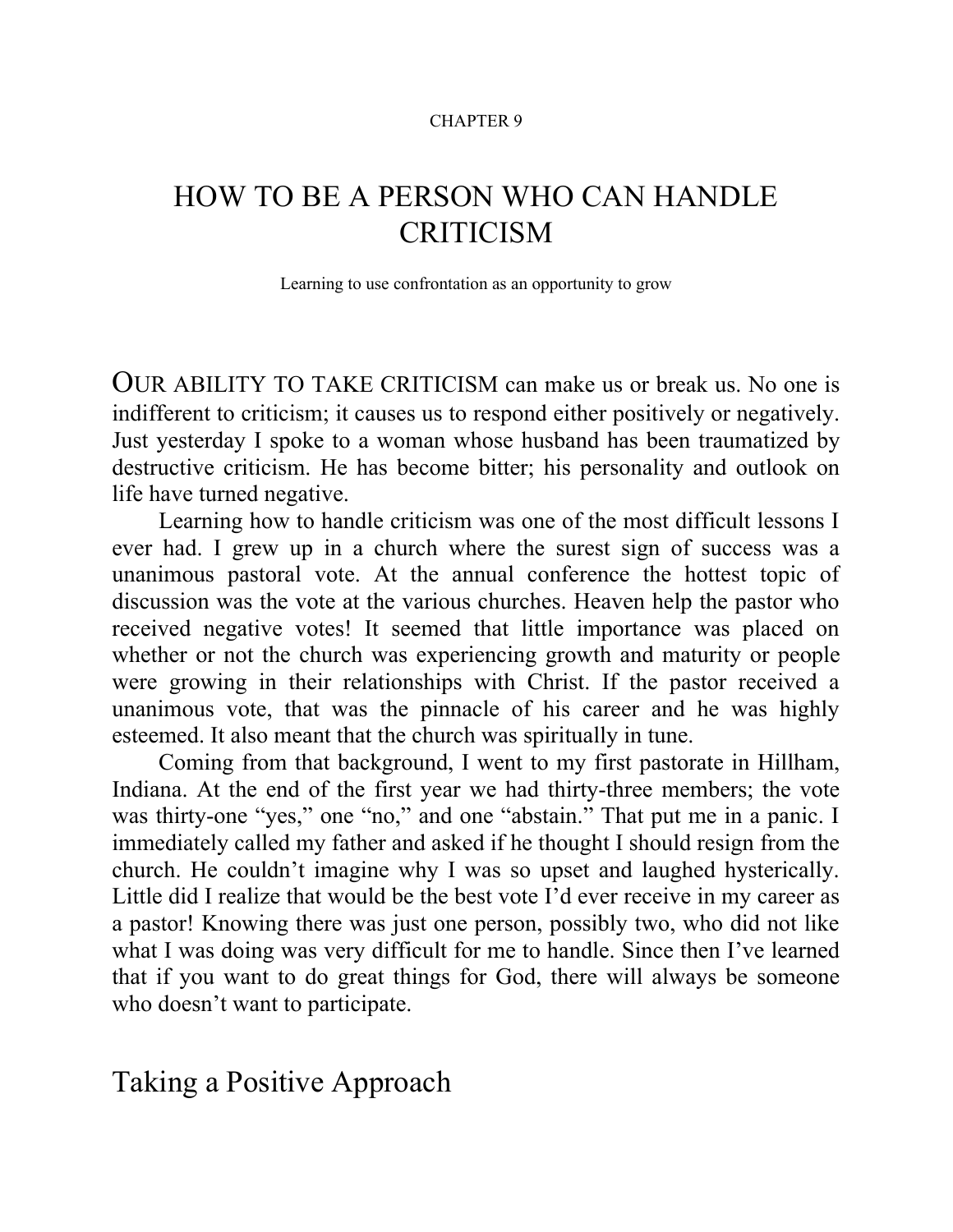I heard a story about a critical, negative barber who never had a pleasant thing to say. A salesman came in for a haircut and mentioned that he was about to make a trip to Rome, Italy. "What airline are you taking and at what hotel will you be staying?" asked the barber.

When the salesman told him, the barber criticized the airline for being undependable and the hotel for having horrible service. "You'd be better off to stay home," he advised.

"But I expect to close a big deal. Then I'm going to see the Pope," said the salesman.

"You'll be disappointed trying to do business in Italy," said the barber, "and don't count on seeing the Pope. He only grants audiences to very important people."

Two months later the salesman returned to the barber shop. "And how was your trip?" asked the barber.

"Wonderful!" replied the salesman. "The flight was perfect, the service at the hotel was excellent; I made a big sale, and I got to see the Pope."

"You got to see the Pope? What happened?"

The salesman replied, "I bent down and kissed his ring."

"No kidding! What did he say?"

"Well, he placed his hand on my head and then he said to me, 'My son, where did you ever get such a lousy haircut?"

There's a saying that "what goes around comes around." This is especially true in the area of attitudes. If you are a critical, negative person, life will treat you badly. On the other hand, if you have a positive, joyous outlook, the joy you share will be returned to you.

There are two kinds of people who are highly subject to criticism. The first group are the leaders. Aristotle said it well, "Criticism is something you can avoid easily by saying nothing, doing nothing, and being nothing." Yes, one of the costs of leadership is criticism. If you're willing to stand apart from the crowd, you're putting yourself in a vulnerable position, so count on some degree of criticism.

Once after speaking about negative attitudes at a conference, I received a note that I have kept: "Realize that the guys who criticize will minimize the guys whose enterprise rises above the guys who criticize and minimize." That's what a leader does—he rises above. When you are willing to stick your neck out, someone will want to chop it off.

Don't let that threat keep you from being all you can be. Rise above it,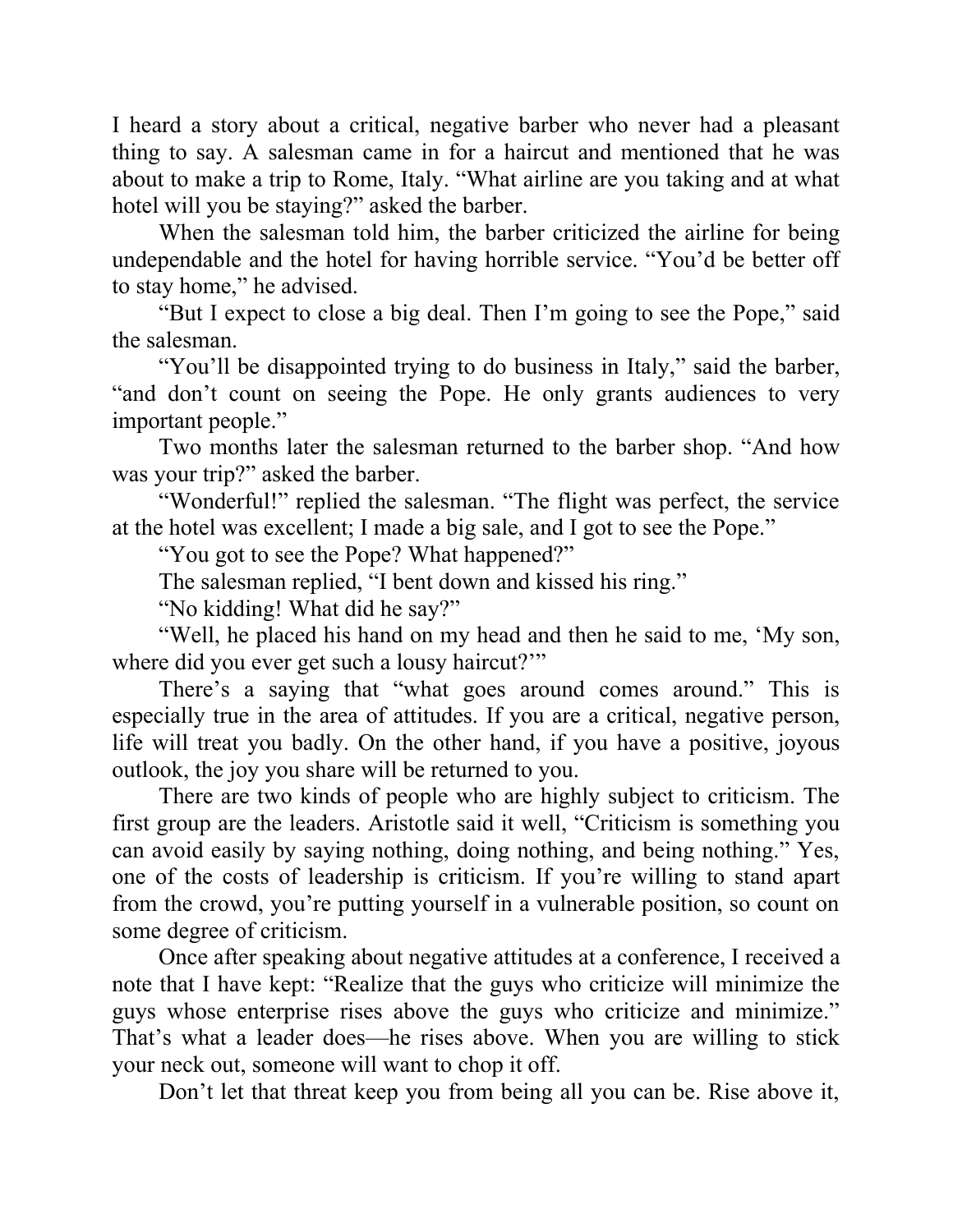as did the late Adolph Rupp, the former University of Kentucky basketball coach. Throughout Rupp's coaching career he experienced an uphill struggle against those who were critical of his methods. There were many who took issue with Rupp—he was difficult and sanctimonious—but it is difficult to fault the trapper with the skins on the wall. By the end of his career he had 874 victories and was the winningest coach in college basketball history.

Besides leaders, the other group of individuals who are prone to criticism are the "leapers," people who leap into public eye because they are change agents. They bring unwelcome and uncomfortable change into people's lives even though it is usually for their benefit. Many years ago the medical community strongly opposed the idea of vaccinating children against disease because it was new and unknown. People who make discoveries and create inventions find it takes time for people to accept their ideas because people fear change.

In the closing years of John Wesley's life, he became a friend of William Wilberforce. In England, Wilberforce was a great champion of freedom for slaves before the American Civil War. He was subjected to a vicious campaign by slave traders and others whose powerful commercial interests were threatened. Rumors were spread that he was a wife-beater. His character, morals, and motives were repeatedly smeared during some twenty years of pitched battles.

From his deathbed, John Wesley wrote to Wilberforce, "Unless God has raised you up for this very thing, you will be won out by the opposition of men and devils; but if God be for you, who can be against you? Are all of them together stronger than God? Be not weary in well-doing." William Wilberforce never forgot those words of John Wesley. They kept him going even when all the forces of hell were arrayed against him.

The question for leaders and leapers is not "Will I be confronted with criticism?" but "How can I handle and learn from criticism and confrontation?" It is possible to learn how to take criticism successfully, and the following ten suggestions can help you help yourself.

# Ten Tips for Taking Criticism

1. *Understand the dif erence between constructive and destructive criticism. You need to learn how to interpret criticism.* Is it positive criticism to build you up or negative to tear you down? Someone once said that constructive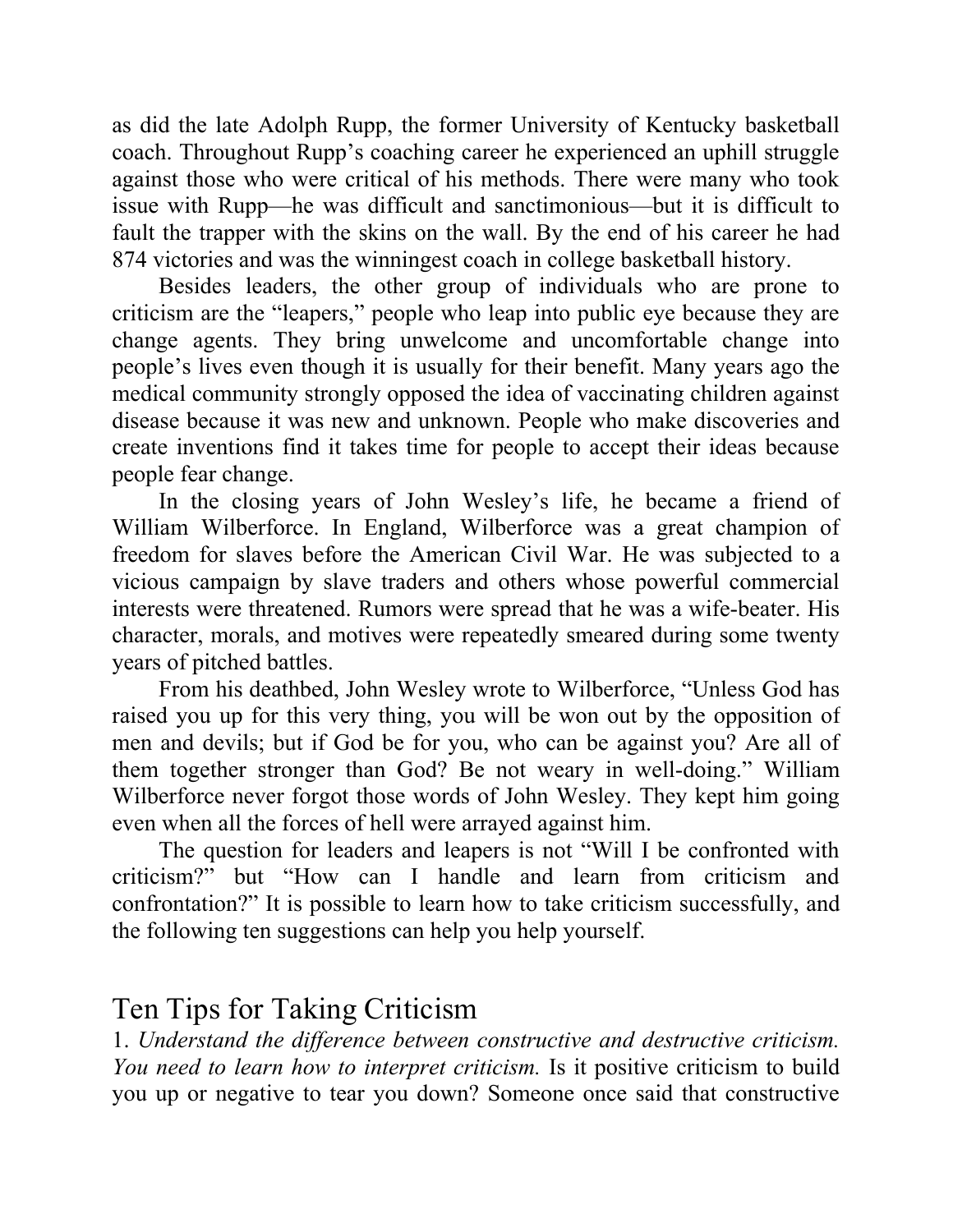criticism is when I criticize you; destructive criticism is when you criticize me.

To determine the motive behind the confrontation, ask yourself some questions. First, in what spirit is it given? Look beyond the words and determine the motives. Is the critic projecting a gentle attitude or a judgmental attitude? If your critic's attitude is kind, you can rest assured that the criticism is meant to be constructive.

Second, when is the criticism given? Times of confrontation must be shared privately, not within public view or hearing. If a person criticizes someone publicly, you can be sure his or her intentions are not the best. They are out to destroy and not to build.

Third, why is the criticism given? This question deals with the attitude of the critic. Is it for personal benefit and growth, or is it given from personal hurt? Sometimes the person who has experienced difficulties and problems will deal with others in a negative, critical way.

2. *Don't take yourself too seriously.* If you can develop the ability to laugh at yourself, you will be much more relaxed when given or giving criticism. Face it, we all do some stupid and silly things. Blessed is he who can enjoy his blunders. We are approved by God; we don't have to win the approval of others and look good in their eyes. We are not perfect people. Too many of us take ourselves too seriously and God not seriously enough.

"Life at St. Bashan's" cartoon strip portrayed a pastor who was forced to learn how to handle criticism. A parishioner approaches the pastor after the service and says, "Reverend, I want you to know that wasn't one of your better sermons."

Openly the pastor responds with, "And Bill, I want you to know I'm grateful for constructive criticism." In the next frame the pastor walks into the study, locks the door, and then falls to his knees with a cry, "Augggghhh!"

We've done that, haven't we? Outwardly we appear to appreciate the words, but in private we fall apart emotionally, becoming angry, vindictive, or deeply hurt.

3. *Look beyond the criticism and see the critic.* When someone comes to me with news about another person, I am more interested in the person who said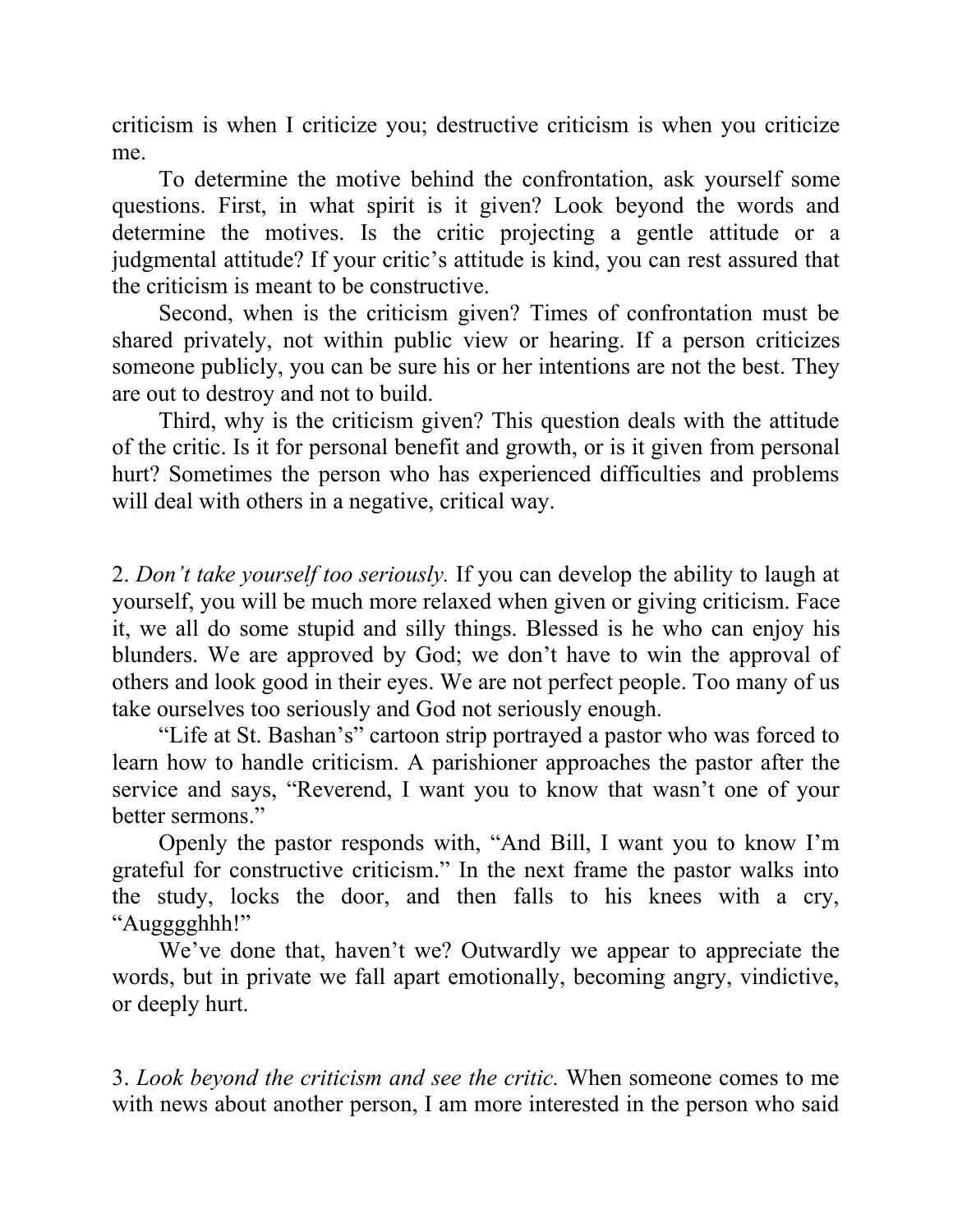it than what was said. In fact, that's one of my first questions: Who said it? Who told you that? When I find out who the perpetrator is, I know whether or not to listen. I will either straighten up and take it seriously or I will think to myself, "There they go again."

Keep in mind certain considerations regarding your critic: First, is it someone whose character you respect? Adverse criticism from a wise man is more to be desired than the enthusiastic approval of a fool. Second, is this person frequently critical? Is criticism a pattern? If so, don't place too much value in what they say. Possibly it's a way to get attention. Criticism from a positive person, on the other hand, probably deserves your attention.

There is a story about a twelve-year-old boy who in all of his twelve years had never spoken. After being served oatmeal for breakfast several times in a row, a miracle happened. To everyone's shock, he yelled, "Yuck, I hate oatmeal!"

His mother was overwhelmed. She ran across the room and threw her arms around his neck. "For twelve long years your father and I were convinced you couldn't talk!" she cried. "Why haven't you ever spoken to  $us?"$ 

Bluntly the boy explained, "Up till now, everything's been OK."

I'm not sure if she kept serving him oatmeal to keep him complaining, but this boy knew how to be heard.

Finally, ask yourself this question: Does the critic sincerely want to help me? Is he or she on your team, believing the best in you, desiring to help? Remember that people who are busy rowing seldom have time to rock the boat.

4. *Watch your own attitude toward the critic*. A negative attitude toward criticism can be more destructive than the criticism itself. Remember, a chip on the shoulder indicates wood higher up! The late Herman Hickman, great football coach at Tennessee, Army, and Yale, said, "When you are being run out of town, get to the head of the line and look as though you are leading the parade."

First Peter 2:21–23 provides the right attitude toward criticism:

For you have been called for this purpose, since Christ also suffered for you, leaving you an example for you to follow in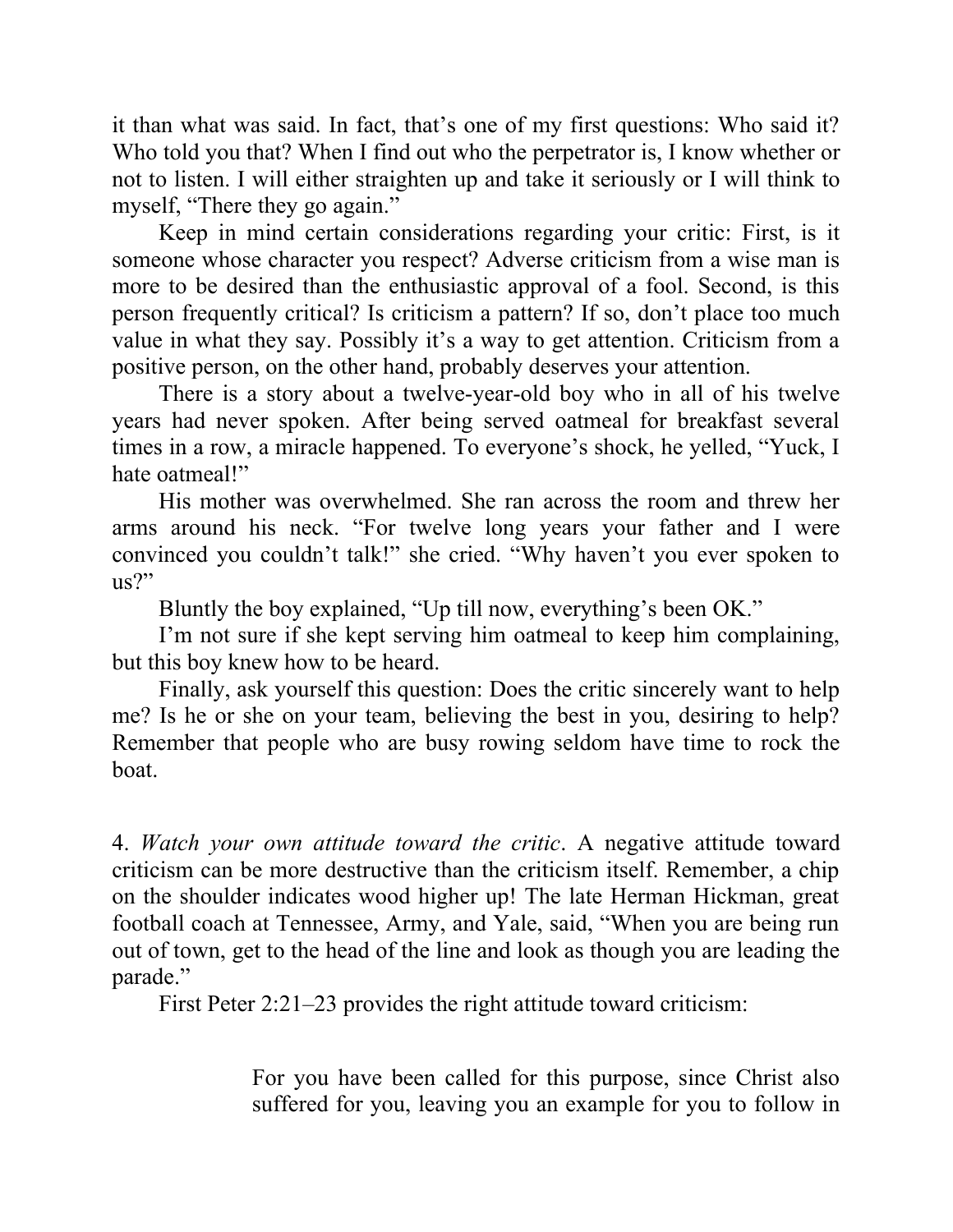His steps, who committed no sin, nor was any deceit found in His mouth; and while being reviled, He did not revile in return; while suffering, He uttered no threats, but kept entrusting Himself to Him who judges righteously."

Could it be that a poor attitude reveals the fact that we have trusted in ourselves, rather than in God who knows the entire situation? If we are trusting him and are obedient, we can expect some criticism. He often calls us to take an unpopular stand. He has also called us to love those who are critical of us.

5. *Realize that good people get criticized.* Jesus, whose motives were pure and character was spotless, was called a glutton (Matt. 11:19), a drunkard (Luke 7:34), a Samaritan (John 8:48), and a friend of sinners (Matt. 11:19 and Mark 2:16). If our lives are Christlike, we can expect criticism. In fact, there are times when we should see criticism from the world as verification that our lives have been changed. A person whose mind is polluted and whose vision is not clear cannot understand or interpret behavior based on obedience to God. So if you're living on a higher plane than the world, expect some criticism.

6. *Keep physically and spiritually in shape.* Physical exhaustion has a tremendous effect on the way we act and react; it distorts the way we see and handle life. Recently Margaret and I were returning home from a long trip, and after being up many hours and hassling with several airline connections, we were both physically wiped out. Realizing that any attempts to communicate could put us over the edge, Margaret proposed that we each bury our face in a book. By the time the plane landed in San Diego, we were not exactly alert but we were still friends. It's a simple fact of life: These minds and bodies need rest.

Elijah succumbed to opposition when he was in a state of weariness. Jezebel was a firecracker, and her opposition sapped the preacher's strength. Elijah complained, "It is enough; now, O Lord, take my life; for I am not better than my fathers" (1 Kings 19:4). Elijah was completely shaken. Watch weariness because Satan will take advantage. When we become overly tired,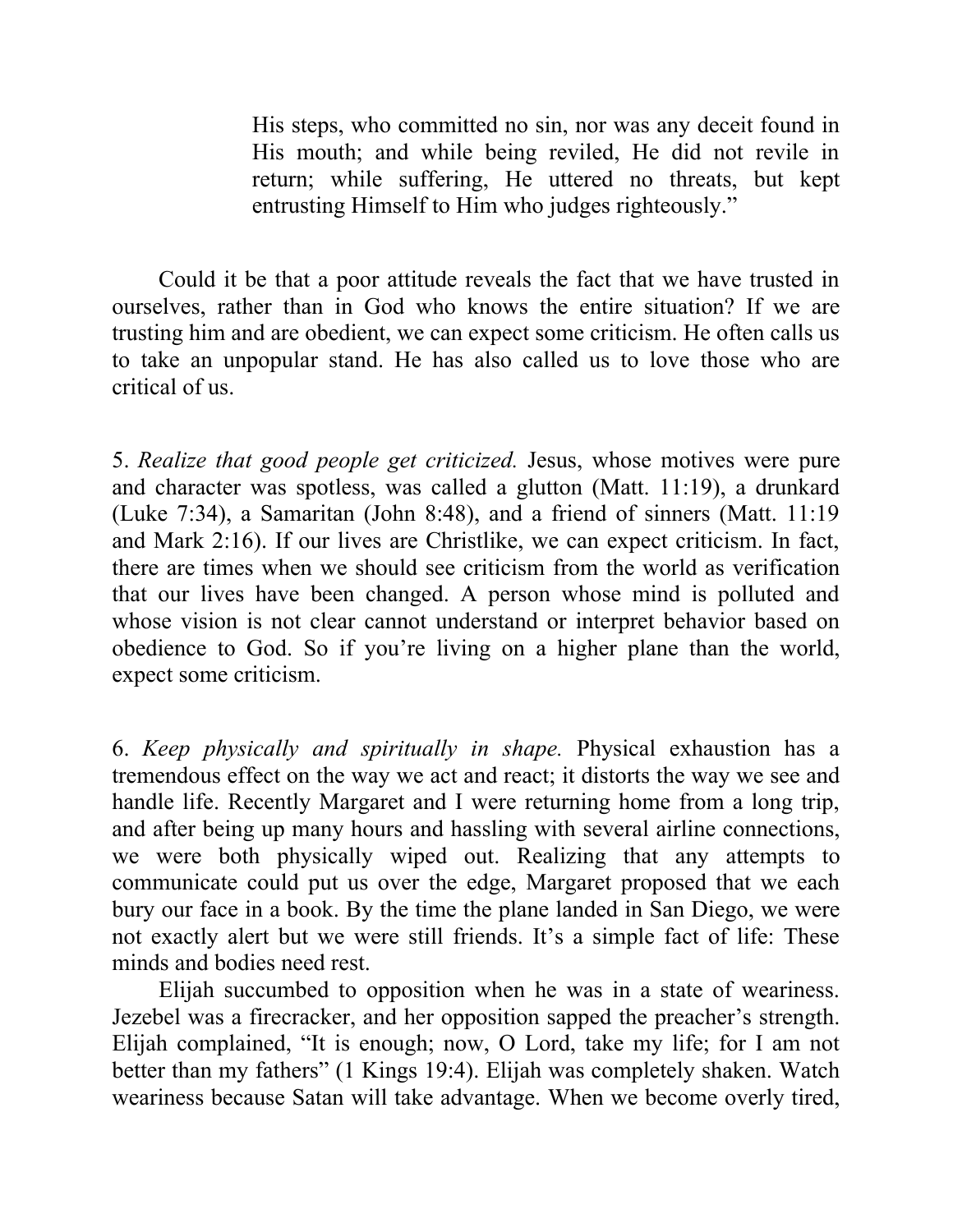we become overly critical, and at the same time we are less able to handle criticism from others.

7. D*on't just see the critic; see if there's a crowd*. The following story illustrates this point.

Mrs. Jones had invited a great and well-known violinist to entertain at her afternoon tea. When it was all over, everyone crowded around the musician.

"I've got to be honest with you," one of the guests said, "I think your performance was absolutely terrible."

Hearing his criticism, the hostess interposed: "Don't pay any attention to him. He doesn't know what he's talking about. He only repeats what he hears everyone else say."

I'm suggesting that you expand your vision; go beyond the critic and see if he has a cheering section. Consider the possibility that you are hearing the same criticism from several people. If this is the case, and the critics are reliable, you need to realize that you have a challenge to work on. If, on the other hand, you're dealing with a pocket group of negative people, your challenge is to not be affected by them.

George Bernard Shaw, the Irish playwright, certainly had his critics, but he knew how to handle them. After one opening, a critic voiced his displeasure. He said, "It's rotten! It's rotten!" To which Shaw replied, "I agree with you perfectly, but what are we two against so many!"

8. *Wait for a time to prove them wrong.* Time is your best ally; it allows you to prove yourself right. Often, as events unfold, the cause for criticism is eliminated and you will be vindicated. You may be thinking, "Easy for you to say, Maxwell, you're not where I am." But I've been there many times. If you know your action or decision was right, hang in there. Time will prove you out.

Abraham Lincoln, perhaps the most loved president of the United States, was also the most criticized president. Probably no politician in history had worse things said about him. Here's how the Chicago Times in 1865 evaluated Lincoln's Gettysburg Address the day after he delivered it: "The cheek of every American must tingle with shame as he reads the silly, flat, and dish-watery utterances of a man who has been pointed out to intelligent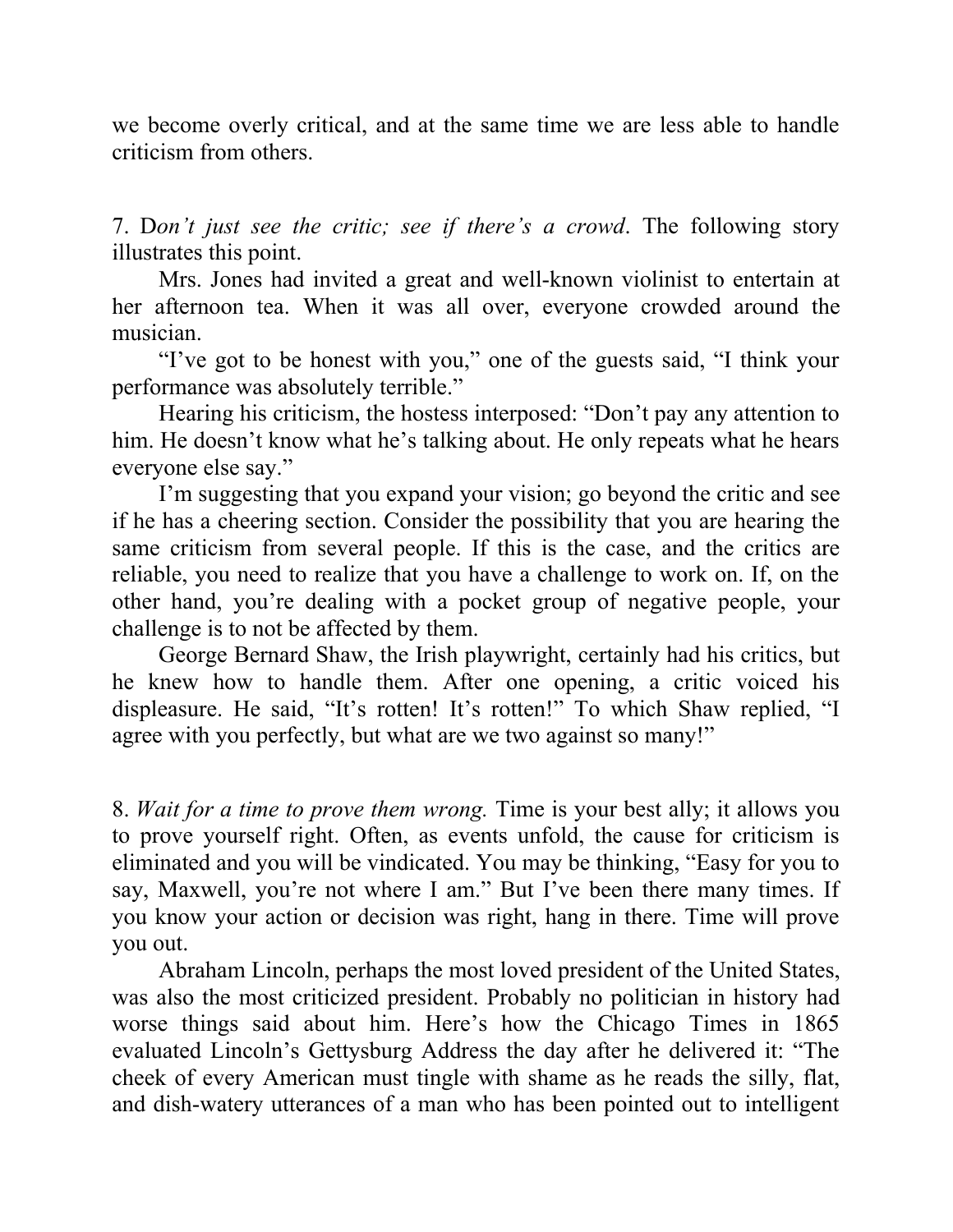foreigners as President of the United States." Time, of course, has proved this scathing criticism wrong.

9. *Surround yourself with positive people.* When you have optional time, spend it with people who will build you up. Enough quality time with positive people will minimize the effect of negative criticism. It will also discourage you from being critical. When a hawk is attacked by crows, he does not counterattack. Instead, he soars higher and higher in ever widening circles until the pests leave him alone. Circle above your adversaries rather than battle with them. If your positive attitude has any effect on negative people, it will be because of your example, not your defensiveness. So rise above them. It really is hard to soar like an eagle if you identify with turkeys!

10. *Concentrate on your mission—change your mistakes.* Most people do exactly the opposite—they change their mission and concentrate on their mistakes. If you run from your task each time you make a mistake, you will never accomplish anything. You will always be in a state of frustration and defeat. The only real mistakes in life are the mistakes from which we learn nothing. So instead of dwelling on them, count on making them, learning from them, and moving on to finish the job. There's an Arabian proverb that says if you stop every time a dog barks, your road will never end. Don't let your mistakes become roadblocks; make them building blocks.

In order to build strong relationships, you need to know how to take criticism gracefully, but there are also times when you will have to be the critic. It is possible to confront without ruining a relationship, but use caution, because careless confrontation can be devastating. Before you confront, check yourself in the following areas.

# Ten Tips for Giving Criticism

1. *Check your motive*. The goal of confrontation should be to help, not to humiliate. Three key questions will help expose your true motives. First, ask yourself, *Would I criticize this if it were not a personal matter?* Sometimes we react differently when we are emotionally or personally involved. Here's what I mean: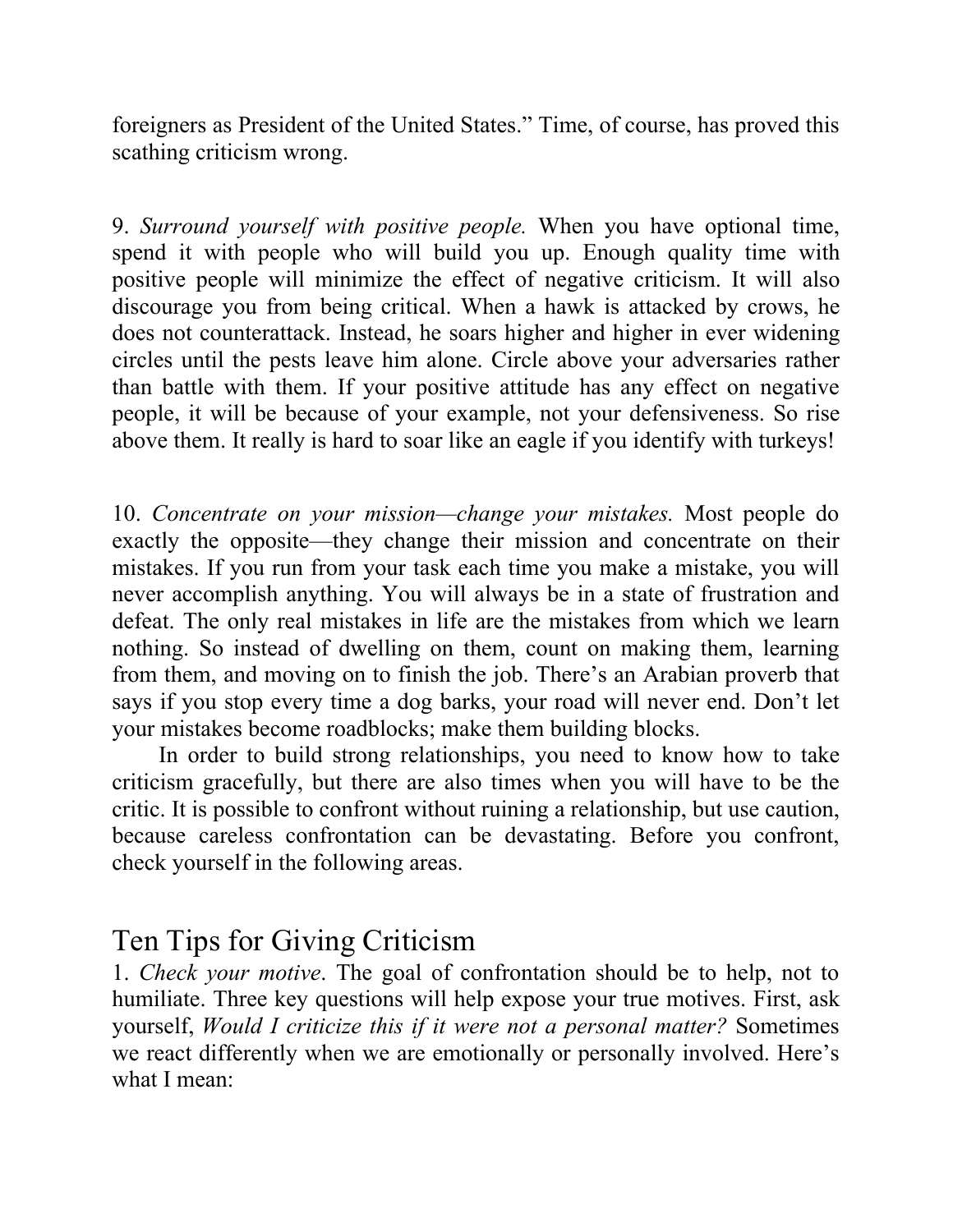Sluggo: "That new kid in school is a big fat-head!"

Nancy: "You shouldn't call people names like that. I never call people names."

Sluggo: "Well, I just got mad when he said you were silly looking."

Nancy: "What else did that big fat-head say?"

Second, ask yourself, *Will criticism make me look better?* Cutting someone down to boost yourself up is the lowest form of ego gratification. It's the sign of a very insecure person. Remember that it isn't necessary to blow out another person's light to let your own shine.

Third, ask yourself, *Does this criticism bring pain or pleasure to me?* When it is painful for you to criticize others, you're probably safe in doing it. If you get the slightest bit of pleasure out of doing it, you should hold your tongue.

2. *Make sure the issue is worthy of criticism.* To whom does it really matter? Sometimes our pride causes us to engage in skirmishes that need never happen. Continual, petty criticism is the mark of a small mind; you have to be little to belittle. The secret to not letting yourself be distracted and needled by insignificant issues is to keep your head up and your eyes on the goal.

3. *Be specific.* When you confront, you must be tactfully explicit. Say exactly what you mean and provide examples to back yourself up.

I once had a staff person who had great difficulty confronting; he hated to make people face up to areas in which they needed to change. On one particular occasion I coached him. He rehearsed with me everything he was going to say to the individuals in question. After the confrontation I asked him how it went. He assured me everything went smoothly and there were no problems; in fact, he said the people did not even question him. At that moment I knew something had gone wrong. Total acquiescence is not a normal reaction to honest confrontation. Two days later the truth came out. One of the individuals said to me, "The other day we spent thirty minutes with Pastor So-and-so, but we have no idea what we was trying to tell us." The pastor had spent half an hour dancing around the issue without ever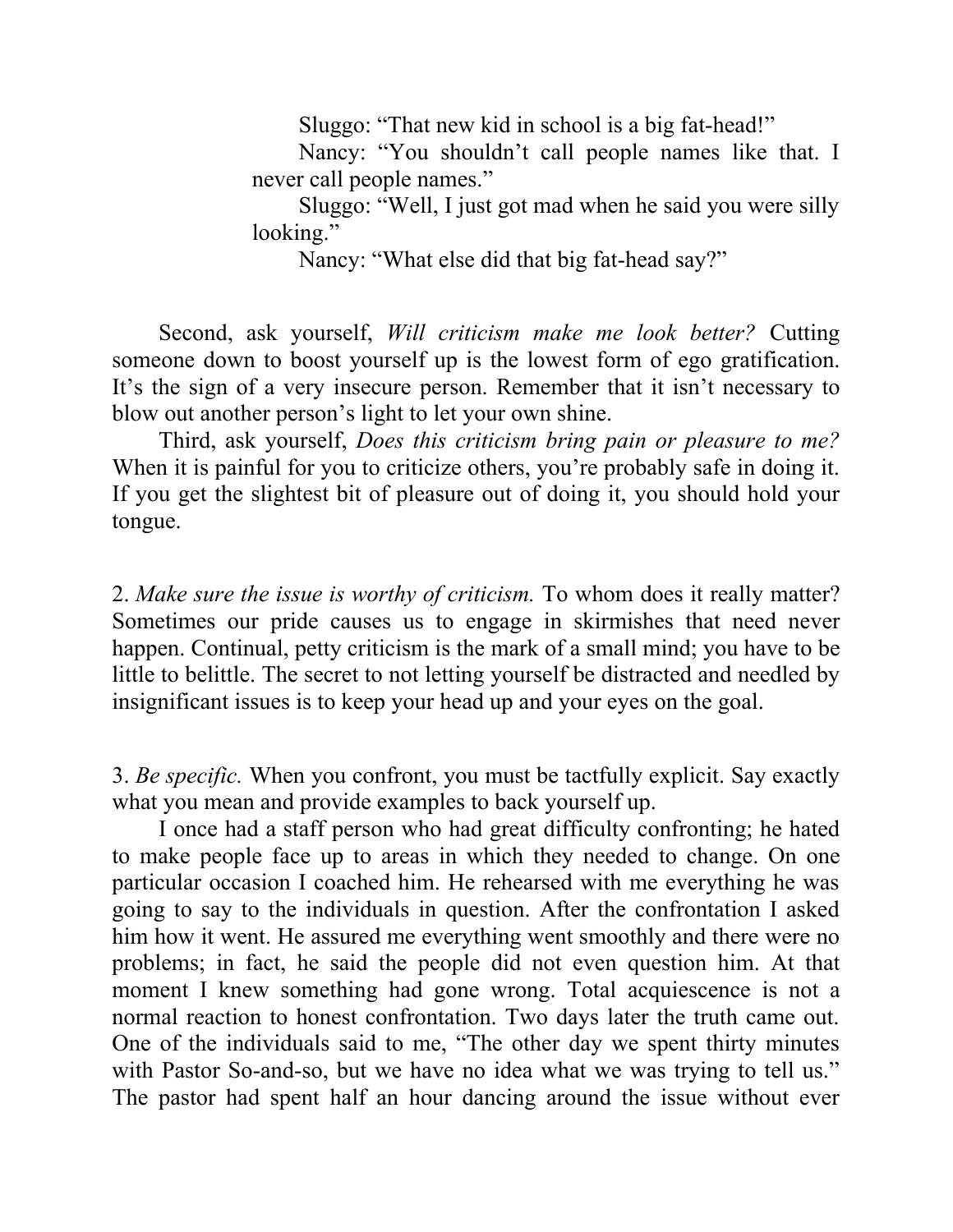addressing it. He would have been better off to have left it alone.

If you can't be specific, don't confront. People can usually tell when you're skirting an issue and will not respect you for it.

4. *Don't undermine the person's self-confidence.* Try to find at least one area in which you can praise the person before you expose the problem. Stay away from all-inclusive statements like, "You always …" or "You never.…" Assure them that you have confidence in them and their ability to handle the situation correctly.

5. *Don't compare one person with another.* Deal with people on an individual basis. Comparisons always cause resentment and resentment causes hostility. There's no need to create a bigger problem than the one you already have, so why arouse heated emotions? If you stick to the facts, you'll be less likely to put the person on the defensive.

6. *Be creative or don't confront.* Will Rogers said, "There is nothing as easy as denouncing. It doesn't take much to see something is wrong, but it does take some eyesight to see what will put it right again."

Look beyond the problem and see if you can help find some solutions. For most of us it's much easier to be critical than to be creative. But unless you're willing to help to some degree in turning the situation around, you're not ready to comment on the problem.

7. *Attack the problem not the person.* Deal with the issue at hand. When a confrontation becomes a personal attack, you destroy your own credibility and find yourself in a no-win situation. The expected outcome of a confrontation should be that the offender leaves with a clear understanding of the problem and the hope that he can turn it around.

8. *Confront when the time is right.* The right time is just as soon as you know something is wrong. When you've completed your homework, then you're prepared. Sometimes people tell me about their relationship problems and ask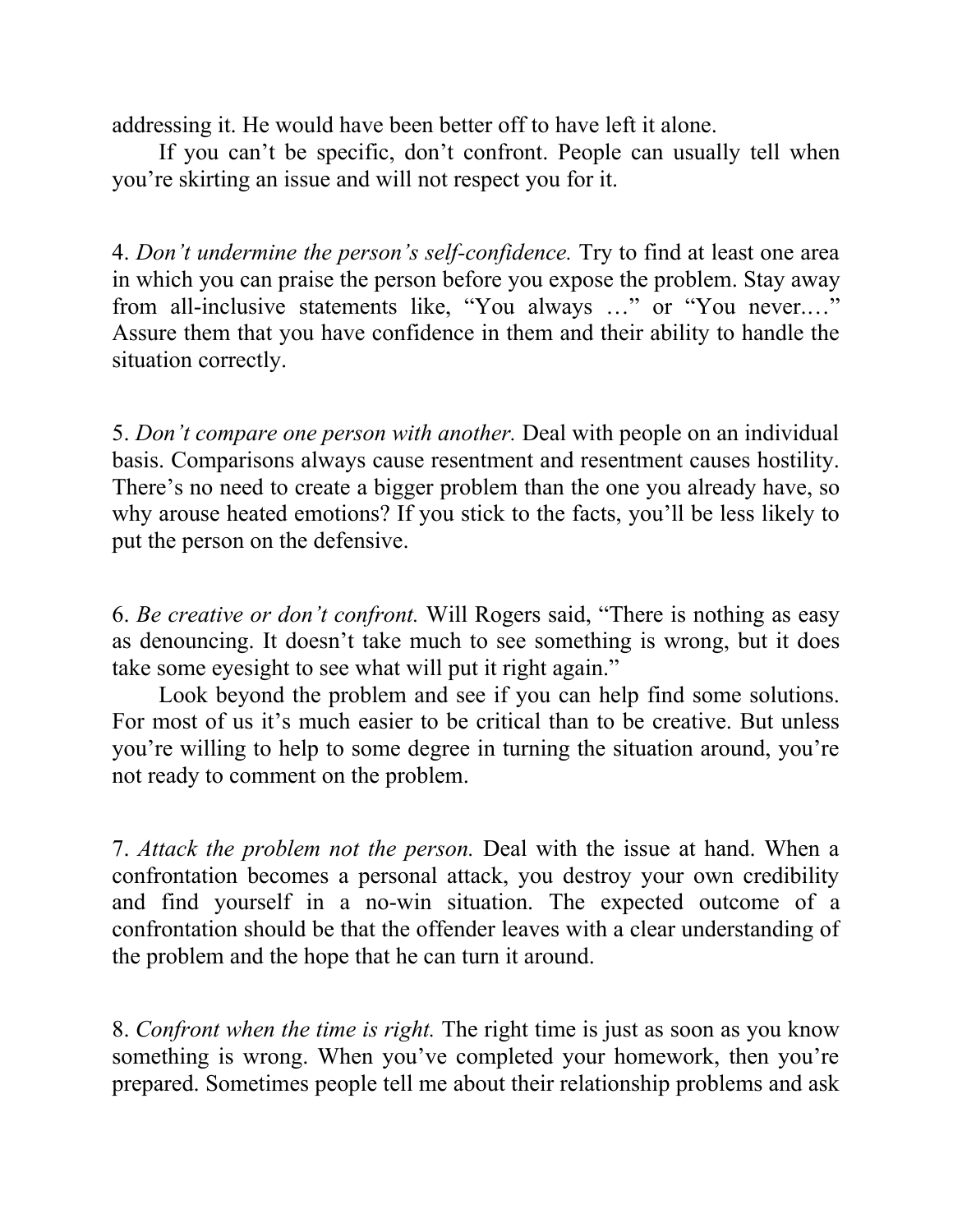me for advice. The scenario is always the same and so is my advice: You cannot escape the need to talk to the person. When you wait too long, you lose the opportune moment and the issue becomes history. When you confront the person in a timely fashion, you are better able to keep the facts straight and use the incident as an opportunity to help the person grow.

9. *Look at yourself before looking at others.* Instead of putting others in their place, put yourself in their place. Have you successfully done what you're accusing the other guy of failing to do? Look at things from his point of view. You may see that you're the one who needs to make changes.

10. *End confrontation with encouragement.* Always give confrontation the "sandwich treatment." Sandwich the criticism between praise at the beginning and encouragement at the end. To leave a discouraged person without hope is cruel and vindictive. Goethe, the German poet, said, "Correction does much, but encouragement does more. Encouragement after censure is as the sun after a shower."

In my effort to simplify things as much as possible, I have come up with one-word descriptions of the various ways people will respond to confrontation:

> BYE. The "bye" people never profit from confrontation; they don't hang around long enough. Their egos are too fragile.

> SPY. Spies become suspicious of everyone. They begin an investigation to find out who in the organization is out to get them. Often they will avoid risking a failure again.

> FRY. Some people will simply get mad and either fly of the handle or do a slow burn.

> LIE. The liar has an excuse for every mistake. Therefore he never faces up to the reality of his situation.

> CRY. Crybabies are overly sensitive and become hurt by confrontation. Unlike the "bye" people, criers hang around in hopes that people will see how mistreated they are and sympathize with them. They have a martyr complex.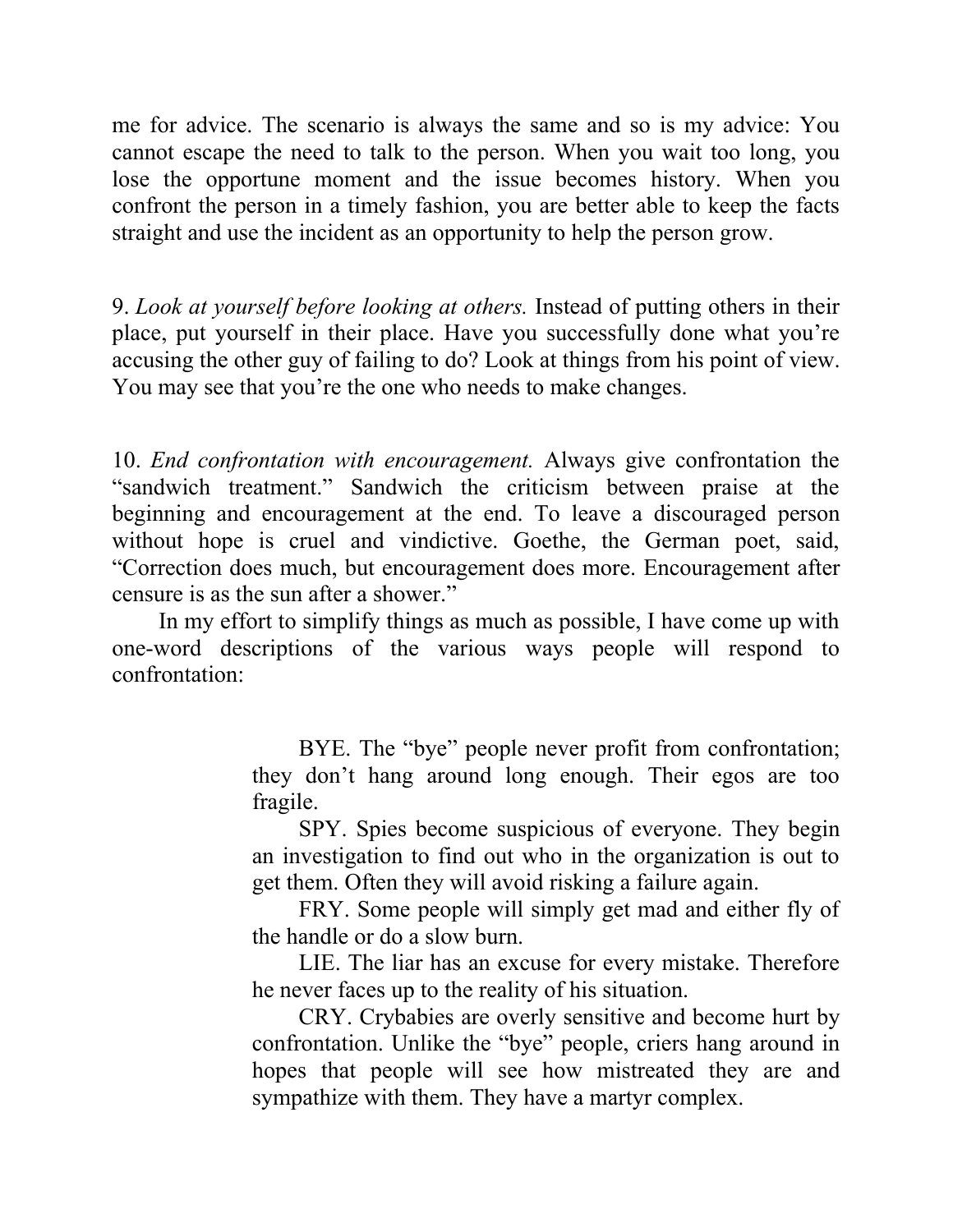SIGH. These people have a "That's-too-bad-but-there'snothing-I-can-do-about-it" attitude. They don't accept any responsibility for making right the wrong.

FLY. This category of people takes criticism and flies with it. They learn from it and become better because of it.

Which category has fit you in the past? Are there changes you need to make before you can take criticism and fly with it? I challenge you to start today.

## PUT IT TO WORK

### *People Principles*

• If you're willing to stand apart from the crowd, you're putting yourself in a vulnerable position. Count on some degree of criticism.

• When you are willing to stick your neck out, someone will want to chop it off. Don't let that threat keep you from being all you can be. Rise above it.

• The question is not, "Will I be confronted with criticism?" but "How can I handle and learn from criticism and confrontation?"

• If you develop the ability to laugh at yourself, you will be much more relaxed when given or giving criticism.

• A negative attitude toward criticism can be more destructive than the criticism itself. A chip on the shoulder indicates wood higher up.

• In order to build strong relationships we need to know how to take criticism gracefully, but there are also times when we will have to be the critic. It is possible to confront without ruining a relationship.

### *Putting the Principles to Work*

I will apply the principles from this chapter to my relationships with people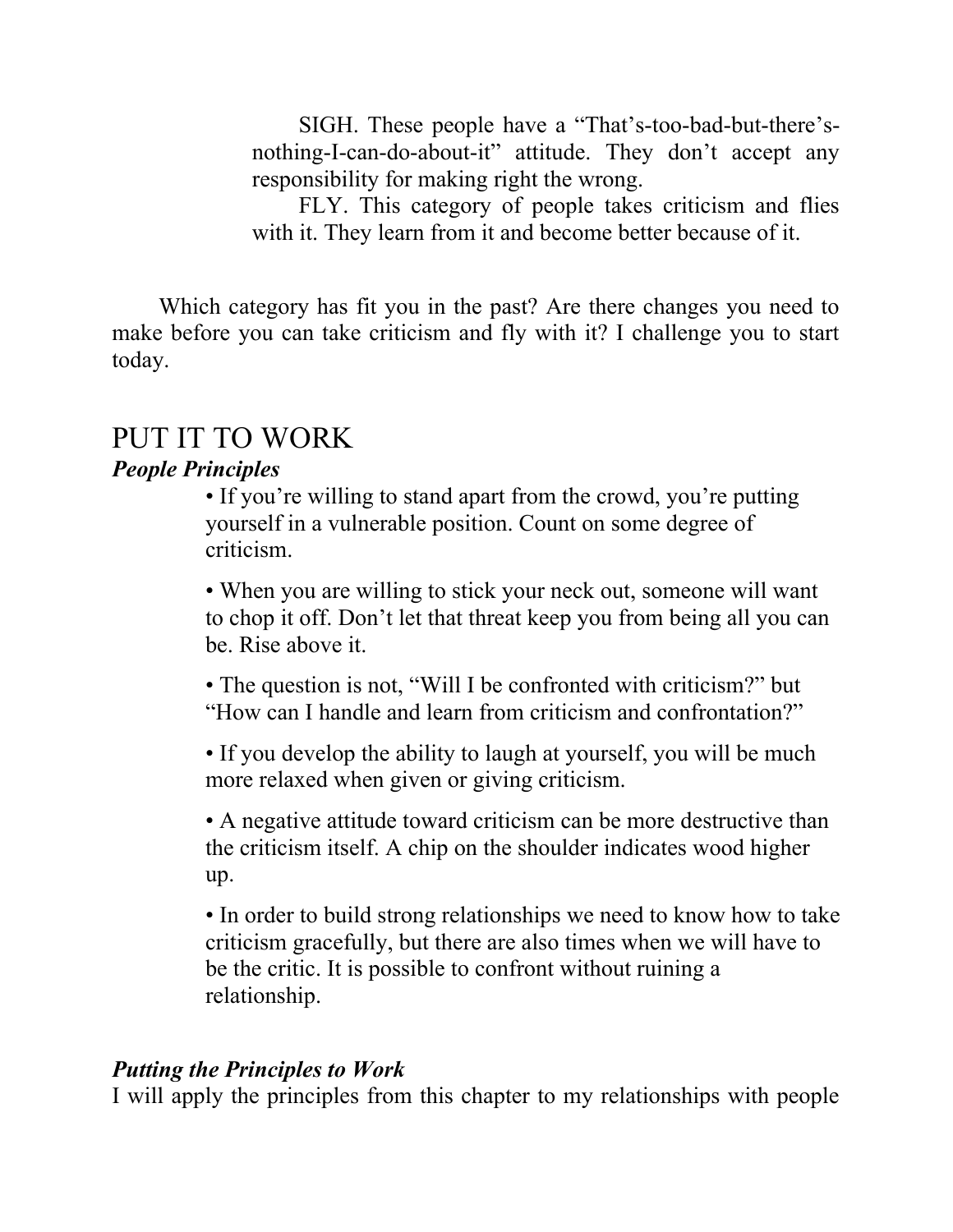in the following ways:

1.

2.

3.

## *Further Study*

*The Winning Attitude: Your Key to Personal Success,* John C. Maxwell *Helping Those Who Don't Want Help,* Marshall Shelley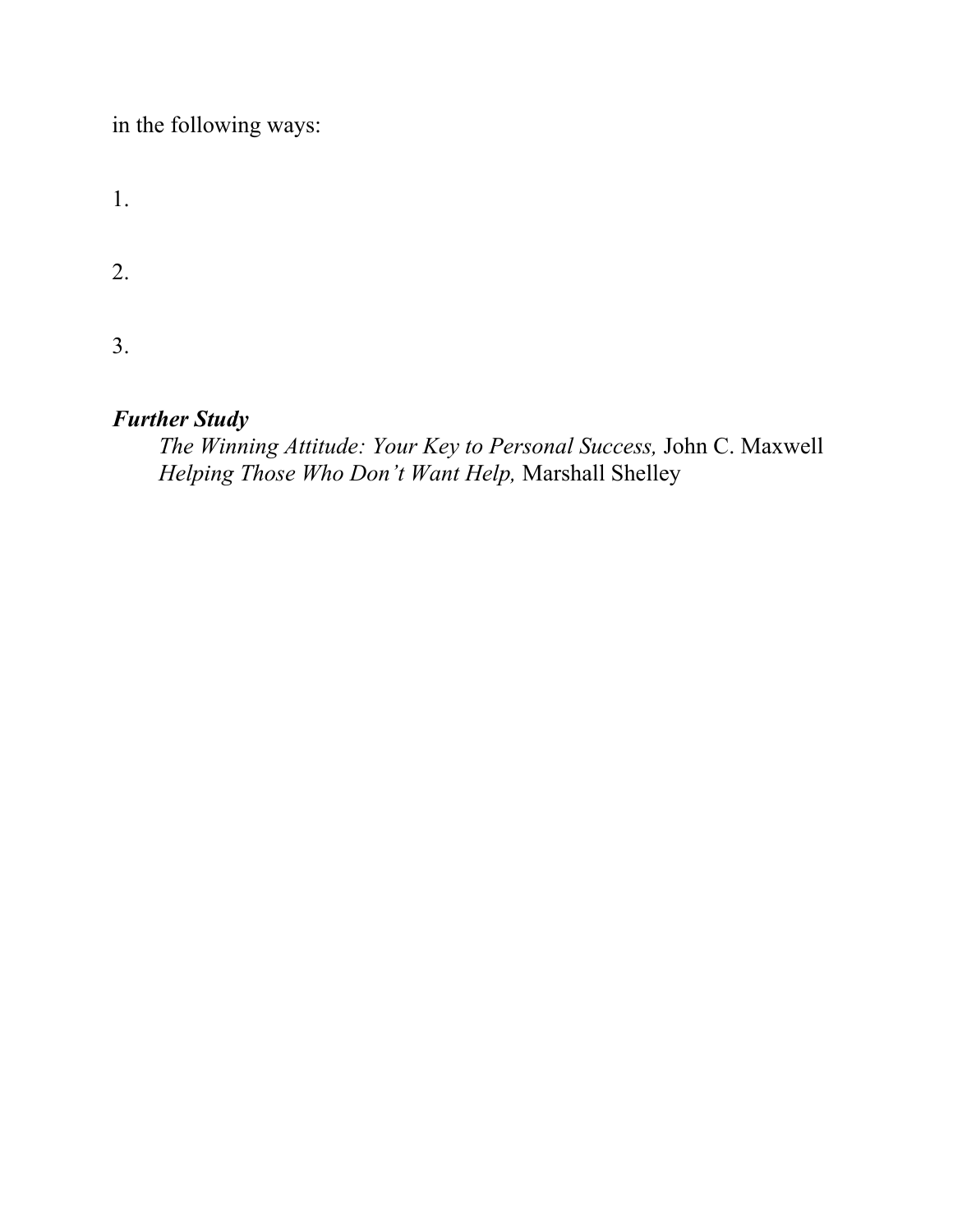#### CHAPTER 10

# BEING A PERSON PEOPLE TRUST

Building integrity into your relationships

PEOPLE NEED TO SEE WHAT they ought to be. A cartoon punch line says, "No matter what you teach the child, he insists on behaving like his parents." That's certainly a humbling truth for all parents.

Dennis the Menace often reinforces this truth. On one occasion, while holding the remnants of a tricycle that has been smashed to smithereens, Dennis the Menace asked his dad, "What are some of those words you say when you hit a bad golf shot?" He had learned that there was a certain way to behave when you're frustrated.

When I disciple others, it is important to be what I teach or ask others to do. This is a crucial truth: We teach what we know, but we reproduce what we are. To teach others to do right is wonderful. To do right is even more wonderful! It may be a harder way to teach, but it's a much easier way to learn.

Dr. James Dobson, psychologist and author, tells us that kids begin to buy in to your spiritual guidance and direction in the areas of values at about five years of age! During the early years of your child's life, you are the primary role model, the most significant person in his or her life. If what you say is different from what you do, your child will choose to imitate what you do every time. In the words of Zig Ziglar, "Your children pay more attention to what you do than what you say." So the most valuable gift you can give your little ones is the example of a clear, consistent, disciplined approach to faith in God. It is most important that they see this beginning in their earliest years. What they learn and establish in their lives during these years can go a long way toward getting them through the tumult of adolescence.

## Encouragement Causes Growth

Encouragement has the effect of a gentle rain; it causes steady growth. The secret of Andrew Carnegie's genius for developing others was his ability to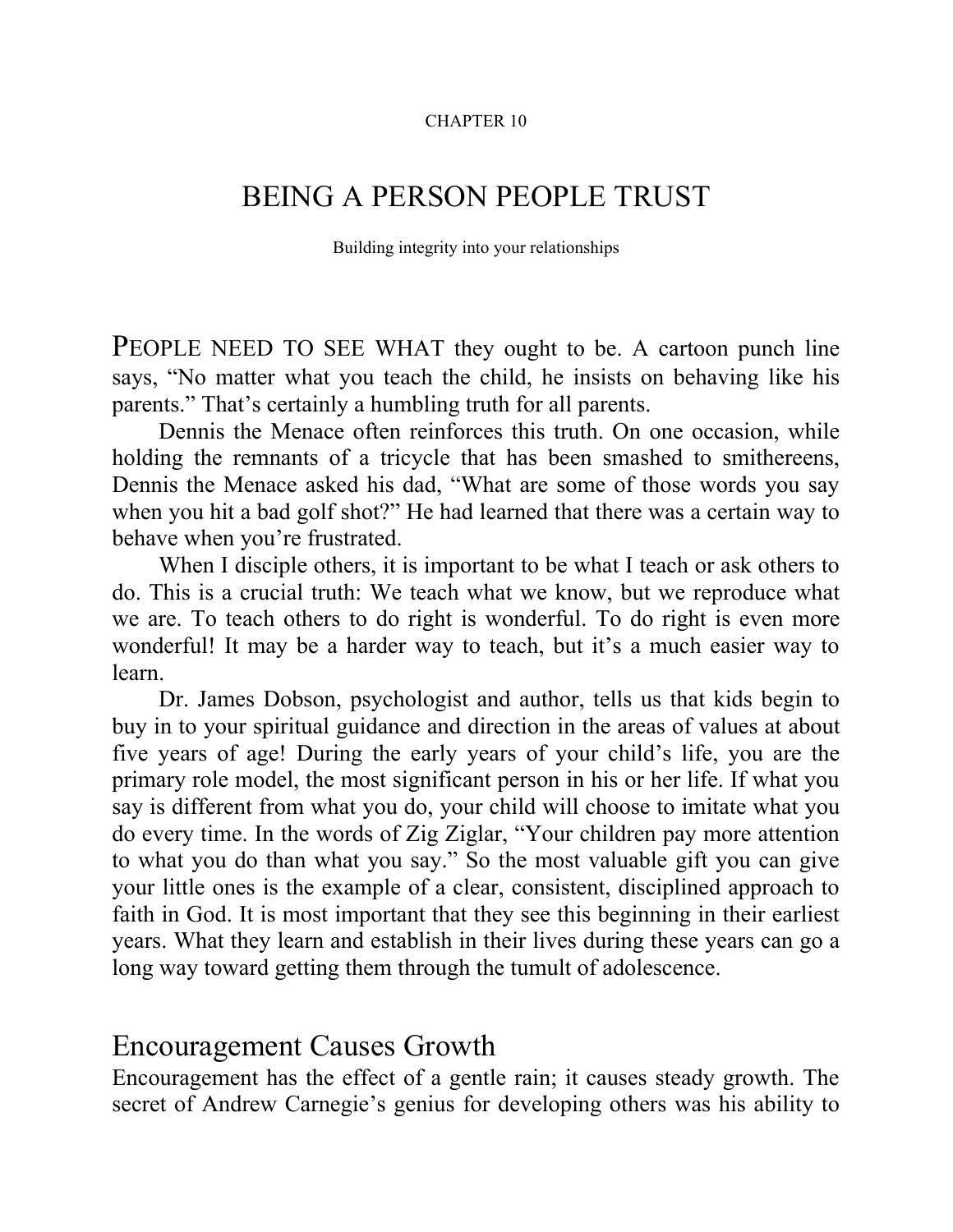encourage good qualities while holding faultfinding to a minimum. Confidence withers under faultfinding, as the following story about a singer indicates.

She made her debut at the age of five in a church cantata. The choir director told her parents that someday she would be a great singer. The entire congregation had fallen in love with the little girl in pigtails—her voice, her poise, her instinctive stage presence.

She continued to sing and after college went to study music in Chicago. One of her instructors was a man named Fritz. Though he was old enough to be her father she fell in love with him and they were married. Wherever she sang, Fritz would be there. Afterward he would point out all of her mistakes, constantly urging her toward perfection. In their apartment he set alarm clocks telling her it was time for practice. His trained ear caught the slightest imperfection.

Gradually her singing got worse instead of better. Musical directors stopped hiring her. Under the constant barrage of criticism, her spirit was breaking, she was losing her assurance, her naturalness.

While her career was plummeting, the husband died. Even after he was gone, she sang little, haunted by his familiar voice pointing out her errors. A couple of years later she happened to meet a jolly, carefree salesman named Roger. He knew little about music, but liked her voice and encouraged her to take up singing again. In a few months they were married.

Friends noticed that she seemed to be regaining her self-assurance, and that the strident quality had left her voice. It was pure and joyous, as it had been when she was a child. Now musical directors eagerly sought her out.

The woman's first husband, though well-intentioned, had broken both her spirit and her voice by constant faultfinding. The second man, by contrast, gave her the encouragement she needed by stressing only the good in her.

I have yet to find the person, whatever his or her station in life, who did not perform better under a spirit of approval than under criticism. There are enough critics in the world; what we need are more cheerleaders!

You can learn to be an encourager by practicing the following procedures.

> 1. Appreciate people for who they are. This truth is dramatically played out in the lives of children. They have a way of mirroring what they hear about themselves. Recently, I watched a talk show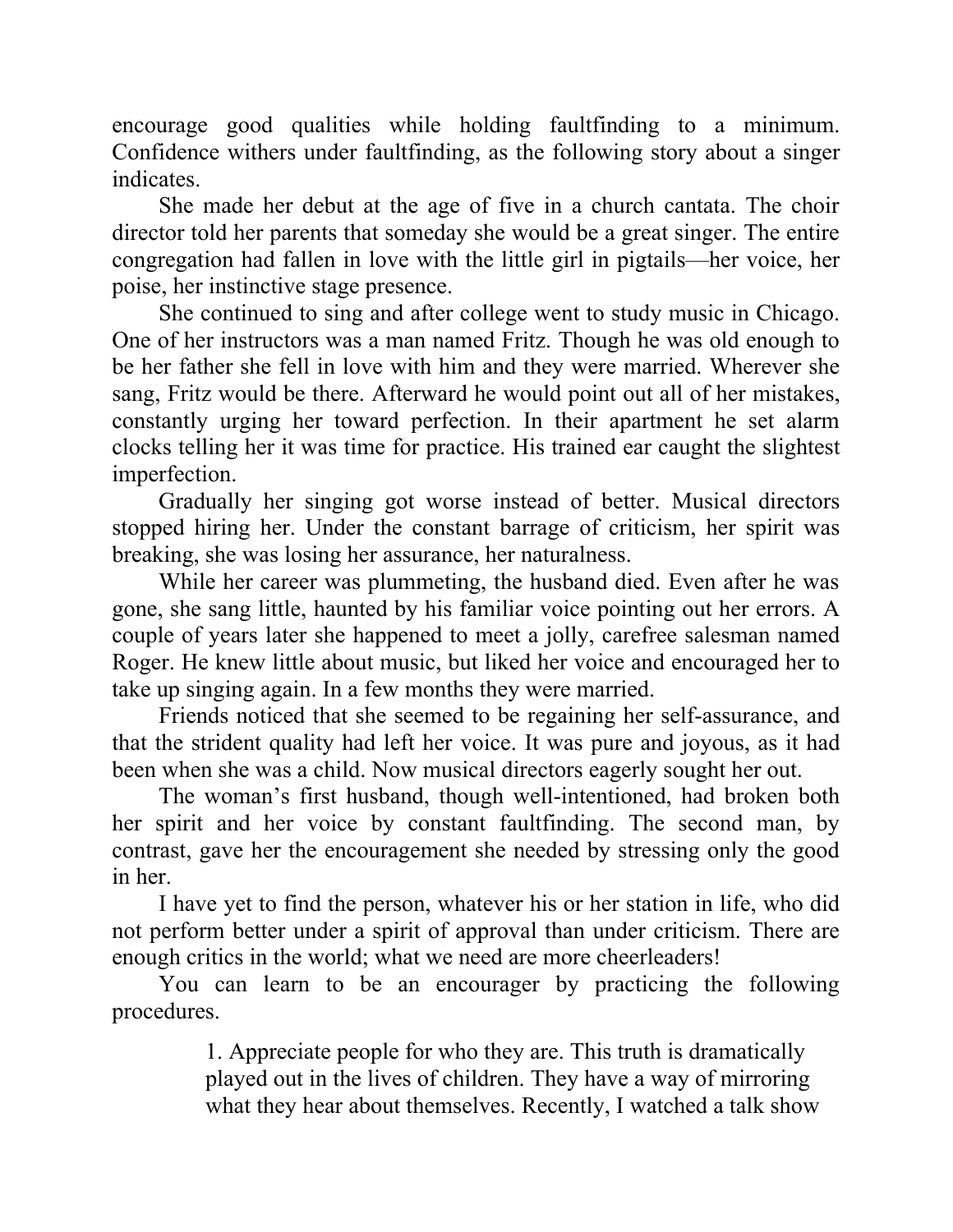that was devoted to the subject of teenage suicide. More and more teenagers are attempting suicide as an escape from the demands of life. They feel they can never measure up to the standards of performance expected by parents and others. They feel appreciated only when they've done well, not because they're unique and priceless individuals. As a result, many kids see life as a no-win situation.

2. Anticipate they will do their best. When working with people I always try to look at them not as they are, but as what they can be. By anticipating that the vision will become real, it's easy for me to encourage them as they stretch. Raise your anticipation level and you raise their achievement level.

3. Admire their accomplishments. Thank them and praise them for what they have done. Remember, man does not live by bread alone; sometimes he needs a little buttering up. Remember the effect of praise on the singer.

4. Accept your personal responsibility. If you oversee people, you are responsible to take the heat at times. I developed a tremendous admiration for Coach Bear Bryant when I heard him say:

I'm just a plowhand from Arkansas, but I have learned how to hold a team together—how to lift some men up, how to calm down others, until finally they've got one heartbeat together, a team. There's just three things I'd ever say: If anything goes bad, I did it. If anything goes semi-good, then we did it. If anything goes real good, then you did it. That's all it takes to get people to win football games for you.

Again, let me emphasize the importance of character in developing trust. Bishop Able Muzore tells of a critical period in his life when he had been asked by his people to lead the African National Council. He knew that all previous leaders of Rhodesia who had been critical of unjust government policies toward black Rhodesians had been either deported from the country, put in a restricted camp, or killed.

He struggled with his decision and prayed as he had never prayed before. He did not want to be killed, or deported, or placed in a restricted camp, yet his people were calling him to lead them. During the time he was struggling with his decision, a friend handed him this poem: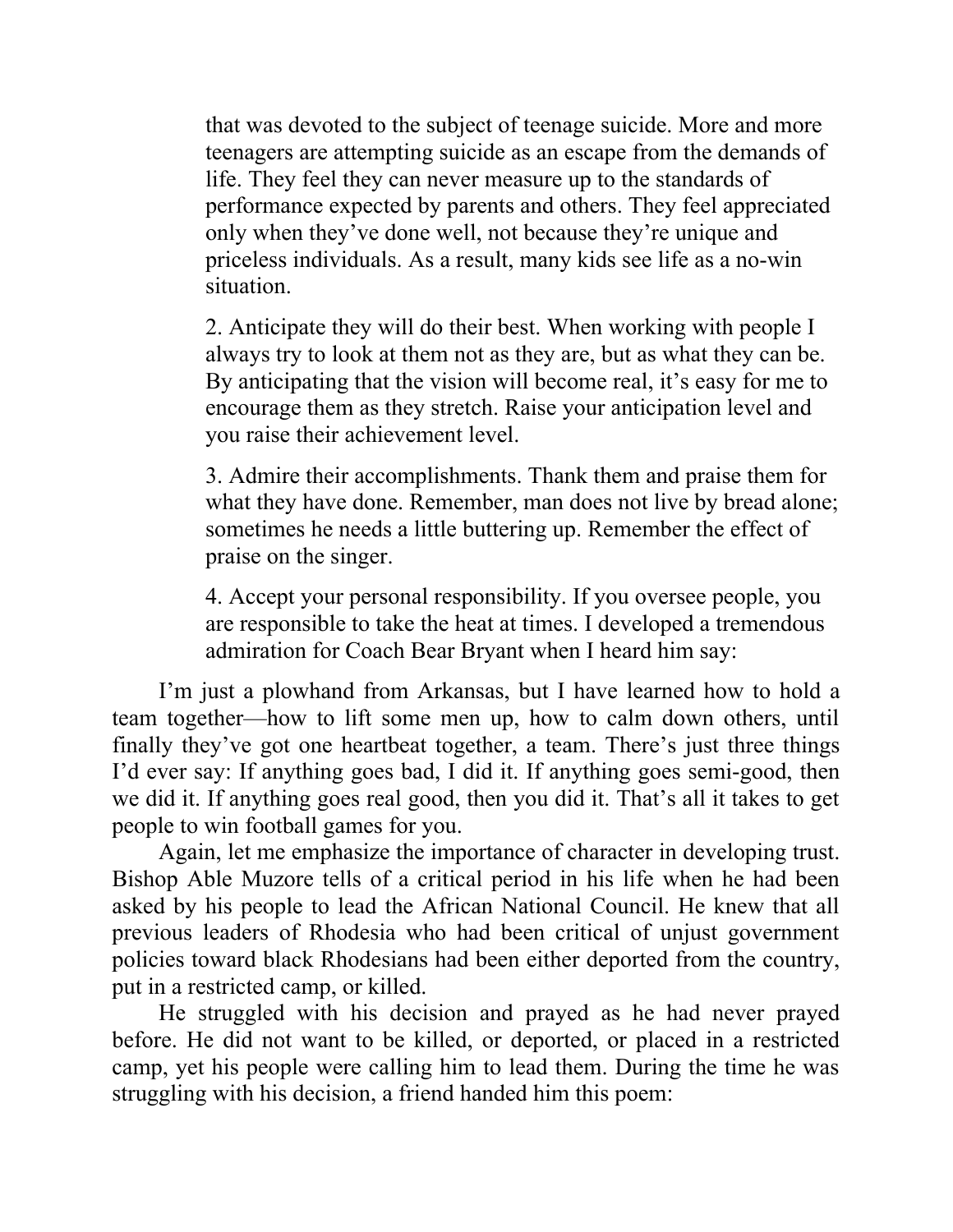People are unreasonable, illogical, and self-centered—love them anyway!

If you do good, people will accuse you of selfish ulterior motives do good anyway!

If you are successful, you will win false friends and true enemies succeed anyway!

The good you do today will be forgotten tomorrow—do good anyway!

Honesty and frankness make you vulnerable—be honest and frank anyway!

The biggest people with the biggest ideas can be shot down by the smallest people with the smallest minds—think big anyway!

People favor underdogs but follow only top dogs—fight for some underdog anyway!

What you spend years building may be destroyed overnight—build anyway!

Give the world the best you've got and you'll get kicked in the teeth—give the world the best you've got anyway!

# Believe the Best

Develop a person's expectation level by believing the best of him or her. When you look up to people, they begin to look up to their dreams. A few weeks ago I spoke to some salespeople about their expectation level of those they oversee. I explained that how we view a person is reflected by how we treat a person. If we have a high expectation level and believe in people, we will encourage them. Again, it is the principle of seeing people not as they are but as they can be.

The business manager at our church placed his house on the market. One Saturday he and his wife posted signs all over the neighborhood announcing an open house. As they prepared for the day, Ken told his wife, Mary Lynn, "We're going to have all kinds of people come in and out of the house today, most with absolutely no resources or intention of buying. But we're going to treat them all the same—as if they were our guests."

Sure enough, they had dozens of people come through just to look. One young couple in their early twenties asked to see the house. They announced that they were newly married, she had no job, and he was just starting a new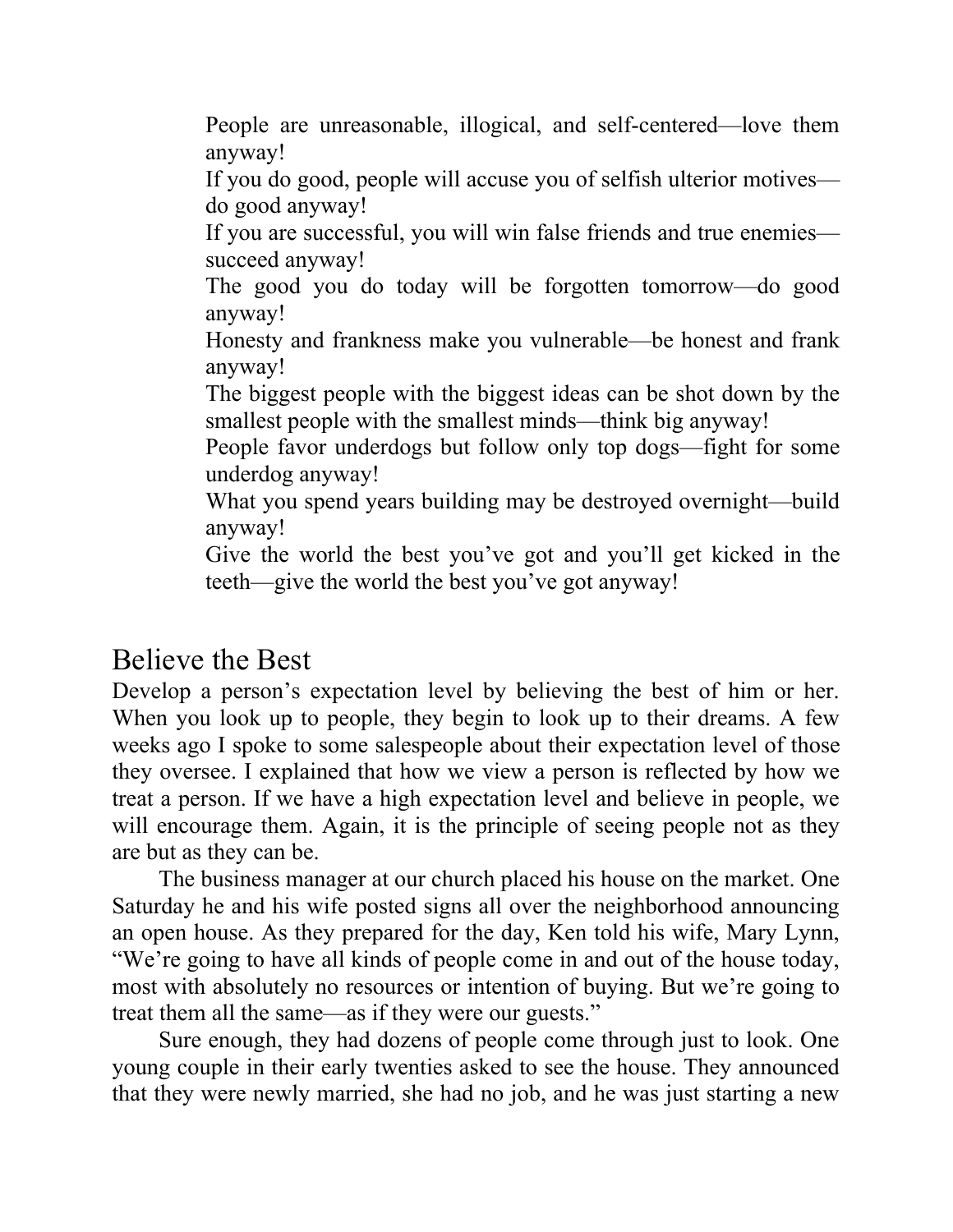job. After the tour they extended their thanks and left. Ken and Mary Lynn announced to each other, "Well, we'll never see them again." But in just thirty minutes they saw a very expensive car drive up and park in front of the house. The same young couple returned—this time with mom and dad. The father shook Ken's hand and said, "The kids sure liked your home. This will be a cash sale; how short can we make the escrow?"

I'm certain that Ken and Mary Lynn's high level of anticipation filtered through to each person who crossed the threshold of their home. They had no idea what benefits that positive attitude would bring.

Many people, unfortunately, have a low personal expectation level. We need to know how to develop a dream for others and then share it with them. Begin by seeing it for them. We can all learn a lesson from the "four-eyed fish." These odd-looking creatures are native to the equatorial waters of the western Atlantic region. The technical name of the genus of fish is *anableps*, meaning "those that look upward," because of their unusual eye structure. Unique among vertebrates, the anableps have two-tiered eyes, with the upper and lower halves of each eyeball operating independently and having separate cornea and irises. The upper eyes protrude above the surface of the water and enable the anableps to search for food and to spot enemies in the air. The lower eyes remain focused in the water, functioning in the usual fishlike fashion. Thus, in rather ordinary ways these four-eyed fish navigate with ease in the waters of their environment. But, in addition, the anableps enjoy a remarkable capacity to sustain life by participating in the "higher" world above their primary element. They see in both worlds.

If we can develop four eyes, two for seeing what is and two for seeing what might be, we can help others dream. Everyone needs to be exposed to a vision. Unfortunately, not everyone will go for it. Pursue it with those who are ready to stretch.

# Help Others Be Successful

Develop confidence in others by helping them experience success. We all agree with the slogan "It doesn't matter whether you win or lose"—until you lose! Winning increases our self-image, our outlook on life, and lifts our expectation level. It gives us the confidence that we can succeed again. How can you help make another person successful? It's fairly simple. Make sure their gifts and abilities match their tasks. Otherwise you set them up for sure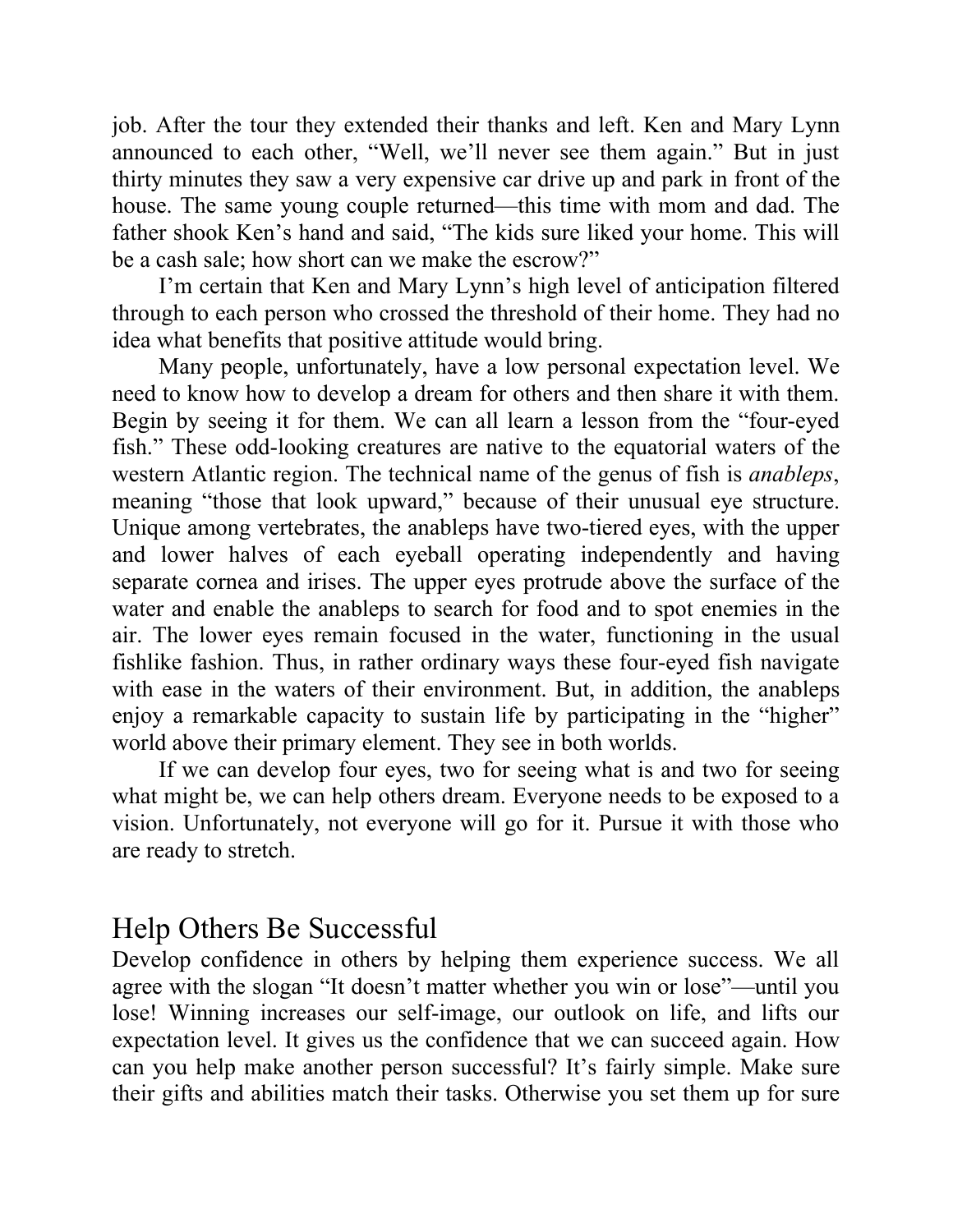failure. Discern their gifts and desires and match them to the opportunities available. When you have the ability to suit them to a job at which they can succeed, an incredible bond of trust and respect develops.

Everyone enjoys the glory of the spotlight and the opportunity to shine. But it's a sign of a mature person who will afford another that prized position of recognition. For example, I have shared my faith in Christ effectively for many years, but I also train others to develop their witnessing skills. If I sense a prospect is extremely open and receptive to making a commitment to Christ, I allow the trainee the opportunity of leading the person to Christ. Likewise, if the trainee is struggling, I will jump in to assist. Success for the leader is a single victory. However, when the protégé experiences success, it becomes a double win.

# Equip People for Future Growth

"Give a man a fish and he eats for a day. Teach a man to fish and he eats for a lifetime." In other words, if you want to help him, don't give him a fish, give him a fishing rod. This principle applies to personal growth. You and I can't grow another person, but we can give him the equipment to develop himself. We do this by first showing him that the growth is beneficial; we whet his appetite for growth. Then we expose him to people like himself who have moved out and become successful; we prove that it can be done. And finally, we provide an opportunity for him to use his new equipment. And we stand back and encourage.

In the late 1800s a salesman from the east arrived at a frontier town somewhere on the Great Plains. As he was talking with the owner of the general store, a rancher came in. The owner excused himself to take care of the customer. The salesman couldn't help overhearing the conversation. It seems the rancher wanted credit for things he needed.

> "Are you doing any fencing this spring, Josh?" asked the storekeeper.

"Sure am, Will," the rancher said.

"Fencing in or fencing out?"

"Fencing in. Taking in another 360 acres across the creek."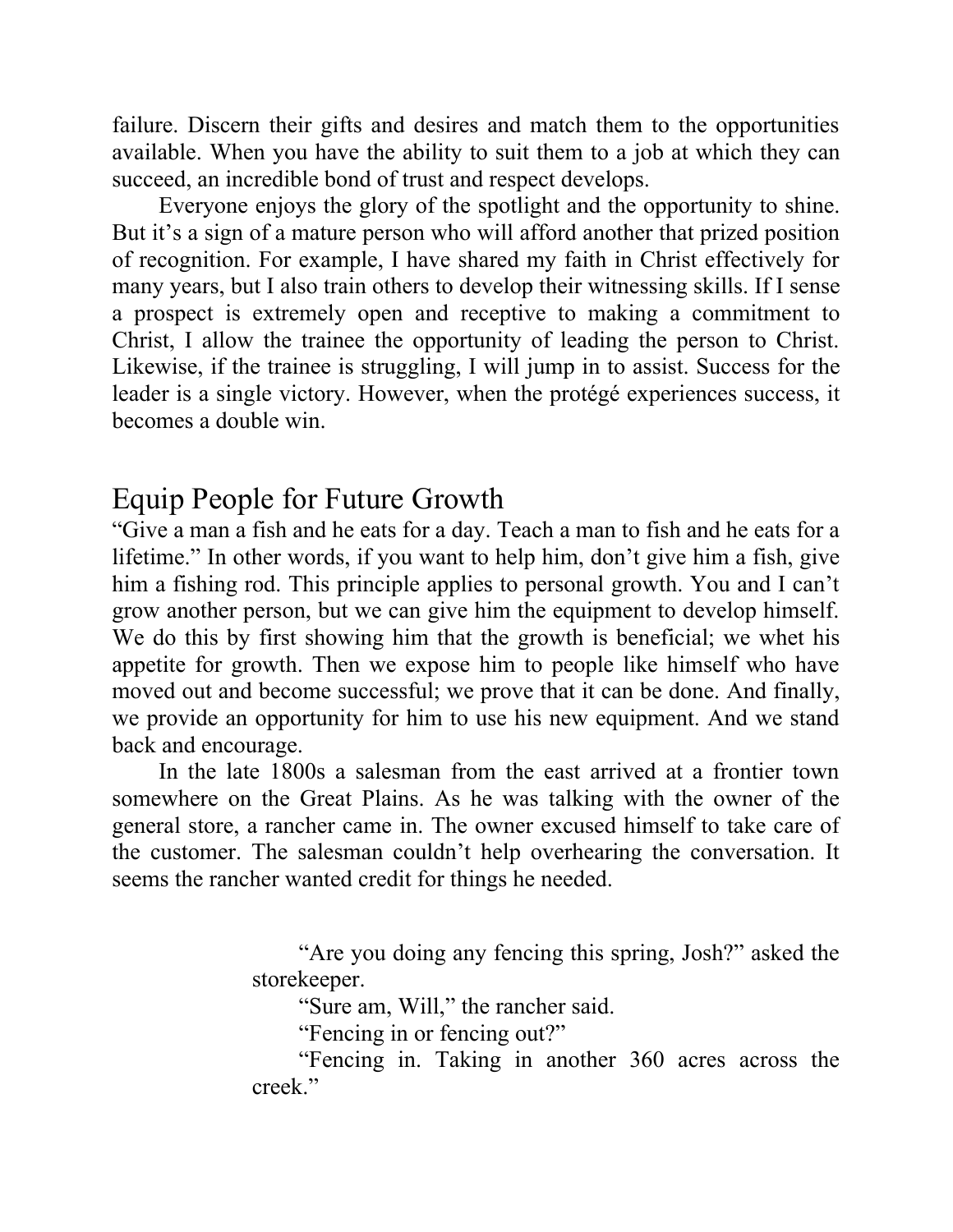"Good to hear it, Josh. You got the credit. Just tell Harry out back what you need."

The salesman couldn't make much sense of this. "I've seen all kinds of credit systems," he said, "but never one like that. How does it work?"

"Well," the storekeeper said, "it's like this. If a man's fencing out, that means he's running scared with what he's got. But if he's fencing in, he's growing and getting bigger. He's got hope. I always give credit to a man who's fencing in!"

Give people the encouragement they need to fence in. Provide the encouragement and the know-how for them to expand their horizons. The rewards will not only come back to them, they will come back to you. By believing in people and helping them trust in themselves, you have established a relationship in which everyone involved is a winner.

## PUT IT TO WORK

## *People Principles*

• People who receive a high level of trust have developed their character and have earned the right to be trusted. When this important foundation exists, strong, positive relationships are built and are fed by encouragement and consistency.

• Trust depends very little on a person's name, his station in life, how much money he has in the bank, or his position. The key to consistent and dependable trust lies in the character of the person who leads.

### *Keys to being a trustworthy person*

- Demonstrate what you want to instill.
- Be an encourager.
- Believe the best of others.
- Help others experience success.
- Equip people for future growth.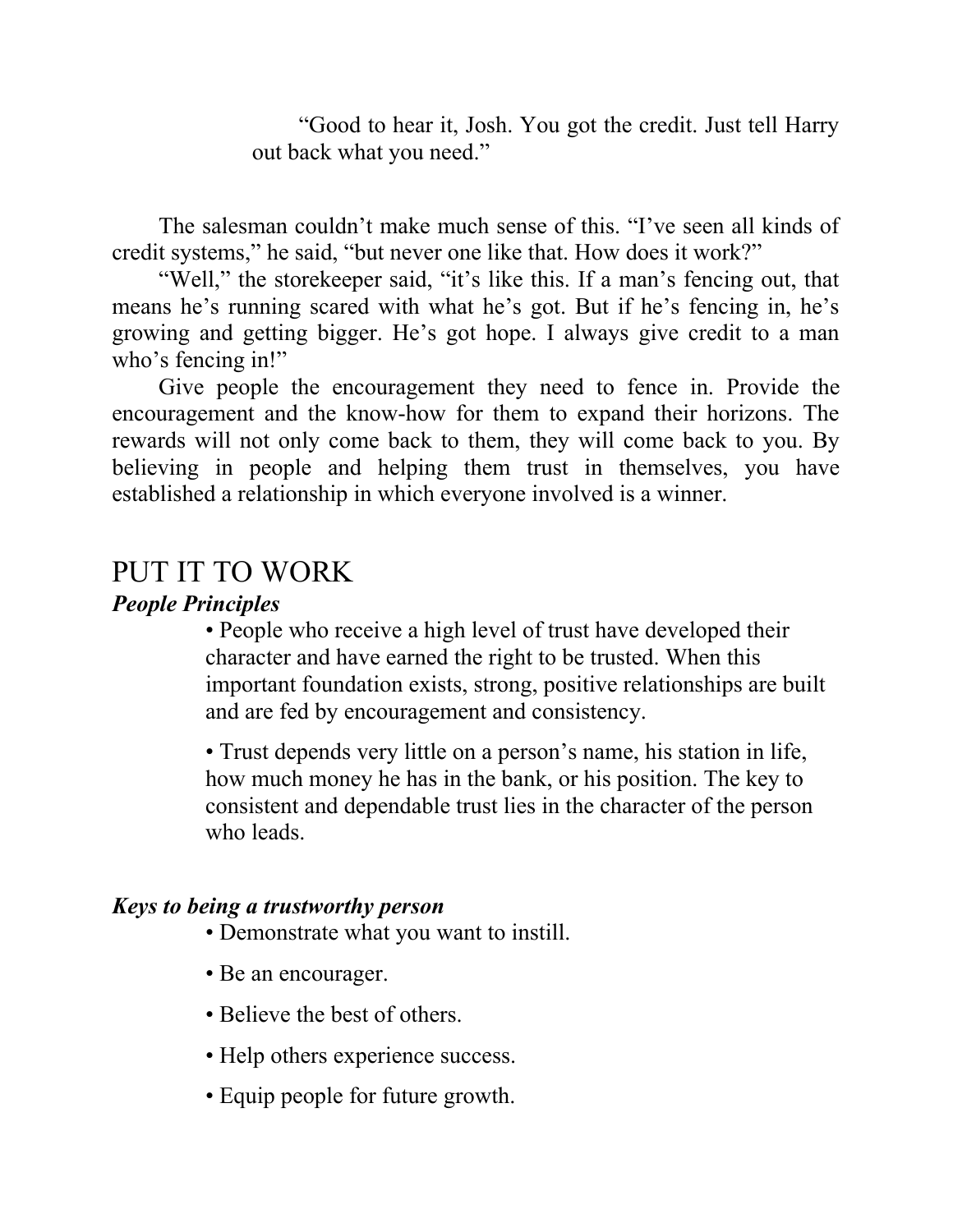#### *Putting the Principles to Work*

I will apply the principles from this chapter to my relationships with people in the following ways:

1. 2. 3.

## *Further Study*

*How to Have a Better Relationship with Anybody*, James Hilt *How to Get Along with People in the Church,* A. Donald Bell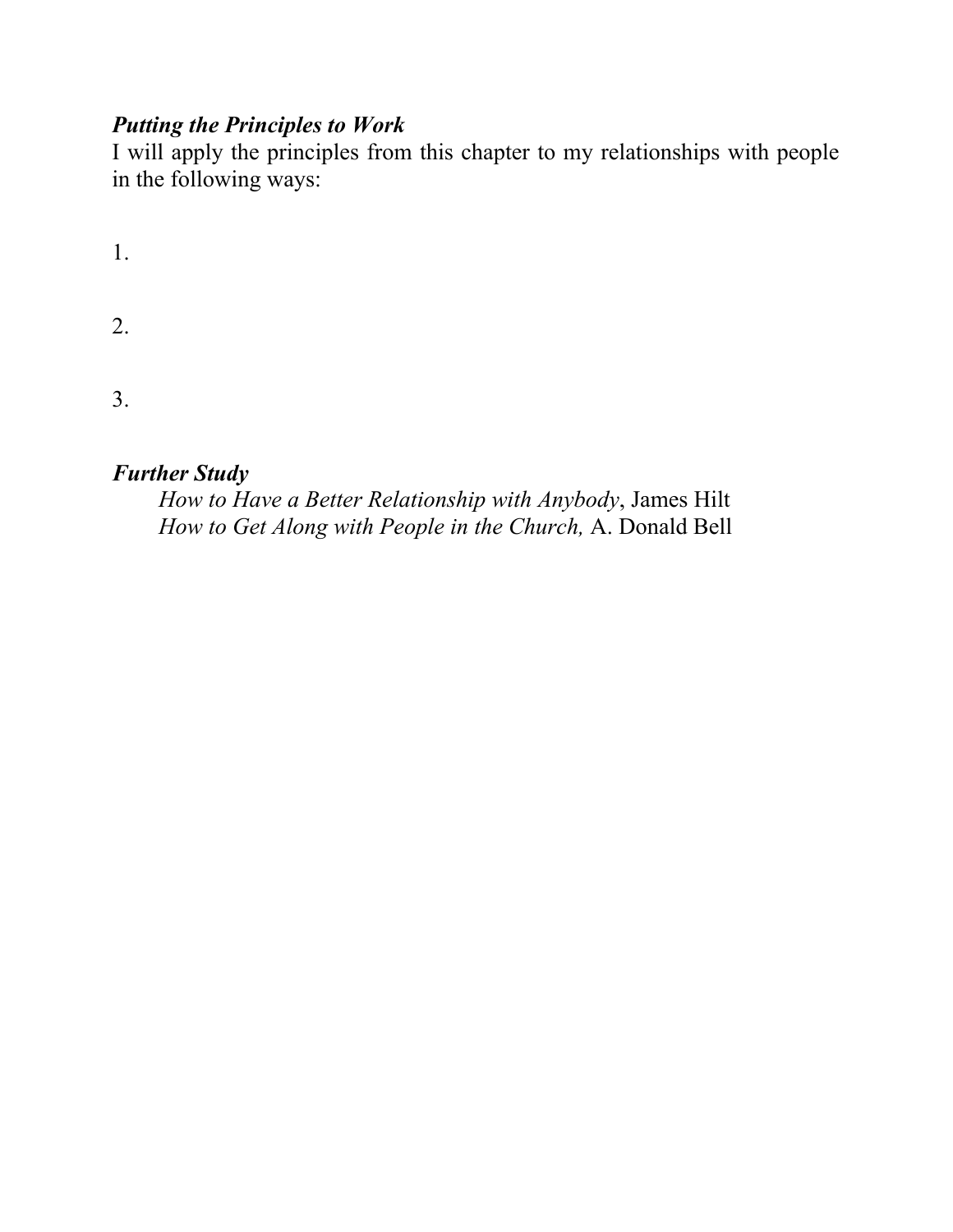#### CHAPTER 11

# DEVELOPING A WINNING TEAM

Learning how to help others become successful

ONE NIGHT AFTER WORKING QUITE late, I grabbed a copy of *Sports Illustrated*, hoping its pages would lull me to sleep. It had the opposite effect though. On the back cover of this issue was an advertisement that caught my eye and got my mental juices flowing. It featured a picture of John Wooden, the coach who led the UCLA Bruins for many years.

The caption said: "The guy who puts the ball through the hoop has ten hands." They called John Wooden the wizard of Westwood. In a span of twelve seasons he brought ten national basketball championships to UCLA. Back-to-back championships are almost unheard of in the competitive sports world, but he led the Bruins to seven titles in a row! It took a consistently high level of superior play; it took good coaching and hard practice. But the key to the Bruins' success was Coach Wooden's unyielding concept of teamwork.

This ad was exciting because it said so much about teamwork. When a basketball player becomes a high scorer, we make him a hero. But could he have done it had he been facing the opposition alone? I doubt it. It took eight other hands to prepare the way for his successful baskets. It was a team effort all the way.

In Genesis 11:1–6 we can read a biblical account of team effort: the building of the Tower of Babel. In this account we find some key concepts that can help you build an effective team.

> Now the whole earth used the same language and the same words. It came about as they journeyed east, that they found a plain in the land of Shinar and settled there. They said to one another, "Come, let us make bricks and burn them thoroughly." And they used brick for stone, and they used tar for mortar. They said, "Come, let us build for ourselves a city,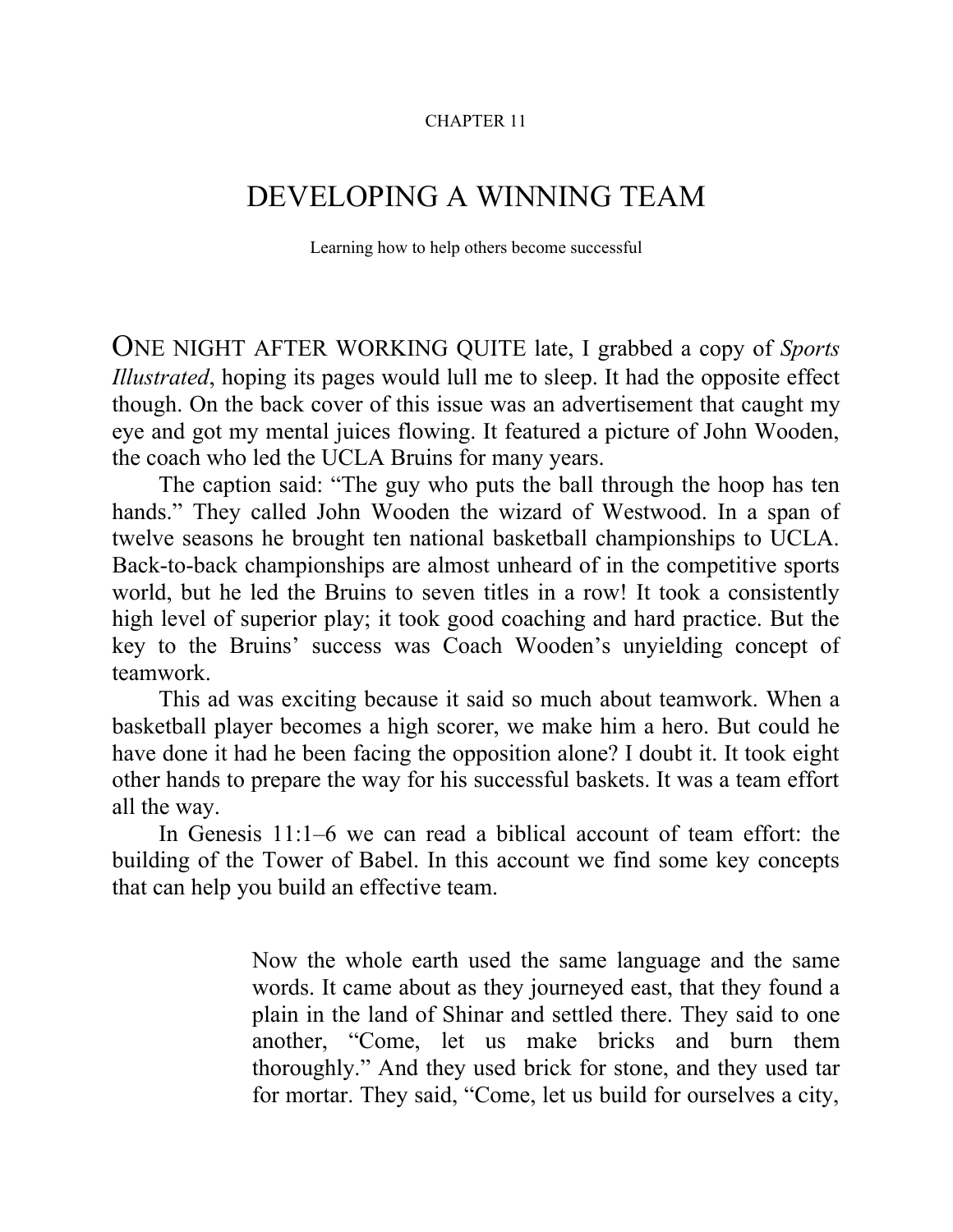and a tower whose top will reach into heaven, and let us make for ourselves a name; otherwise we will be scattered abroad over the face of the whole earth." The Lord came down to see the city and the tower which the sons of men had built. The Lord said, "Behold, they are one people, and they all have the same language. And this is what they began to do, and now nothing which they purpose to do will be impossible for them."

I'll stop here long enough to point out that their efforts were for a wrong cause. But God saw here the incredible power of a group of people coming together. In these verses, we see how to develop a successful team. There are only two essential ingredients: first, a common goal, and second, the ability to communicate that goal. "Come, let us build for ourselves … a tower" expresses both a desire to work together and a goal.

That phrase also expressed a motive—"for ourselves." God didn't like what he saw because it was for an evil purpose; therefore, in verse seven we read that he decides to stop the team. Nevertheless, this account provides an excellent example of the importance of good teamwork.

It's easy to understand a sports team. The team's goal is clear because lights and numbers flash when the team has reached it. You know the players are a team because they wear identical uniforms. Their purpose and focus is clear because all eyes and attention are centered on the ball, and all motion swiftly moves toward it.

But there are other kinds of teams that are harder to analyze. Wearing the same uniform, whether it be a baseball cap or a clerical collar, working in the same office, or being paid by the same organization does not make a team. Uniformity is not the key to successful teamwork. The glue that holds a team together is unity of purpose.

I was taught something about teamwork early in high school when I played basketball. We had some talented guys, and all but two were big enough to stuff the ball in the basket. We were expected to be third or fourth in the state, but our team had a problem. There was a tremendous division between the juniors and the seniors. On the starting lineup we had two juniors and three seniors and instead of throwing the ball to the most open man, we threw it to the fellow who was in our same grade. Our team was divided; we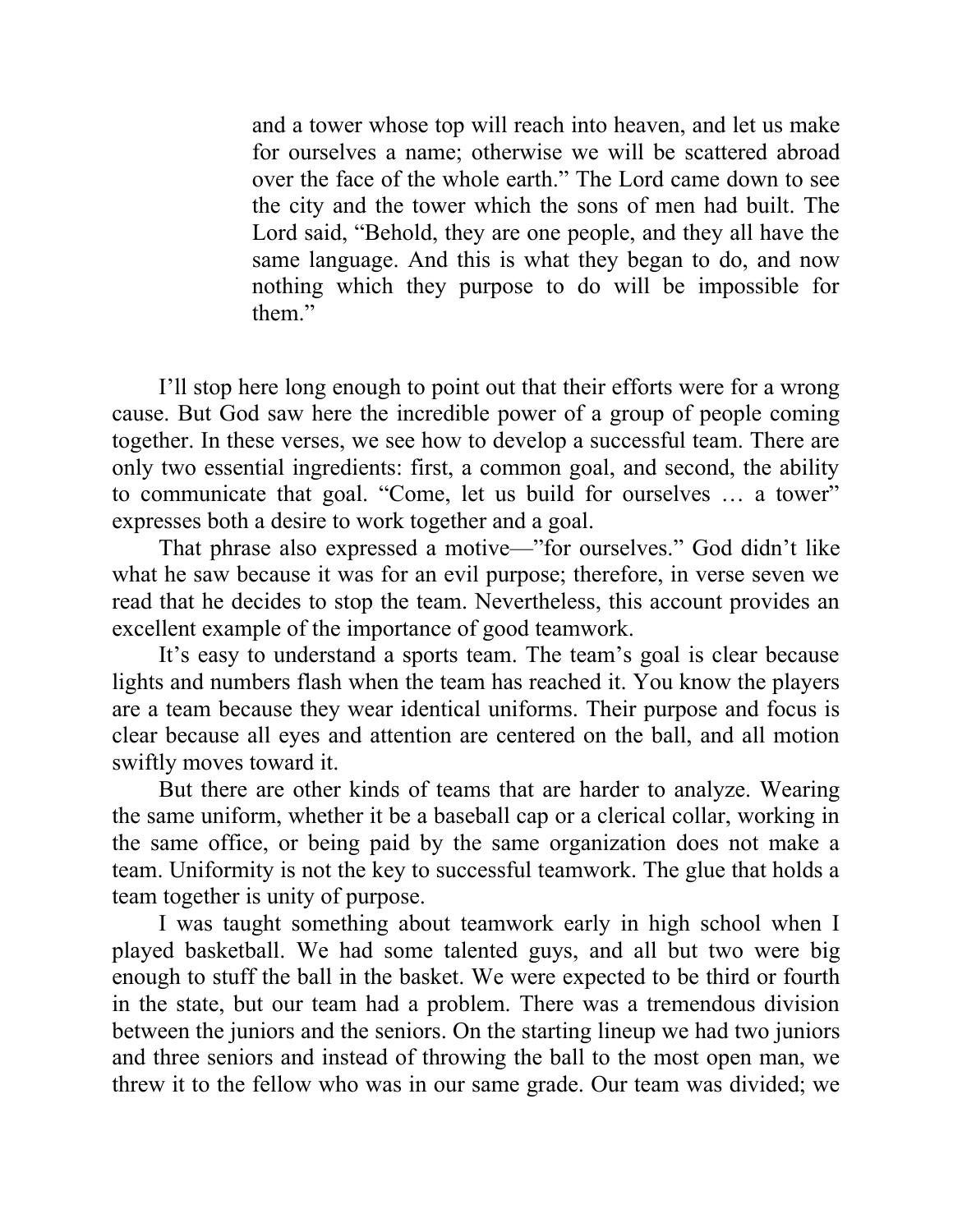had fights in the locker room as well as on the court. Because of the lack of teamwork we did not achieve what we could have with all the talent represented on that team. Our goals were not shared.

# Winning Teams Play to Win

There are four major attributes that characterize a winning team. First of all, a winning team plays to win. Team members realize that wins and losses are often determined by attitude alone. The difference between playing to win and playing not to lose is often the difference between success and mediocrity.

When the Olympics were held in Los Angeles in 1984, there was an interesting article about the best of the best who competed in those games. The bottom line was that the difference between a gold-medal winner and a silver-medal winner is not skill, it's attitude.

When I moved to the West Coast, the only thing I left my heart tied to was Ohio State football. I continued to follow the team and catch Ohio State games on television whenever possible. The team's trips to the Rose Bowl were especially exciting for me. But anybody who knows anything about college football knows that when any of the Big Ten comes to the West Coast to play, it's usually a West Coast victory. Though the eastern teams often had superior talent, they often did not take a risk. I think the Big Ten teams play not to lose—not a winning strategy.

## Winning Teams Take Risks

The second characteristic of winning teams is that they are risk-takers. My philosophy of life is to throw the ball and go for it! Don't move three yards and huddle together and hope. Take a risk and let what happens happen. It will make the difference between a successful team and a mediocre one. On my office wall hangs a plaque that says, "I don't have to survive." I want my team to perform above the level of mediocrity. It's far better to try and fail than to fail to try.

The following poem appeared in Ann Landers' column. Each line contains a truth and a test: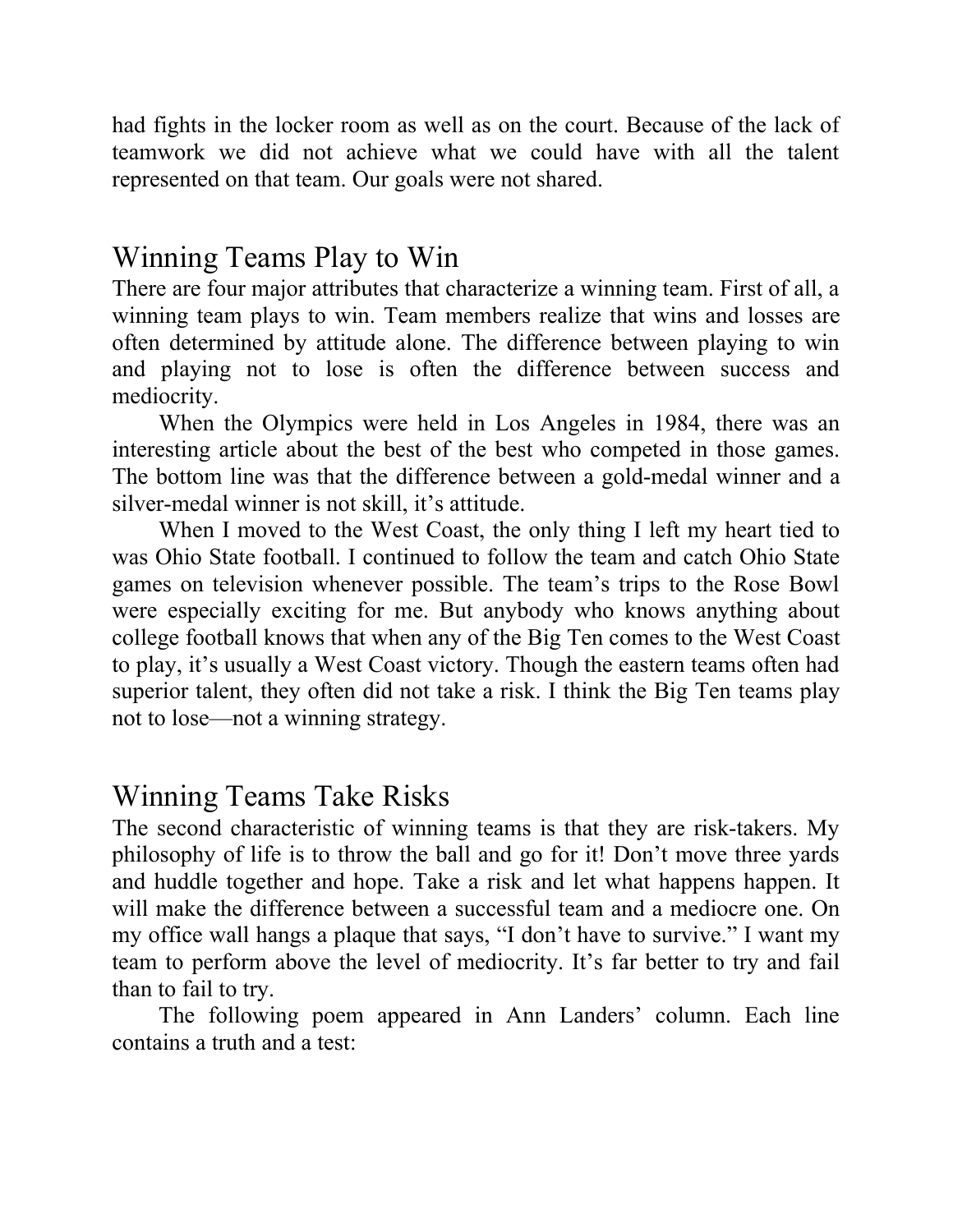To laugh is to risk appearing a fool.

To weep is to risk appearing sentimental.

To reach out for another is to risk involvement.

To expose feelings is to risk rejection.

To place your dreams before the crowd is to risk ridicule.

To love is to risk not being loved in return.

To go forward in the face of overwhelming odds is to risk failure.

But risks must be taken because the greatest hazard in life is to risk nothing.

The person who risks nothing does nothing, has nothing, is nothing.

He may avoid suffering and sorrow, but he cannot learn, feel, change, grow, or love.

Chained by his certitudes, he is a slave.

Only a person who takes risks is free.

I love the story about the old farmer, ragged and barefooted, who sat on the steps of his tumbledown shack, chewing on a stem of grass. A passerby stopped and asked if he might have a drink of water. Wishing to be sociable, the stranger engaged the farmer in some conversation.

"How is your cotton crop this year?"

"Ain't got none," replied the farmer.

"Didn't you plant any cotton?" asked the passerby.

"Nope," said the farmer, "'fraid of boll weevils."

"Well," asked the newcomer, "how's your corn doing?"

"Didn't plant none," replied the farmer, "'fraid there wasn't going to be enough rain."

"Well," asked the inquisitive stranger, "what did you plant?"

"Nothing," said the farmer, "I just played it safe."

A lot of well-intentioned people live by the philosophy of this farmer, and never risk upsetting the apple cart. They would prefer to "play it safe."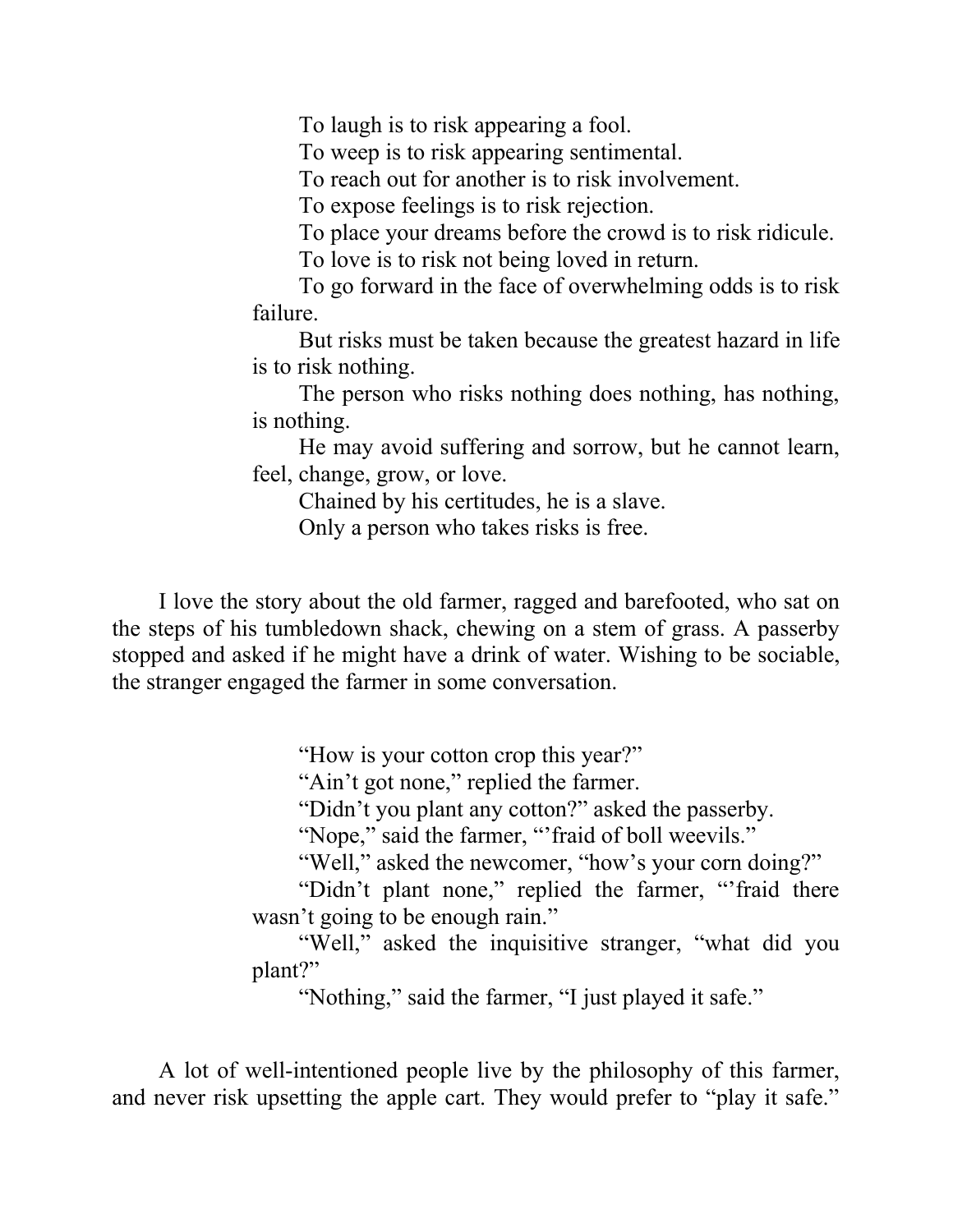These people will never know the thrill of victory, because to win a victory one must risk a failure.

C. T. Studd made a great statement about risk-taking: "Are gamblers for gold so many and gamblers for God so few?" This is the same missionary who, when cautioned against returning to Africa because of the possibility of his martyrdom, replied, "Praise God, I've just been looking for a chance to die for Jesus." How can a guy like that fail? He has everything to win and nothing to lose.

## Winning Teams Keep Improving

The third characteristic of winning teams is they continue to try harder. They realize that when they're through improving, they're through. It's interesting to note that during the 1980s no team playing professional basketball, baseball, or football has won a championship for two years in a row. It was hard to stay on top. Once you get there, you tend to try to maintain the situation and hang on to the glory. This is a big mistake, because there's always someone below who is hungry for victory. They'll make the necessary sacrifices and take the risks to get to the top. It's easier to win when you've got nothing to lose. It never pays to rest on your laurels; you must be willing to give them up if you want to keep winning.

Lon Woodrum, a dear friend of mine who lived to his nineties, continued to be an outstanding speaker, writer, and poet late in life. He set a goal for himself to read a book a day. I questioned him about that, thinking that at his age he should be taking life a little easier. He said, "John, I have a tendency to get lazy. I want my 86-year-old mind to keep growing and learning. I want to die with a book in my hand." Lon lived. I know a lot of people who are breathing, but who are already dead!

Art Linkletter put it this way:

I never want to be What I want to be, Because there's always something out there Yet for me. I get a kick out of living In the here and now,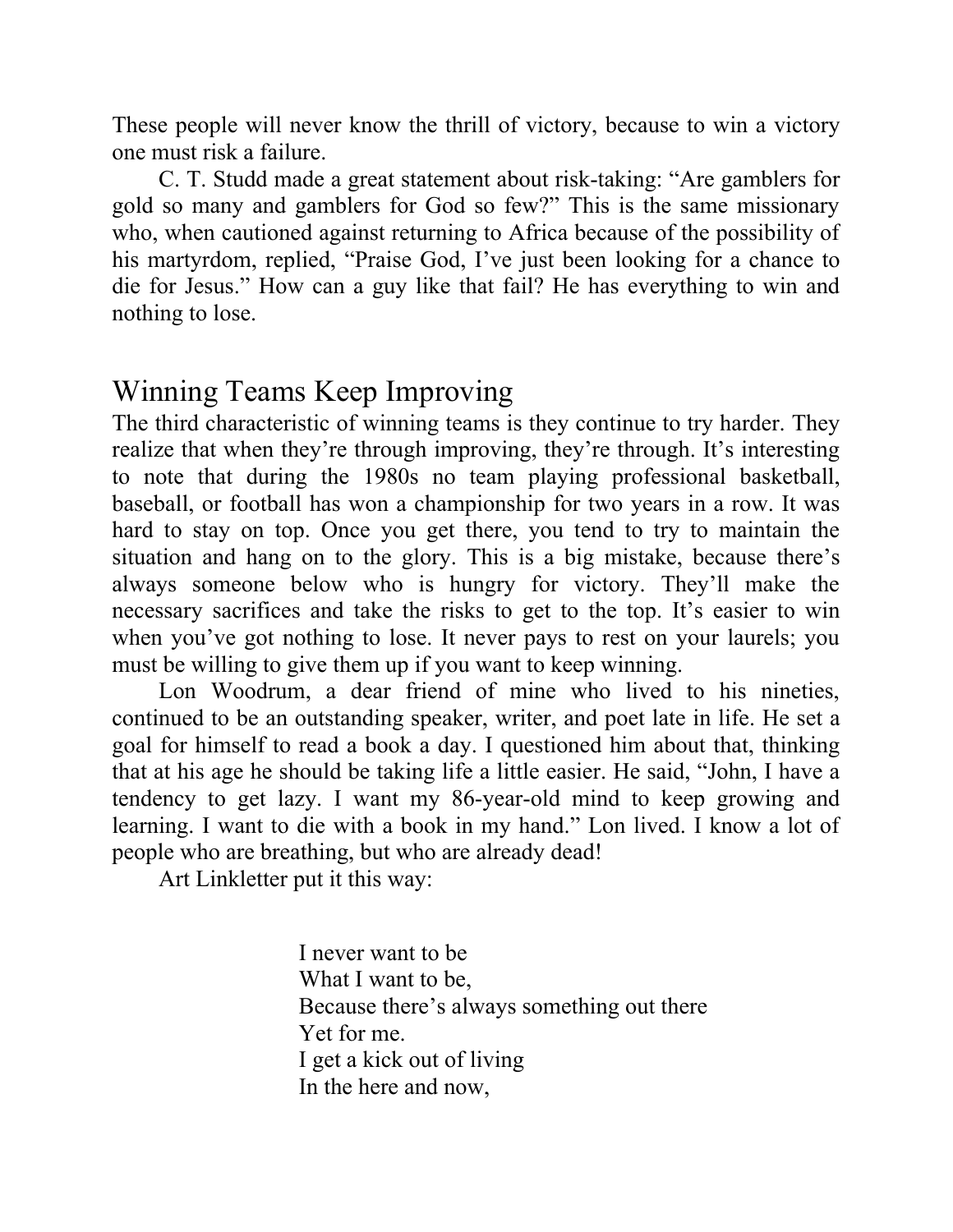But I never want to feel I know the best way how. There's always one hill higher, With a better view, Something waiting to be learned That I never knew. Till my days are over, Never fully fill my cup; Let me go on Growing up.

The highest reward for man's improvement is not what he gets for it; it's what he becomes as a result of it. Ask yourself why you are trying to improve. Is it to receive something for it? If so, that's the wrong motive. Try to improve because it makes you a better person.

# Winning Team Members Care about Each Other

The fourth characteristic of a winning team is that each member cares about the success of every other member. They enhance each other. Andrew Carnegie realized that, before he could be successful, he needed to make his employees successful. He once said, "It marks a big step in your development when you realize that other people can help you do a better job than you could do alone." In the business world he was known for his outstanding development of people. Once he had thirty millionaires working for him. That's when a million dollars was a million dollars. Someone asked Carnegie how he induced so many millionaires to work for him. He replied that they weren't millionaires when he hired them; they made it while they were with him.

"How did you find such men?" people inquired.

Carnegie answered, "It's like mining for gold. When you start, you may have to move tons of dirt to find a gold nugget ... but when you start mining for gold, you overlook the dirt."

Charles Brower said, "Few people are successful unless a lot of people want them to be."

Do you recall when Edmund Hillary and his native guide, Tenzing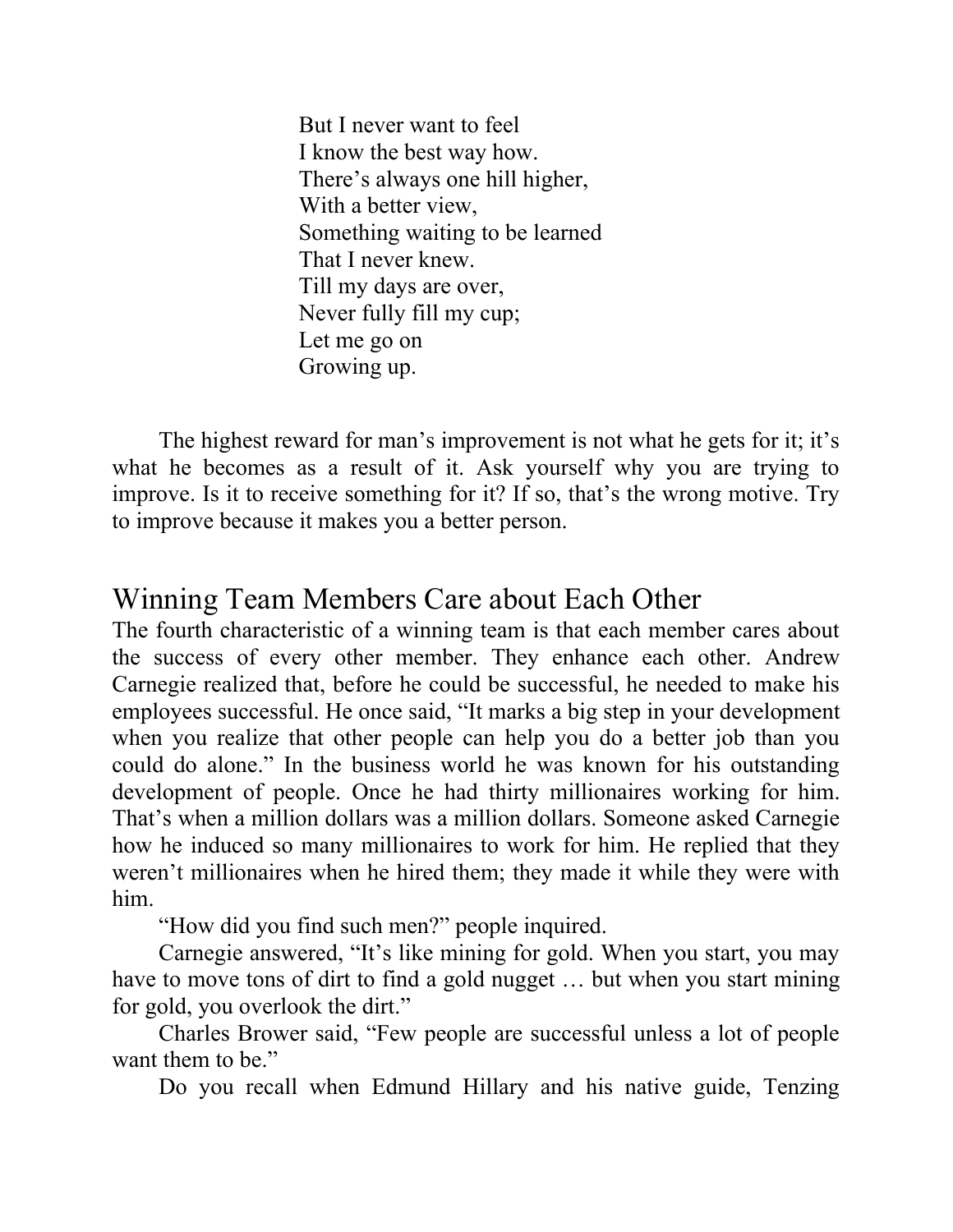Norgay, made their historic climb of Mt. Everest? Coming down from the peak, Hillary suddenly lost his footing. Tenzing held the line taut and kept them both from falling by digging his ax into the ice. Later Tenzing refused any special credit for saving Hillary's life; he considered it part of the job. As he put it, "Mountain climbers always help each other."

If you're an old enough sports fan, you'll remember the days of the Boston Celtics and Red Auerbach. When he knew they had won the game, he always lit up his cigar. That was his trademark. Whenever he lit his cigar, he sent out smoke signals to the other team—it's our win! When I can tell that my team, the Skyline staff, is working together on a winning project, I mentally light a cigar!

Just how do we develop a winning team? Three key areas together determine the success of the team: hiring, firing, and inspiring. Let's consider each one in turn.

# Hiring Right

The most important feature of any organization is the quality of the staff. Great athletic coaches know it takes more than inspiration to win; they must have talent. Therefore coaches take a major hand in the hiring. After all, staffs that just happen get happenstance results!

Most pastors of large churches tell me that staffing is their number-one frustration. A few years ago I was in a forum with pastors of some of the largest churches across the country. Our agenda included a variety of topics for discussion. The very first item was the question, "What things frustrate you the most in ministry?" It is no exaggeration to say that 80 percent of the next two and a half days were spent discussing staff and staff-related problems. Rather than moving with their staffs toward mutual goals, many of these senior pastors were preoccupied with staff-related problems.

Perhaps you may be reading this and feeling that because you have a smaller church with only one other staff member, this section is not relevant to your situation. Don't make the mistake of thinking you can get by with inferior staff members because you are small. The opposite is true. In a business of 100 employees, if one is inferior, the loss is only 1 percent. But if a church has a payroll of two, and one is inferior, the loss is 50 percent.

Kurt Einstein in Success magazine said that hiring the wrong person is an extremely costly mistake. If that employee is fired within six months, it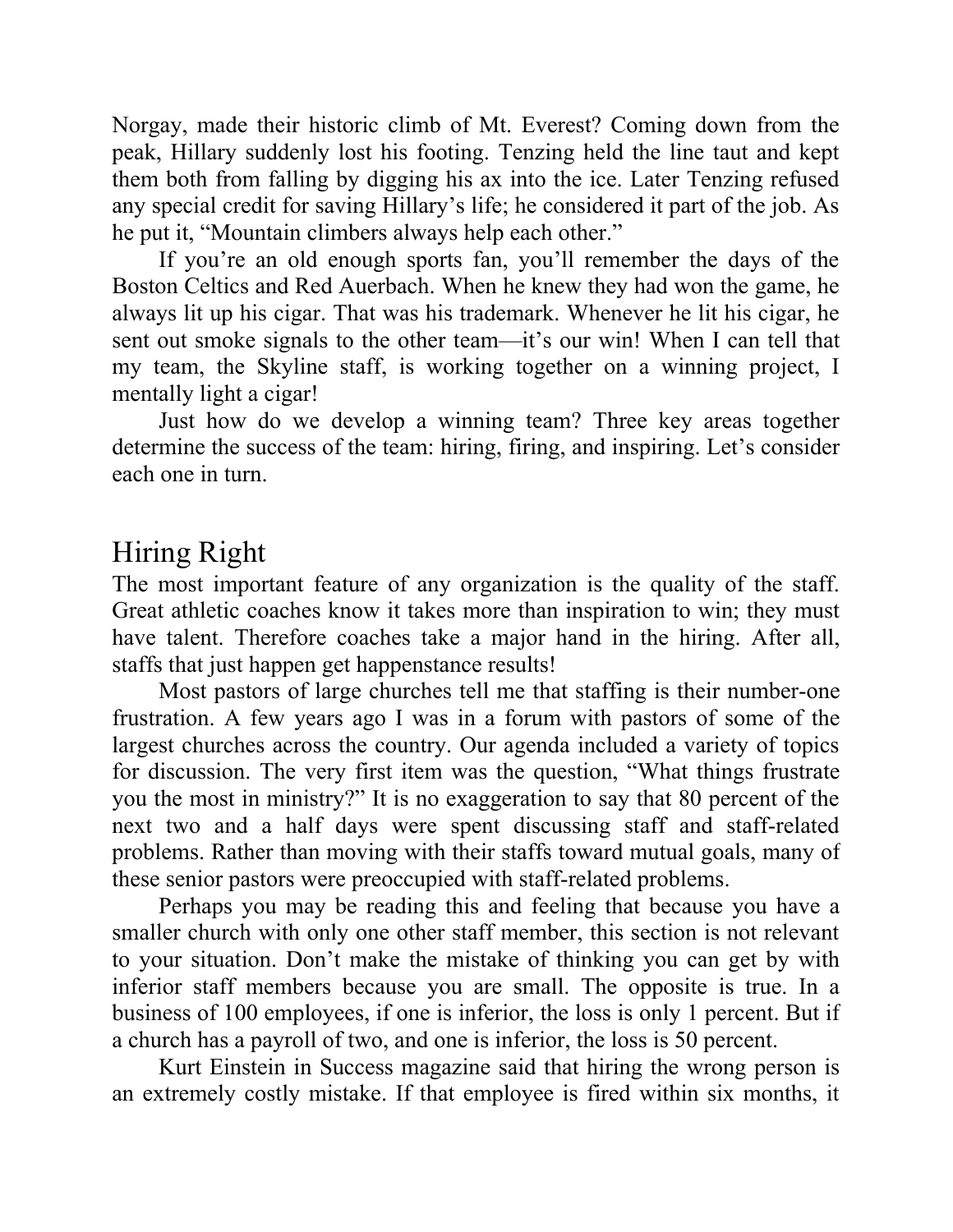costs the company at least two years' salary. You can see the damaging financial effect of not hiring correctly.

There are three hindrances to hiring outstanding staff, especially in Christian circles. *The first is in getting references from previous employers.* Honest references are almost always sabotaged by tolerance, because no one wants to blow the whistle on a poor worker. It is my Christian responsibility to be as objective as I can when giving a reference. To do otherwise would be deceitful. An employer does an employee no favors by recommending him for a job for which he is not suited.

*Another hindrance to hiring top-quality staf is the fact that you are probably a small organization and smaller organizations have less to of er than larger organizations.* But take my advice: Don't let the size of your church or organization determine the quality of your staff. Go for the winner and offer him or her your vision for the future. Don't offer your present situation unless you plan to camp there permanently. Hire a person who can grasp your dream. If they understand that you have the ability to make that dream a reality, they may be willing to leave a comfortable situation to move into an exciting one.

Rick Warren, pastor of the Saddleback Church in Southern California, showed this type of entrepreneurial spirit when he responded to God's call to plant a church. As the assistant pastor of a church with more than three thousand members, he became the interim pastor when the senior pastor left. The congregation approached Rick with the possibility of taking the leadership of that church. He turned them down. Captured by his vision of planting a new church, he gave up what was in his hand.

*The third hindrance in hiring outstanding staf is not knowing what qualities to look for in prospective staf members*. Perhaps you know what job needs to be done but are not sure of the qualities a person needs to do the job best. Here's a hiring formula that will help you RATE an individual:

 $Relationship + Attitude x Talent + Expectation = Production$ 

Let's consider the importance of each of these words.

*Relationships*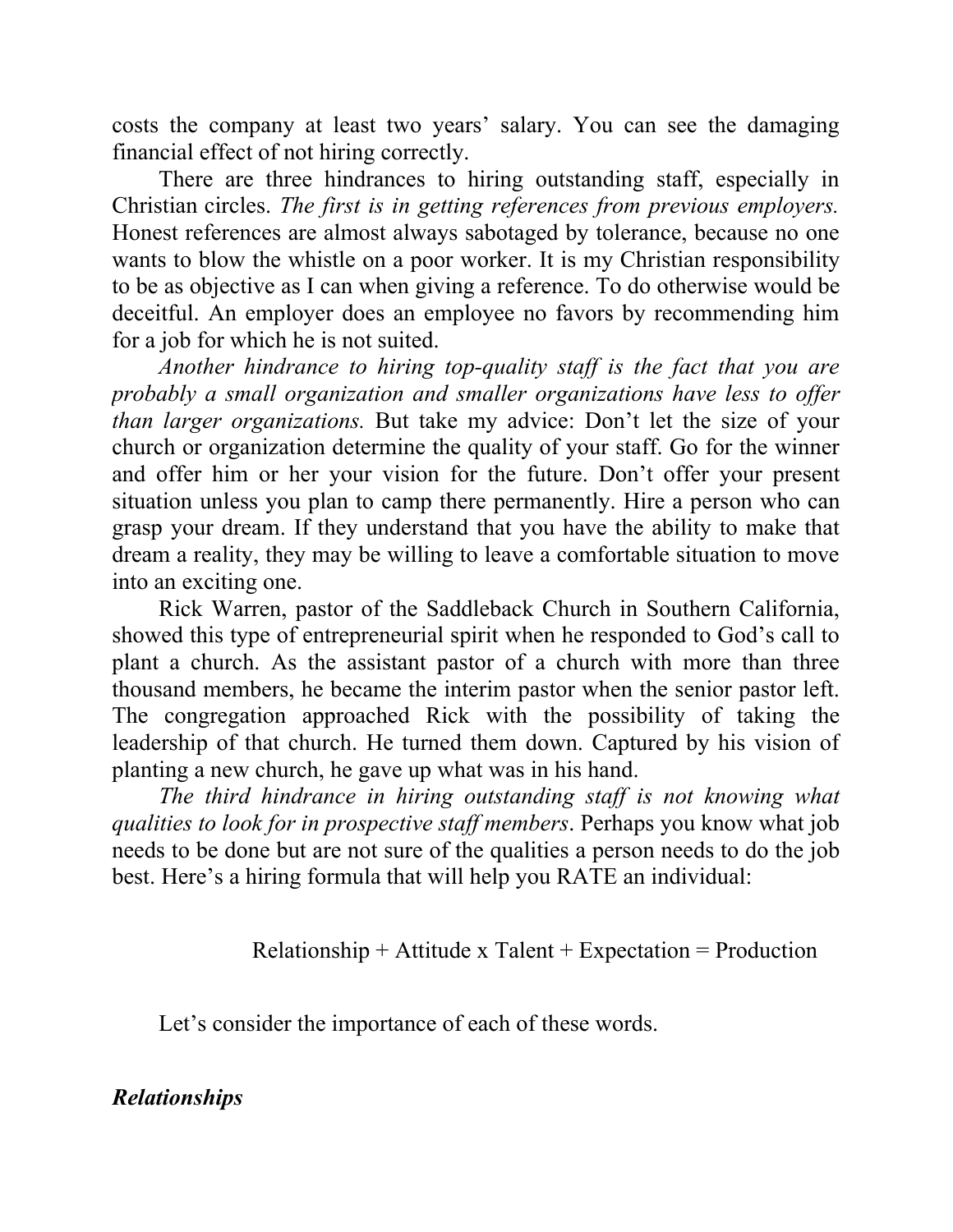Kurt Einstein of Success magazine says of this important characteristic in a work-related situation: "87 percent of all people fail, not because of capability but because of personality." People usually don't fail because they can't do the job, but because they can't get along with their coworkers.

If you work only for yourself, you may not need too many relational skills. However, if you work with people, you must have (or seek to develop) the ability to interact positively with them. Can you talk to people easily? Do you listen to them? Do you have a sense of humor and the ability to laugh at yourself without being sensitive and defensive? Do you enjoy people and working with them? Are you warm and approachable?

The leader of any group must exemplify certain relational essentials. First, he must respect his staff. They will not only absorb his respect, they will reflect it back to him. He also needs to provide open and honest two-way communication on all issues. Open communication establishes an atmosphere of trust that is essential if a group of people is to function as a team.

Some leaders have a great deal of insecurity and are, therefore, fearful of trusting those with whom they work. This type of leader looks at others with a suspicious mind, dwelling on possible underlying motives: Is a staff member out to take over their position? Determine if your fears are real or not. If they are not, dispel them and trust your people.

A leader will be hurt in one of two ways. He can be nontrusting and hold his people at a distance, never sharing or being open with them. Though his feelings may not be hurt because he won't allow anyone to get close to him, he will be hurt in other ways because no one will ever help him. His will be a lonely trip with no one to hug, love, or share the joy of ministry. On the other hand a leader can choose to be open and transparent and chance the possibility of being hurt by one who takes advantage of that trust. That is a risk worth taking. I would hate to think of the rich, deep friendships I would never have developed had I not risked trusting people.

### *Attitudes*

This is the tiebreaker for hiring a team member. If I have interviewed two people who are on equal footing, their attitudes will always determine my decision. It doesn't matter how capable a person is, if he has a negative mindset, he will be destructive to the team. A negative mind-set manifests itself in a critical spirit and nonsupport of other team members. If I ever sense that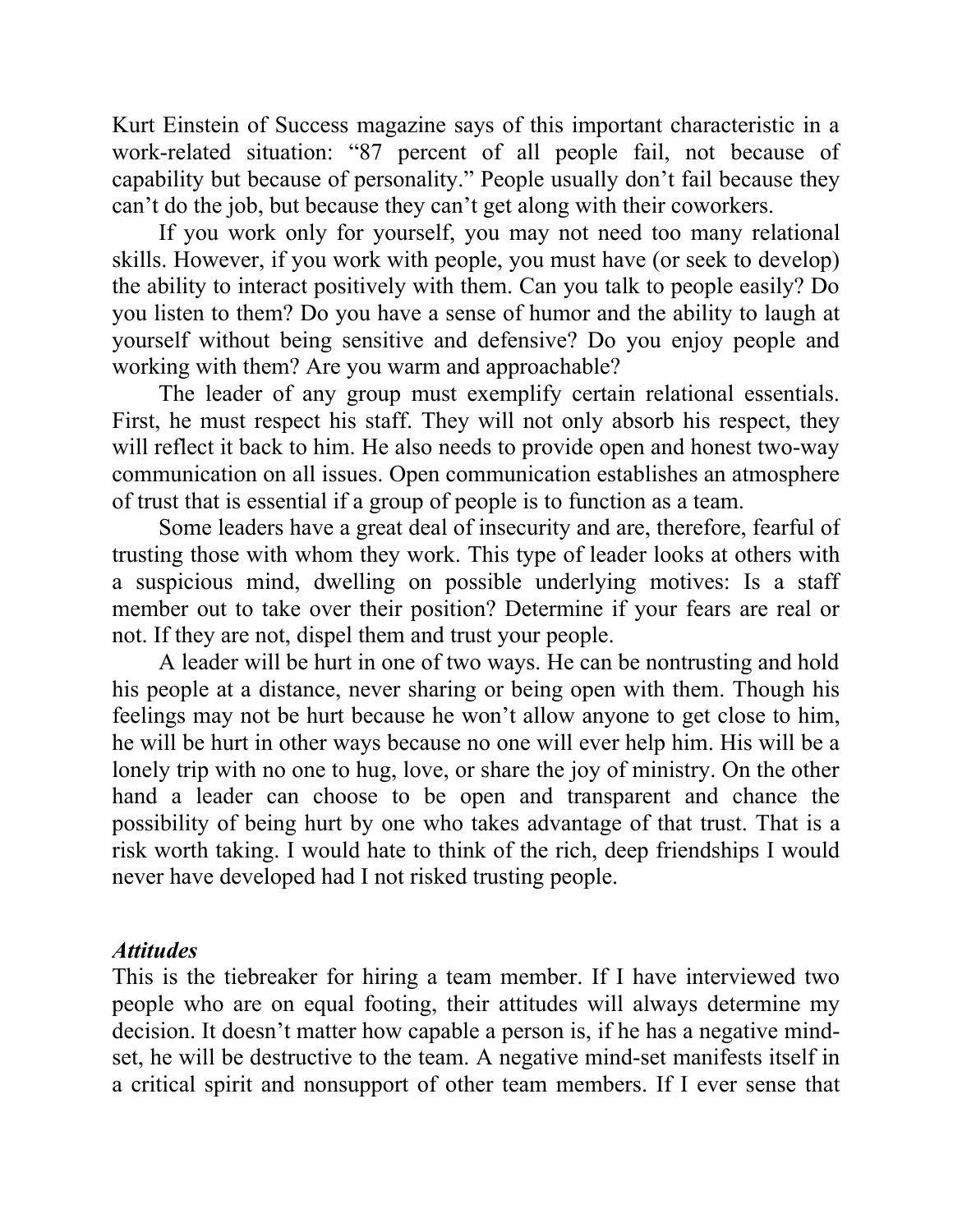this is a problem with a staff member, that person will soon be looking for a new job. I can help a person improve his abilities, but only he can change his attitude.

#### *Talent*

Businessman Jim Cafcart looks for three things in helping people become productive:

> *Talent*. What are they good at? *Interests*. What are they fascinated by? *Values*. What do they believe in?

Interests and values pretty much determine how and to what extent one uses his talents. It is a fact that we are not equal in dislikes. The parable of the talents in the gospel of Matthew certainly underlines this truth. The ability of the employer to discern the gifts and abilities of potential employees is essential for the success of the team.

#### *Expectations*

A leader needs to know what his staff members expect of him, and the staff needs to know what's expected of them. Here are some of my expectations of staff members:

> *Growth*. I expect continual personal growth and departmental growth. Each staff member should be stretching to his or her utmost and the results should be visible. As this happens, each area of leadership will feel the positive effect.

> *Teamwork*. The whole is more important than its parts. Though each member of the team should be producing results in his or her own department, this growth is subordinate to the health and growth of the body as a whole.

> *Leadership*. They must learn how to influence people and develop people. This generally happens as staff members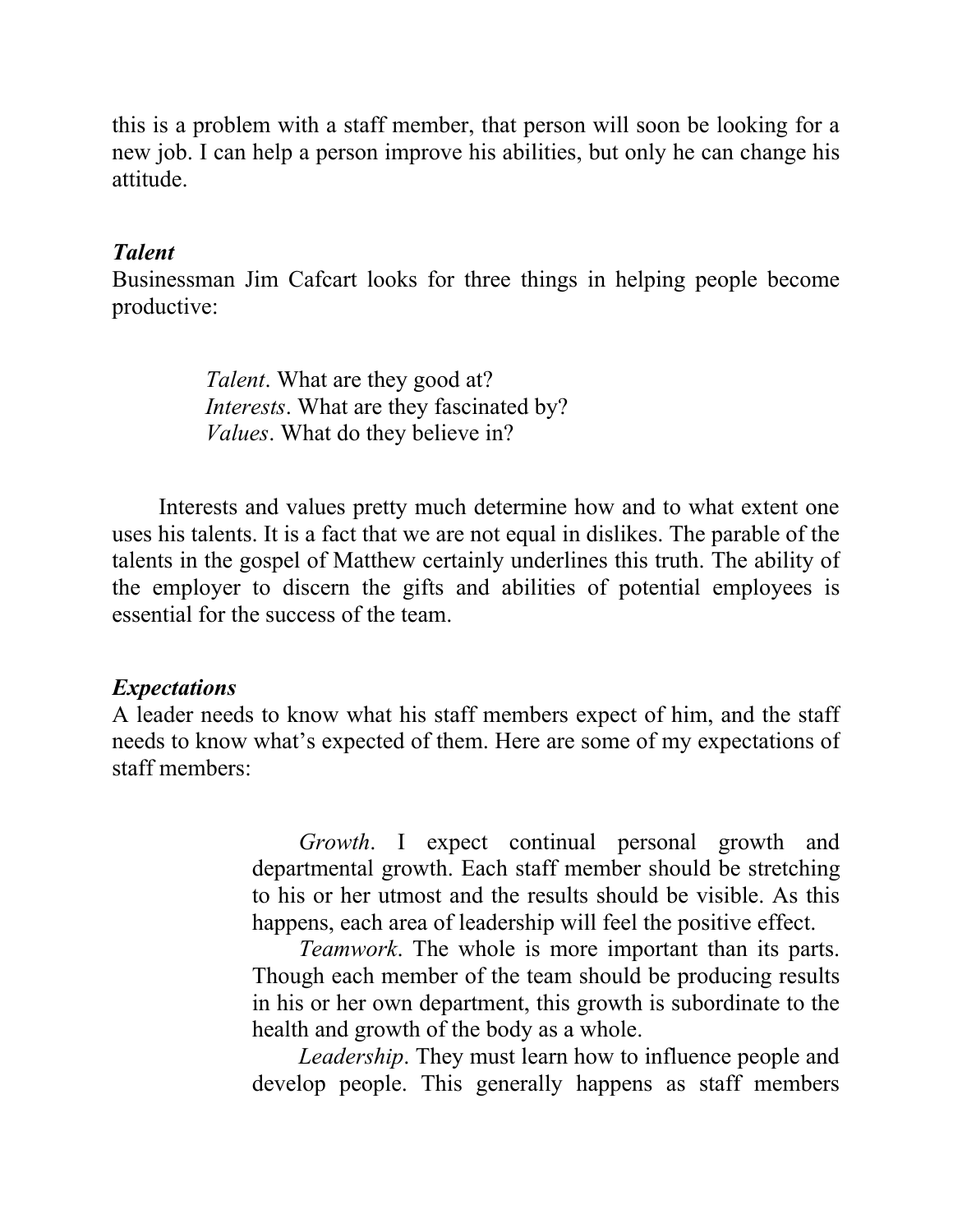stretch and grow themselves.

In *Leadership* magazine I once saw a cartoon of a pastor sitting at his desk talking on the telephone. The caption read, "Well then, will you take two secretaries and one choir director for one assistant pastor and a singles man?" This leads me to the next aspect of staffing, firing staff members.

## Firing a Worker

Being released from one's responsibilities can have a devastating effect on a person. It is not an action to be taken on a whim but only after careful, prayerful consideration. The following questions can help in making the decision. *First, has the church outgrown the pastor or has the pastor outgrown the church?* It is not uncommon for either to happen. I know what it is like to realize that the challenge is gone and it is time to move on to other possibilities. I have also known churches to forge ahead while the pastor sat wringing his hands, wondering what to do with a situation beyond his control.

Before letting a staff member go, another question to ask is, *who believes this person needs to be replaced?* If I, as the pastor or leader, am the only one who believes a change needs to be made, then I should tread carefully. Perhaps there is a personality conflict that needs attention and resolution. When it's time for a change to be made, more than one person should be sensing that need. Other staff, members of the church board, other key associations, and even the staff member in question, will feel the need for this change. To guard against personal prejudices and unfair evaluations, I yearly ask the church board to participate in an anonymous review of all the staff members. This provides a wide spectrum of the effectiveness of each staff member.

The third question to be answered: *What is the basis for the dismissal?* What grounds are serious enough to let someone go? By far the most important thing to review is moral integrity. When there is a basic character problem—lying, moral compromise, deceitfulness—a quick removal is in order. I am convinced that when a person has lost trust, his or her ministry and service is over within the Christian community. I certainly believe in forgiveness, rehabilitation, and restoration into fellowship, but not restoration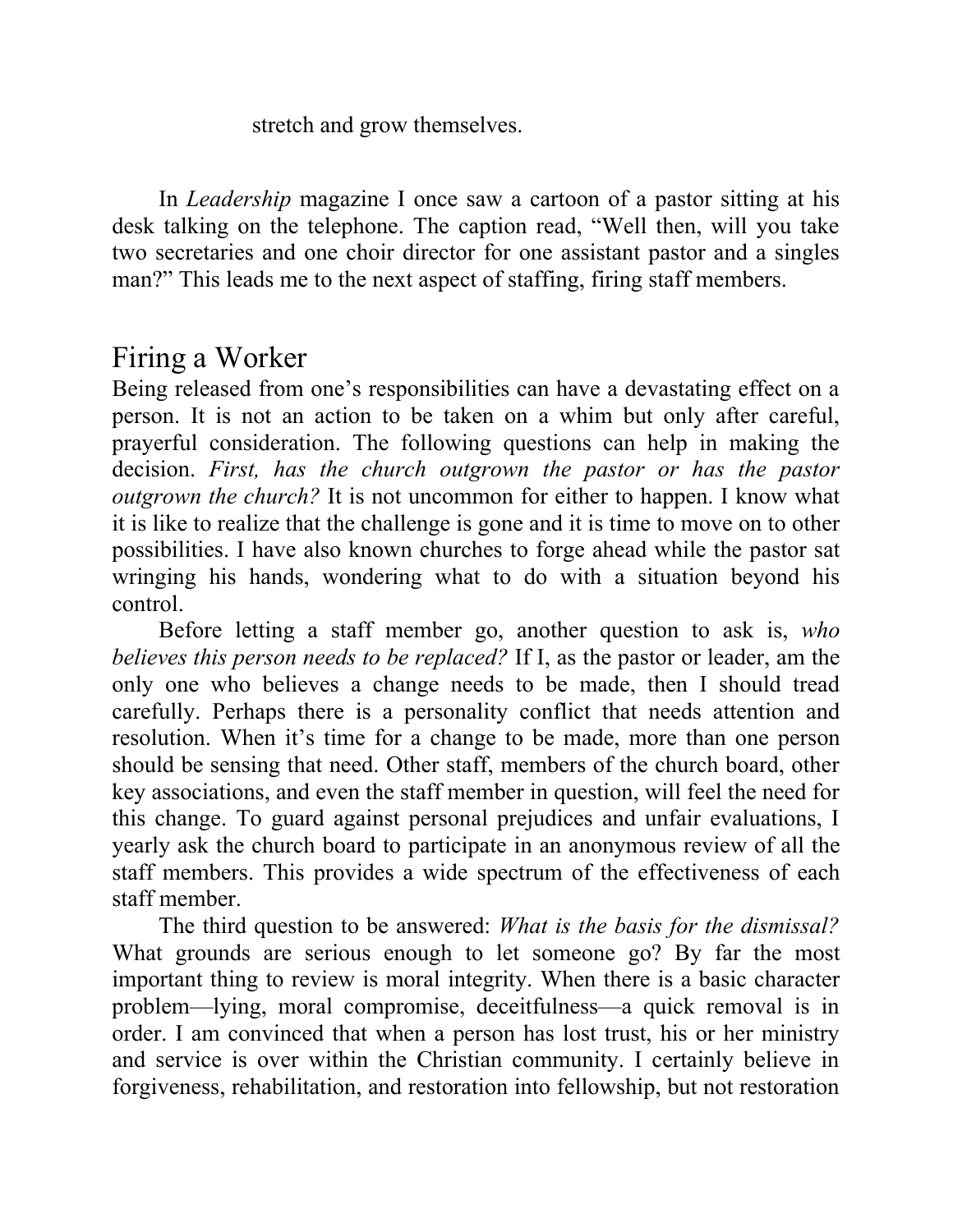to a position.

Other possible grounds for dismissal would include serious relational problems. If a person is chronically at odds with other members of the team, there is need for removal. Or when a staff member shows an obvious negative attitude toward the church or organization, it's time to let that person go. Negative thinking can spread like a cancer. Finally, if a staff member reveals a serious lack of ability that cannot be corrected, he or she should be released.

As the pastor, it is my responsibility to have the best person possible in each position. The church board holds me accountable for this. If I neglect to do this, then I am not keeping the church's highest potential as a priority. The board holds me accountable just as it does my staff. My own job is on the line if there is someone else who can better lead and serve.

If firing is necessary, just how do we make the transition a little smoother? Assume we have worked through the tough questions. We have tried to balance mercy with stewardship and forgiveness with accountability. The decision becomes clear; the person must be removed from ministry or work responsibility. Then what?

First of all, we do it personally. A letter or memo is too cruel and impersonal, allowing feelings of desertion to be magnified and bitterness to be cultivated. A personal encounter allows for tears, anger, and other emotions that accompany such a blow. It also gives opportunity for the person to raise questions. Obviously, the news should be delivered promptly and directly before some grapevine has a chance to reach the worker being terminated.

Do it gently. There is no need to write a twelve-page list of the person's shortcomings. In fact, that person should have had that twelve-page list several weeks prior and been given a probation period to work on his or her problems. When the dismissal is given, the person may become angry or defensive and that is the time for a "soft answer." Gentleness, however, does not require dishonesty. If the person is ill-equipped for ministry or leadership, it is more harmful to pretend otherwise. Remember that how and when these messages are given can soften the blow.

Do it without bitterness or malice. Those who deliver the message of dismissal must be under the Holy Spirit's control. Emotional outbursts or attacks on the person's character are counterproductive to the goal of the person's growth and eventual healing.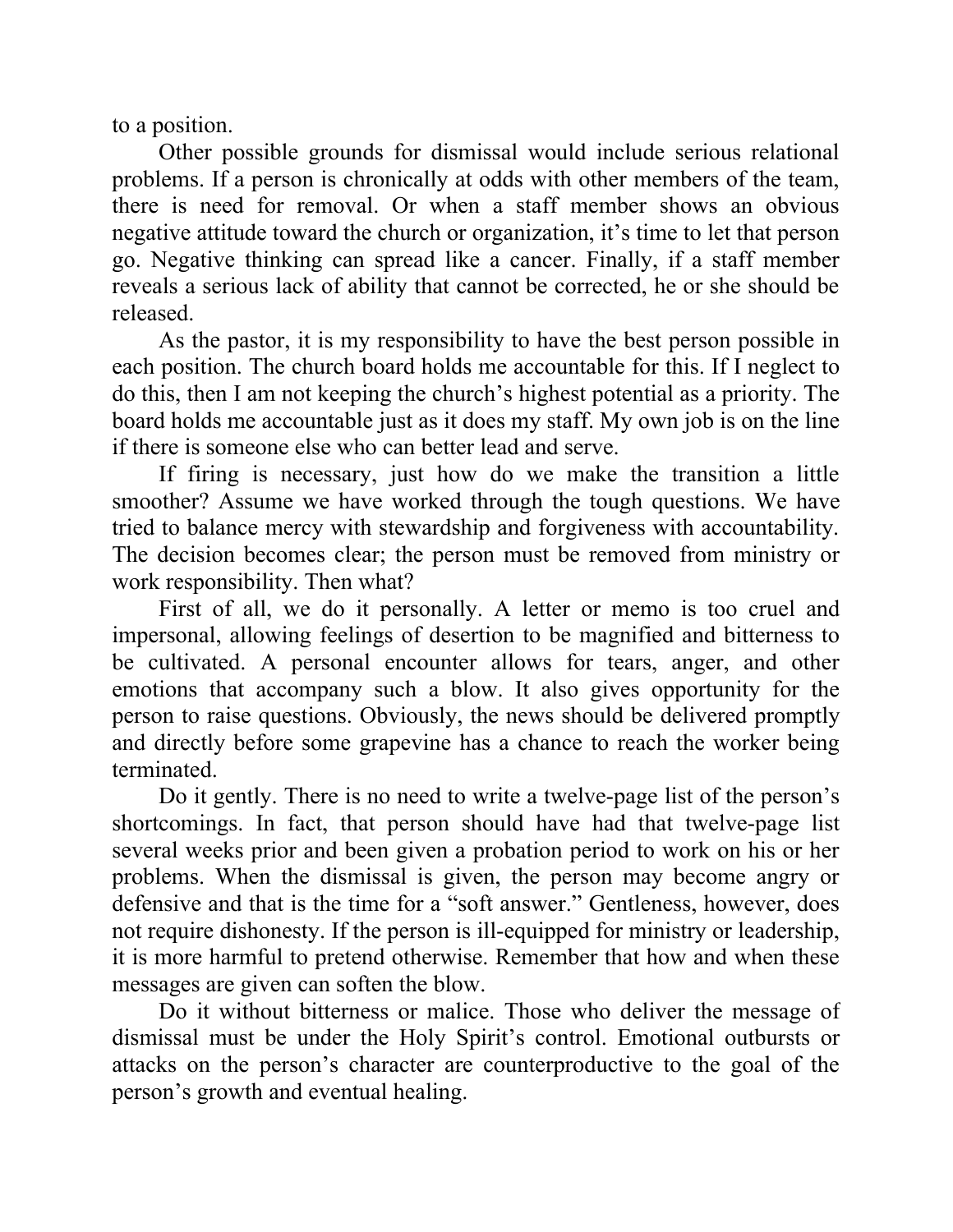Close off responsibilities quickly. The longer a lame duck has to drag on in the job, the lower his or her productivity and the more he depresses the zeal of others. A drawn-out firing process opens the door to lobbying for a reversal and excuses for poor performance. Also, it is possible for the leader to lose his objectivity when he starts getting pressure from pocket groups. He will then begin second-guessing his decision to fire.

Be discriminating. "All the facts" do not need to be divulged to those whose interest is to slander or gossip. The details of a moral failure may serve to titillate warped appetites for scandal more than to promote healing in the body of Christ. Choose your words cautiously. Do not make matters worse than they are and needlessly jeopardize the person's future.

Anticipate the person's reactions and be prepared with your answers. Also consider the effect on those who are close to the person. How might you help those who may be hurt or offended in this change. Do you need to be involved in some emotional healing? Finally, consider where that person might go if possible, and try to help them in that transition.

## Inspiring Your People

Harold S. Geneen, former director, president and CEO of IT&T, said, "The essence of leadership is the ability to inspire others to work together as a team—to stretch for a common objective."

The leader needs to pave the way for those following by exemplifying a positive, hopeful attitude. A leader motivates his team toward the end result by continually reminding team members of the overall vision and the importance of accomplishing the goal. When the leader communicates clear expectations, he also gives his people a freedom to create. Most importantly, a leader expresses the most profound inspiration when he believes in his people—when they feel and know that he thinks they are the best and his total confidence is in them.

E. E. Kenyon of *American Weekly* shared this story of a surefire way to inspire the team (though not one I would recommend). The normally sourfaced boss smiled genially at the salesmen he had called together for a meeting. "Well, gentlemen," he said, "I've called you in to announce a big sales contest that I am starting immediately and that I will personally supervise."

There was an excited murmur from the assembled salesmen, and an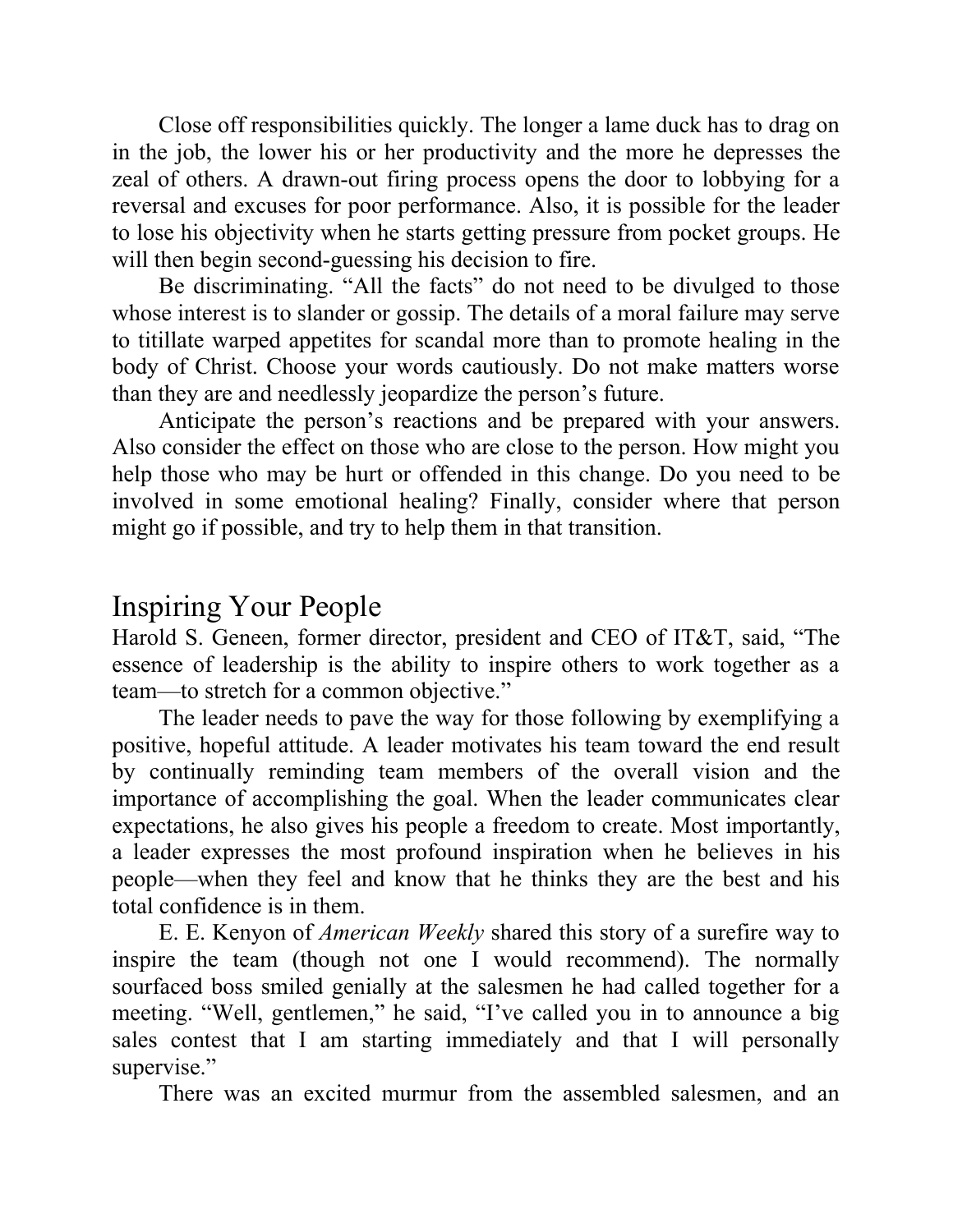eager voice from the rear called out: "What does the winner get, Mr. Smithson?"

"He gets," announced the boss, "to keep his job."

# PUT IT TO WORK

## *People Principles*

• Uniformity is not the key to successful teamwork. The glue that holds a team together is unity of purpose.

• Characteristics of winning teams:

They play to win. They take risks. They keep improving. They care about each other.

• People who prefer to "play it safe" will never know the thrill of victory. To win a victory, one must risk failure.

• The highest reward for man's improvement is not what he gets for it, it's what he becomes as a result of it.

• It marks a big step in your development when you realize that other people can help you do a better job than you could do alone.

• Relationship + Attitude x Talent + Expectation = Production

• The essence of leadership is the ability to inspire others to work together as a team—to stretch for a common objective.

## *Putting the Principles to Work*

I will apply the principles from this chapter to my relationships with people in the following ways:

1.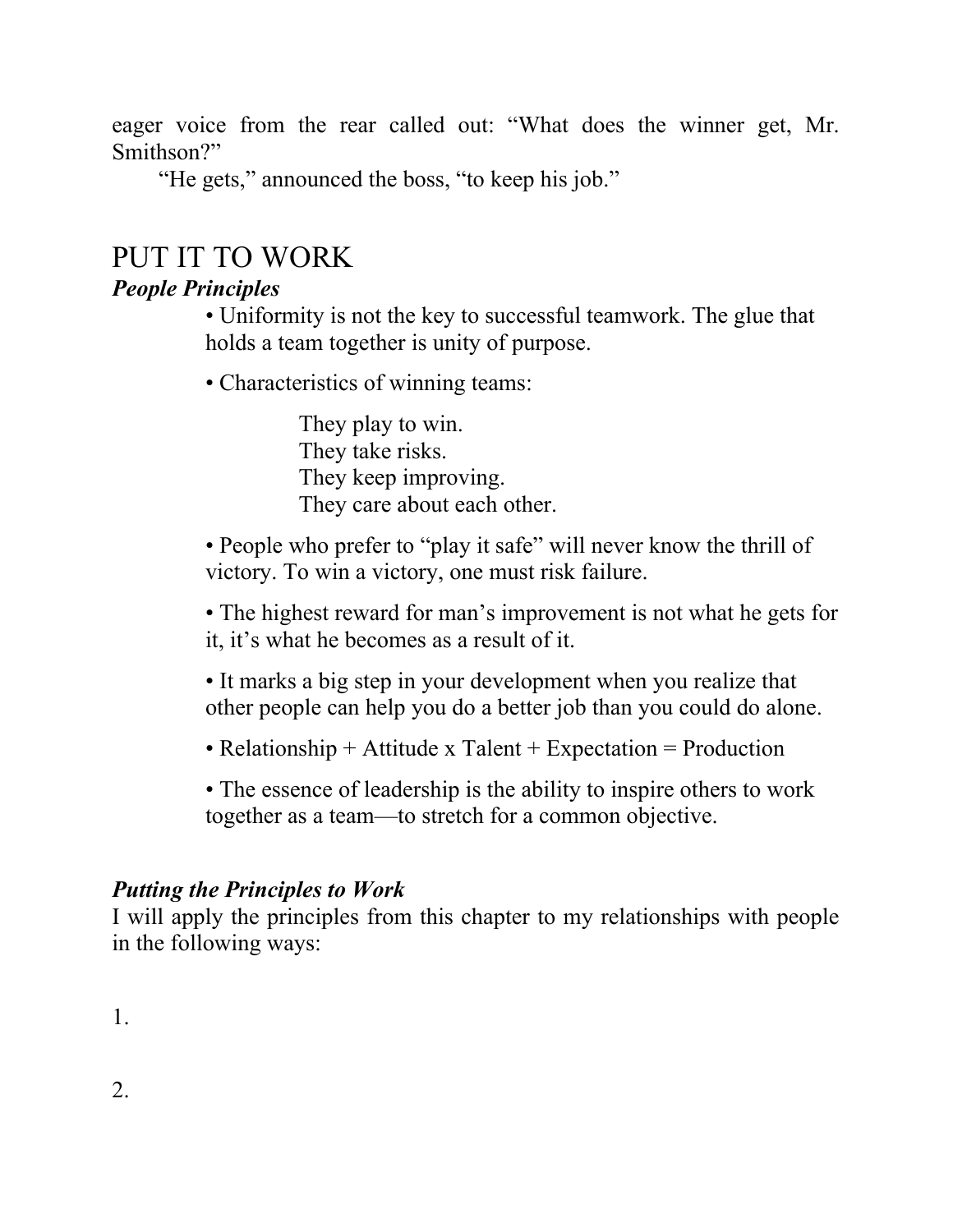## *Further Study*

*People Power,* John R. Noe *You and Your Network*, Fred Smith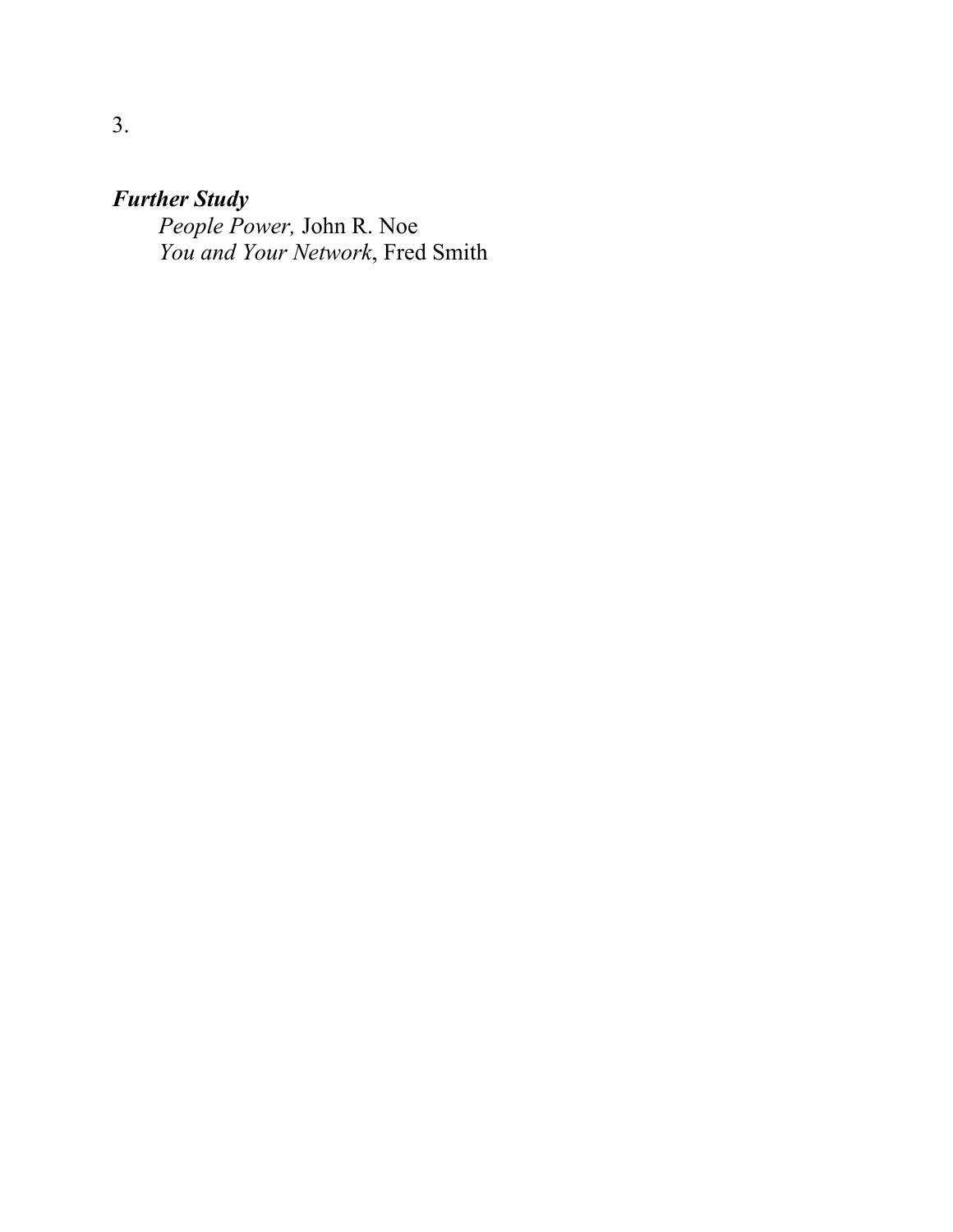BE A PEOPLE PERSON Published by David C Cook 4050 Lee Vance View Colorado Springs, CO 80918 U.S.A.

David C Cook Distribution Canada 55 Woodslee Avenue, Paris, Ontario, Canada N3L 3E5

David C Cook U.K., Kingsway Communications Eastbourne, East Sussex BN23 6NT, England

The graphic circle C logo is a registered trademark of David C Cook.

All rights reserved. No part of this ebook may be reproduced, scanned, resold, or distributed by or through any print or electronic medium without written permission from the publisher. This ebook is licensed solely for the personal and noncommercial use of the original authorized purchaser, subject to the terms of use under which it was purchased. Please do not participate in or encourage piracy of copyrighted materials in violation of the author's rights.

The Web site addresses recommended throughout this book are offered as a resource to you. These Web sites are not intended in any way to be or imply an endorsement on the part of David C Cook, nor do we vouch for their content.

Unless otherwise indicated, Scripture quotations are taken from New American Standard Bible, © The Lockman Foundation 1960, 1995 by The Lockman Foundation. Used by permission. Scripture quotations marked niv are taken from the Holy Bible, New International Version®. NIV®. Copyright © 1973, 1978, 1984 International Bible Society. Used by permission of Zondervan. All rights reserved. The author has added italics in Scripture for emphasis.

> LCCN 2007933211 ISBN 978-0-7814-4843-7 eISBN 978-1-4347-6658-8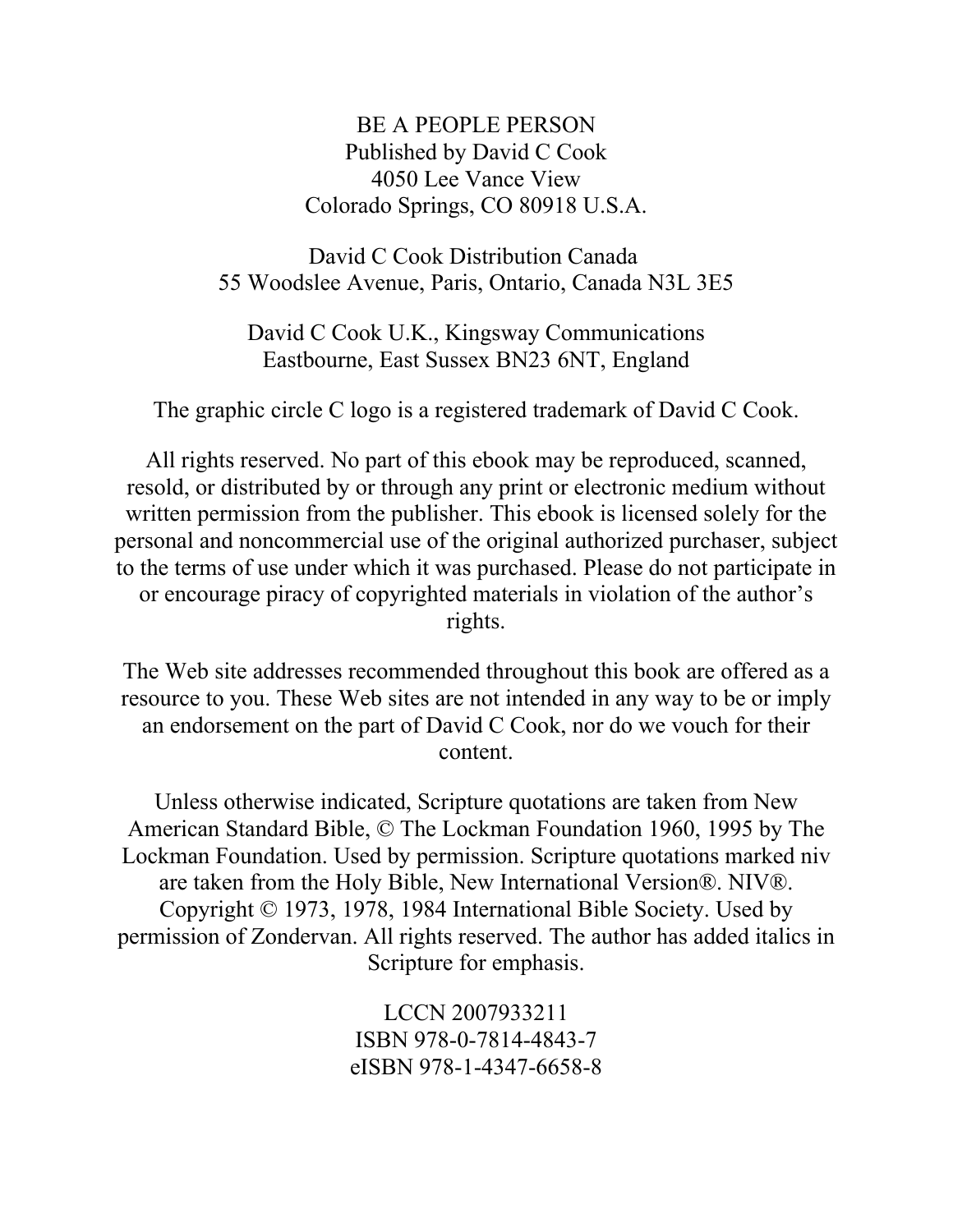© 2007 John C. Maxwell First edition published by Victor Books® © 1989, 1994 Cook Communication Ministries/ SP Publications, Inc., ISBN 1-56476-264-5.

Cover Design: Brand Navigation, LLC—DeAnna Pierce, Bill Chiaravalle

Second Edition 2007